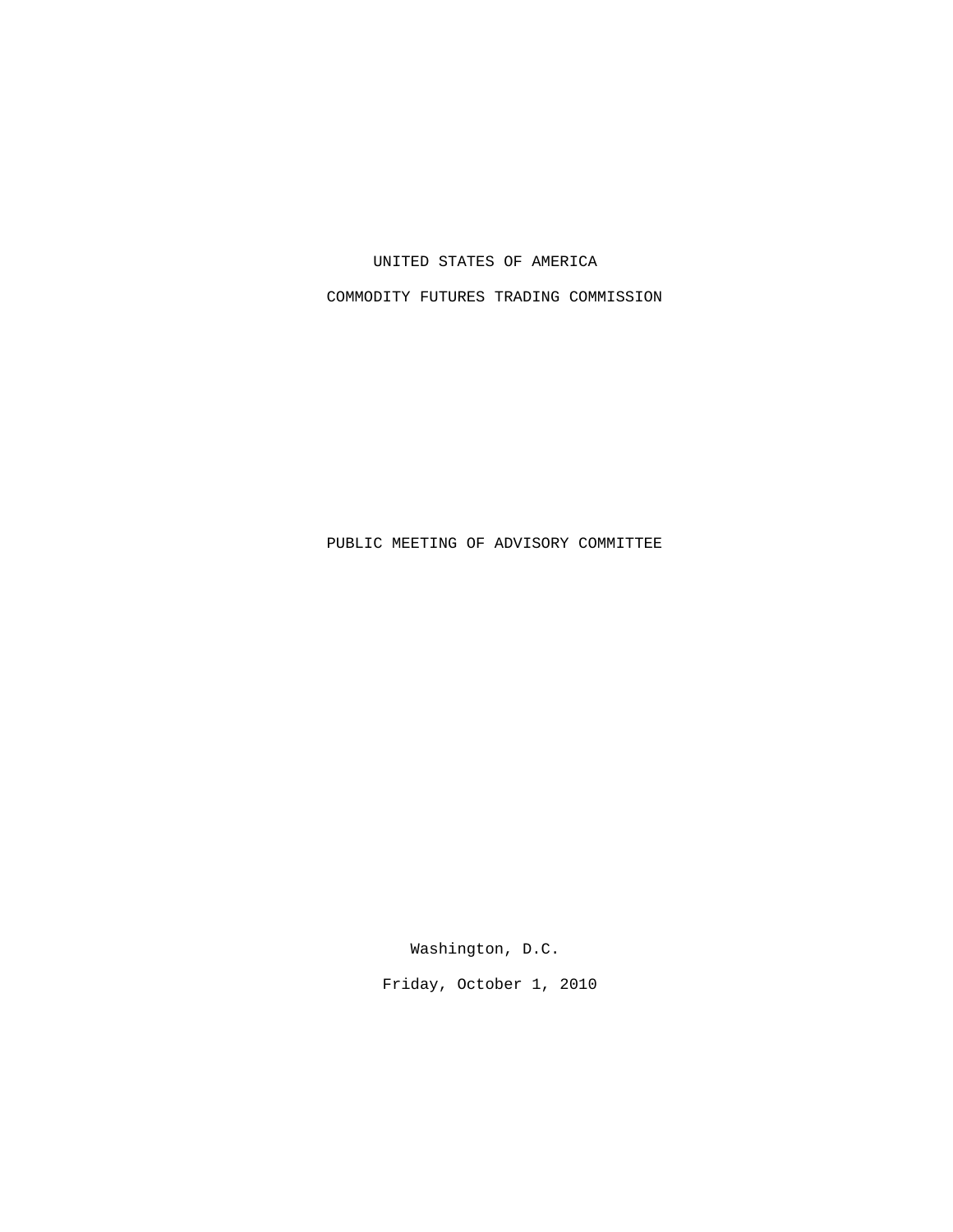| $\mathbf{1}$   | PARTICIPANTS: |                                                        |
|----------------|---------------|--------------------------------------------------------|
| $\overline{2}$ |               | Commission Members:                                    |
| 3              |               | GARY GENSLER, Chairman                                 |
| 4              |               | BART CHILTON, Commissioner                             |
| 5              |               | MICHAEL V. DUNN, Commissioner                          |
| 6              |               | SCOTT D. O'MALIA, Commissioner                         |
| 7              |               | JILL E. SOMMERS, Commissioner                          |
| 8              | Staff:        |                                                        |
| 9              |               | DAN BERKOVITZ                                          |
| 10             |               | General Counsel                                        |
| 11             |               | PHYLLIS DIETZ<br>Division of Clearing and Intermediary |
| 12             |               | Oversight                                              |
| 13             |               | JOHN LAWTON<br>Division of Clearing and Intermediary   |
| 14             |               | Oversight                                              |
| 15             |               | SUSAN NATHAN<br>Division of Market Oversight           |
| 16             |               | ANANDA RADHAKRISHNAN                                   |
| 17             |               | Division of Clearing and Intermediary<br>Oversight     |
| 18             |               | NANCY SCHNABEL                                         |
| 19             |               | Division of Clearing and Intermediary<br>Oversight     |
| 20             |               | RICK SHILTZ                                            |
| 21             |               | Division of Market Oversight                           |
| 22             |               | * * * * *                                              |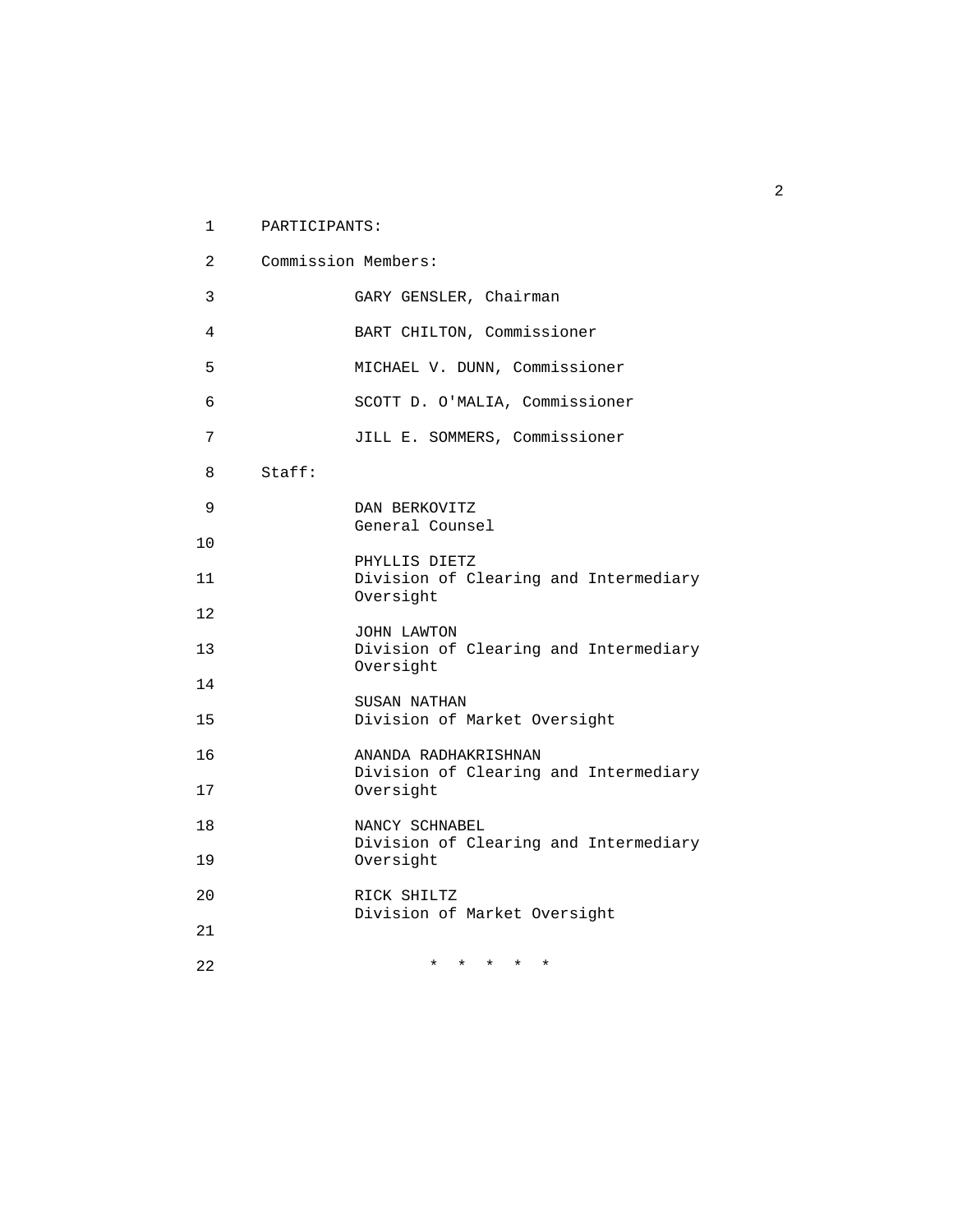| 2  | (9:35 a.m.)                                        |
|----|----------------------------------------------------|
| 3  | Good morning.<br>This<br>CHAIRMAN GENSLER:         |
| 4  | meeting will come to order. This is the public     |
| 5  | meeting of the Commodity Futures Trading           |
| 6  | Commission to consider issuance of one interim     |
| 7  | final rule and two proposed rules.<br>It's an      |
| 8  | interim final rule relating to the timeframe for   |
| 9  | the reporting or preenactment unexpired swaps to a |
| 10 | swap data repository or to the Commission itself;  |
| 11 | a proposed rule that would prescribe certain       |
| 12 | financial resource standards for derivative        |
| 13 | clearing organizations including those clearing    |
| 14 | organizations that may in the future be designated |
| 15 | systemically important by the Financial Stability  |
| 16 | Oversight Council under Title VIII of the          |
| 17 | Dodd-Frank Act, and as that council's first        |
| 18 | meeting is later today, of course these            |
| 19 | designations are not yet made. And thirdly a       |
| 20 | proposed rule specifying requirements for          |
| 21 | derivatives clearing organizations, designated     |
| 22 | contract markets and swap execution facilities on  |

1 P R O C E E D I N G S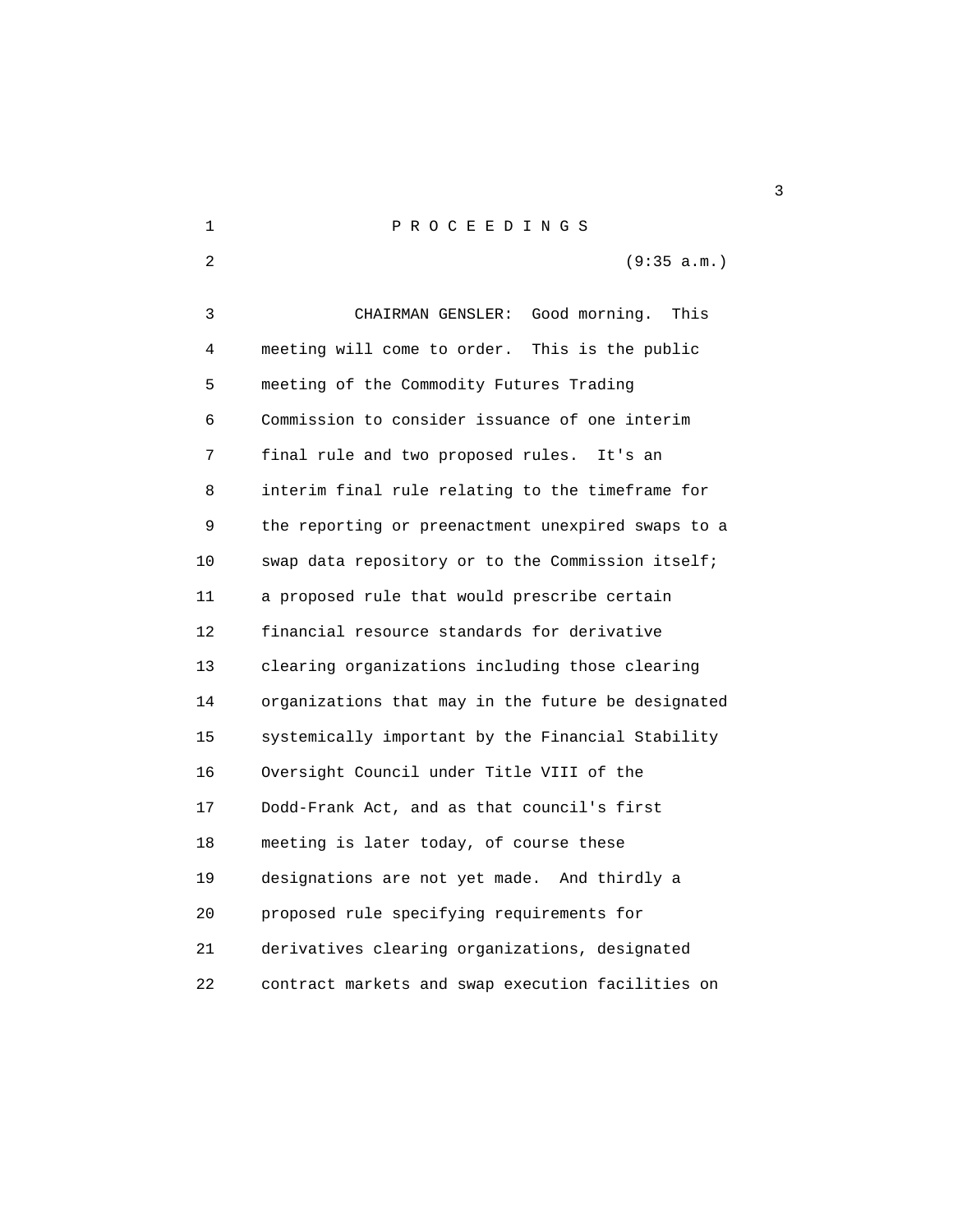1 their governance arrangements and ways to mitigate 2 conflicts of interest.

 3 This is the first public meeting that we 4 have had to consider rulemakings under Dodd-Frank, 5 the Wall Street Reform and Consumer Protection 6 Act. The next meeting will be scheduled for 7 October 19. We anticipate putting out the Federal 8 Register notice for that. We also anticipate 9 continuing to have meetings through the fall 10 approximately once a week, we're still working on 11 our collective schedules, but we will notice each 12 of them and the specific topics to be discussed in 13 those meetings through the Federal Register as we 14 go along.

 15 We will hear from staff today, and I'd 16 like to thank my fellow Commissioners for all 17 their hard work on the passage of the Dodd-Frank 18 Act, that was a team effort, but now that we have 19 these existing authorities I certainly 20 particularly want to thank their input into these 21 three proposals. We have a challenging agenda but 22 I know staff is up to it and I know for sure the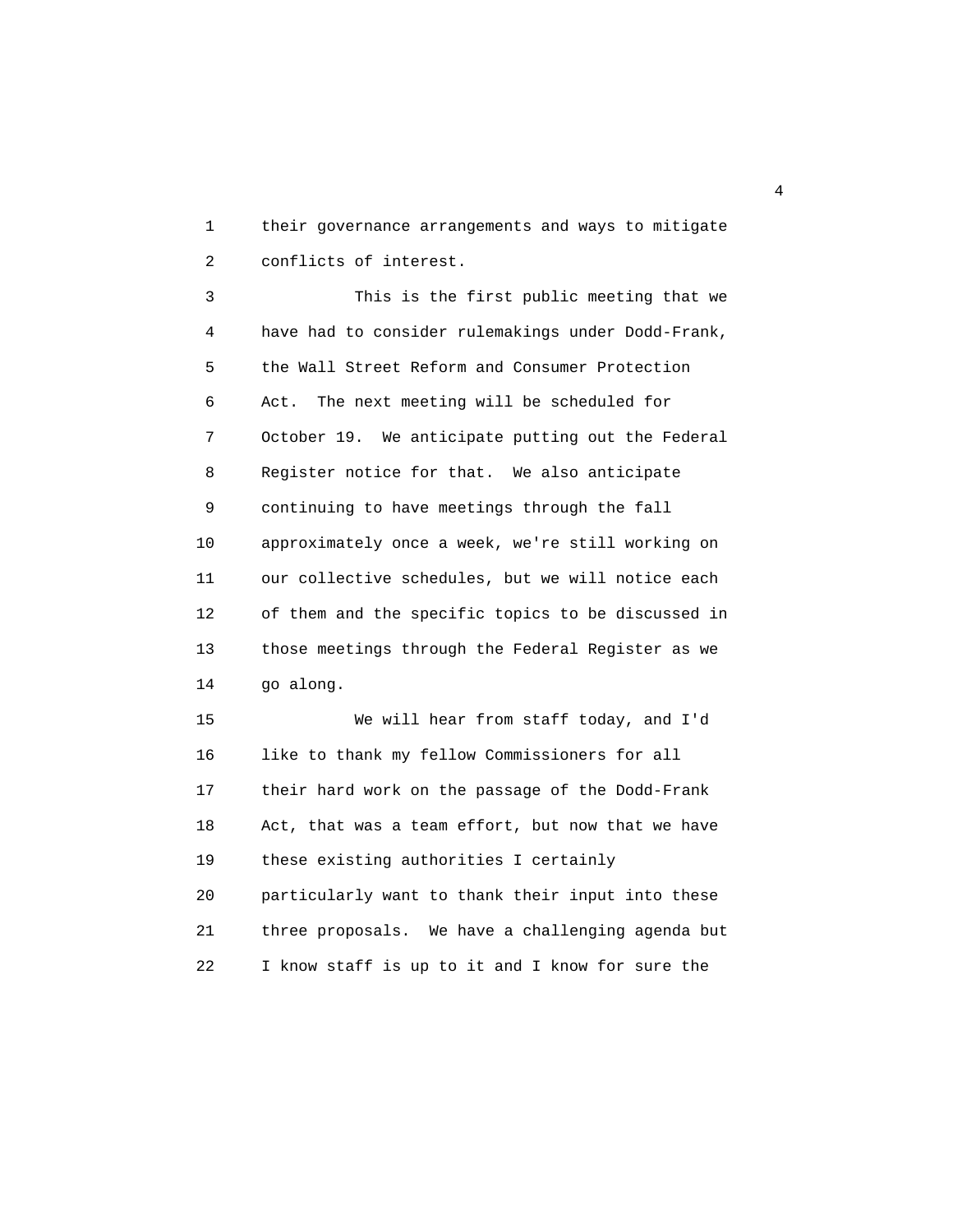1 Commissioners are up to it as well.

 2 I'd also like to welcome members of the 3 public. Two members of the public who are 4 particularly special who I want to mention include 5 John and Bev O'Malia, Commissioner O'Malia's 6 parents. I don't know if they're going to have 7 particular comments on these rules, but we look 8 forward to all of the public's comments. 9 COMMISSIONER O'MALIA: I'm going to have 10 them edit my statements next time. 11 CHAIRMAN GENSLER: Having met them, they 12 might have different views though. I don't know. 13 Welcome to all market participants and members of 14 the media at today's meeting as well as welcoming 15 those listening to the meeting on phone or 16 watching live on the webcast. I'd like to thank 17 staff for all their hard work. This was passed 18 July 21, and they had their first initial thoughts 19 and memos to the chair within days sometimes, 20 sometimes week, but to the full Commission within 21 4 or 5 weeks including term sheets and the debates

22 and dialogue with the SEC, the Federal Reserve and

the contract of the contract of the contract of the contract of the contract of the contract of the contract o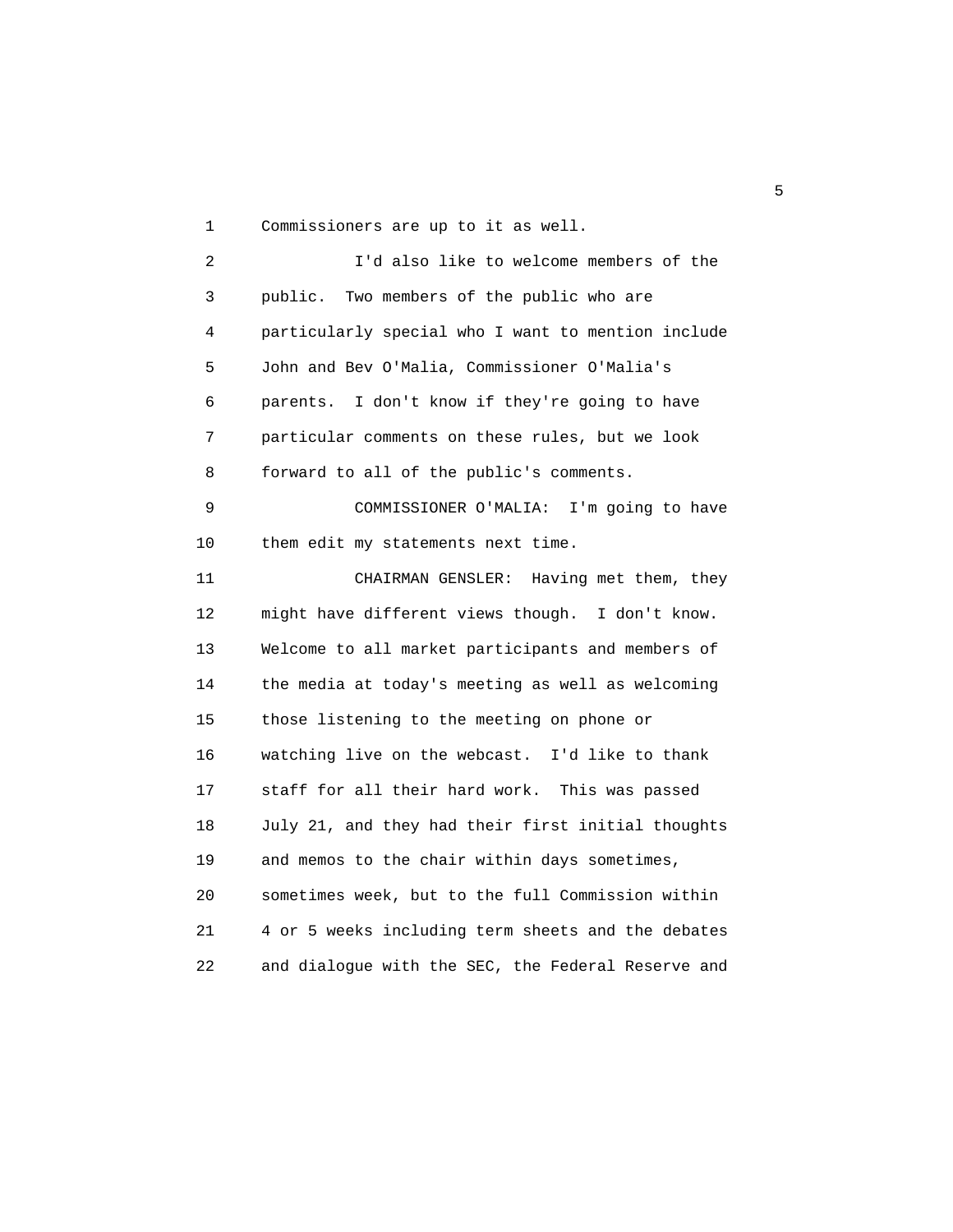1 other prudential regulators has been an enormous 2 accomplishment and I am so proud of what you all 3 have done. You've been able to incorporate as 4 best you can all the thoughtful recommendations 5 from fellow regulators and certainly the many 6 thoughtful comments from our Commissioners here 7 and considering international regulators as well. 8 This is the first step in a long path. 9 Two of the rules are proposals and we look forward 10 to receiving public comment and that public 11 comment is critical. The final rules often are 12 similar to the proposals but they naturally change 13 as we get the full input from the public, and 14 certainly I know for me that's going to be very 15 important as we move forward. Within regard to 16 the interim final rule on swap data repositories, 17 staff will come back later in the fall with 18 specific proposals at the appropriate time on 19 those swap data repositories themselves. This is 20 a specific feature of Dodd-Frank about 21 preenactment swaps. 22 We've organized ourselves around 30

entration of the contract of the contract of the contract of the contract of the contract of the contract of the contract of the contract of the contract of the contract of the contract of the contract of the contract of t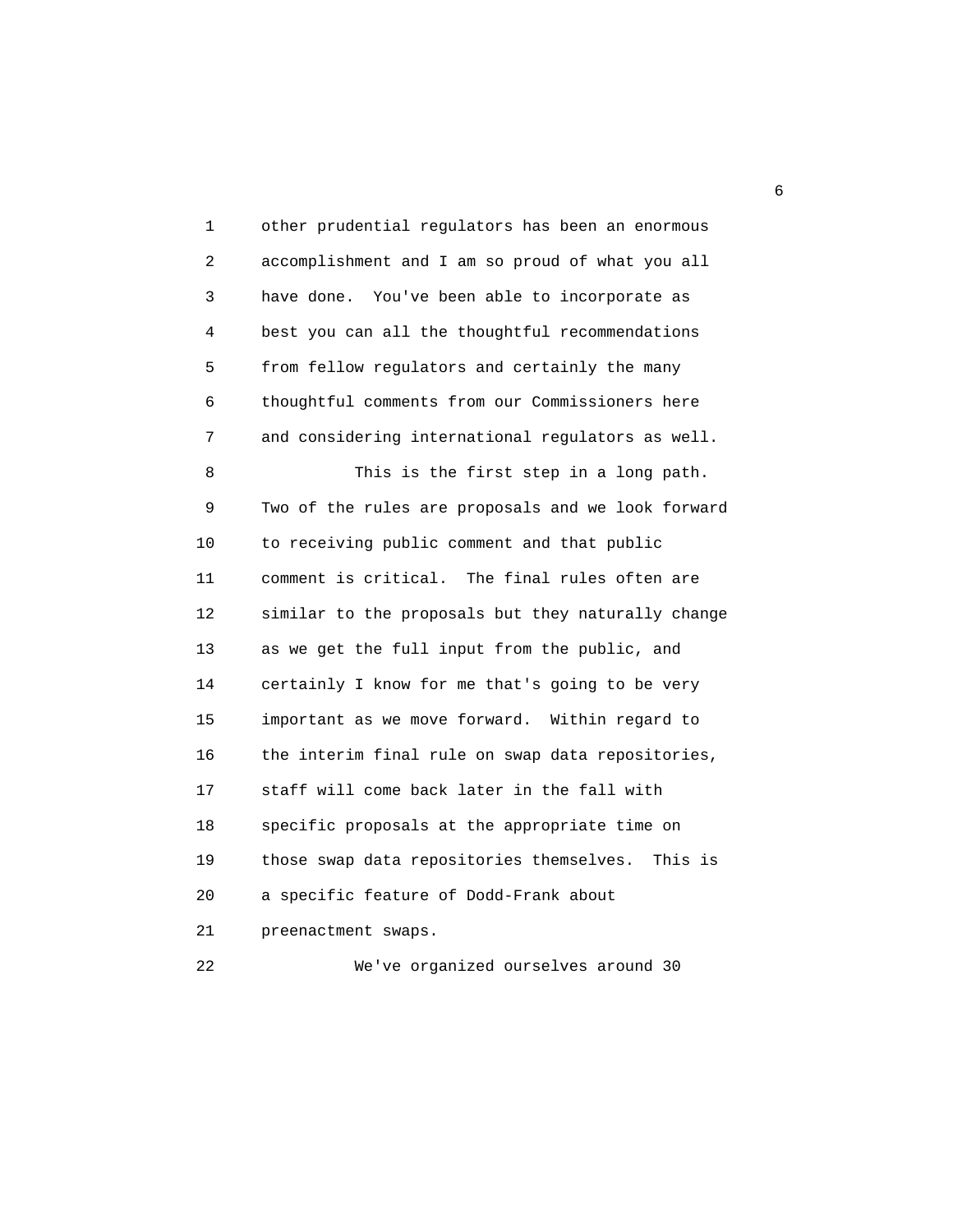1 rulemaking teams and they're all actively at work 2 so that we will be reviewing additional 3 recommendations from these teams as well as other 4 teams in a similar format going forward. Before I 5 turn to staff I'd like to turn to my fellow 6 Commissioners. Commissioner Dunn? 7 COMMISSIONER DUNN: Thank you, Mister 8 Chairman. I appreciate the hard work of the 9 staff. As I look out there I see you've twisted 10 Susan's arm just a little too far to get her to 11 give you everything we need. 12 As we begin the first steps in 13 implementing the Dodd-Frank Act, this is this 14 country's most significant financial reform bill 15 during my entire government service. While 16 Congress worked for nearly 2 years crafting the 17 legislation, they have charged us with 18 implementing it in 360 days. For an agency the 19 size of the CFTC with very limited fiscal and 20 human resources at its disposal, this will be a 21 Herculean task. Under the leadership of Chairman 22 Gensler, almost a third of CFTC staff have been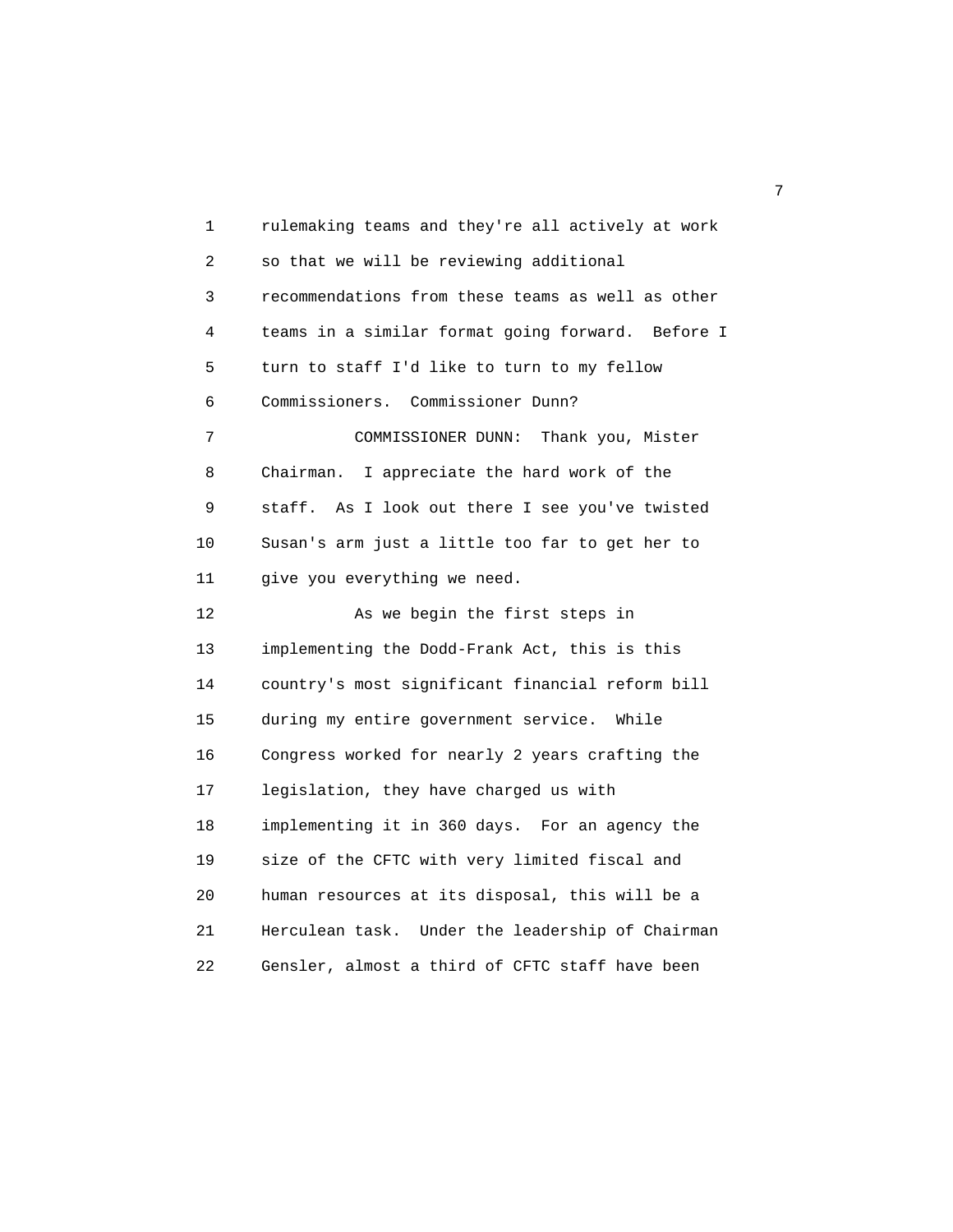1 working in 30 areas to develop the rules necessary 2 to implement this legislation. We will be holding 3 a series of public meetings this fall to consider 4 rules in an effort to meet the timelines mandated 5 by Congress. Congress has worked hard, our staff 6 is working hard and now it is time for the public 7 to go to work.

 8 In most cases we will be adopting 9 proposed regulations. There will be a period of 10 time for the public to comment on those proposals 11 and then we will adopt final regulations taking 12 the public's comments into account. If we are to 13 get it right, it is imperative that we have a firm 14 understanding of how the regulations created will 15 impact the markets we regulate and those who use 16 them. It is the role of the public to help us 17 understand that impact. Your input begins now.

 18 Please take the time to review and comment on 19 these proposed regs to ensure we succeed together. 20 Due to the congressionally mandated 21 deadlines, comment period may be much shorter than 22 we might desire and extensions of comment periods

en andere en de la provincia de la provincia de la provincia de la provincia de la provincia de la provincia d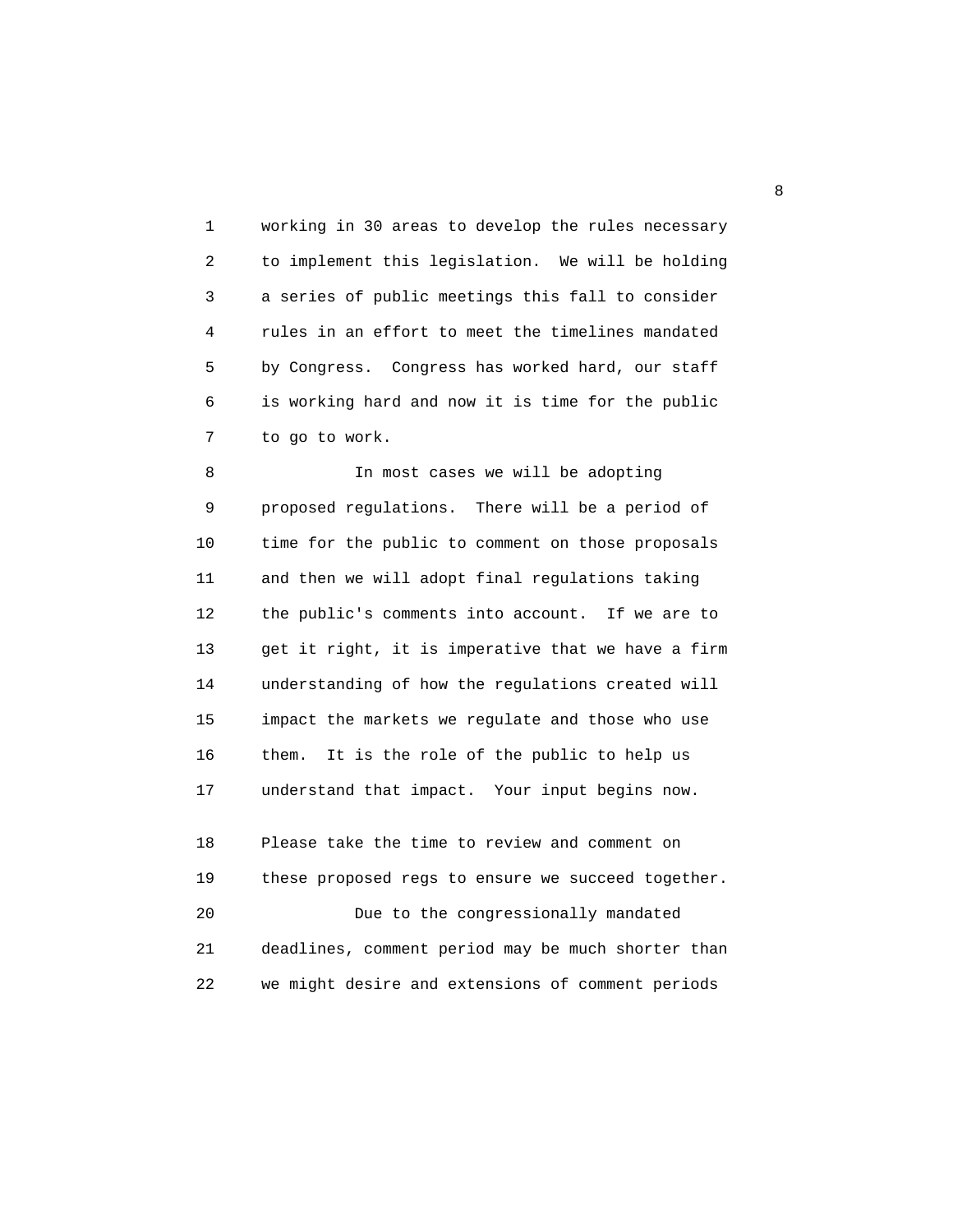1 may not be feasible. It is therefore crucial that 2 those designed to have input on this process do so 3 as soon as possible. Your comments are important 4 in shaping the final outcome of the regulations. 5 As a Commissioner I intend to be liberal in 6 letting proposed regulations be published. This 7 includes proposals that I may not entirely agree 8 with. I intend to keep an open mind and take into 9 consideration the public's comments when making a 10 decision on a final rule. As staff work to 11 prepare these proposed rules, I would ask them to 12 keep two concepts in mind. First, I believe that 13 the principle- based regulatory regime that the 14 Commission currently adheres to works well. It is 15 no coincidence that with the advent of 16 principle-based regulations the markets we oversee 17 experienced a new wave of innovation and explosive 18 growth due in no small part to the nimbleness of 19 the CFTC. To the extent possible, I will ask 20 staff to continue to follow our principle-based 21 regime and forego prescriptive rules that mandate 22 a one-size-fits-all approach.

 $\sim$  9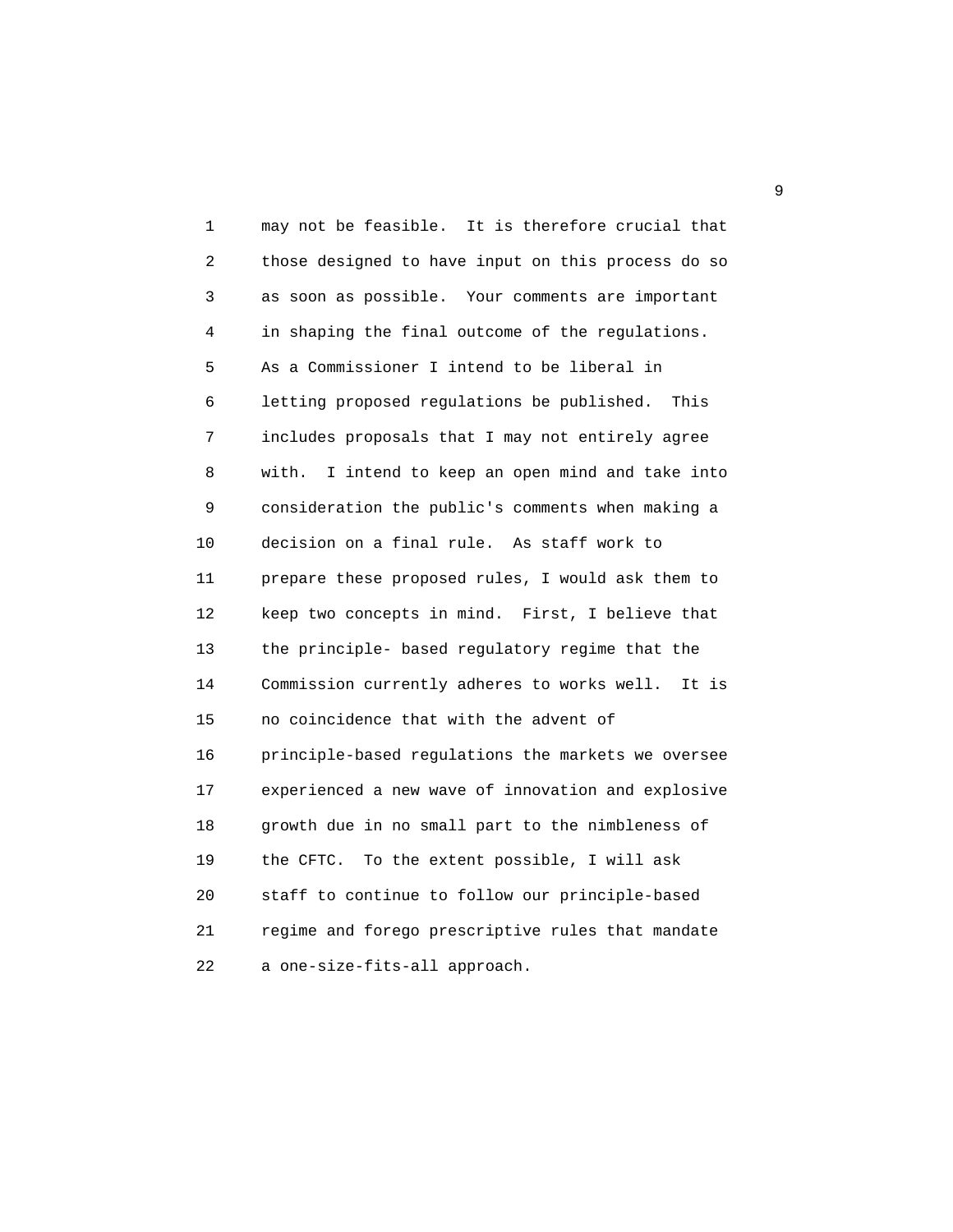1 Second, I also believe that there are 2 several approaches this agency can take to 3 implement Dodd-Frank and still follow the 4 intentions of the drafters. I would ask staff to 5 present alternatives to proposed regulations that 6 would allow the public to comment on more than 7 just one solution and allow the Commissioners to 8 have choices on final rules adequately considered 9 by the public. I would be remiss if I did not 10 mention one other externality that will have a 11 major impact on the rulemaking process. Adequate 12 funding of the CFTC is essential to fulfill the

 13 mandates of Congress. During the debate over this 14 legislation the CFTC was asked to provide an 15 estimate of the cost of implementing various 16 provisions of the bill. This estimate was based 17 on being funded at current request levels for FY 18 2011 with additional resources to reflect the 19 burdens imposed by the new law. Without full 20 funding it will be impossible to meet all of the 21 law's mandates and continue to fulfill our duties 22 under the current law. This puts the Commission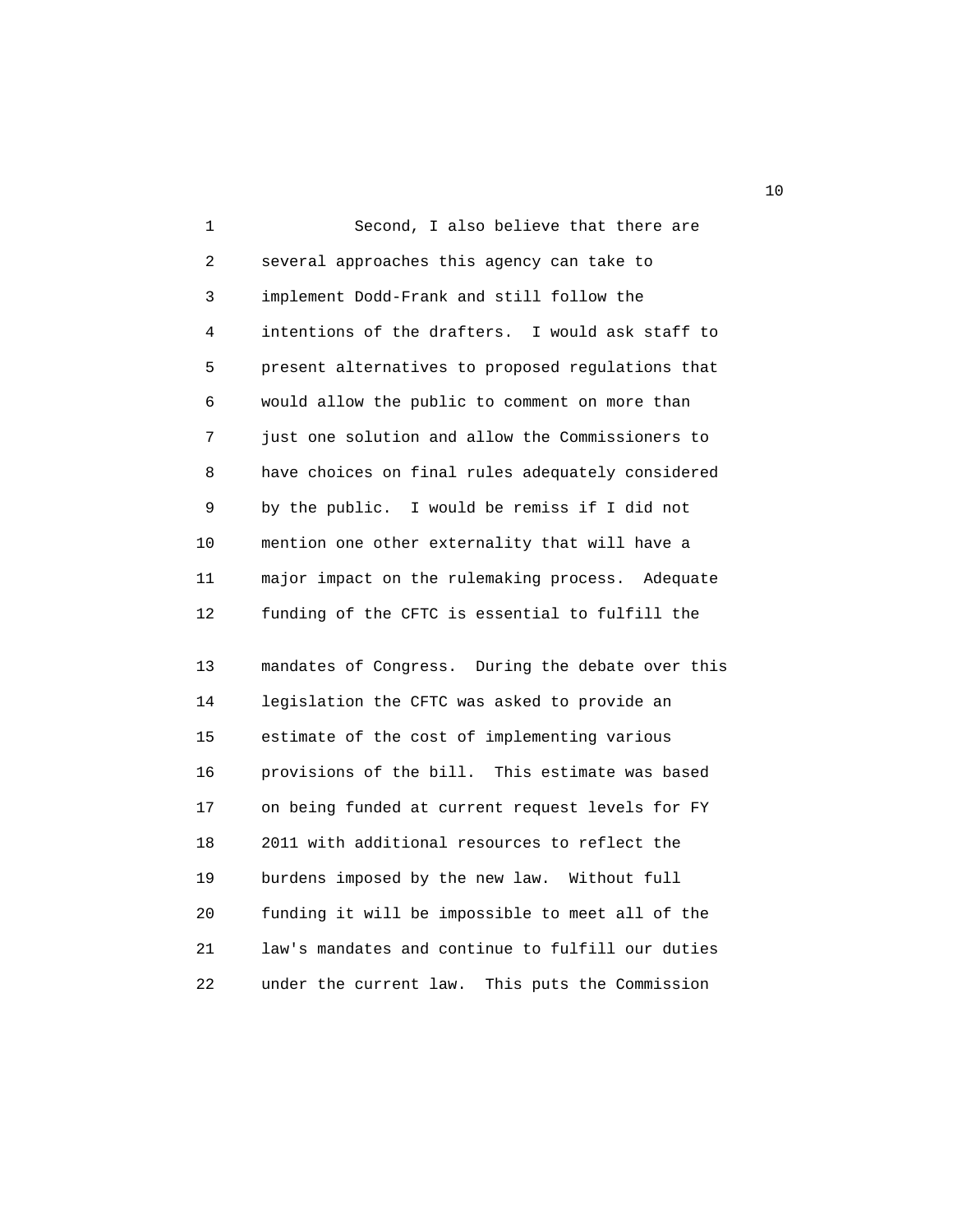1 in the position of choosing what parts of 2 Dodd-Frank we actually have the resources to 3 implement and whether we can do so while 4 continuing to fulfill the core mission of the 5 agency. I would ask that staff provide an 6 estimate of the cost of each proposed regulation 7 and an analysis detailing whether the CFTC can 8 delegate duties to SROs to fulfill the mandates of 9 Congress. Further, I would ask staff working in 10 concert with the Chairman to provide the 11 Commissioners with a list of prioritizing 12 regulations based on available funding. It is 13 also important that the implementation of 14 Dodd-Frank means that certain services the CFTC 15 provides will no longer be provided. Those 16 services must be made public. Finally, I would 17 ask that staff begin to determine what rules and 18 regulations the CFTC can rescind as a result of 19 the adoption of new rules and I would encourage 20 CFTC Commissioners in the future to review the 21 Dodd-Frank rules within 3 years of enactment to 22 determine if they were actually doing what they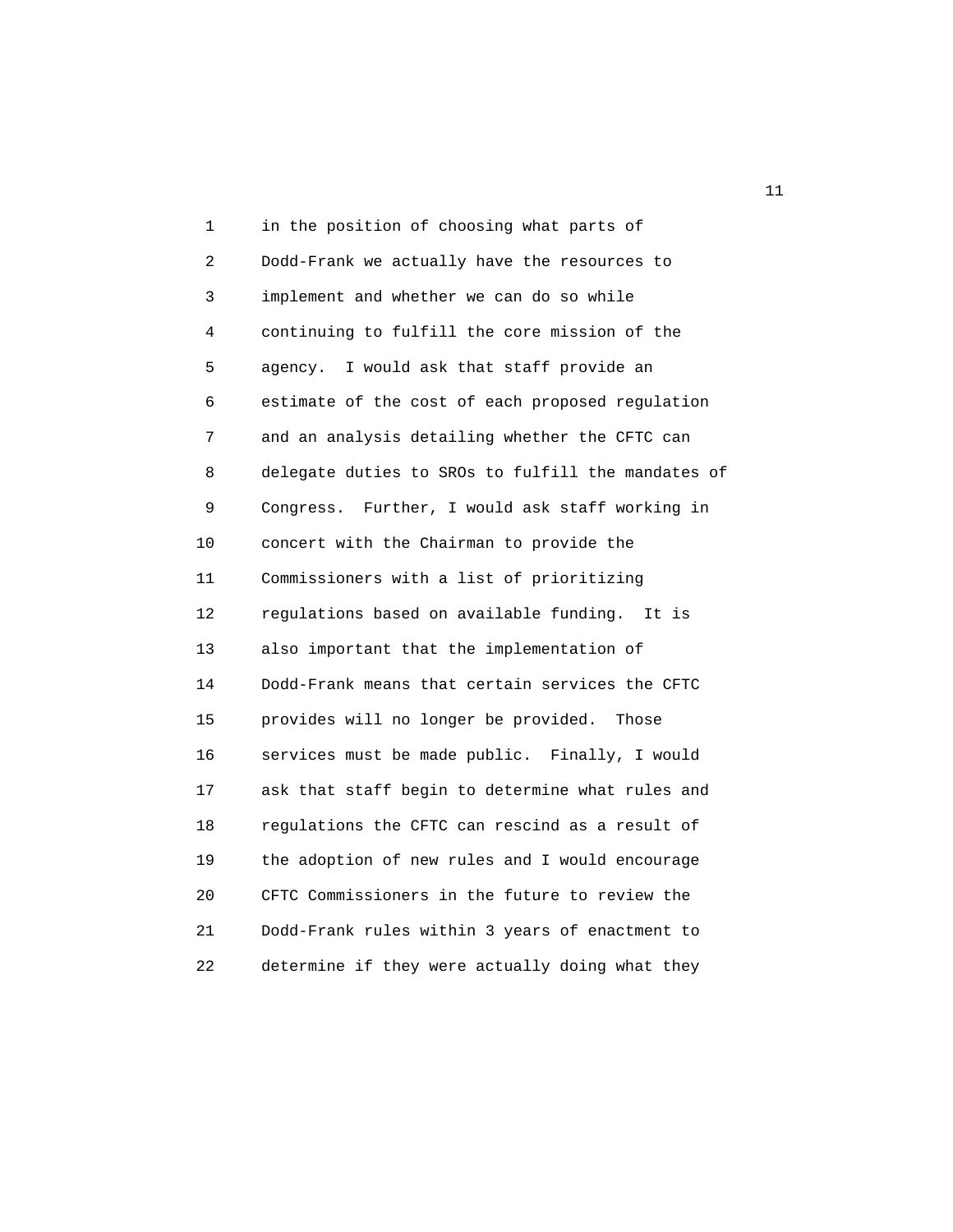1 were designed to do.

 2 I want to thank you, Mister Chairman, 3 for your leadership and the hard work of the 4 dedicated employees of the CFTC in preparing these 5 and future proposals. 6 CHAIRMAN GENSLER: Thank you,

 7 Commissioner Dunn. Commissioner Sommers? 8 COMMISSIONER SOMMERS: Thank you, Mister 9 Chairman. Good morning.

 10 Now that Congress had done its part over 11 the last year and given us Dodd-Frank, regulators 12 are tasked with putting meat on the bones by 13 crafting the many regulations required to give 14 effect to the statute. Generally the headline 15 from Dodd-Frank is that the OTC swaps market will 16 now be subject to stringent regulatory oversight. 17 To implement this regulator oversight we have set 18 up 30 rule- writing teams that are drafting dozens 19 of regulations that we expect to formally propose 20 before the end of this year. This is a very 21 ambitious agenda, but Congress has given us little 22 choice with the statutory deadlines imposed.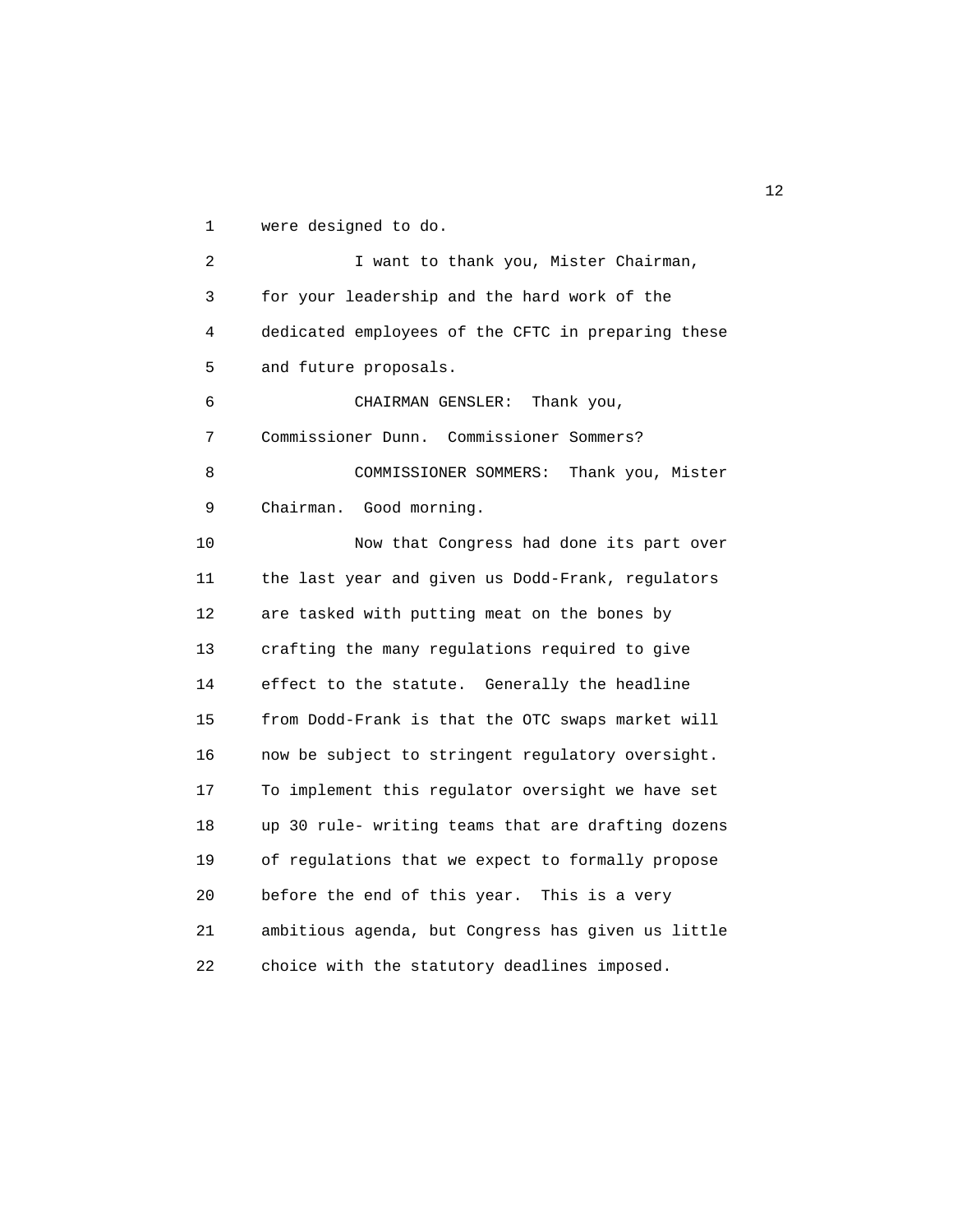1 While the rule-writing teams are 2 composed of very capable and hardworking staff and 3 have already been working for months, they will 4 have a daunting amount of work ahead of them. The 5 Commission began the process of publishing rules 6 last month. So far we've published final rules 7 relating to the retail forex trading, a project 8 that dates back to the passage of the 2008 Farm 9 Bill and was also included in Dodd-Frank, a 10 petition process for grandfathering exempt 11 commercial markets and an advanced notice of 12 rulemakings for agricultural swaps. Going forward 13 the process of proposing new rules will begin

 14 rather quickly. Today we hold a meeting to vote 15 on three agenda items from Dodd-Frank. I fully 16 expect there to be many more such meetings as the 17 Chairman just discussed where the Commission will 18 publicly deliberate and vote on these proposed 19 rules. I want to continue to urge all interested 20 parties to engage in this transparent process. 21 Commenting before a regulation is proposed can be 22 very helpful as well as commenting after a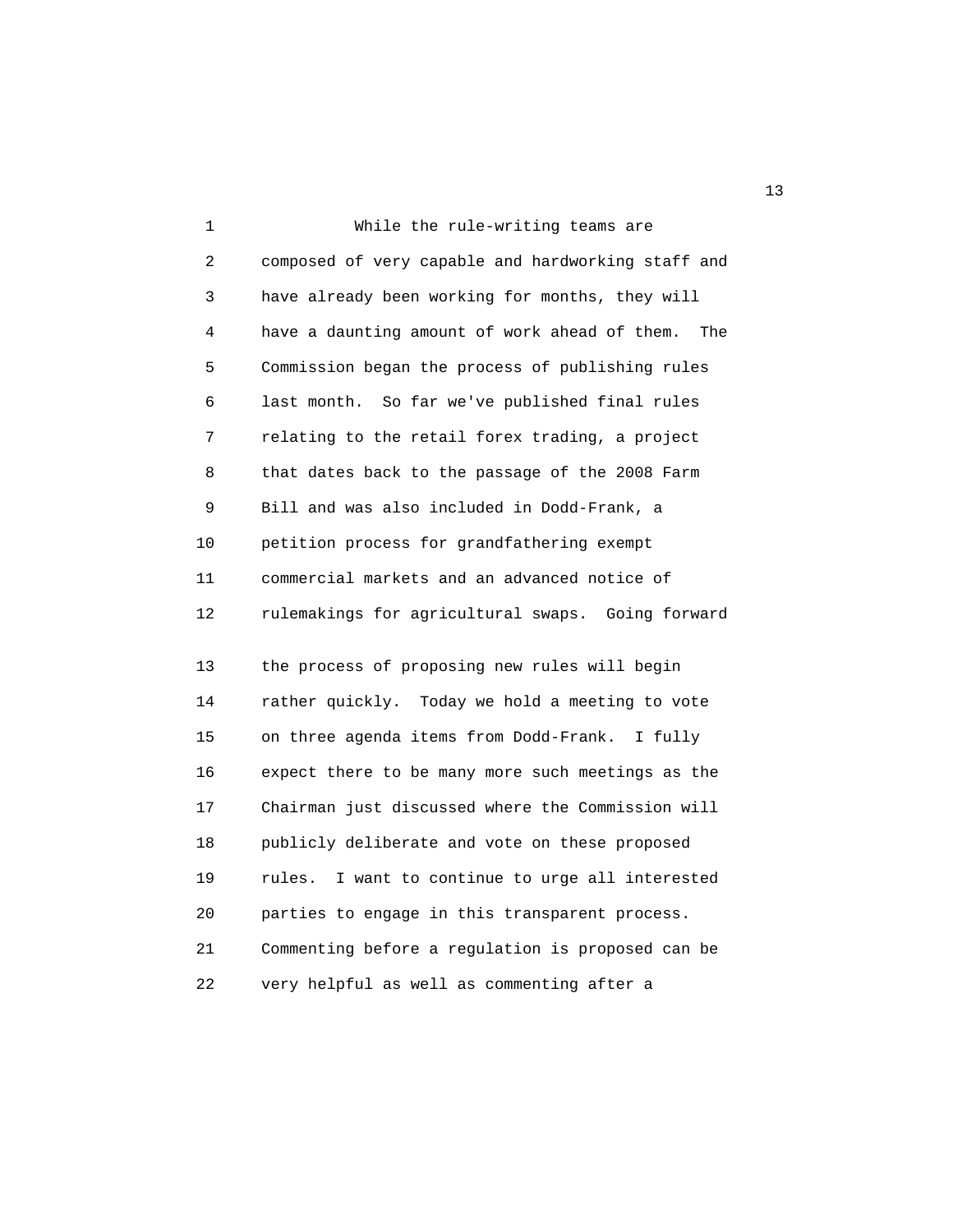1 proposal has been published. It's imperative for 2 us to have this input from stakeholders and I 3 agree with Commissioner Dunn about encouraging you 4 to do is as soon as a rule is proposed. 5 Some of the issues we are discussing

 6 today are much more complex than they first 7 appear. Adding to the complexity, many of the 8 provision require multiagency coordination. I 9 know the Chairman and the rulemaking teams have 10 been very mindful of the importance of successful 11 cooperation among regulatory agencies that are 12 tasked with enforcing this new statute. Without 13 continued progress in this area and consistent 14 rule proposals, the agencies risk injecting 15 additional uncertainty into the already complex 16 process by which the OTC markets and participants 17 will come under the regulatory regimes of one or 18 more agency. In my view, additional uncertainty 19 could be devastating and I will do all I can to 20 ensure that we do not have such an outcome. 21 It goes without saying that market 22 regulators have their hands full. Achieving these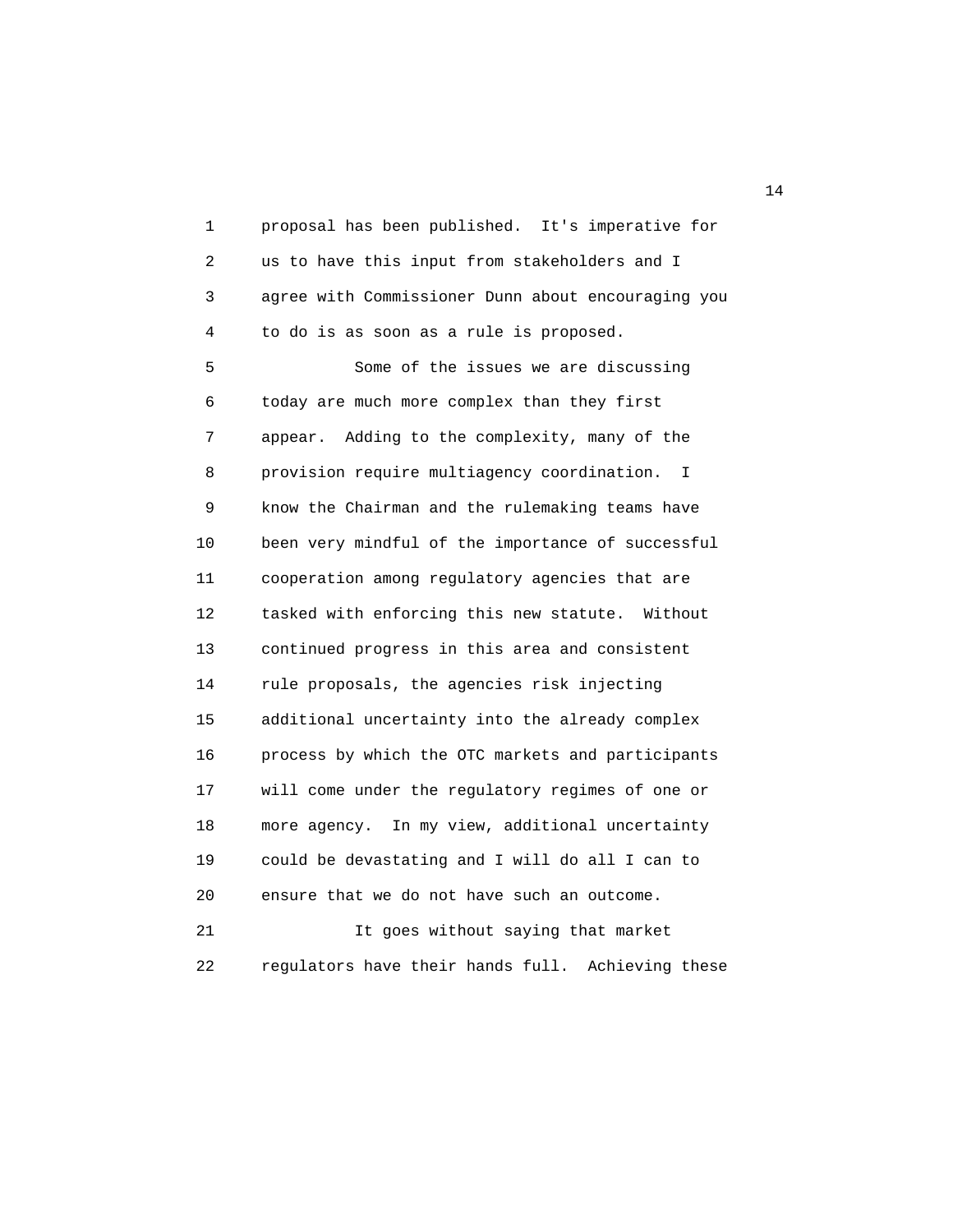1 reforms will take time, and comprehensively 2 changing the regulatory landscape in such a short 3 period will not be easy. I recognize that it is 4 imperative that we get it right and that our goal 5 as regulators is smart regulation. We can do 6 damage to these vital markets without that goal. 7 I fully intend to do all I can to make sure we 8 don't get it wrong and that our markets continue 9 to thrive. I want to staffs of these three 10 rule-writing teams for all of the work that they 11 have done to get these proposals ready in such a 12 short amount of time. I know you've spent a lot 13 of long hours and I want to let you know how much 14 we all appreciate that. Thank you. 15 CHAIRMAN GENSLER: Thank you, 16 Commissioner Sommers. Commissioner Chilton? 17 COMMISSIONER CHILTON: Thanks, Mister 18 Chairman. I was thinking about this last night 19 and I was thinking about that old Chicago song, I 20 don't know if people remember it, but I'm going to 21 put it in your head for the day if you do, "Only 22 the Beginning," remember it's only the beginning,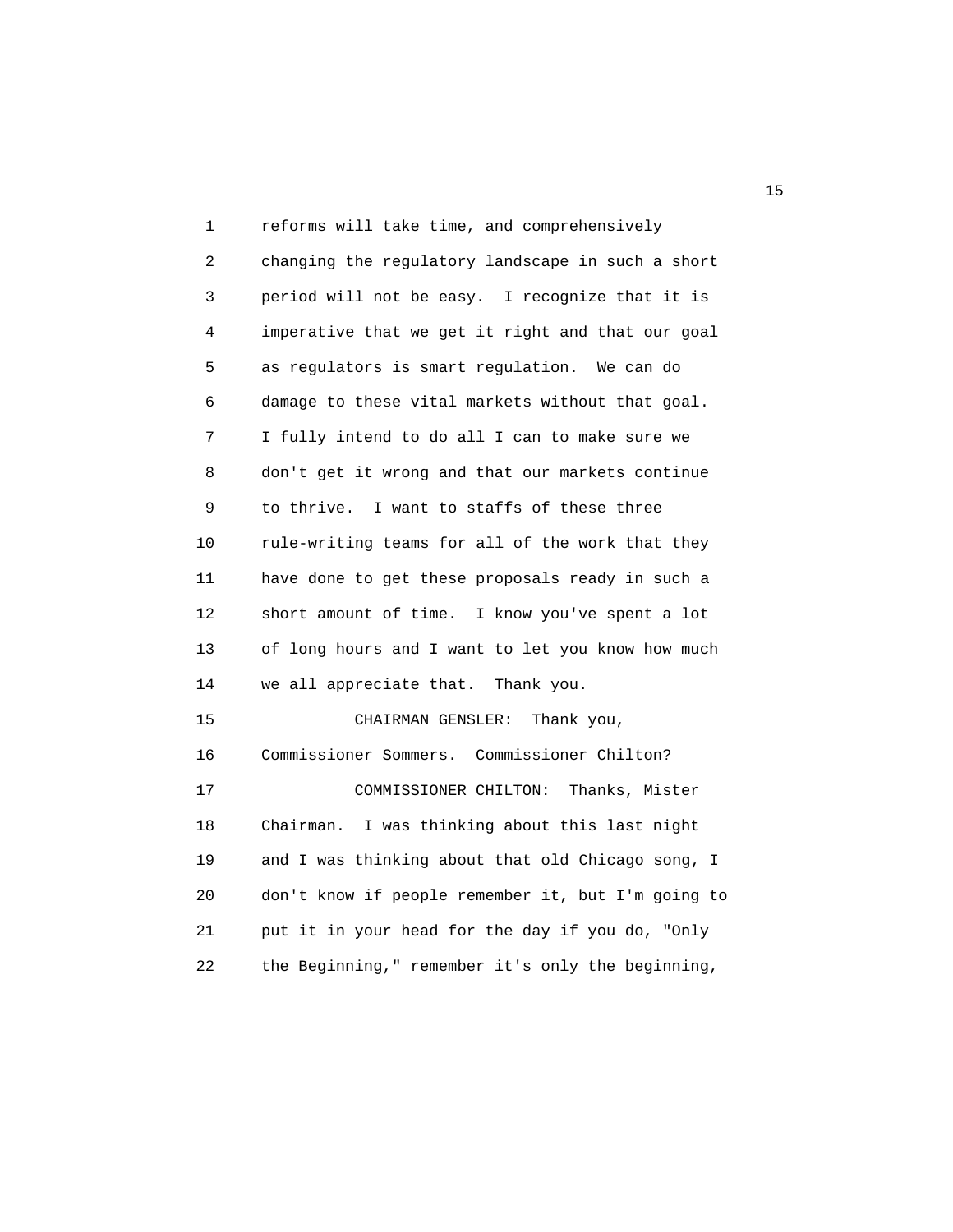1 it's only just the start. So this is the first 2 public meeting that's just the beginning and just 3 the start and it's important and I thank all the 4 staff who have been working double-time on this. 5 There has been a lot of talk and a lot 6 of news articles lately about the flash crash and 7 there will be more on that in the next little bit, 8 but here is what's clear, that these markets are 9 all inter-related, the securities markets, the 10 futures markets, even the global markets and to 11 the extent that we can harmonize in the U.S. and 12 globally, as the Chairman has been talking about 13 earlier this week in Brussels, it's really 14 critical. Some of the things that we're doing in 15 the markets with our brethren regulators, 16 particularly the SEC, but with our other sister 17 regulators in the U.S. government, they're 18 Band-Aids. They are important, they're 19 significant, like Commissioner Sommers said I 20 think these are imperative changes that we're 21 doing. But the work that we're doing today, that 22 we're starting today, are the real structural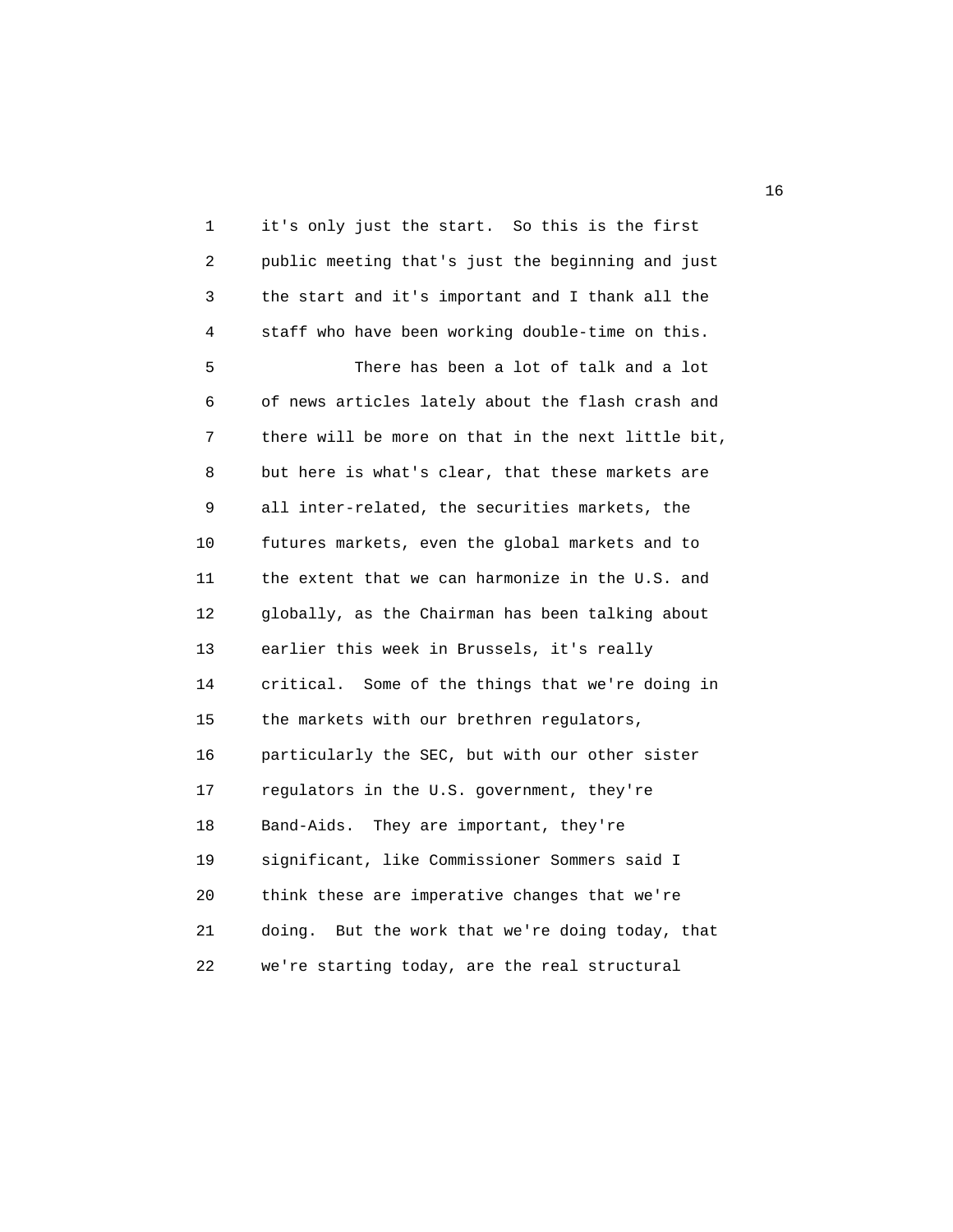1 changes. The Dodd-Frank stuff is the long-term 2 stuff and I share Commissioner Dunn's concerns 3 about the funding. We can deal with some of these 4 issues with the flash crash but these longer-term 5 things, if we don't have the money I think it will 6 be really tough for us to aggregate position 7 limits much less enforce them. I think doing the 8 clearing that's required particularly with regard 9 to what's currently dark markets, the OTC trades, 10 that will really just be I think almost an 11 insurmountable task for us. Likewise, the new 12 authority we've been given in enforcement, 13 disruptive trading practices, going out and 14 investigating these things, that's another thing, 15 whereas as Commissioner Dunn said we're going to 16 have to make some tough choices if we don't have 17 the money. Finally, dealing with things like the 18 advent of high-frequency trading. I'm not saying 19 it's a good or a bad thing, but it's certainly 20 something we need to get our arms around. 21 I hope that we get the funding we need

22 and we can make it for a few months, we can put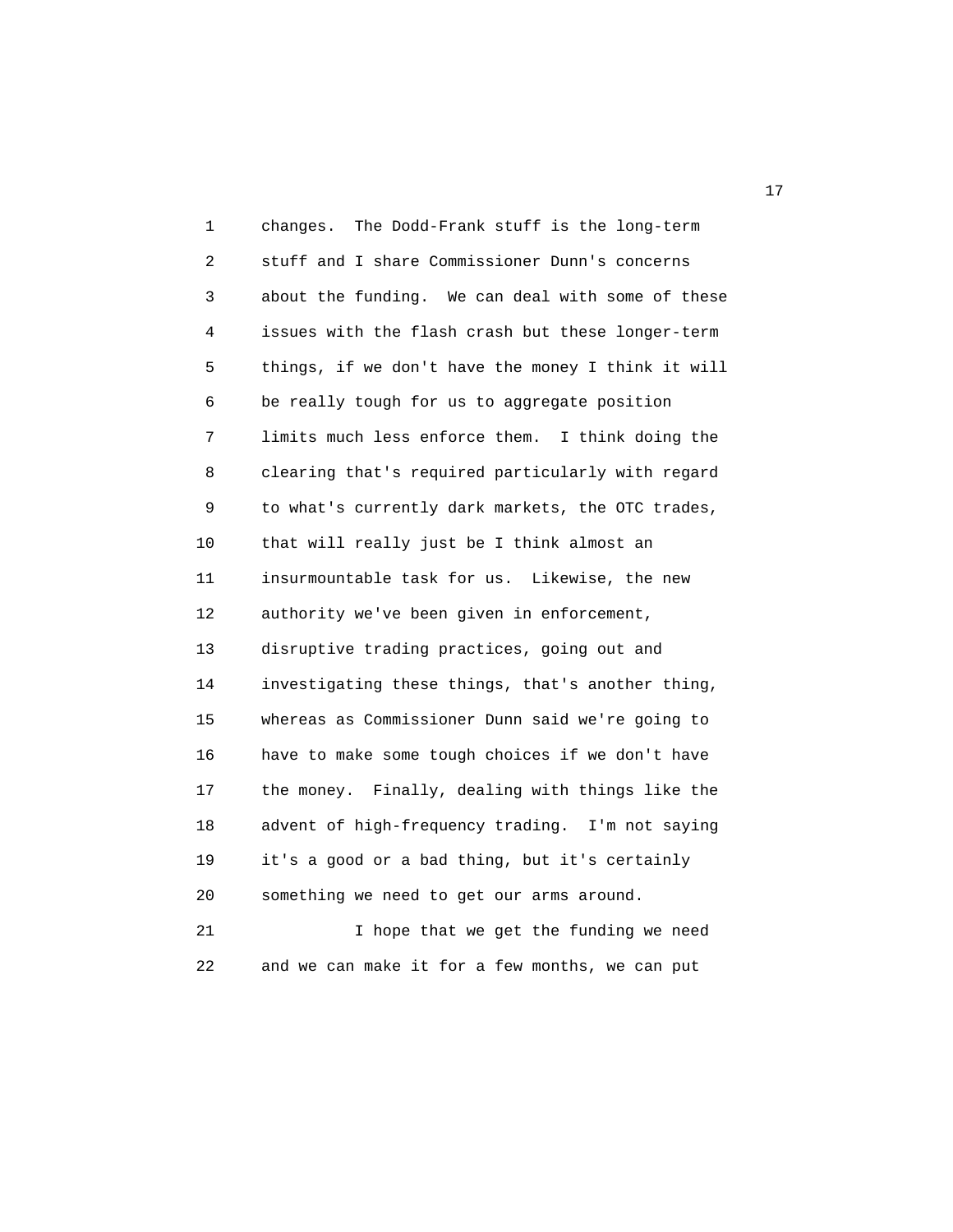1 the rules in place but we can't actually monitor 2 them and oversee them like Congress intends. So 3 this is just the beginning and it's just the start 4 and I look forward to doing the work we have to do 5 with all of you. Thanks. 6 CHAIRMAN GENSLER: Thank you, 7 Commissioner Chilton. Commissioner O'Malia? Did 8 you want your folks to do the statement? 9 COMMISSIONER O'MALIA: No, thanks. I do 10 appreciate having them here and while I have no 11 illusion that grandchildren might have been a 12 stronger draw than a Commission meeting it is good 13 to have them in my corner. 14 I would also like to echo my fellow 15 Commissioners in thanking staff for the very hard 16 work that has gone into this rulemaking, long 17 hours have resulted and this is the culmination of 18 that and we're going to put these rules out. I'd 19 also like the compliment the other 27 teams for 20 their work in identifying issues and preparing the 21 proposed rules. I can say from firsthand 22 experience that the amount of paper and the number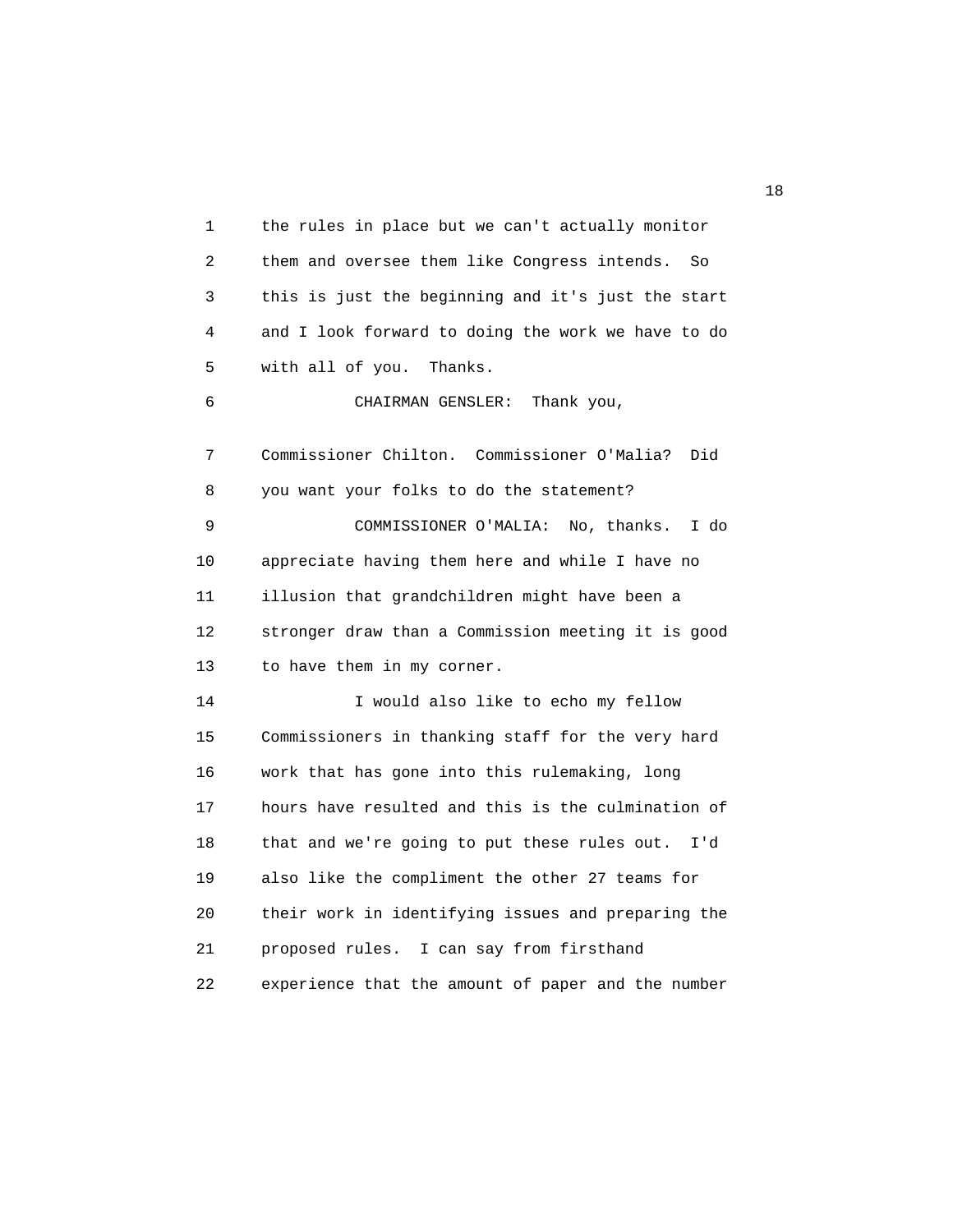1 of meetings that I've endured is overwhelming. 2 It's a massive amount of work, staff is under 3 great pressure to come up options and ideas and we 4 appreciate all the work that they do to give us 5 those options so we can make informed decisions 6 and then obviously put them out for public comment 7 which is essential and I strongly urge the public 8 to comment. It will be under tight timeframes, 9 but their input is essential. 10 With regard to the rulemakings today I 11 intend to support all three. However, I have a 12 number of concerns associated with the 13 prescriptiveness of the proposed 14 conflict-of-interest rules. I believe that we 15 have other remedies within Dodd-Frank that could 16 be more effective in achieving the goal of 17 expanding access to clearing. With regard to the 18 conflict of interest, I'm mindful that the main 19 goal of this Act is to reduce systemic risk and by 20 imposing mandatory clearing that's the way the 21 Congress has chosen to achieve that. The business 22 of clearing is a serious and a financially complex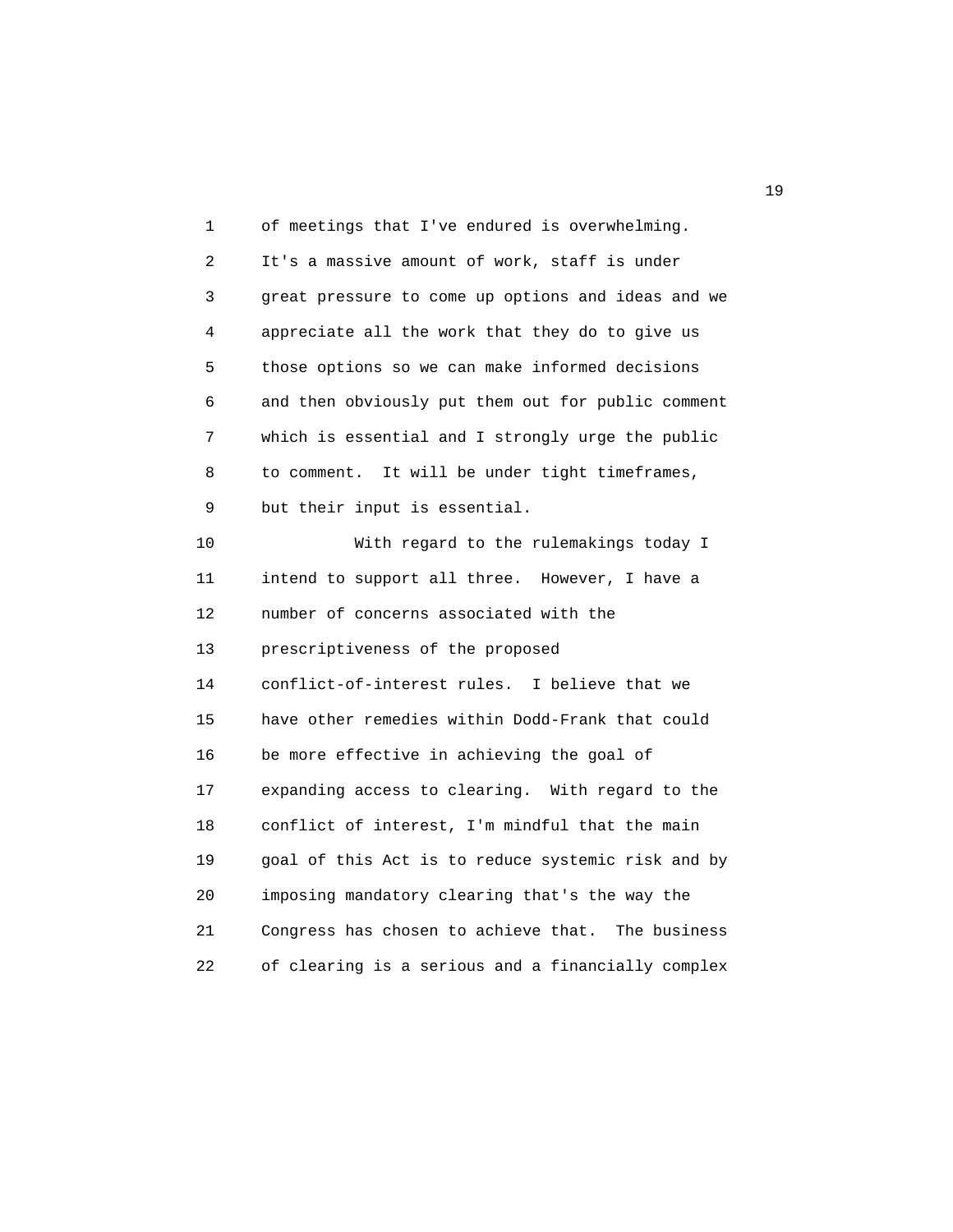1 matter and it should be treated as such. I am 2 concerned that the proposed rules seek to impose 3 limited and inflexible ownership caps and not 4 afford the Commission the flexibility to consider 5 all statutory objectives including promotion of 6 competition in reducing systemic risk. 7 In addition, I'm quite confident that 8 the open access and product eligibility provisions 9 in Sections 2(h) and 2(b) under the Act will be 10 more effective in guaranteeing access to clearing 11 than the ownership rules which I believe to be an 12 imprecise and ineffective tool to enhance 13 competition, mitigate systemic risk and resolve 14 conflicts of interest all specified in the 15 statute. With that said, I do appreciate the 16 inclusion of the waiver provisions resulting from 17 working with the Chairman's staff that will 18 provide the Commission with greater flexibility, 19 and considering the Commission is yet to receive a 20 single DCO application, I believe this flexibility 21 is warranted.

22 With regard to financial resources, core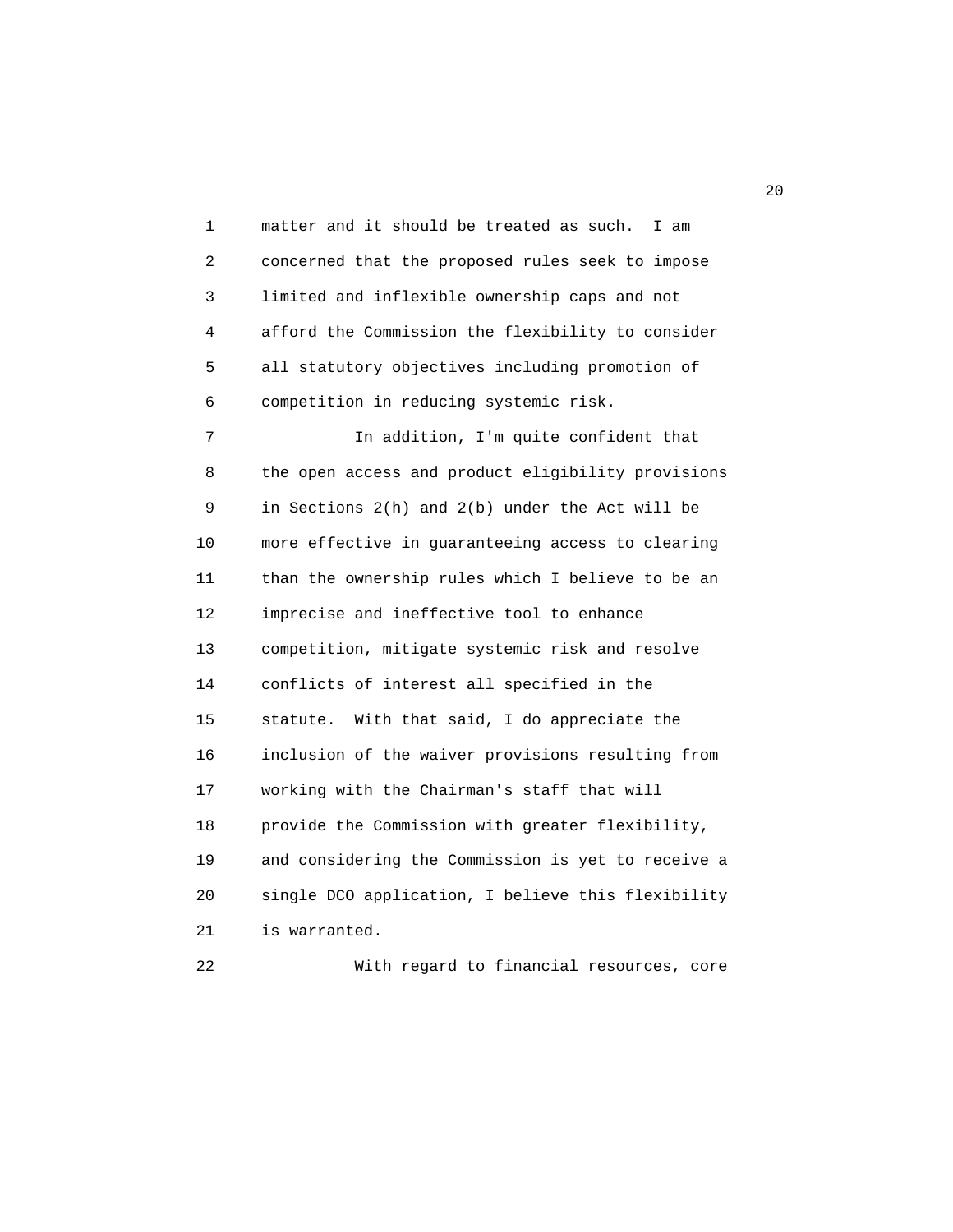1 principle B, this rulemaking is the first among 2 many designed to mitigate systemic risk through 3 clearing in the swaps market. However, as the 4 Commission proposes rules to implement the Act, 5 DCOs will be required to meet more stringent 6 capital requirements which will be passed on to 7 their customers. Market participants should have 8 no illusion that the cost of clearing will 9 increase. At the end of the day it remains to be 10 seen whether lower returns on capital and higher 11 transaction costs will have its own unintended 12 negative impact on liquidity, competition and 13 innovation in the markets. As to the interim 14 final rule on margin and preenactment swaps, I 15 agree with the Commission's decision to report 16 swaps entered into before enactment and I know 17 many commercial entities are interested to know 18 whether or not the Commission will impose margin 19 on these preenactment swaps. I understand this is 20 an issue that will be addressed in a future 21 rulemaking, but I would like to take the 22 opportunity to make it crystal clear that I oppose

21 and 21 and 22 and 22 and 22 and 22 and 22 and 22 and 22 and 22 and 22 and 22 and 22 and 22 and 22 and 22 and 22 and 22 and 22 and 22 and 22 and 22 and 22 and 22 and 22 and 22 and 22 and 22 and 22 and 22 and 22 and 22 an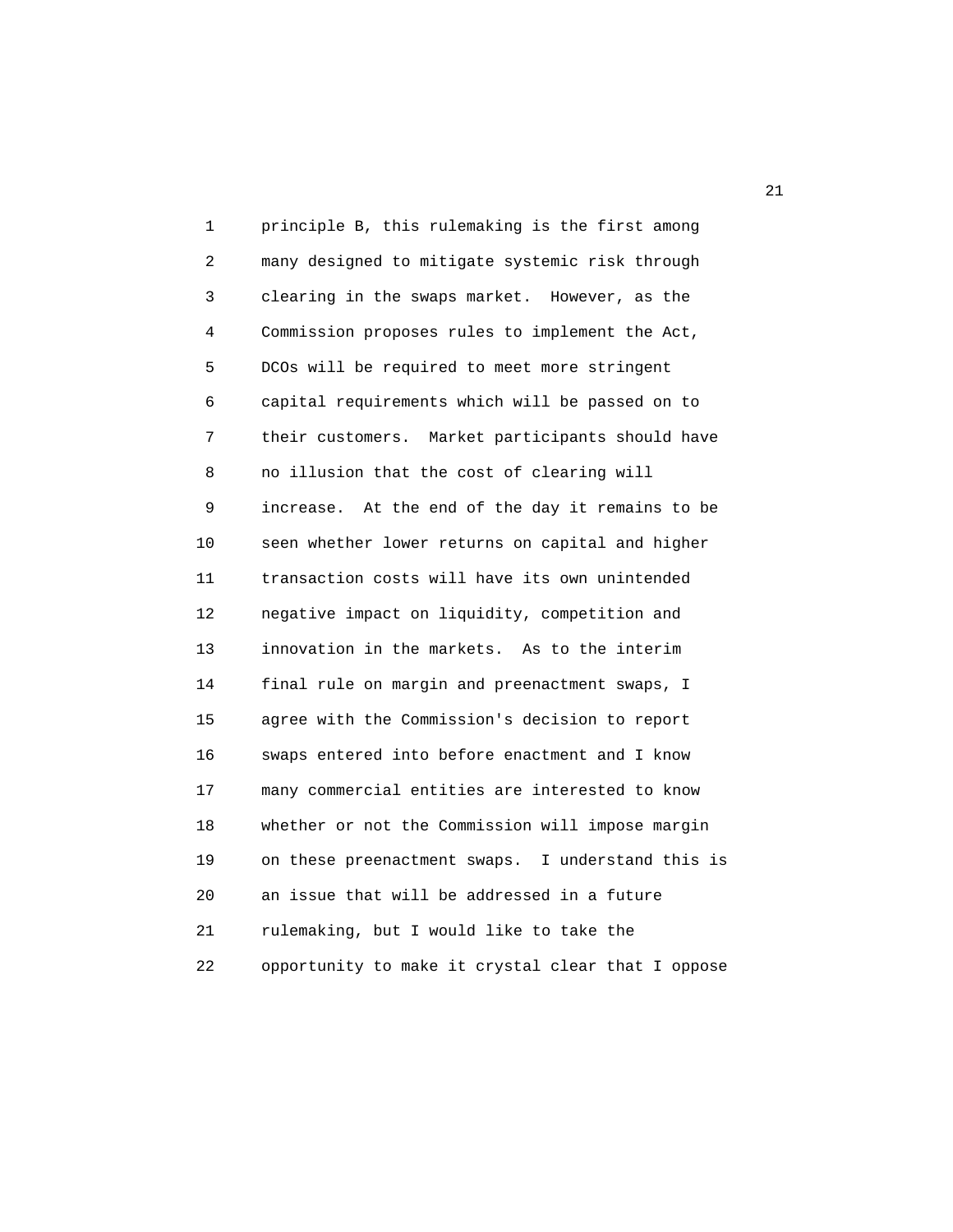1 interfering with privately negotiated contracts 2 entered into prior to the Act and I believe that 3 ant rule of regulation designed to do so would be 4 of questionable legality and an extraordinarily 5 unwise policy decision.

 6 Mister Chairman, I'm pleased that we're 7 going to have this first rulemaking and I look 8 forward to the many rulemaking meetings to come 9 and to have our say in these things. With that,

10 let's move on.

 11 CHAIRMAN GENSLER: Thank you, 12 Commissioner O'Malia. I want to associate with so 13 many of the remarks of my fellow Commissioners in 14 their openings but particularly that we really do 15 look for and need the public's comments. I'm 16 going to as you will see support all three of 17 these rules, but I suspect 6 months from now or in 18 the case of governance just 3 months from now when 19 we try to finish it up that I will have changed my 20 mind based on the public comments on all of these 21 because the public's views are really important. 22 I think we've all stressed that and that's what's

22 and 22 and 23 and 23 and 23 and 23 and 23 and 23 and 23 and 23 and 23 and 23 and 23 and 23 and 23 and 24 and 25 and 25 and 26 and 26 and 26 and 26 and 26 and 26 and 26 and 26 and 26 and 26 and 26 and 26 and 26 and 26 an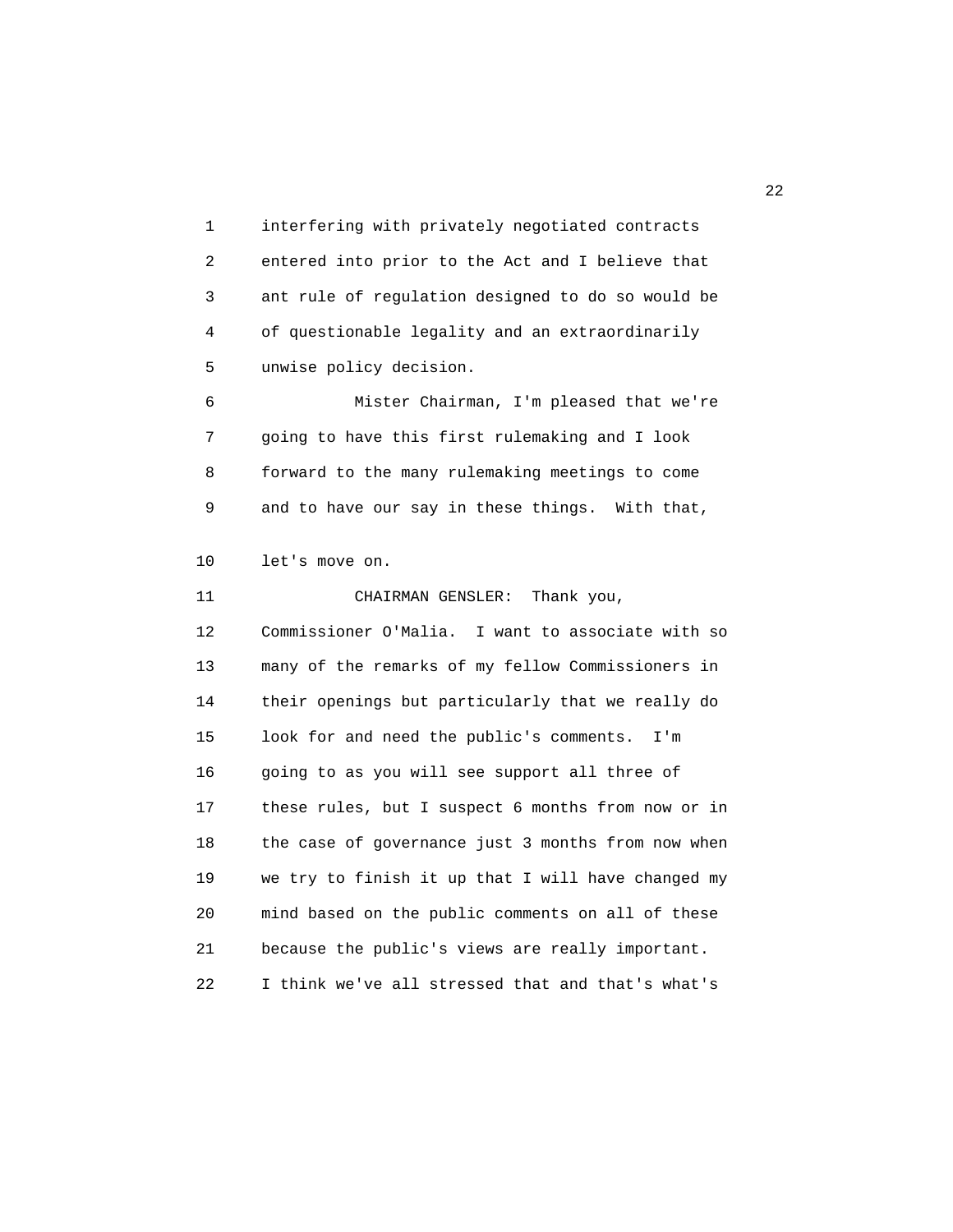1 so important. These are just proposals. These 2 are to get the public dialogue really moving to 3 the next stage and I don't think they should be 4 confused with where we'll end up as a final rule. 5 We have 288 days to go until we finalize 6 all this. We've had 170-plus meetings with public 7 participants that we list on our website. We've 8 counted it up and we've had 145 meetings at least 9 with fellow regulators and 100 of those were with 10 the SEC. We didn't count up the international 11 regulators but there are probably a dozen or more. 12 With that the first proposed rule we're 13 considering today is an interim final rule 14 relating to the timeframe for reporting 15 preenactment swaps. These transactions existed 16 before the President signed the bill and so what 17 Congress asked is that those preenactment swaps 18 that are still in existence be reported to a swap 19 data repository and that's why it comes to this. 20 Susan Nathan from the CFTC's Division of Market 21 Oversight will be presenting an overview of the 22 proposed interim final rule, Rick Shiltz who is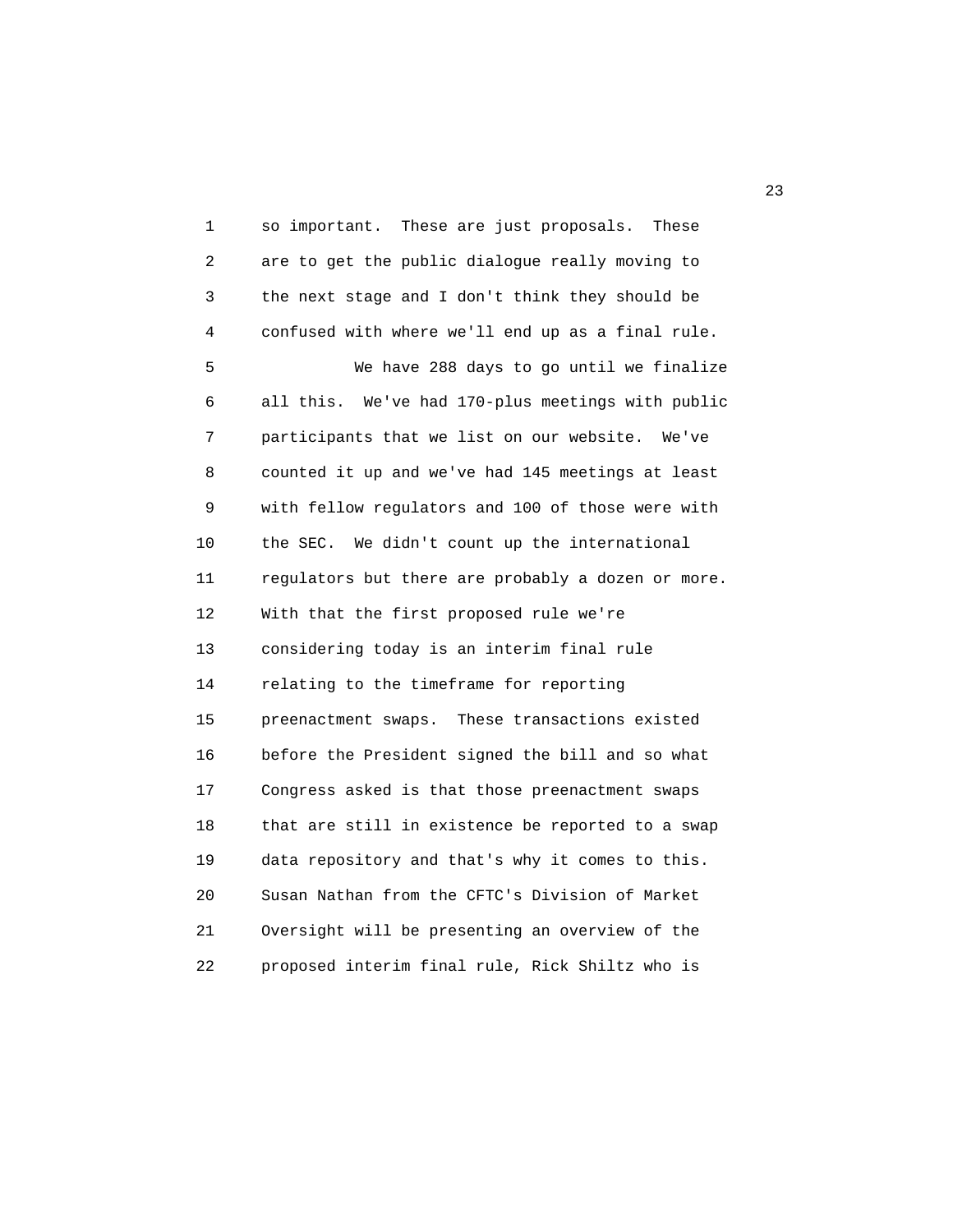1 the head of the Division of Market Oversight will 2 be I guess supporting Susan and giving guidance to 3 Susan as her boss, but Susan and Rick will be 4 presenting. I'm going to introduce the whole 5 panel and then we'll be off.

 6 The second set of proposed rules being 7 considered today prescribes certain financial 8 resources standards for derivatives clearing 9 organizations. These are the organizations that 10 have existed from the 1890s that help lower risk 11 to the American public that stand between parties 12 in these complex transactions. Phyllis Dietz and 13 John Lawton from the CFTC's Division of Clearing 14 and Intermediary Oversight will be presenting here 15 today. Ananda Radhakrishnan who is their boss and 16 the head of the Division of Clearing and Oversight 17 I guess will support Phyllis and John and give 18 them direction. Finally, the third set of 19 proposed rules being considered today specifically 20 require derivative clearing organizations and 21 various exchange platforms, what we call 22 designated contract markets and swap execution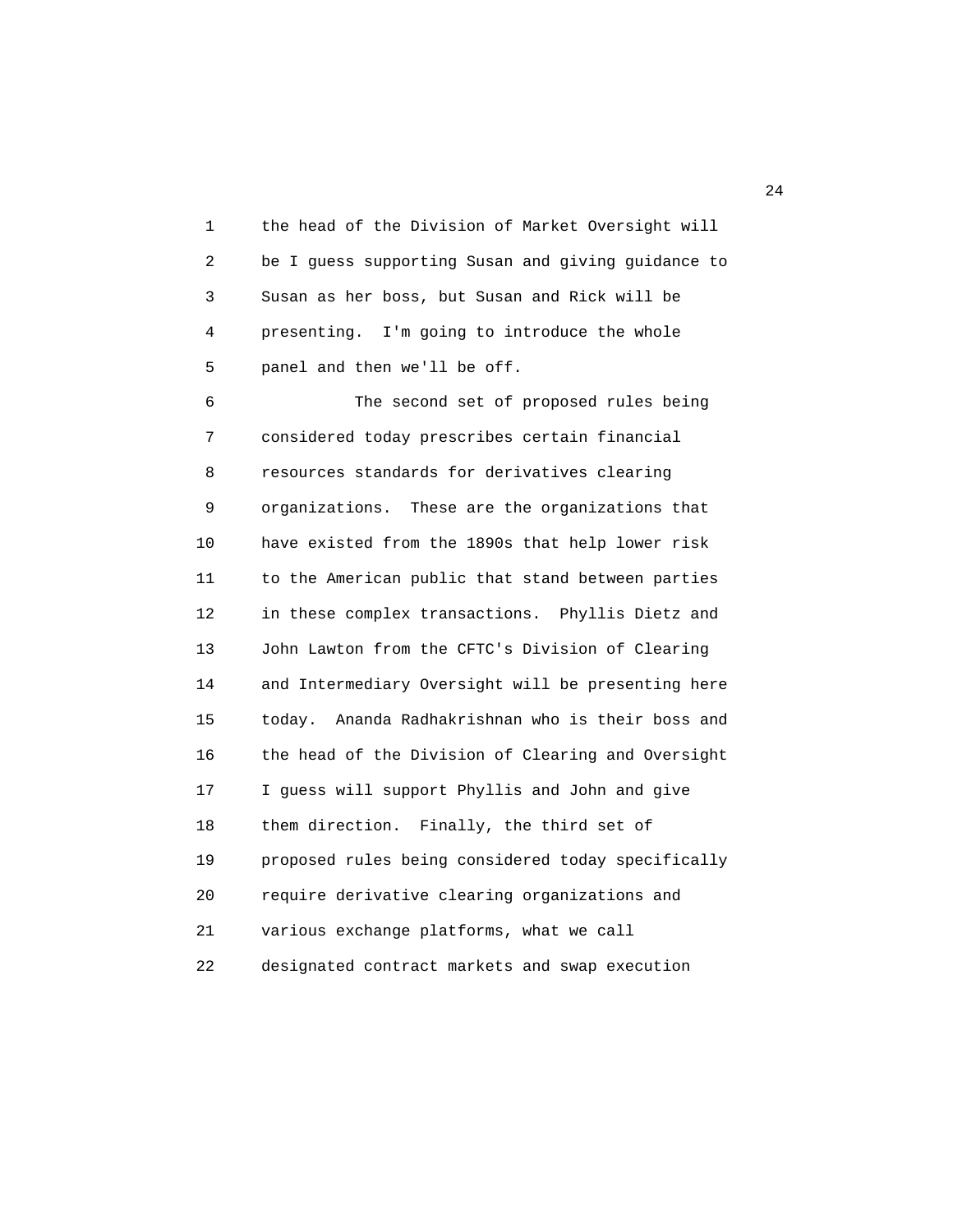1 facilities, to have certain governance 2 arrangements and mitigate their conflicts of 3 interest. I think this is the one that's had the 4 most debate not only here among the five of us in 5 101 sessions, never on the wrong side of the 6 Sunshine Act, but also public debate. This was a 7 very healthy debate in Congress as well and I do 8 look forward to a lot of comments there. Nancy 9 Schnabel from the Division of Clearing and 10 Intermediary Oversight with Ananda's support and 11 guidance as well will be presenting that. 12 The procedure will be you'll present, 13 Susan and Rick will do this first one, and after 14 your presentation I'll entertain a motion and then 15 we'll have questions, debate, a vote and then 16 we'll move to the second and third. With that, 17 Susan and Rick? 18 MS. NATHAN: Thank you, Mister Chairman 19 and Commissioners. I'm pleased to provide a brief 20 summary of this interim final rule. Essentially 21 this rule imposes a present obligation on 22 counterparties to preserve transaction data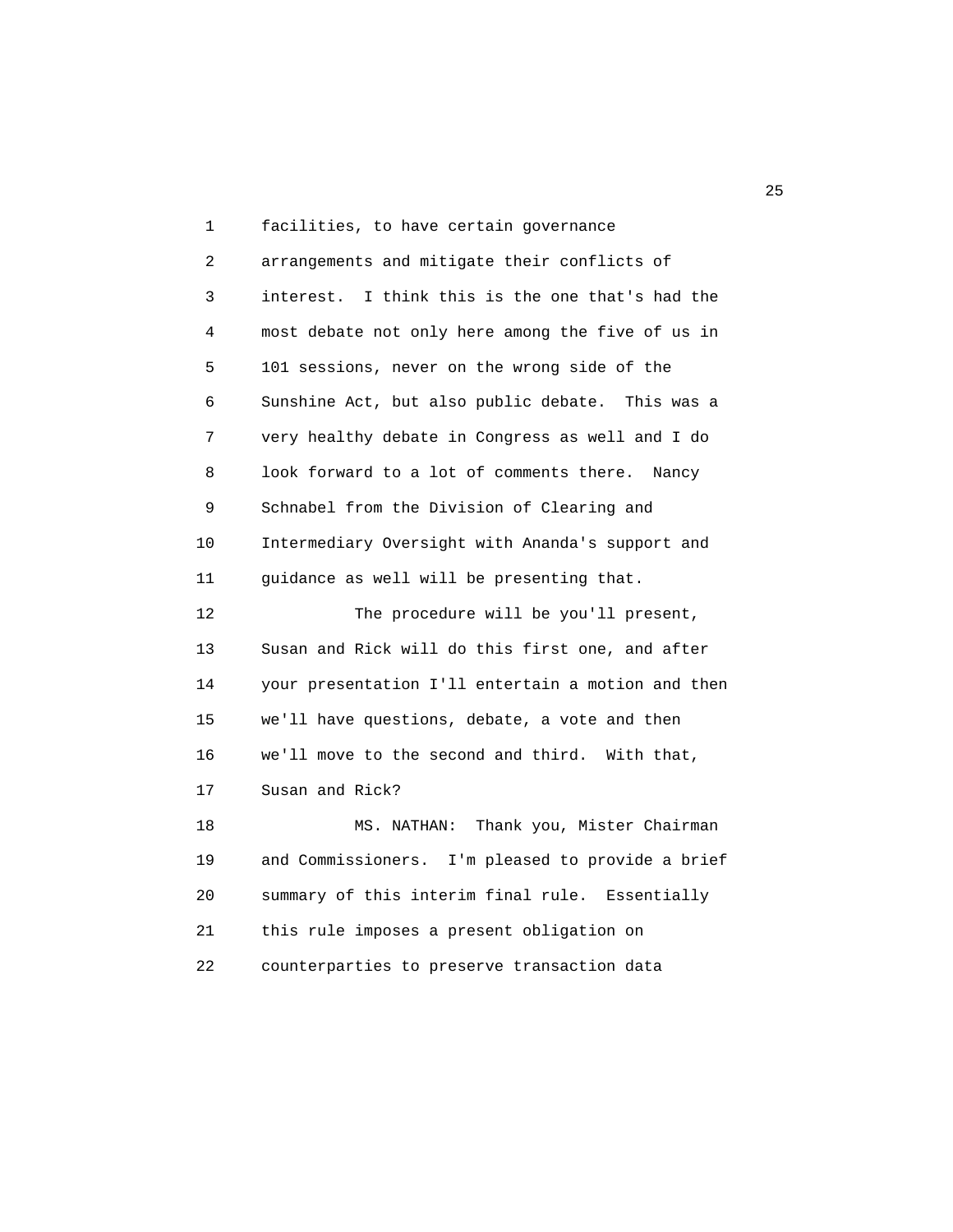1 associated with swaps executed prior to the 2 enactment of the Dodd-Frank Act and a future 3 obligation to report that data to an appropriate 4 registered swap data repository or SDR. Before 5 discussing the substance of the rule, I'd like to 6 remind the Commission that this rule is styled as 7 an interim final rule. Interim final rulemakings 8 are designed to permit a federal agency to adopt 9 as final for good cause shown a rule that hasn't 10 been noticed for comment in the Federal Register 11 in the traditional way. Instead, the agency may 12 publish the rule as final while concurrently 13 soliciting public comment. Frequently, public 14 comment received in connection with an interim 15 final rule will be responded to if and when a 16 permanent rule is subsequently proposed by the 17 agency. 18 Here good cause is demonstrated first by

 19 the explicit direction in Section 729 of 20 Dodd-Frank which requires the Commission to adopt 21 such a rule. In addition, staff believes that an 22 interim final rule is warranted in these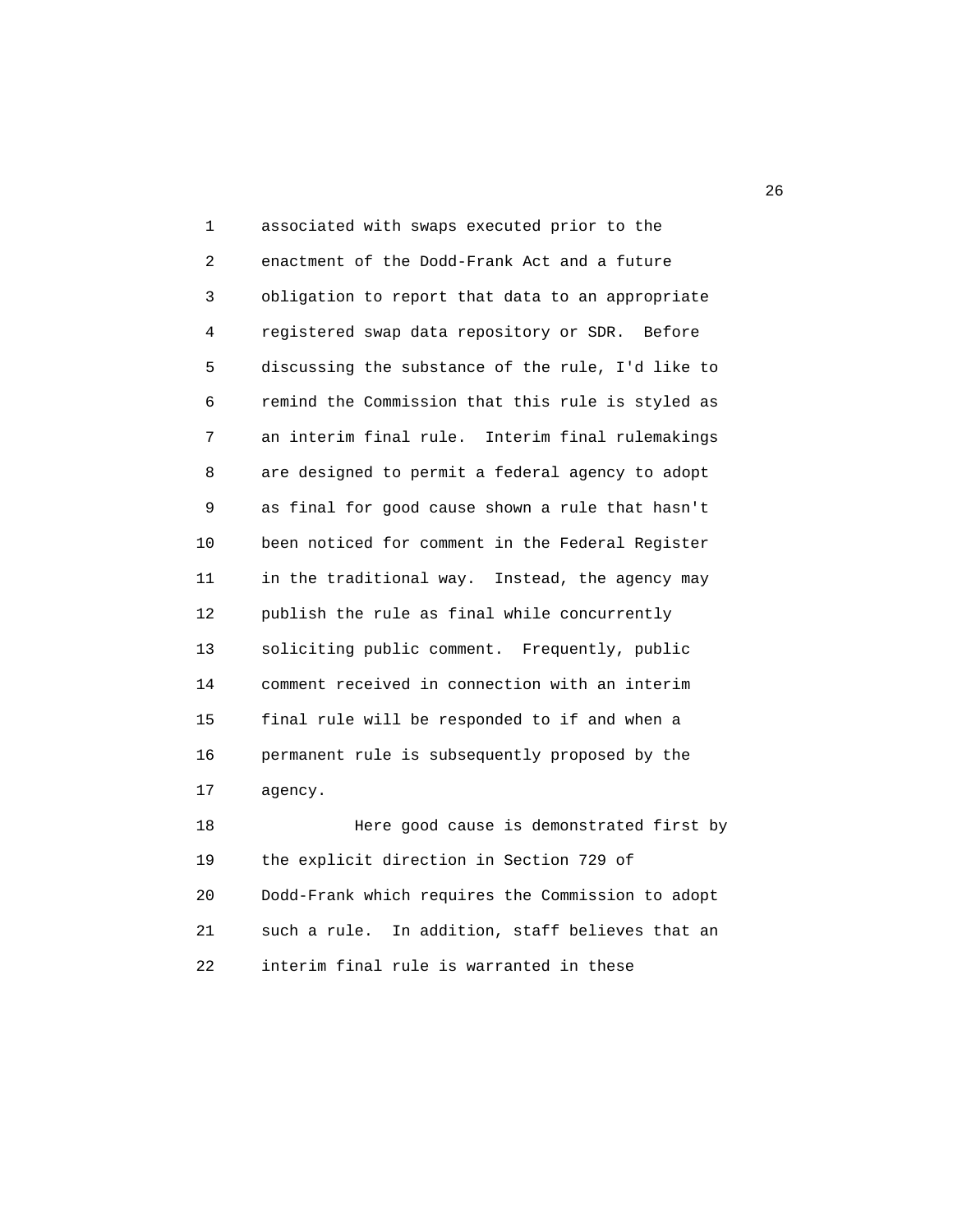1 circumstances by the necessity to promptly provide 2 notice to swap dealers, major swap participants 3 and other counterparties that they may become 4 subject to reporting requirements which 5 necessitate that they preserve data relevant to 6 those transactions.

 7 Among other things, Title VII of the 8 Dodd-Frank Act amended the CEA to require that 9 swaps be reported to a registered SDR or to the 10 Commission if there is no registered SDR that 11 would accept the swap. Practically this might 12 occur where no SDR has yet been registered by the 13 Commission or where no SDR has been approved for a 14 particular asset class. Section 723 of Dodd-Frank 15 adds Section 2(h)(V) to the CEA to require that 16 swaps executed prior to enactment must be reported 17 to a registered SDR or to the Commission no later 18 than 180 days from the effective date of that 19 subsection, so that would be approximately 540 20 days from enactment. The statutory provision that 21 is directly relevant here which is 729 establishes 22 a new Section 4(r) of the CEA reporting

27 and 27 and 27 and 27 and 27 and 27 and 27 and 27 and 27 and 27 and 27 and 27 and 27 and 27 and 27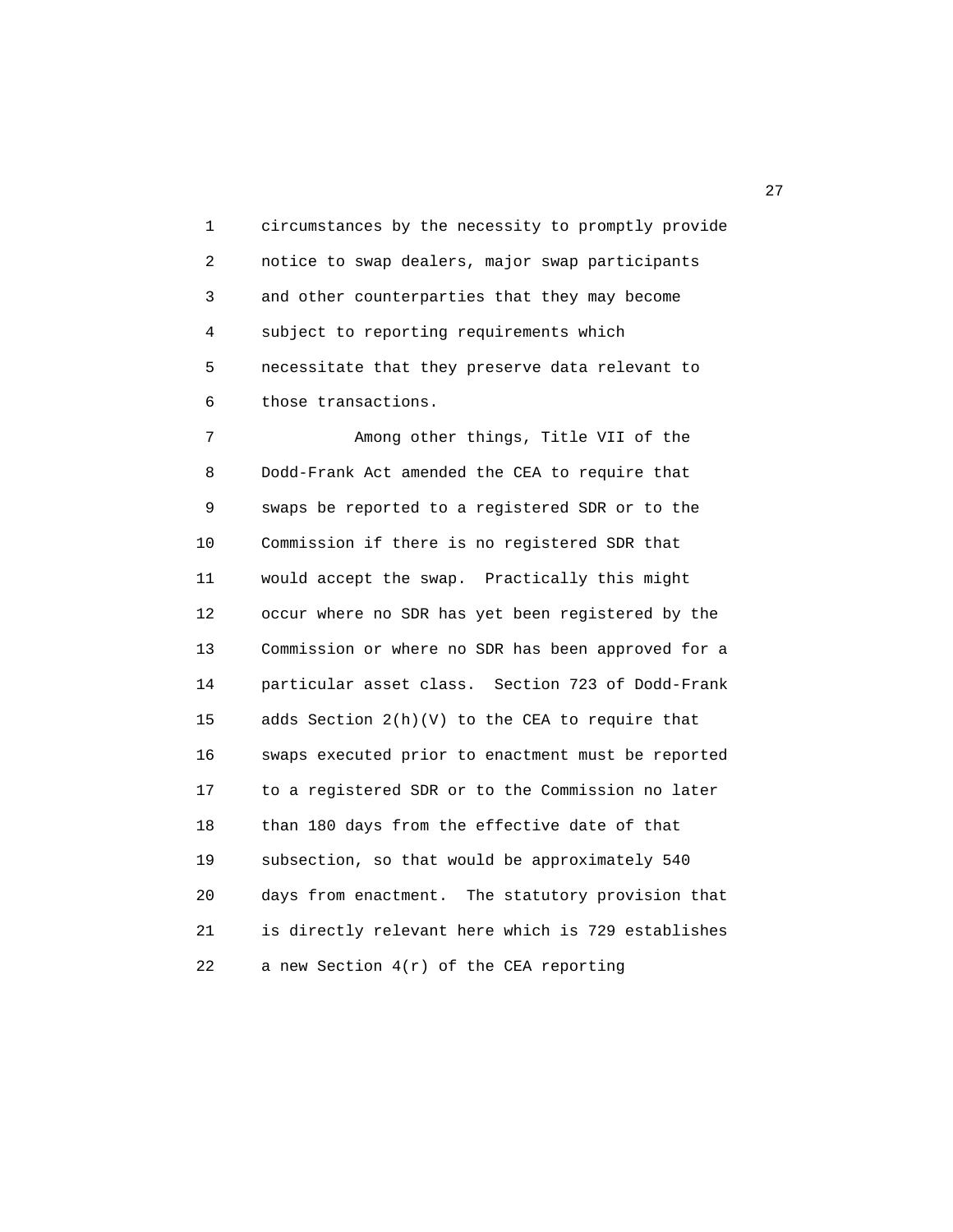| 1  | requirements in connection with preenactment       |
|----|----------------------------------------------------|
| 2  | unexpired swaps, those entered into before July    |
| 3  | 21, 2010 and unexpired as of that date and that    |
| 4  | rule will remain in effect until the effective     |
| 5  | date of the permanent reporting rules to be        |
| 6  | adopted pursuant to $2(h)(V)$ . Specifically,      |
| 7  | Section 4(r) provides that within the time period  |
| 8  | prescribed by the Commission, each swap must be    |
| 9  | reported to a registered SDR or where there is no  |
| 10 | SDR that would accept the data to the Commission.  |
| 11 | This section further specifies that each           |
| 12 | preenactment unexpired swap must be reported to a  |
| 13 | registered SDR or the Commission and directs the   |
| 14 | Commission to promulgate within 90 days of an      |
| 15 | enactment of Dodd-Frank an interim final rule      |
| 16 | governing reporting of such swaps.<br>It's         |
| 17 | anticipated that the provisions of this rule will  |
| 18 | be supplanted by the permanent reporting rules to  |
| 19 | be enacted pursuant to new CEA Section $2(h)(V)$ , |
| 20 | but in the meantime these will govern how these    |
| 21 | swaps are to be traded.                            |

22 Consistent with the mandate of Section

<u>28</u>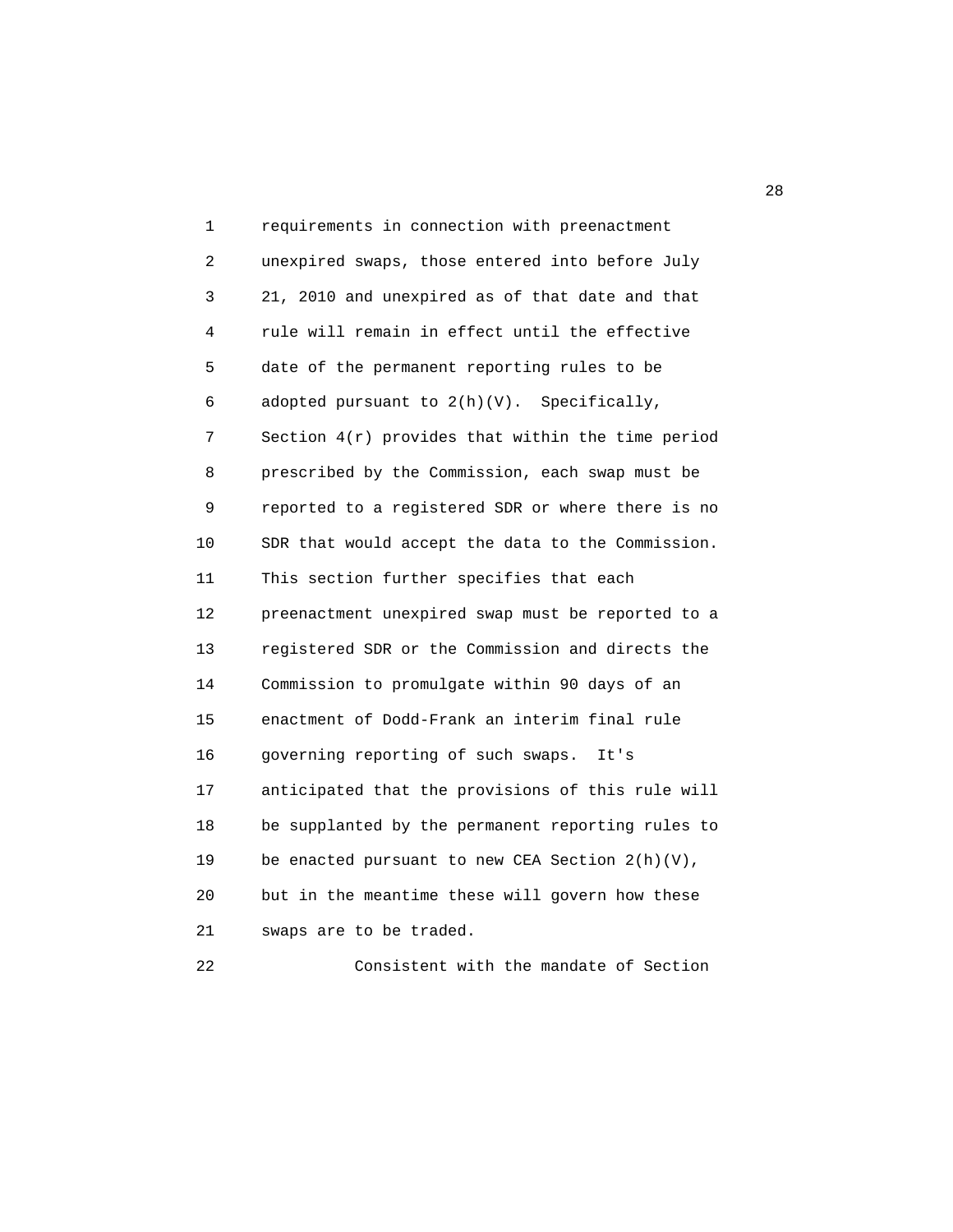1 729, new Part 44 of the Commission's regulations 2 will first establish a reporting timeframe for 3 preenactment unexpired swaps that is no later from 4 60 days from the date the appropriate SDR is 5 registered with the Commission or by the 6 compliance date that will be established in the 7 swap reporting rules required by new Section 8 2(h)(V) of the CEA whichever comes first. And, 9 two, will require that swap reporting parties 10 specified in Section  $4(r)(A)(iii)$  of the CEA, and 11 those are swap dealers, major swap participants 12 and other counterparties, report information 13 concerning such swaps to the Commission on request 14 during this interim period. The Part 44 rules 15 will specify the information to be reported under 16 the interim final rule including a copy of the 17 transaction confirmation in electronic form where 18 available and, two, if available the time the 19 transaction was executed. The rules additionally 20 provide that the Commission may request from 21 reporting parties any information related to a 22 swap transaction. Part 44 also includes an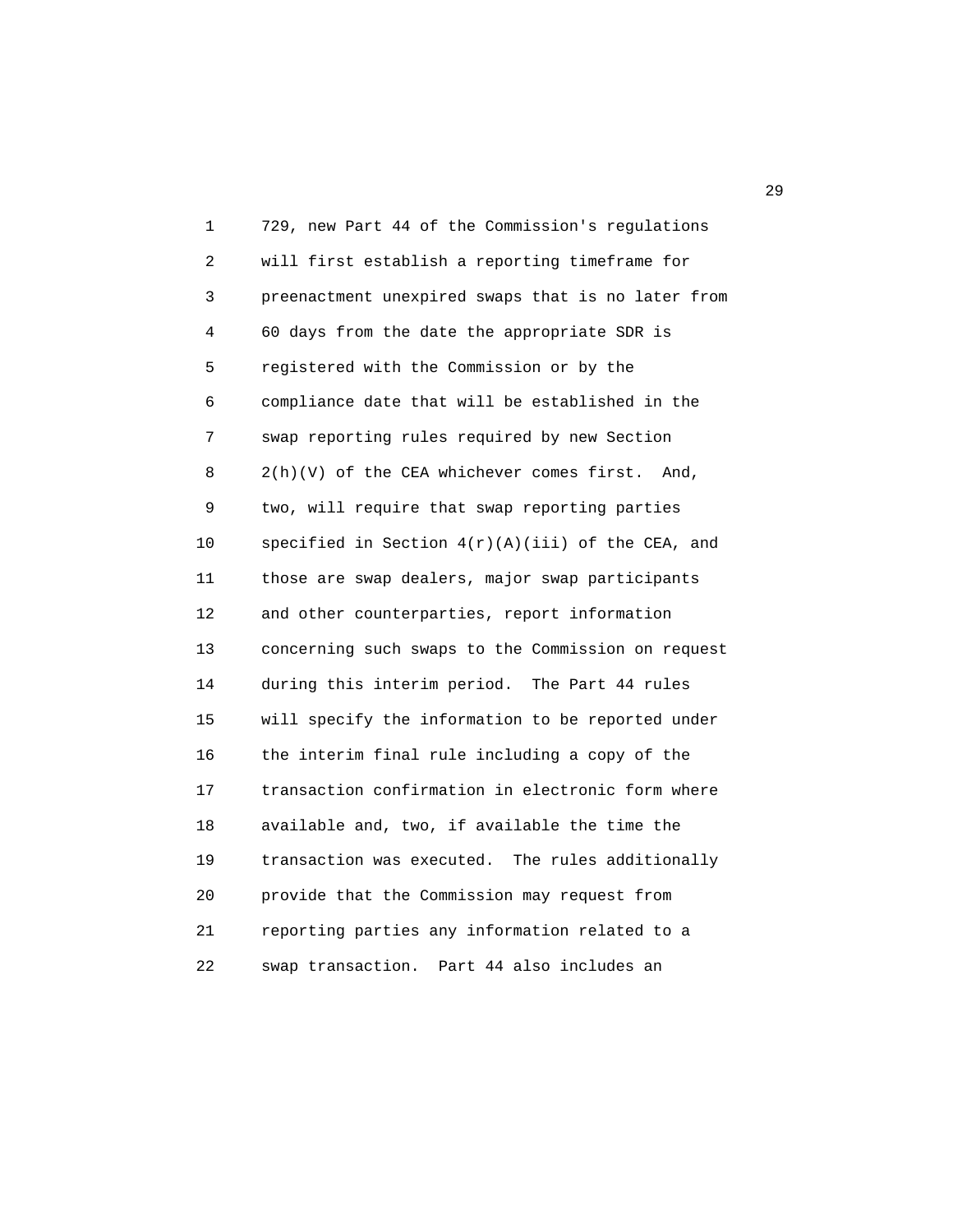| 1  | interpretative note explaining the Commission's        |
|----|--------------------------------------------------------|
| 2  | view that in order to comply with the reporting        |
| 3  | requirements of Part 44, each counterparty to a        |
| 4  | preenactment unexpired swap transaction that may       |
| 5  | be required to report that transaction must retain     |
| 6  | in its existing format all information and             |
| 7  | documents related to the terms of the swap             |
| 8  | The requirement takes the form of an<br>transaction.   |
| 9  | interpretative note because a retention                |
| 10 | requirement is not explicit in Section $4(r)$ .<br>The |
| 11 | requirement to retain information is nevertheless      |
| 12 | in staff's view implicit in a future reporting         |
| 13 | requirement. Thank you and I'll be happy to            |
| 14 | entertain any questions.                               |
| 15 | CHAIRMAN GENSLER:<br>Thank you very much,              |
| 16 | I think the Chair will now entertain a<br>Susan.       |
| 17 | motion to accept the staff recommendation to issue     |
| 18 | the proposed interim final rule relating to the        |
| 19 | reporting of preenactment swap transactions to         |
| 20 | data repositories or to the CFTC.                      |
| 21 | So moved.<br>COMMISSIONER DUNN:                        |
| 22 | CHAIRMAN GENSLER:<br>Second?                           |

 $30<sup>2</sup>$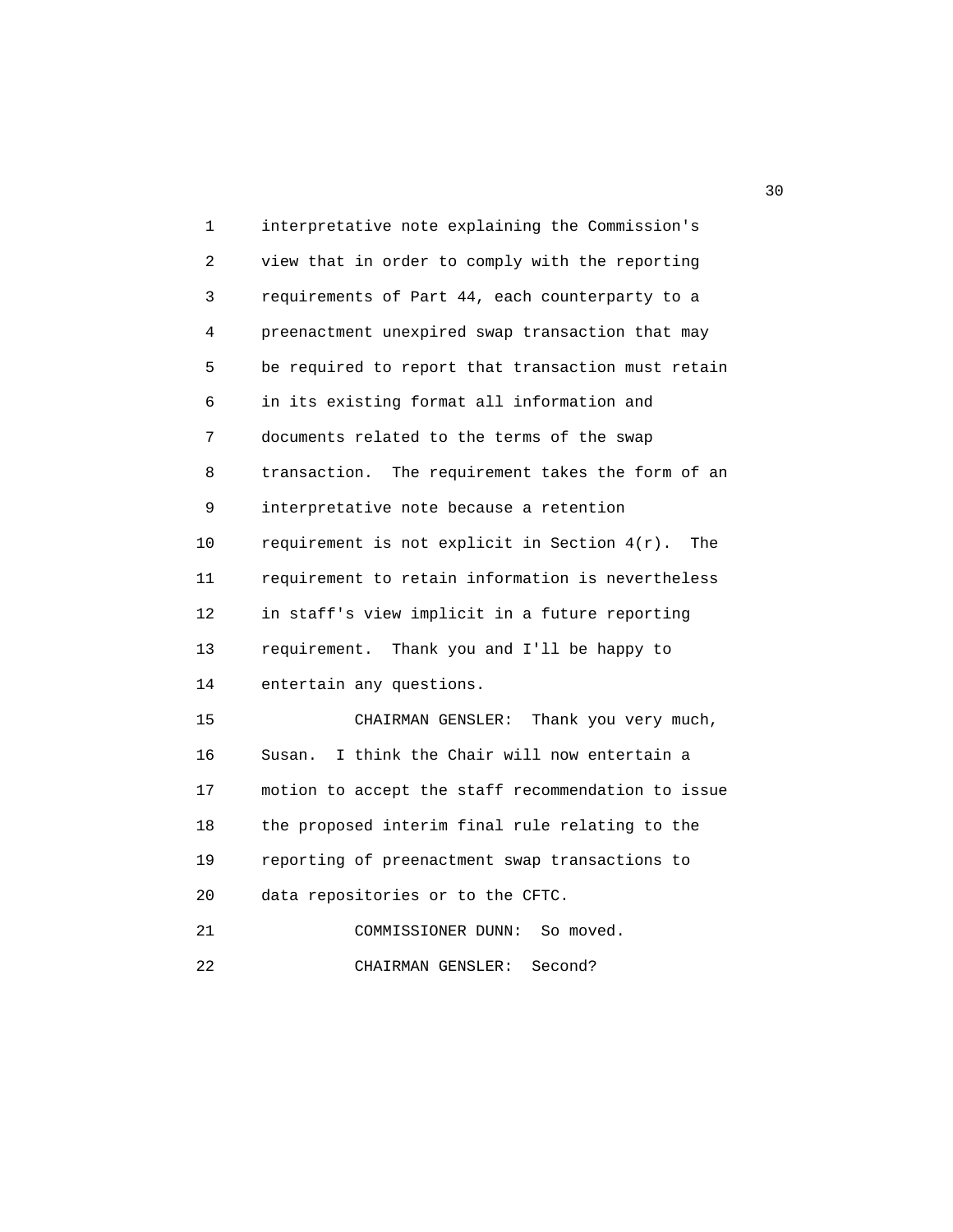1 COMMISSIONER SOMMERS: Second. 2 CHAIRMAN GENSLER: All in favor? 3 (Chorus of ayes.) 4 CHAIRMAN GENSLER: I'm supposed to let 5 questions happen. I know where we are, but are 6 there questions for Susan or debate? Commissioner 7 Chilton?

 8 COMMISSIONER CHILTON: Susan, thank you 9 and thanks for all your work on this. I know 10 you've spent a lot of time on it. I was looking 11 through the comments online and for those of you 12 who don't know, we're taking them even before we 13 have these proposed rules. They've set it up on 14 our website and there are a lot of them up there 15 already. On this one, the Electric Power Supply 16 Association sent us a comment talking about the 17 transaction rule, but they are concerned that 18 since we don't have the definitions done yet for 19 major swap participants or for SDs, they wonder 20 whether or not institutions should be responsible 21 for -- they think they're going to have a 22 reporting problem and that there perhaps -- let me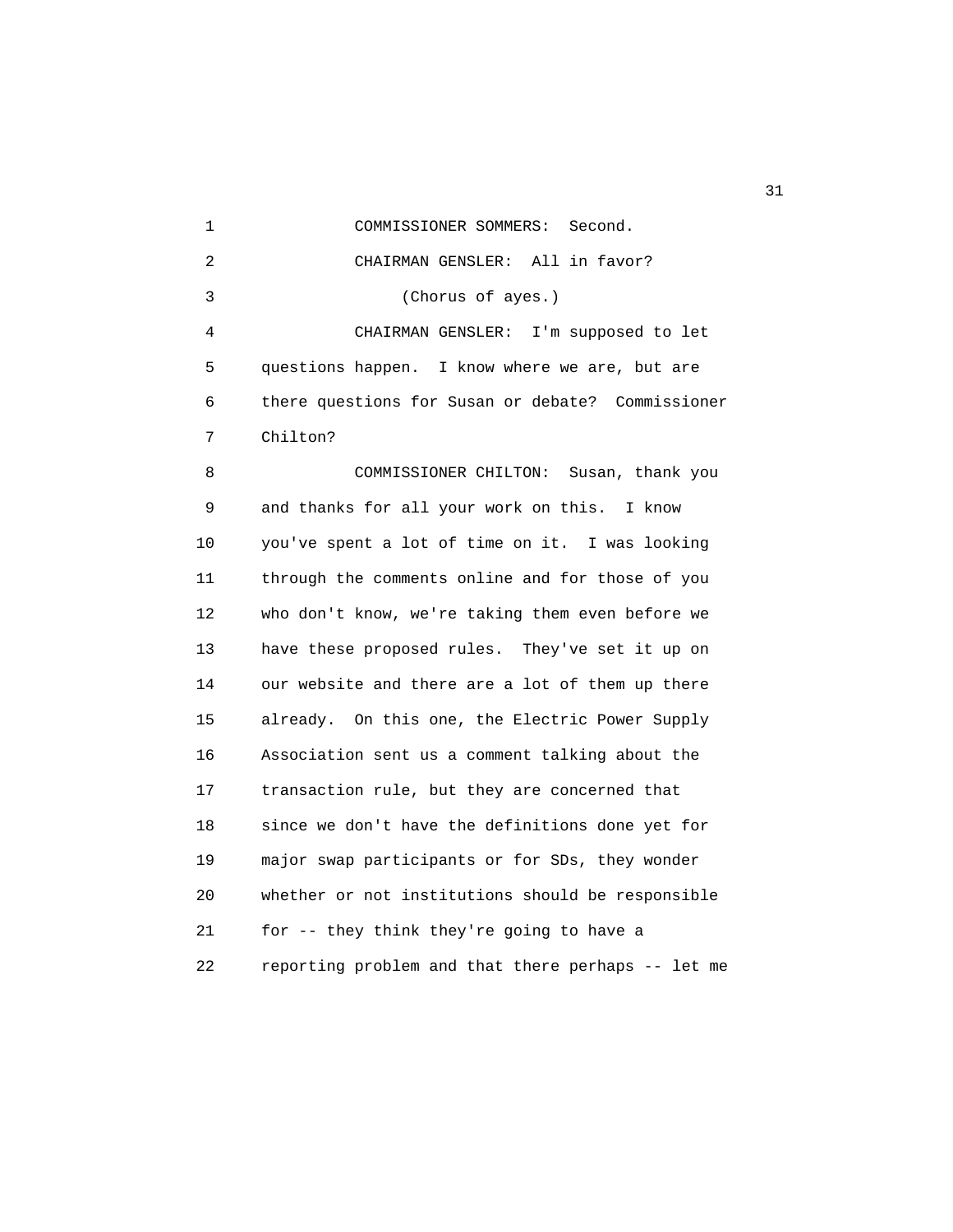1 just get it right what they said. I'm looking for 2 specifically what they said. In particular, we're 3 recommending that financial institutions with 4 prudential regulators be responsible for reporting 5 or if there is perhaps it should be the seller, 6 what's your view on that? 7 MS. NATHAN: I'm not sure I entirely 8 understand the comment. If their concern is that 9 they may be subject to a reporting requirement 10 before it's been determined that they should be 11 subject to a reporting requirement, I think the 12 best advice is that if they preserve the data 13 until such time as these definitions are in place, 14 it will become clear to potential reporting 15 parties before there is any present obligation to 16 report whether or not they are affected by these 17 rules. 18 CHAIRMAN GENSLER: Because we're allowed 19 to deliberate, I think the question that's come up 20 by many market participants is who might be a

 21 major swap participant. I was asked this question 22 at a congressional hearing yesterday and I can't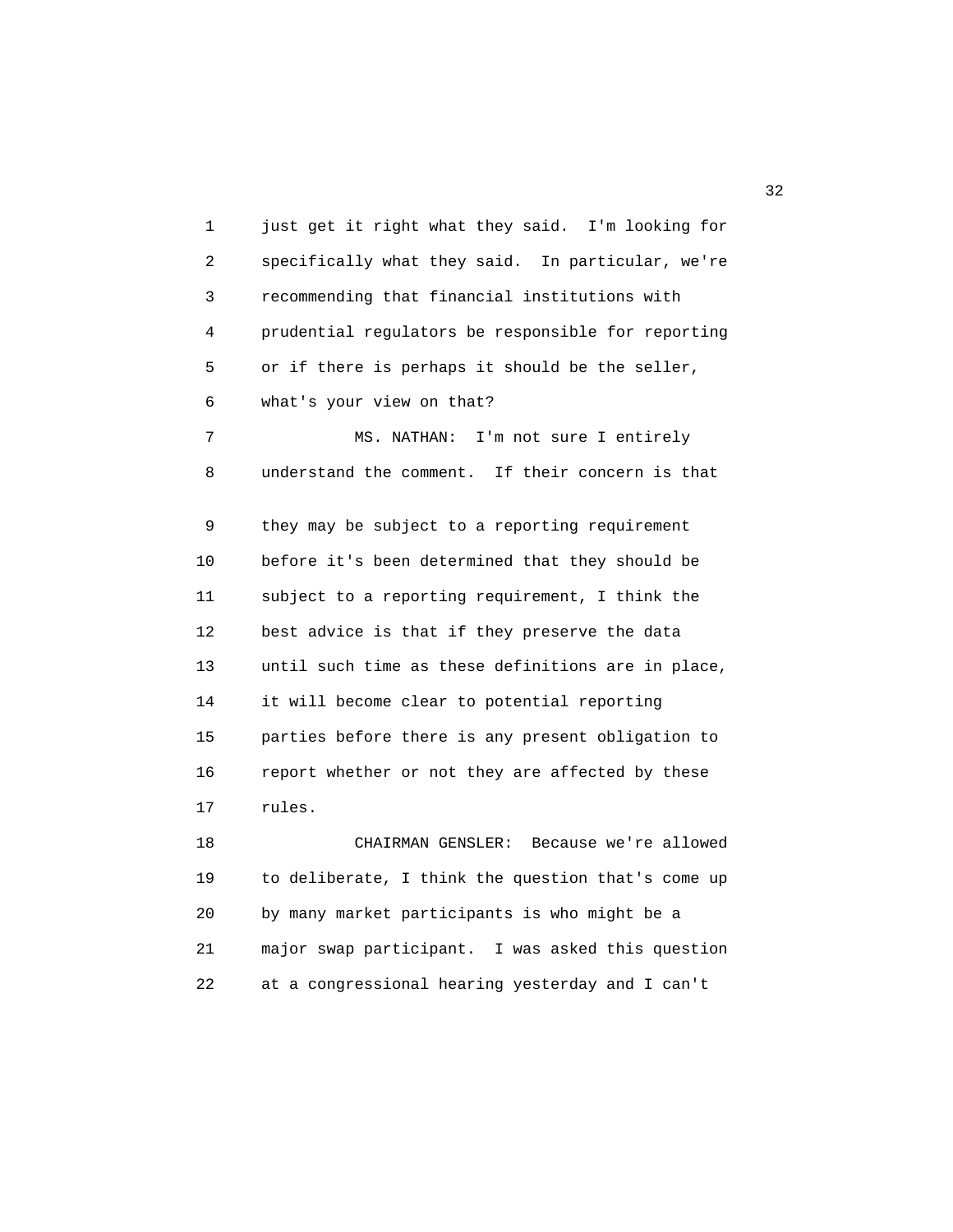| 1  | say where you all are, but I think Congress has      |
|----|------------------------------------------------------|
| 2  | really laid out three criteria in that               |
| 3  | circumstance where this should be a very narrow      |
| 4  | set of companies. They're people who are not         |
| 5  | otherwise swap dealers and yet under each of these   |
| 6  | three prongs have some systemic relevance, their     |
| 7  | positions in the swaps market are such that          |
| 8  | Congress would deem and through us the rule makers   |
| 9  | deem that they should have a full regulatory         |
| 10 | I'm hopeful when the SEC and the CFTC<br>regime.     |
| 11 | finish up the rulemaking that it will be quite       |
| 12 | clear that this is a pretty small set of parties.    |
| 13 | COMMISSIONER CHILTON:<br>I have one more             |
| 14 | if it's okay. We've heard a lot about the            |
| 15 | practical problems with real-time swaps reporting    |
| 16 | for nonfinancial organizations that are designed     |
| 17 | to capture trades as they occur both in the          |
| 18 | grandfathering phase and in going forward and that   |
| 19 | this would be a compliance burden for them and       |
| 20 | perhaps even an enforcement problem, front-running   |
| 21 | for example.<br>How does this proposal address that? |
| 22 | If I'm understanding your<br>MS. NATHAN:             |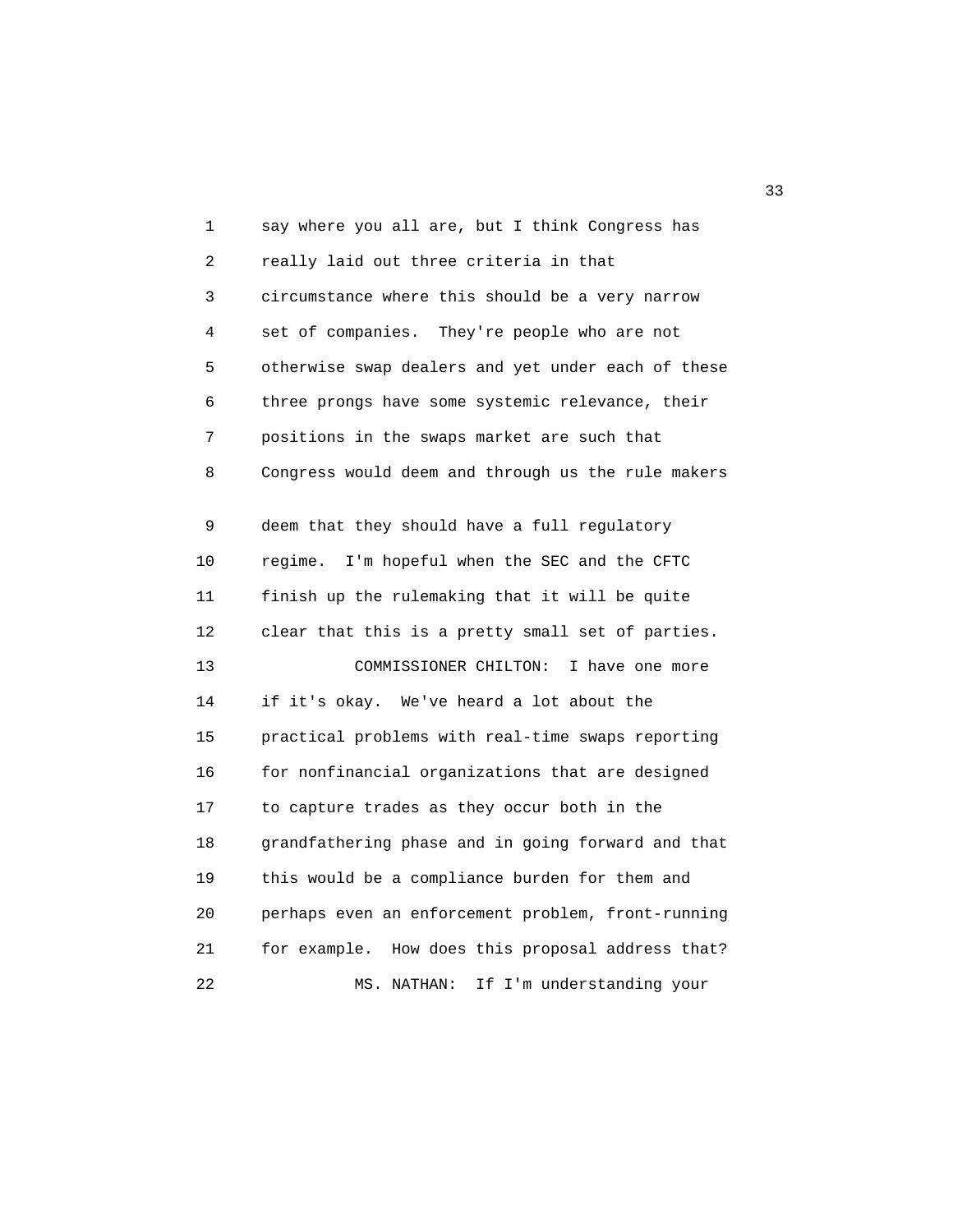1 question, I'm not sure that this proposal does 2 address that. 3 COMMISSIONER CHILTON: Like we said, we 4 look forward to getting comments. 5 CHAIRMAN GENSLER: Commissioner Dunn? 6 COMMISSIONER DUNN: Thank you, Mister 7 Chairman. Susan, to get it straight in my mind 8 and in the public's that this is an interim final 9 rule under the Administrative Procedure Act. It 10 goes into effect immediately. But there is a 11 comment period and we have 30 days on this one for 12 people to look at it and comment. So under the 13 Administrative Procedure Act we can take those 14 comments and we can change this interim final 15 rule. What we're really waiting for is the 16 permanent rule on reporting. 17 MS. NATHAN: That's correct. 18 COMMISSIONER DUNN: Again it's incumbent 19 on the public to take a look at this. If they 20 think we've missed something or we should have 21 included something, they can comment within 30 22 days, but after that period this is what will be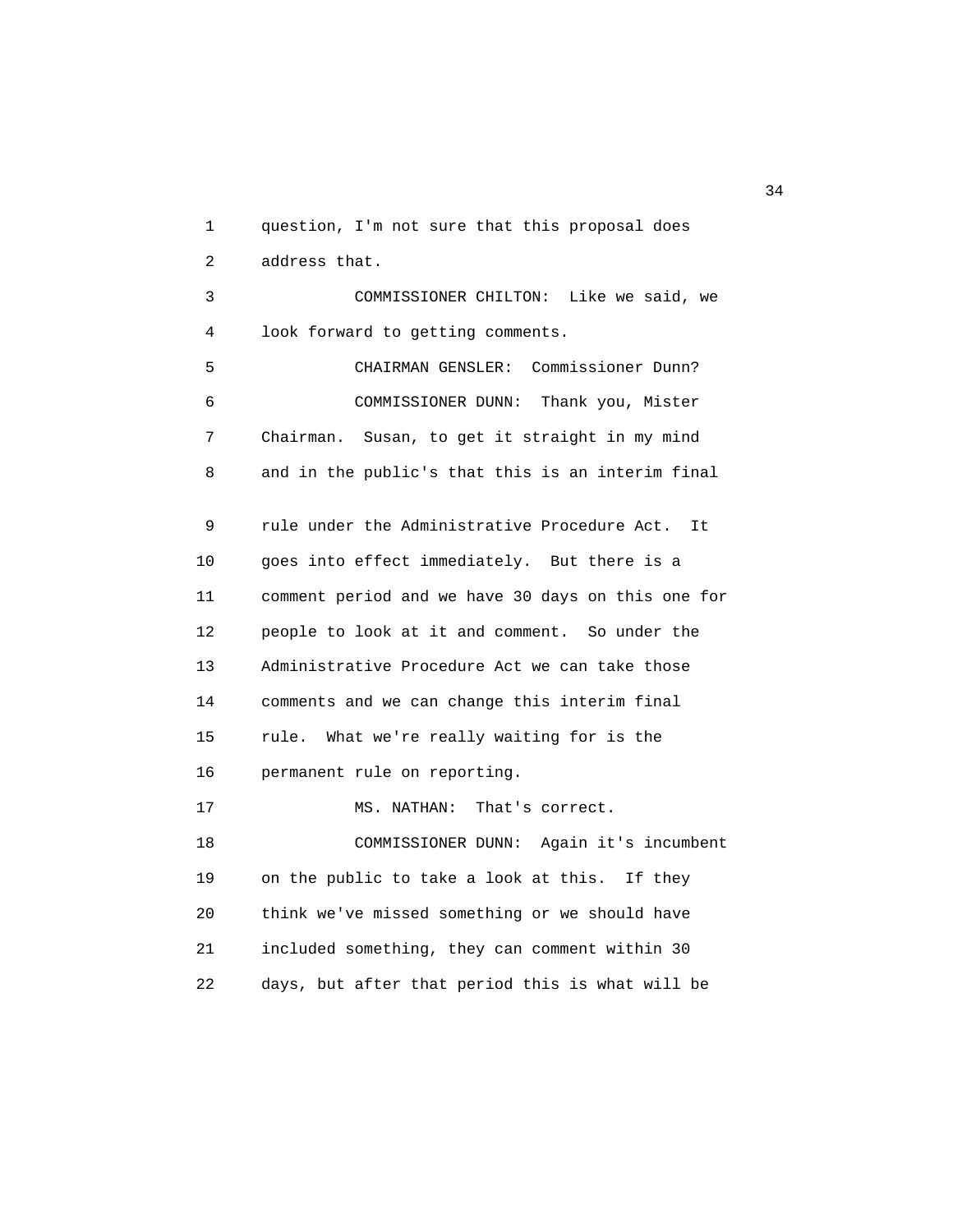1 in effect until the permanent rule?

 2 MS. NATHAN: Until the permanent rules 3 are in effect.

 4 CHAIRMAN GENSLER: Commissioner Sommers? 5 COMMISSIONER SOMMERS: I'm going to 6 follow-up on Bart's line of questioning and ask if 7 you can clarify because I think maybe where the 8 questions are surrounding these issues is not 9 whether you are considered a swap dealer or a 10 major swap participant, but the questions are 11 surrounding what is a swap. All of these people 12 who have entered into transactions pre-Dodd-Frank 13 and are not positive that these transactions are 14 going to be defined as swaps have concerns about 15 what information they should or should not retain. 16 If you could maybe clarify your advice to people 17 who are not sure about the transactions that they 18 have entered into and whether or not they should 19 retain that information.

 20 MS. NATHAN: My advice is that they 21 should retain information necessary -- I can give 22 you a short laundry list with the caveat that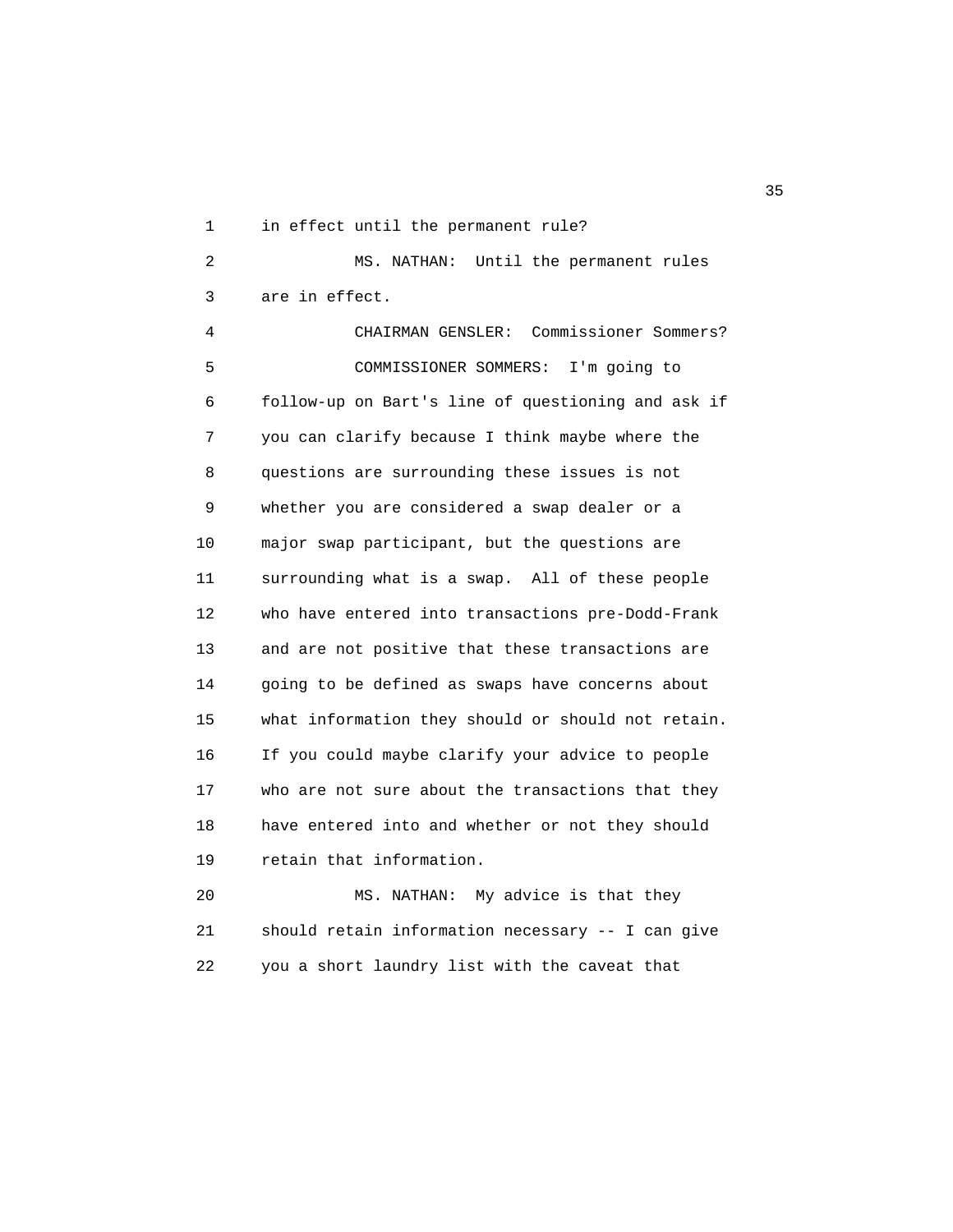| 1  | you're absolutely right, we have no way of knowing |
|----|----------------------------------------------------|
| 2  | now precisely who will be affected by the          |
| 3  | reporting rules so the best advice would be for    |
| 4  | anyone who thinks there is the potential for       |
| 5  | reporting to maintain basic advice, any            |
| 6  | information necessary to identify and value the    |
| 7  | transaction, the date an time of execution,        |
| 8  | information relevant to the price of the           |
| 9  | transaction, if the transaction was accepted for   |
| 10 | clearing, the identify of the clearing             |
| 11 | organization, any modification to the terms of the |
| 12 | contract and the final confirmation.<br>That would |
| 13 | be a small dataset.                                |
| 14 | COMMISSIONER SOMMERS:<br>Thank you.<br>I.          |
| 15 | also have one other question in relation to the    |
| 16 | statutory language that requires preenactment      |
| 17 | unexpired swaps to be reported. I'm wondering if   |
| 18 | you have given any thought to considering          |
| 19 | exempting swaps from reporting requirements if     |
| 20 | they were unexpired before the date of Dodd-Frank  |
| 21 | but expire in the interim and if it is useful for  |
| 22 | us to have swaps reported to us that have expired  |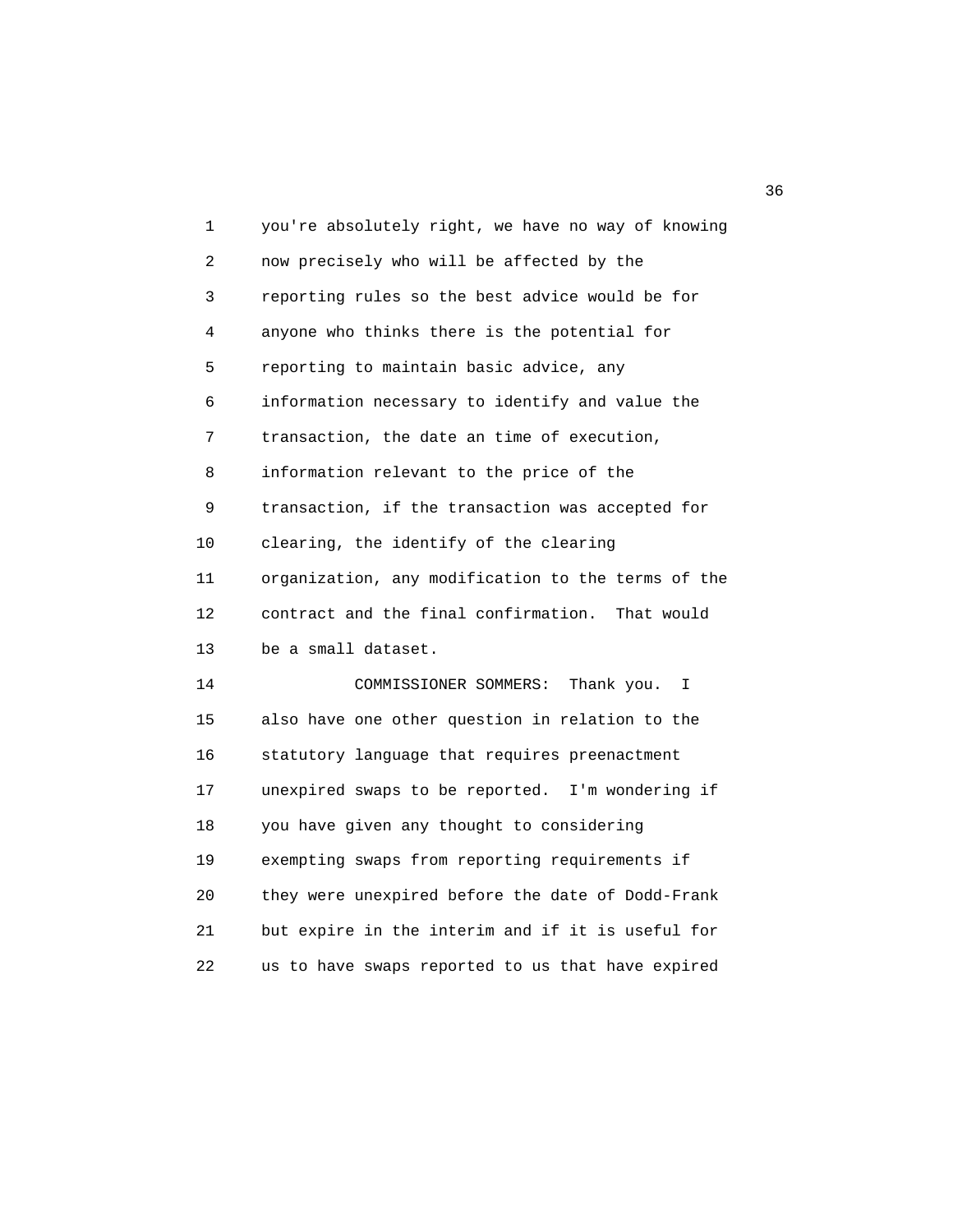1 in the interim.

 2 MS. NATHAN: I take your point. The 3 statutory language though is fairly clear that 4 they want unexpired swaps. If they were unexpired 5 on the date of the legislation then they count and 6 without any clear legislative guidance on that, I 7 am assuming and my counterparts at the SEC 8 likewise believe that Congress may have intended 9 that this would give a good snapshot of what the 10 status of what the swaps markets were at that 11 point. 12 COMMISSIONER SOMMERS: Thank you. 13 CHAIRMAN GENSLER: To give a little bit 14 more context to this question of definitions which 15 I think is an excellent question that Commissioner 16 Sommers raises, the SEC and the CFTC under the Act 17 as I understand it have to do joint rulemaking on 18 two sets of definitions broadly, entity 19 definitions, the swap dealer is pretty well 20 defined in statute, major swap participant is 21 defined in statute, but entity definitions will 22 give more clarity to that. Then product

<u>37</u>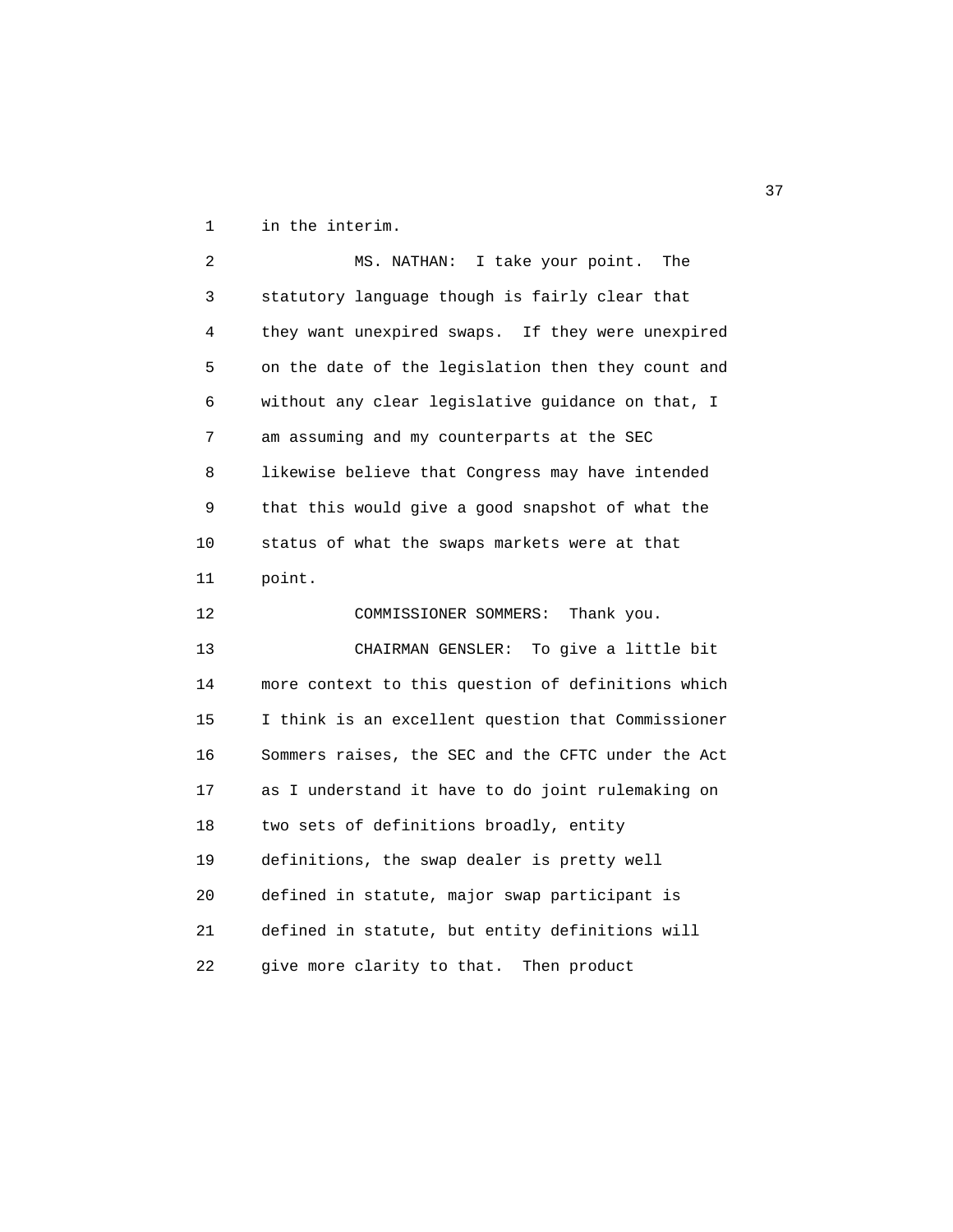1 definitions. Again a swap is defined in statute 2 and has a list of 15 or 20 things right there in 3 statute and it excludes forwards for instance and 4 the SEC and CFTC will work together. Our current 5 working goal is to get a proposal out this fall. 6 I think in fact that we may have even ambitiously 7 tried to schedule that for a November hearing both 8 at the SEC and at the CFTC. I say ambitious 9 because 10 Commissioners ultimately will be 10 involved and not just five and so there are just 11 more moving parts. It will only be a proposal at 12 that time but it will give some foreshadowing of a 13 final rule that both Commissions are trying to do 14 definitions. If we're successful before 15 Thanksgiving or if we're not, hopefully shortly 16 after Thanksgiving. 17 COMMISSIONER DUNN: Mister Chairman, you 18 make it sound like working with five is tough. 19 CHAIRMAN GENSLER: I think that it's 20 terrific, but it's five here, five there, the 21 Federal Reserve, the international regulators, the 22 FSOC and taking all of the public's interests and

 $38<sup>3</sup>$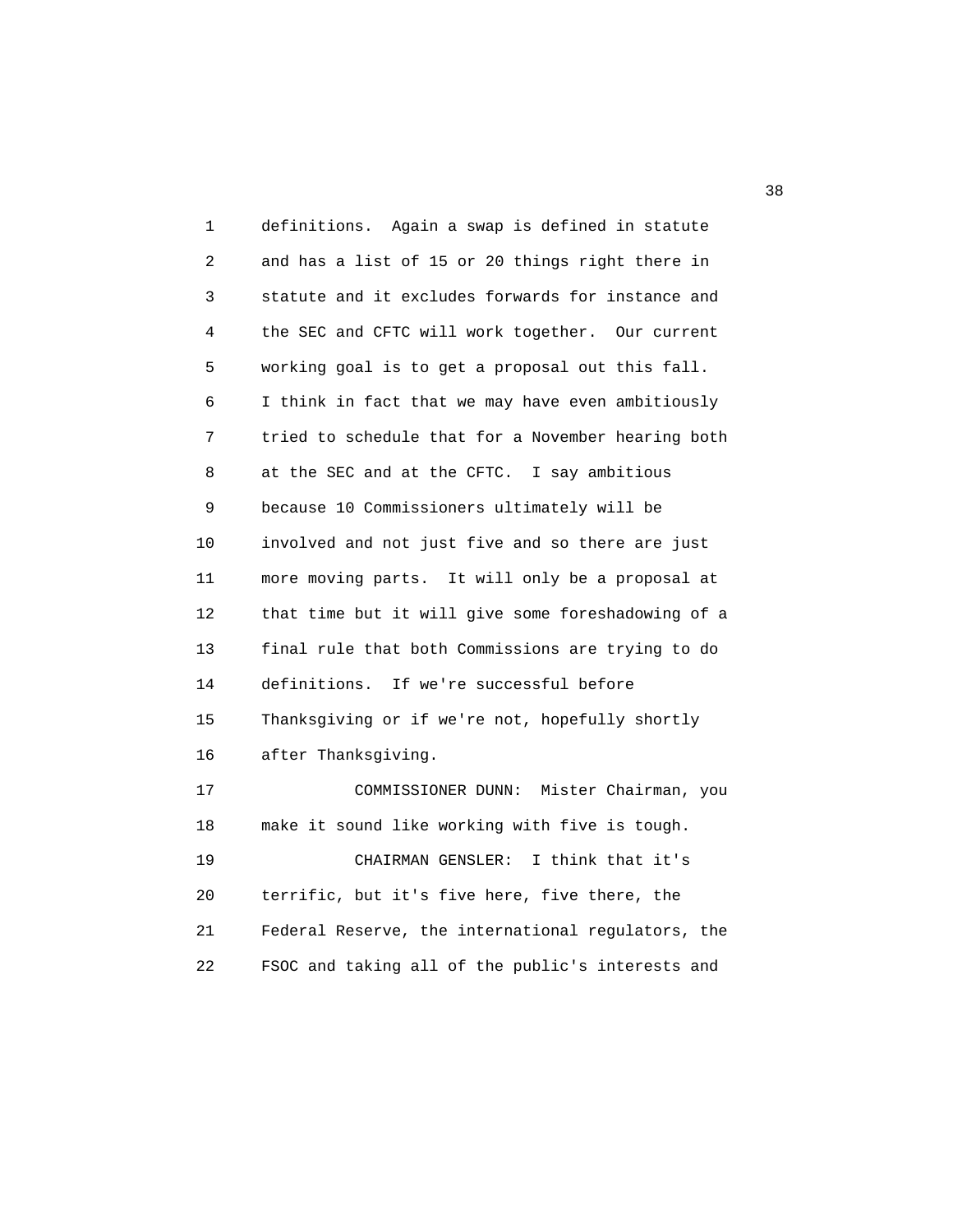1 congressional intent.

 2 COMMISSIONER DUNN: For the interim 3 then, we're allowing people to look at the Act, 4 read the definitions that are in the Act and then 5 they have to make some assumptions on their own. 6 Is that correct? 7 MS. NATHAN: Yes, that's correct. 8 CHAIRMAN GENSLER: Before I call the 9 vote I was going to mention a couple of things. I 10 wanted to clarify the comment period on this 11 interim final rule is 30 days just to make sure 12 the public knows that again as Commissioner Dunn I 13 think helpfully pointed out. I'm going to vote 14 for this. I support the interim final rule. I 15 think it fulfills the Dodd-Frank requirement that 16 those swaps executed before the bill's enactment 17 but still in force at that point be reported to a 18 swap data repository or the Commission if no swap 19 data repository in the future takes this. I'm 20 hopeful that a swap data repository does for all 21 the resource reasons that Commissioners talked to. 22 Under the interim final rule, swap participants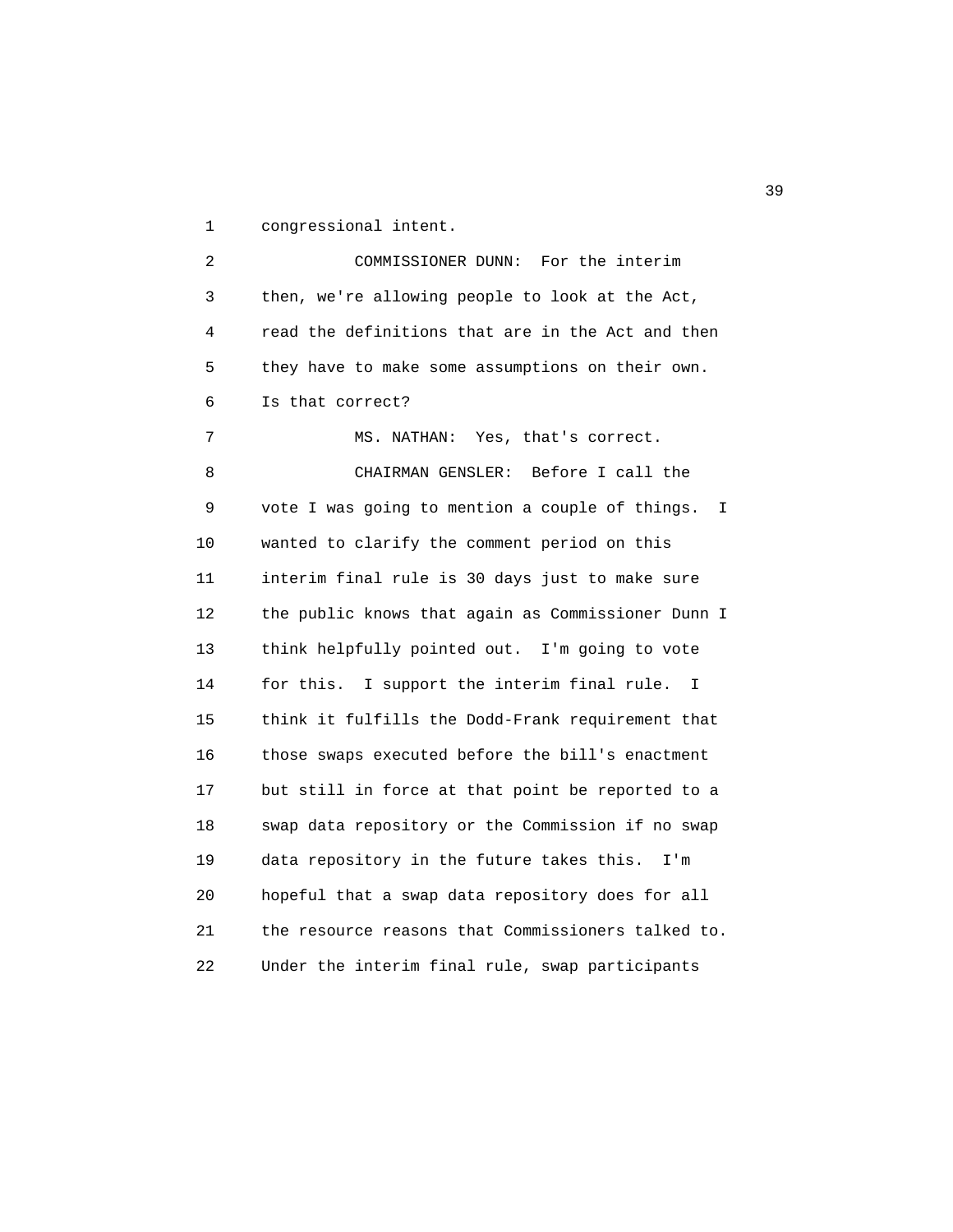1 would preserve preenactment swap transactions and 2 report the data to a registered swap data 3 repository once it's established and since swap 4 data repositories have not yet been established I 5 think it is an appropriate thing to give people 6 time and in a sense give them notice. The 7 Dodd-Frank Act said we had to do this within 90 8 days, but since swap data repositories are not 9 registered yet and don't exist in that way I think 10 it is appropriate that we in essence to fulfill 11 this requirement are giving a delay to this and 12 just asking people to maintain -- I don't know if 13 any my fellow Commissioners wanted to say 14 anything. 15 COMMISSIONER DUNN: One more on 16 clarification. Then if folks do have doubts of 17 where they stand then they can contact staff? 18 MR. LAWTON: They can contact someone 19 here and we'll try to provide guidance to the 20 extent we can. 21 CHAIRMAN GENSLER: There is a motion on 22 the floor. All those in favor?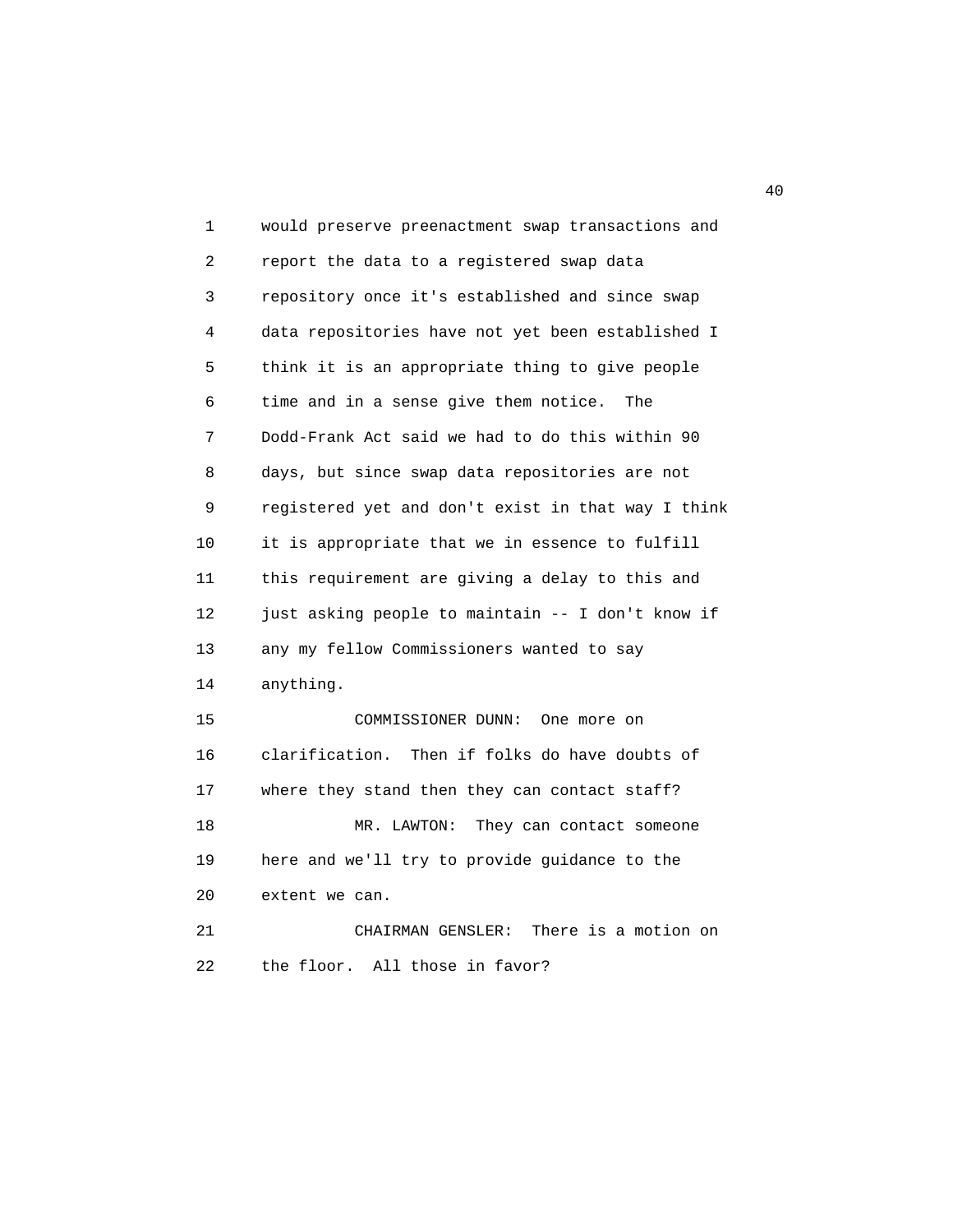| 1  | (Chorus of ayes.)                                  |
|----|----------------------------------------------------|
| 2  | CHAIRMAN GENSLER:<br>Are there any                 |
| 3  | The vote being unanimous, the interim<br>opposed?  |
| 4  | final rule should be sent to the Federal Register. |
| 5  | I think I'll now turn to Phyllis Dietz             |
| 6  | and John Lawton. They'll present the staff report  |
| 7  | on the proposed rule considering clearinghouses,   |
| 8  | core principles and systemically important         |
| 9  | clearinghouses. Phyllis and John?                  |
| 10 | MR. RADHAKRISHNAN:<br>Thank you, Mister            |
| 11 | Chairman, and good morning to members of the       |
| 12 | Commission.                                        |
| 13 | Today we're going to recommend to the              |
| 14 | Commission that it approve three rulemakings on    |
| 15 | the Dodd-Frank Act. The first one relates to       |
| 16 | proposed rules to give effect to DCO Core          |
| 17 | Principle B which is in the statute as augmented   |
| 18 | by Dodd-Frank with respect to the prescription of  |
| 19 | financial resource requirements for derivatives    |
|    |                                                    |
| 20 | clearing organizations including DCOs that would   |
| 21 | be designated as systemically important by the     |
| 22 | Financial Stability Oversight Council pursuant to  |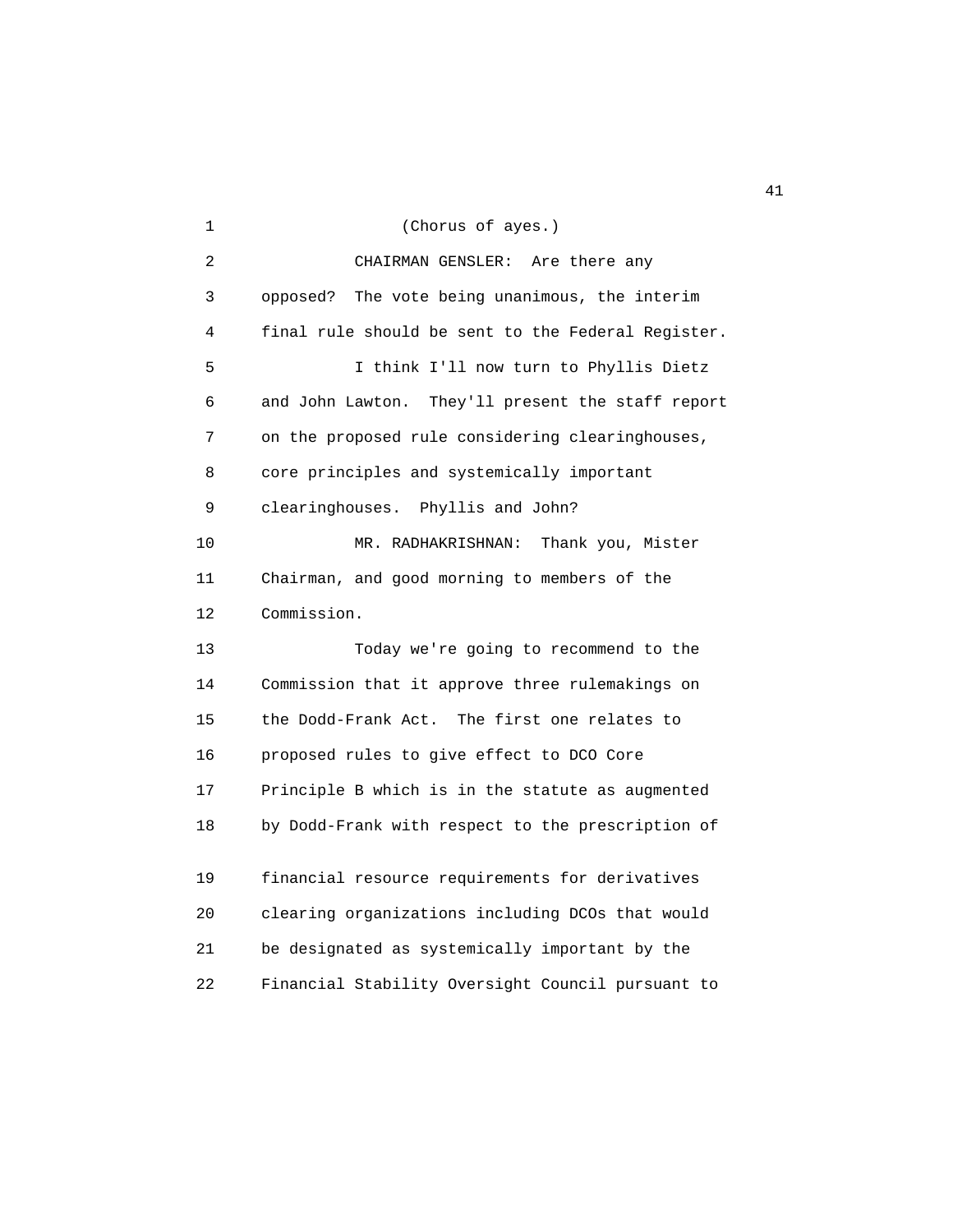1 Title VIII of the Dodd-Frank Act. The team leader 2 for the first rulemaking is Phyllis Dietz of DCIO. 3 The team leader for the systemically important DCO 4 rulemaking is John Lawton also of DCIO.

 5 Then the second set of rulemakings 6 applies to potential conflicts of interest in 7 connection with the interaction between swap 8 dealers and major swap participants and certain 9 DCO designated contract markets and swap execution 10 facilities and proposed rules to adopt numerical 11 limits on control of voting rights that enumerated 12 entities may hold in certain DCOs, DCMs and SEFs. 13 And also proposals specifying requirements for 14 these entities on governance arrangements and 15 mitigation of conflicts of interest. The team 16 leader for that particular set of rulemakings is 17 Nancy Schnabel of DCIO. Before I pass it on to my 18 colleagues I would like to thank the other team 19 members of each of these teams. There was a lot 20 of effort that went cross-divisionally. I'd also 21 like to thank the Commission for their feedback on

22 these proposed rules and the staffs of the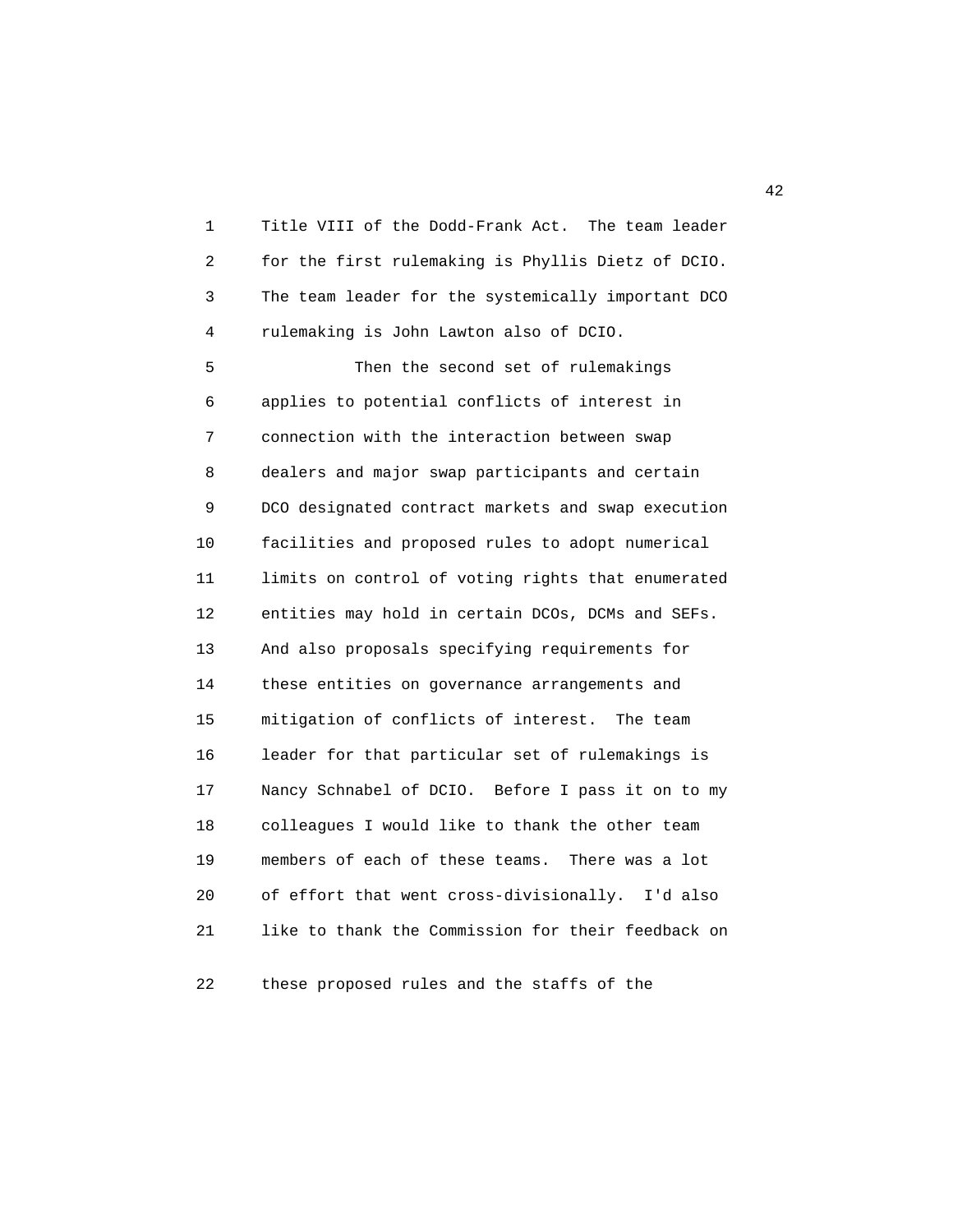1 relevant Commissioners for their helpful comments. 2 With that I will turn it over to Phyllis Dietz. 3 Thank you. 4 MS. DIETZ: Good morning, Chairman 5 Gensler and Commissioners. I am pleased to 6 recommend that the Commission approve for 7 publication the proposed rulemaking for 8 derivatives clearing organization financial 9 resources. 10 Prior to enactment of the Dodd-Frank 11 Act, the Commodity Exchange Act set forth 14 core 12 principles with which a derivatives clearing 13 organization must comply in order to be registered 14 as a DCO and to maintain its registration. 15 Dodd-Frank revised several of the core principles 16 and it added four new core principles, bringing 17 the total to 18. One of the core principles that 18 was revised is Core Principle B concerning 19 financial resources. It was amended by the 20 Dodd-Frank Act to require more specifically that a 21 DCO possess financial resources that at a minimum 22 satisfy two requirements. First, the financial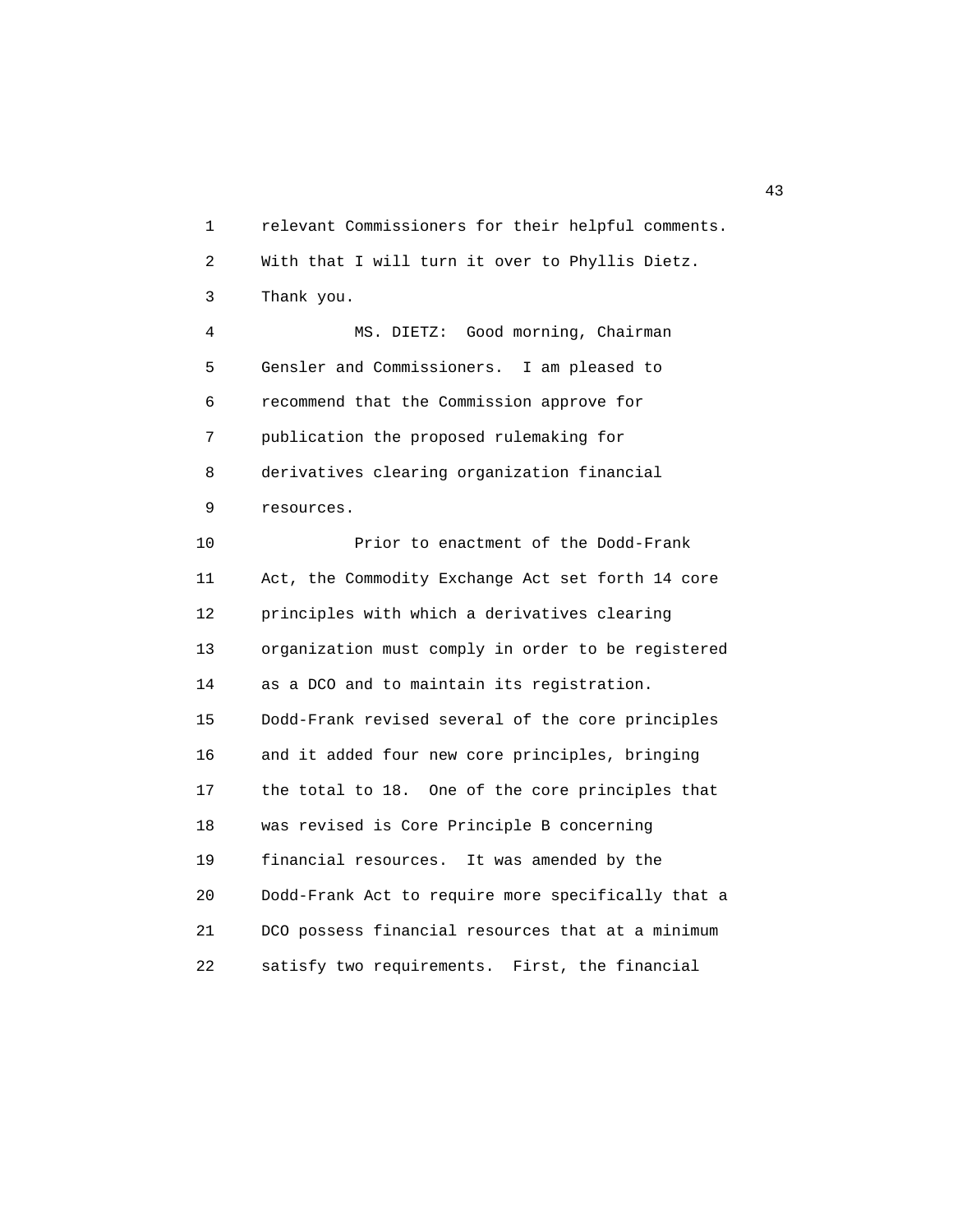1 resources must exceed the total amount that would 2 enable the DCO to meet its financial obligations 3 to its clearing members notwithstanding a default 4 by the clearing member creating the largest 5 financial exposure for the DCO in extreme but 6 plausible market conditions. This is what we 7 refer to as default resources. Second, it 8 required that the DCO have sufficient financial 9 resources to enable it to cover its operating 10 costs for a period of 1 year calculated on a 11 rolling basis. These we sometimes refer to as the 12 operating resources.

 13 The proposed rule before you today would 14 codify the standards set forth in Core Principle B 15 with additional specificity concerning five areas, 16 the types of financial resources that can be used 17 to meet these requirements, computation of 18 required resources, valuation, liquidity and 19 reporting requirements regarding the DCO's 20 financial resources. I would add to the earlier 21 discussion about comment periods that there will 22 be a 60-day public comment period for this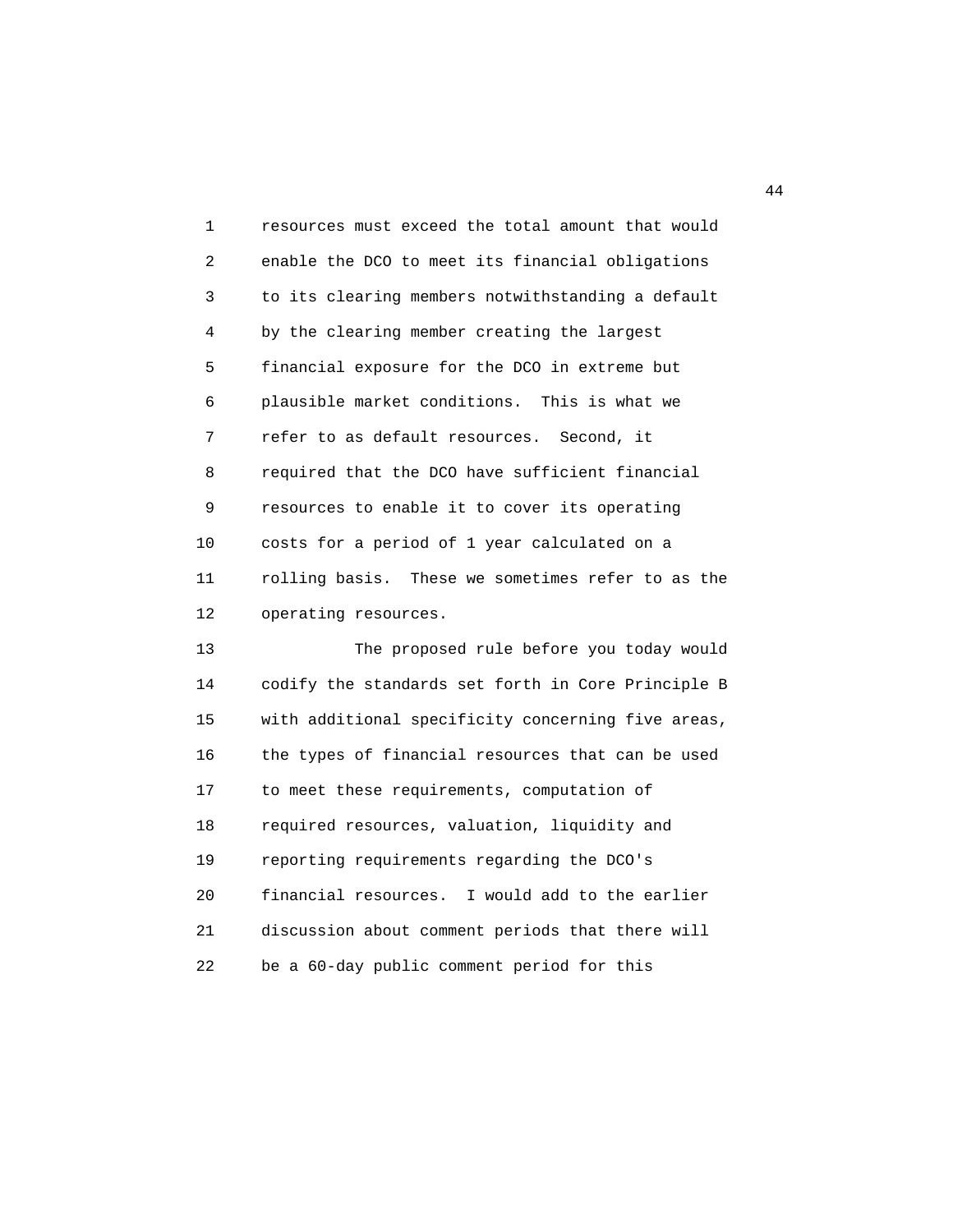1 proposal.

 2 Going back to each of these five areas 3 very briefly in overview, the types of financial 4 resources that we are stating may be used to 5 fulfill the requirements for default resources 6 would include margin of the defaulting member, 7 DCO's capital, guarantee fund, default insurance 8 if any, assessments of nondefaulting clearing 9 members with certain requirements and any other 10 resource that might be acceptable to the 11 Commission. The purpose of this catchall 12 provision is to provide some flexibility for both 13 the Commission and the DCO in meeting financial 14 resource requirements. With respect to operating 15 resources, permitted would be DCO capital and 16 again a catchall for other acceptable resources, 17 resources acceptable to the Commission. 18 Second, computation of required 19 resources. This would require that a DCO conduct 20 monthly stress testing to determine the financial 21 resources needed to withstand default of the 22 clearing member with the largest exposure and a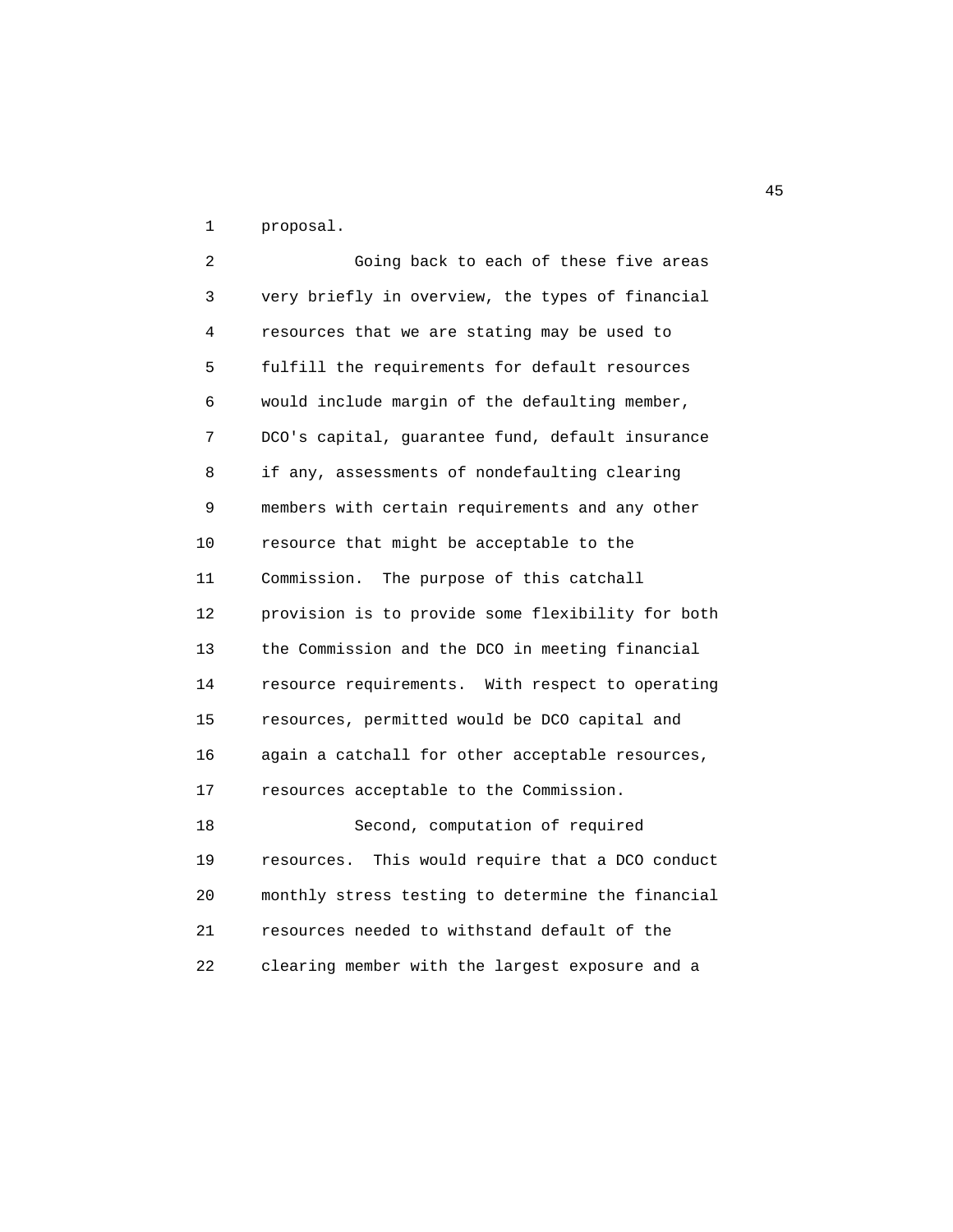1 monthly calculation of the financial resources 2 needed to cover 1 year of operating costs. The 3 DCO would be permitted to use its discretion in 4 determining the stress- testing methodology, but 5 it would be required to take into account historic 6 data and hypothetical scenarios. 7 In valuing resources, the regulation 8 would require at least monthly that the DCO 9 compute the current market value of each financial 10 resource. It would have discretion regarding 11 haircuts to be applied except in one instance and 12 that would be with respect to assessments of 13 nondefaulting clearing members. Assessments would 14 be subject to a 30-percent haircut and the DCO 15 would only be permitted to count the value of 16 assessments after the haircut to meet up to 20 17 percent of the financial resources requirement to 18 cover a clearing member default. 19 Fourth, the liquidity of resources. 20 Financial resources would be required to be

 21 sufficiently liquid to enable a DCO to fulfill its 22 obligations during a 1-day settlement cycle and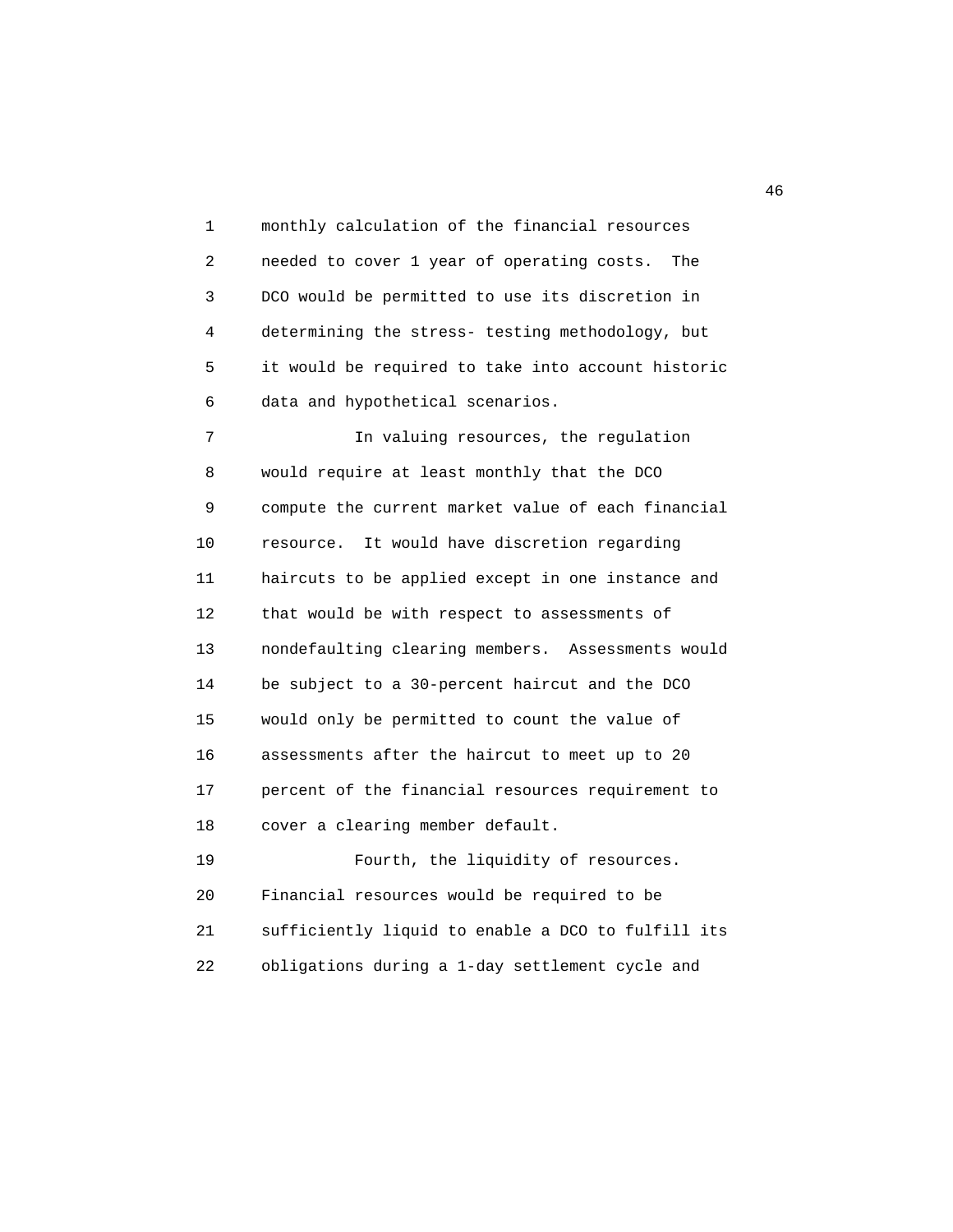1 sufficient capital in the form of cash to meet the 2 average daily settlement variation pay per 3 clearing member over the last fiscal quarter. In 4 addition, the DCO would be required to have 5 unencumbered liquid financial resources equal to 6 at least 6 months' operating costs. There would 7 also be regulations for a DCO's guarantee fund 8 which include prohibiting the use of letters of 9 credit as a permissible asset. 10 Finally, there is a proposed reporting 11 regulation. The DCOs would be required to file 12 quarterly reports with the Commission that among 13 other things would describe the financial 14 resources that they believe are required, provide 15 the value of financial resources that are 16 currently available, explain how the DCO meets 17 liquidity requirements and discuss the methodology 18 used in calculating the financial resources 19 requirements. Thank you. 20 CHAIRMAN GENSLER: John? Let's do the 21 whole clearing piece then Nancy gets to await her 22 turn.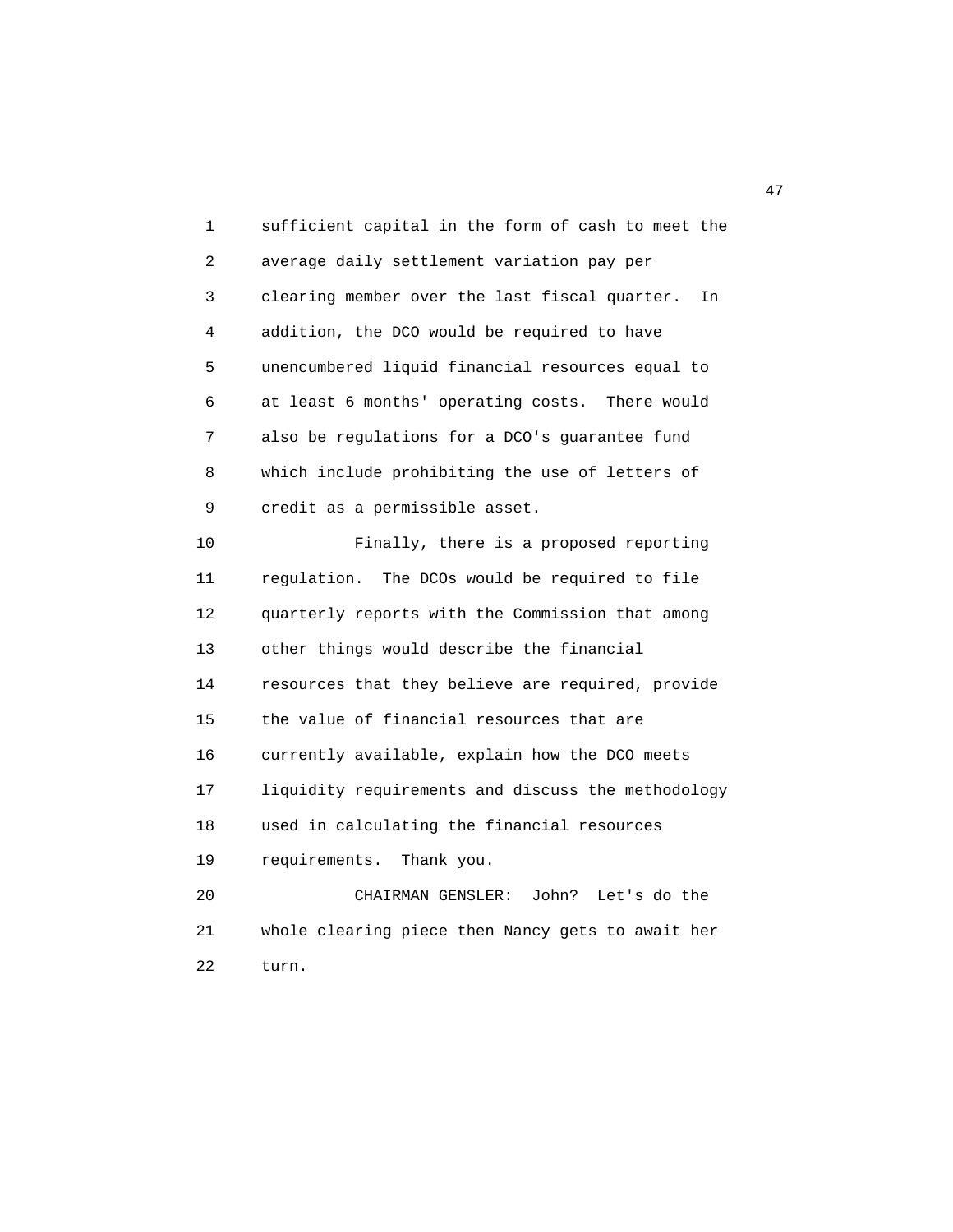1 MR. LAWTON: Good morning. The rules 2 that Phyllis just described are being proposed 3 pursuant to Title VII of Dodd-Frank. The rules 4 I'm about to describe are being proposed pursuant 5 to Title VIII of the Dodd-Frank Act. 6 Title VIII allows the Financial 7 Stability Oversight Council to designate certain 8 entities as systemically important. This includes 9 DCOs as well as some other types of entities 10 subject to jurisdiction of the Fed, SEC and other 11 entities. The staffs of the various members of 12 the FSOC have begun consulting with regard to the 13 designation process but clearly the FSOC has not 14 met yet and no entity has been designated as yet. 15 Pursuant to Title VIII, the Commission is allowed 16 to prescribe enhanced risk-management standards 17 for certain DCOs that the council has designated 18 as systemically important. We have been calling 19 them SIDCOs for shorthand. Any DCO that was 20 designated by the FSOC would be subject to all the 21 standards that Phyllis has just described. In 22 addition, there would be certain areas where they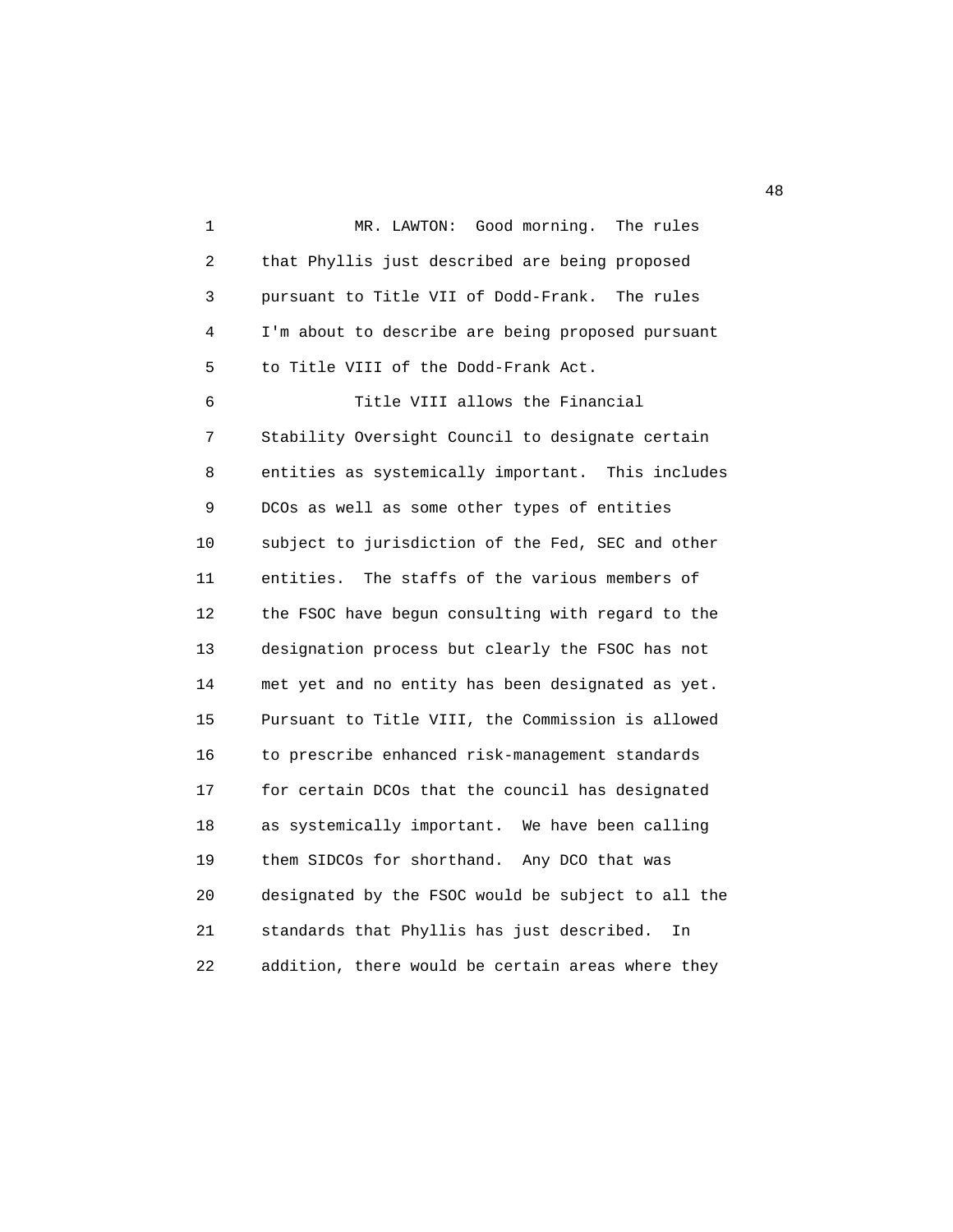1 might be subject to enhanced standards. In the 2 financial resource are there are two modifications 3 to the rules that Phyllis has described that we 4 would propose with regard to SIDCOs. The first 5 would go to the amount of financial resources that 6 the DCO was required to have. The second would go 7 to the valuation of those financial resources.

 8 As Phyllis described, the DCO rules and 9 Core Principle B currently requires that a DCO 10 have sufficient resources to cover its largest 11 single exposure. For SIDCOs we're proposing that 12 they have sufficient resources to be able to cover 13 their two largest exposures. The effect of that 14 would be that a DCO which was designated as 15 systemically important would be subject to a 16 higher financial resource requirement.

 17 The second aspect that we are proposing 18 is with regard to the valuation of the components 19 of the resource package. As Phyllis described, 20 there are certain haircuts that are being applied 21 to any assessment power that a DCO would have if 22 it had the power to assess nondefaulting clearing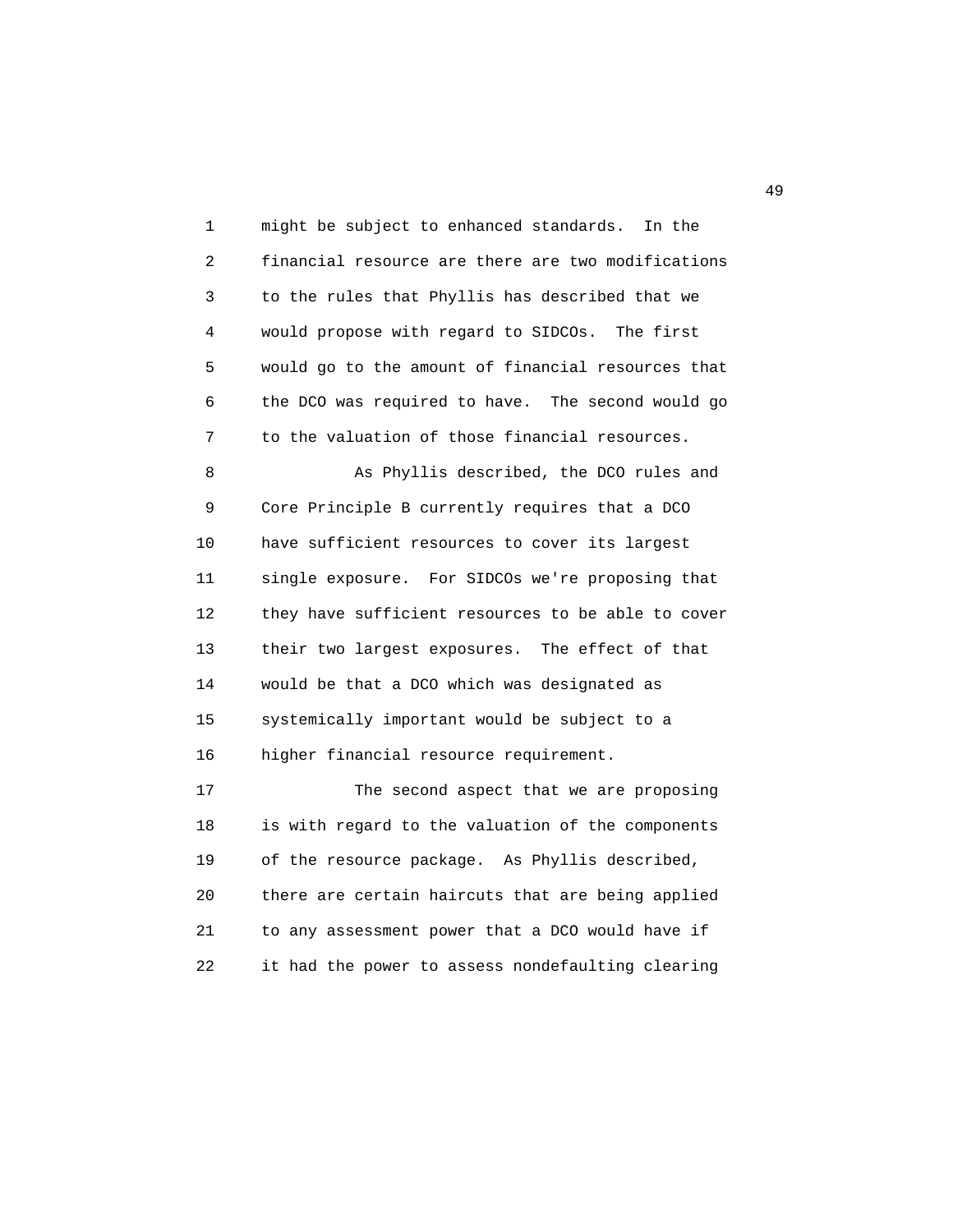1 members in the event of a default. What we are 2 proposing for SIDCOs is that any assessment power 3 be haircut 100 percent with regard to the 4 calculation of the single largest default. With 5 regard to the second-largest default it would be 6 the same rule that Phyllis described. Effectively 7 again the result of this proposal would be a SIDCO 8 would have to have more financial resources on 9 hand than another DCO because assessment powers 10 are resources that are not in hand, they're 11 something that you go to a nondefaulting clearing 12 member if you need to. The other resources such 13 as margin and guarantee funds are assets on hand. 14 We have those two distinctions that we are 15 proposing in the area of financial resources for 16 systemically important DCOs. We'll be happy to 17 take any questions. 18 CHAIRMAN GENSLER: I think before the

 19 questions the chair will entertain a motion to 20 accept the staff recommendations on the proposed 21 rules concerning clearinghouses and the 22 systemically important clearinghouses and how they

 $50<sub>50</sub>$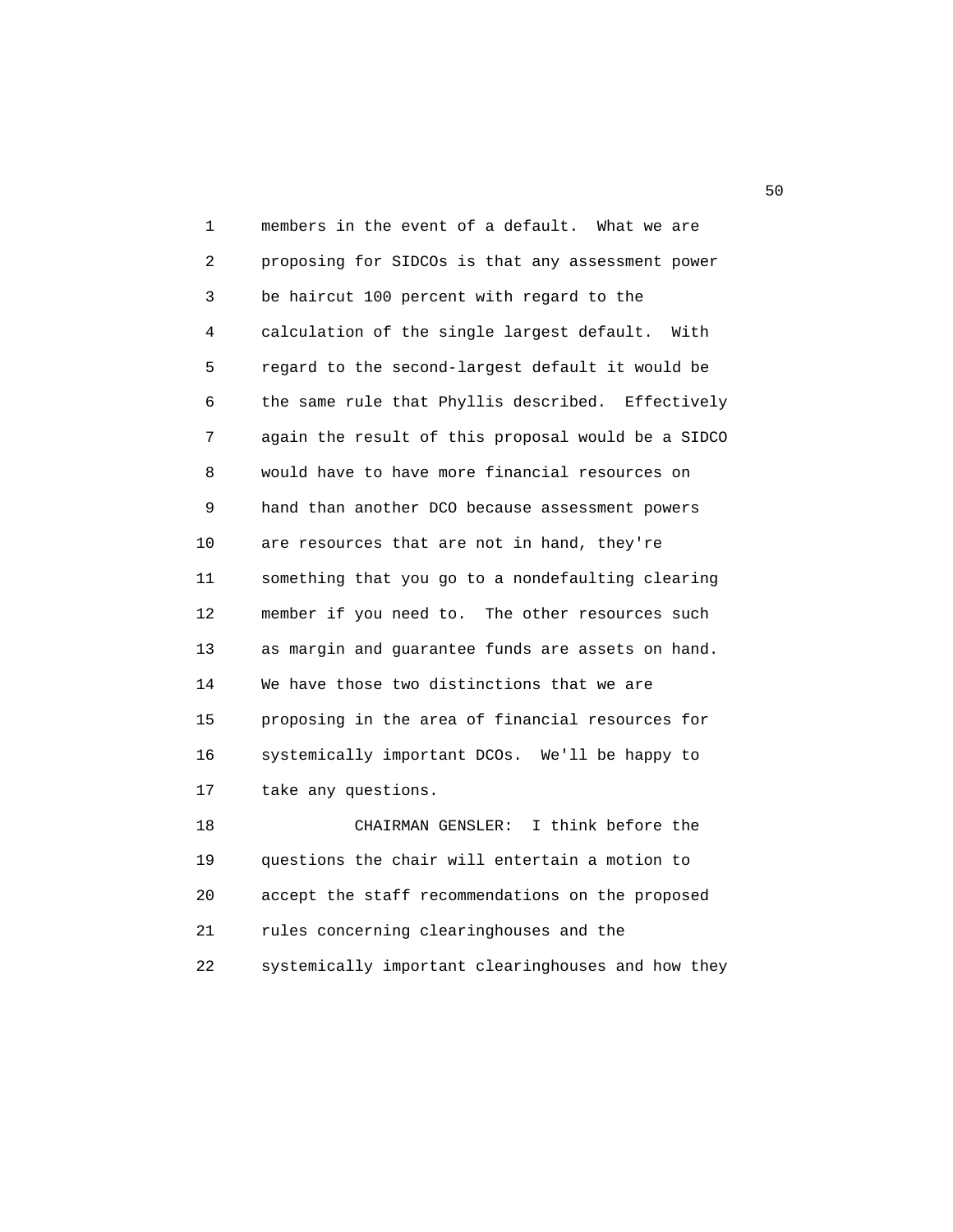1 comply with the Core Principles.

 2 COMMISSIONER DUNN: So moved. 3 COMMISSIONER SOMMERS: Second. 4 CHAIRMAN GENSLER: For questions I might 5 start. One of the things from my trip to Europe 6 earlier this week is that the Europeans have 7 proposed to their parliament and they're at least 8 probably 9 months away from getting parliamentary 9 action and finalizing it that they have very 10 prescriptive rules on clearinghouses and that they 11 would recognize U.S.-registered clearinghouses but 12 only if they meet an equivalence to European 13 standards and international standards as put 14 forward by the organization which is called 15 CPSS-IOSCO. In that context I'm going to bring 16 this perspective to each clearinghouse rule, I 17 want to know whether the staff's views and what 18 you're recommending will the clearinghouses that 19 are registered with us, if they would be the final 20 rule, would they meet either the European test as 21 we think it will come out on equivalence or the 22 CPSS-IOSCO standards. John and Phyllis?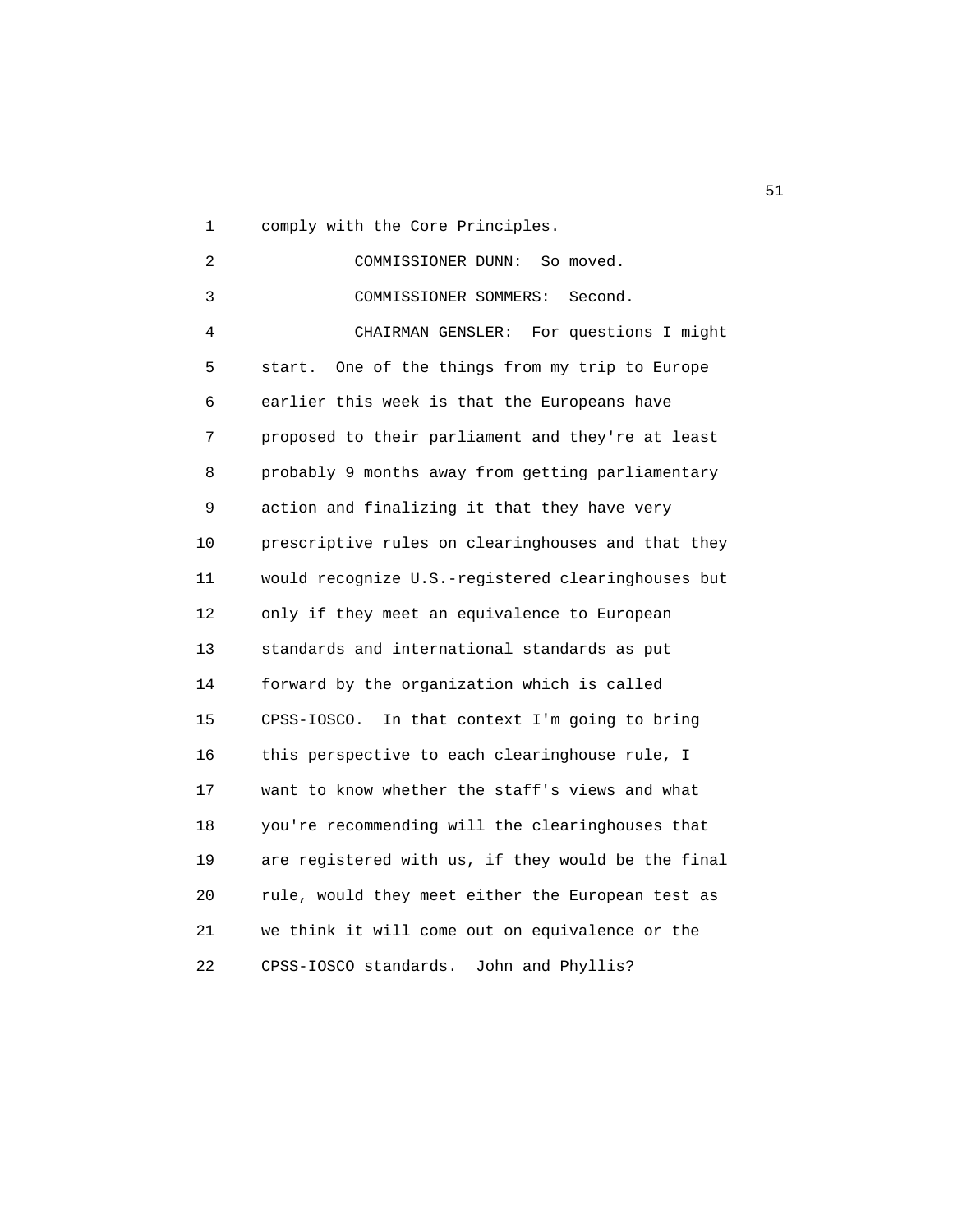1 MR. LAWTON: The current CPSS-IOSCO 2 standard for example is that you must be able to 3 meet the default of your single-largest clearing 4 members so that the proposal does meet that. 5 CHAIRMAN GENSLER: I'm sorry to 6 interrupt. You said the current IOSCO standards, 7 but there is a draft as well. 8 MR. LAWTON: Right, and the draft is 9 still open. They're still discussing exactly what 10 the final standard will be. It would one, it 11 could be two or it could be one plus some other 12 number that is not necessarily the largest, so 13 that is still under discussion. 14 CHAIRMAN GENSLER: If you look at the 15 whole rule, those five areas that Phyllis went 16 through, will it meet for the for the DCOs or 17 international standards or will it only meet 18 international standards for these so-to-speak 19 systemically important ones? 20 MS. DIETZ: It will be consistent with 21 and meet the standards. The international 22 standards in some cases there may be even more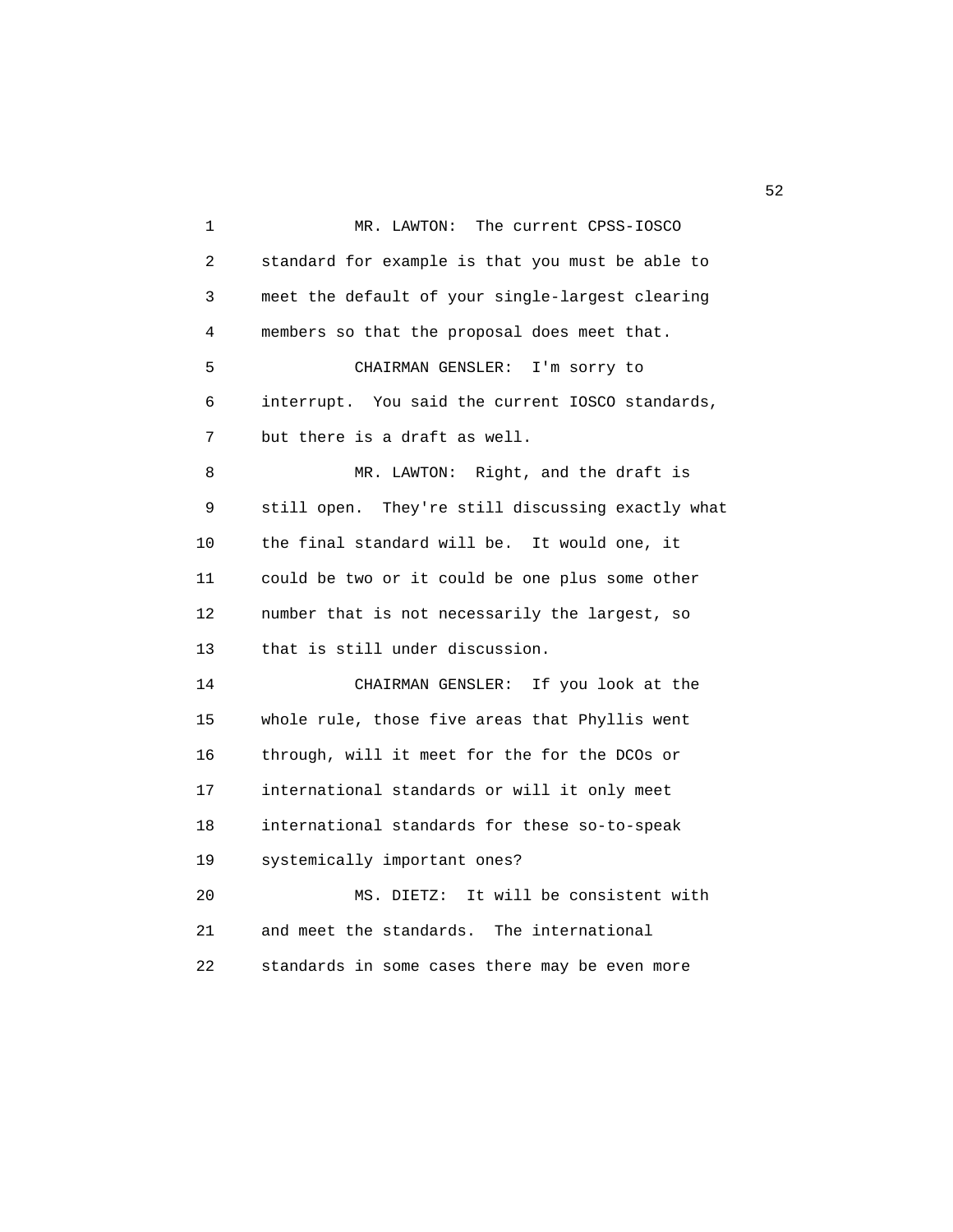1 detailed or higher standards for example in our 2 reporting requirements based on the current 3 CPSS-IOSCO standards and what I have is again a 4 draft. I think that our standards are a little 5 more specific when it comes to reporting and there 6 may be other areas where it's a little higher, but 7 certainly it meets the standards. 8 CHAIRMAN GENSLER: My second question is 9 how does this compare to what I might call 10 industry best practice and the guidance and rules 11 that we have in place? We currently regulate 14 12 clearinghouses, some small, some very large. 13 MR. LAWTON: I think it's generally 14 consistent with best practice again going back to 15 the standard of meeting the default of your 16 single-largest clearing member. In doing DCO 17 reviews in the last few years we have in fact used 18 that standard. We've been able to do stress tests 19 which indicated that the DCOs were in compliance 20 with that standard. Again it moves because it's 21 based on a stress test so that it's based on open 22 interest current positions, it's based on the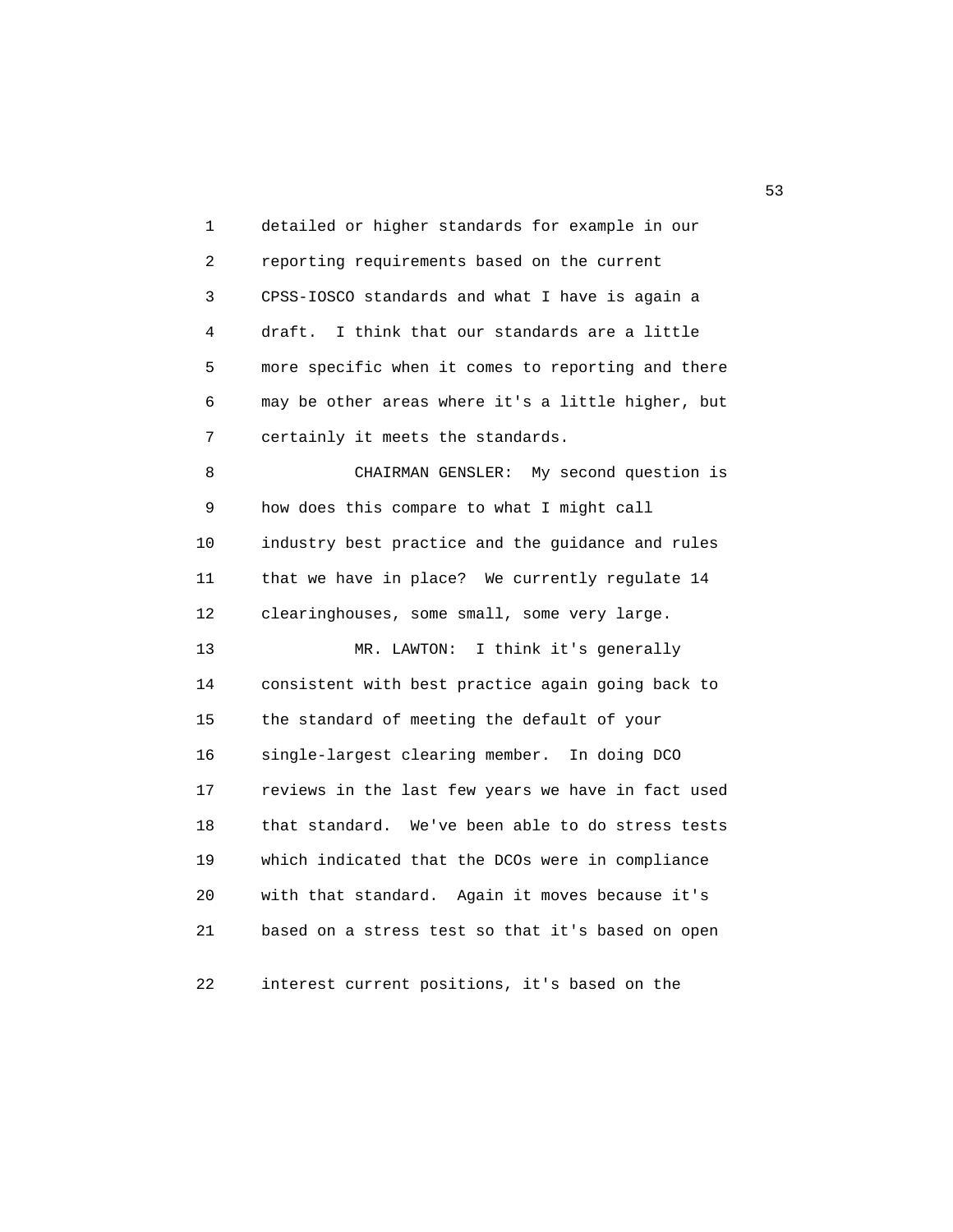1 inputs to the stress test, but we have done 2 reviews in the past and the DCOs are currently in 3 compliance.

 4 CHAIRMAN GENSLER: I'm going to turn it 5 over to Commissioner Dunn. Again the prism that 6 I'm going to look at least as one Commissioner 7 through the clearinghouse rules is how does it 8 compare to international standards? We'd want to 9 ensure that around the globe they can use 10 clearinghouses that we register and regulate here 11 and that these clearinghouses will meet 12 equivalency. And also since for the first time 13 we'll have a mandate that swaps must go into 14 clearinghouses, we would ensure that these are 15 robustly managed for risk. 16 MR. RADHAKRISHNAN: Mister Chairman I 17 think it would be fair to say that the staff will 18 propose standards that will at a minimum meet the 19 international standards but in most cases exceed 20 international standards because of the specificity 21 which we will propose.

22 CHAIRMAN GENSLER: So it would be more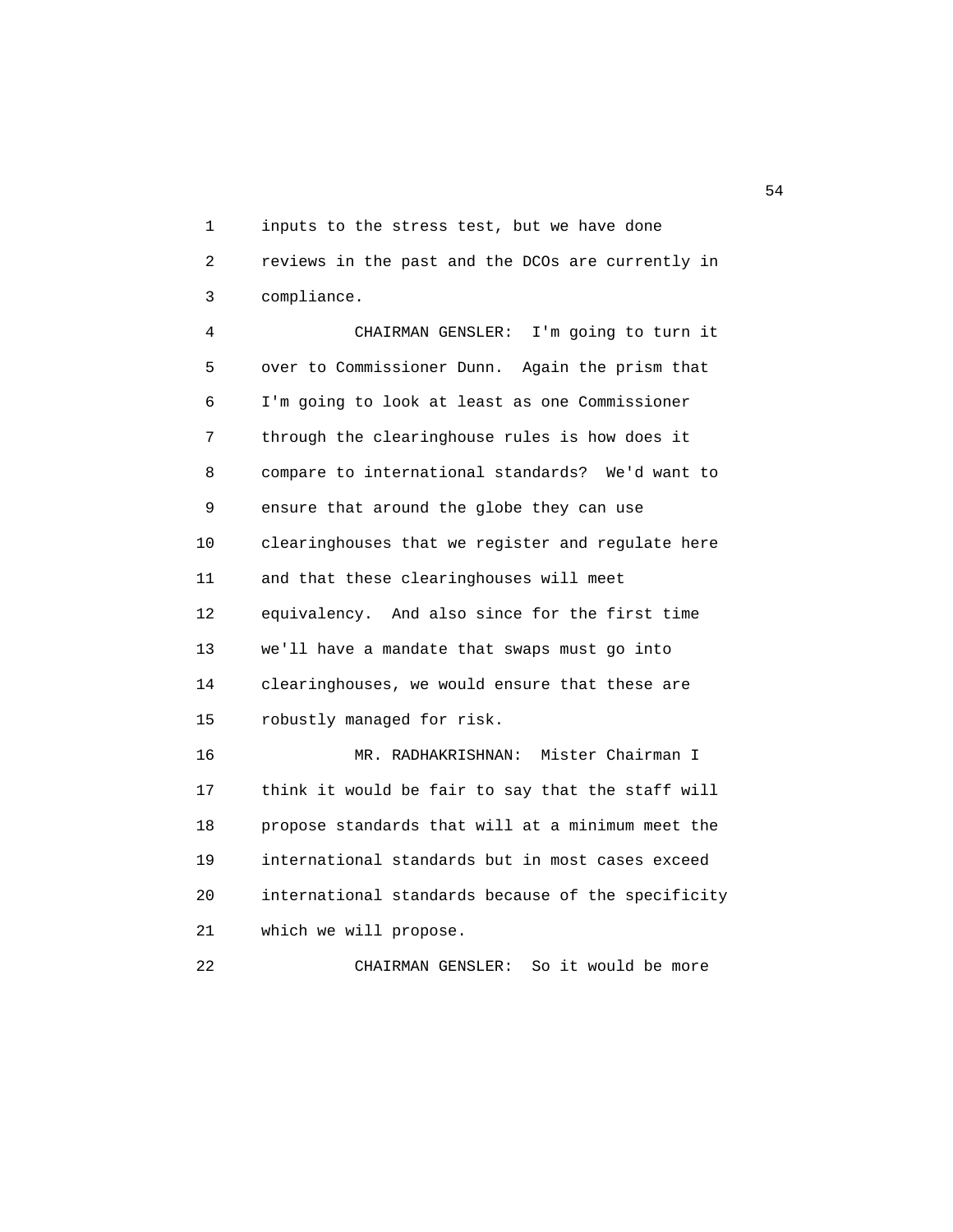1 specific but not necessarily higher capital? It 2 would be just more specific? 3 MR. RADHAKRISHNAN: Correct, because the 4 draft is a moving target so we look at the draft 5 as of a particular day and that's the language 6 that we put in the proposal. When it comes to 7 finalizing the rules, we will look at the draft 8 again because the new iteration of these standards 9 will not be finalized by July of next year because 10 it is still in draft form and it has to go through 11 a consultation period and because we are working 12 on different timeframe we will look at the 13 language in the draft as of the day that staff 14 proposes the final rules. 15 CHAIRMAN GENSLER: Thank you. 16 Commissioner Dunn? 17 COMMISSIONER DUNN: To follow-up on that 18 line, I guess I would also be concerned that we're 19 not setting up an environment for regulatory 20 arbitrage that our capital requirements aren't so 21 high that folks are saying we're just going to go 22 offshore or some place else.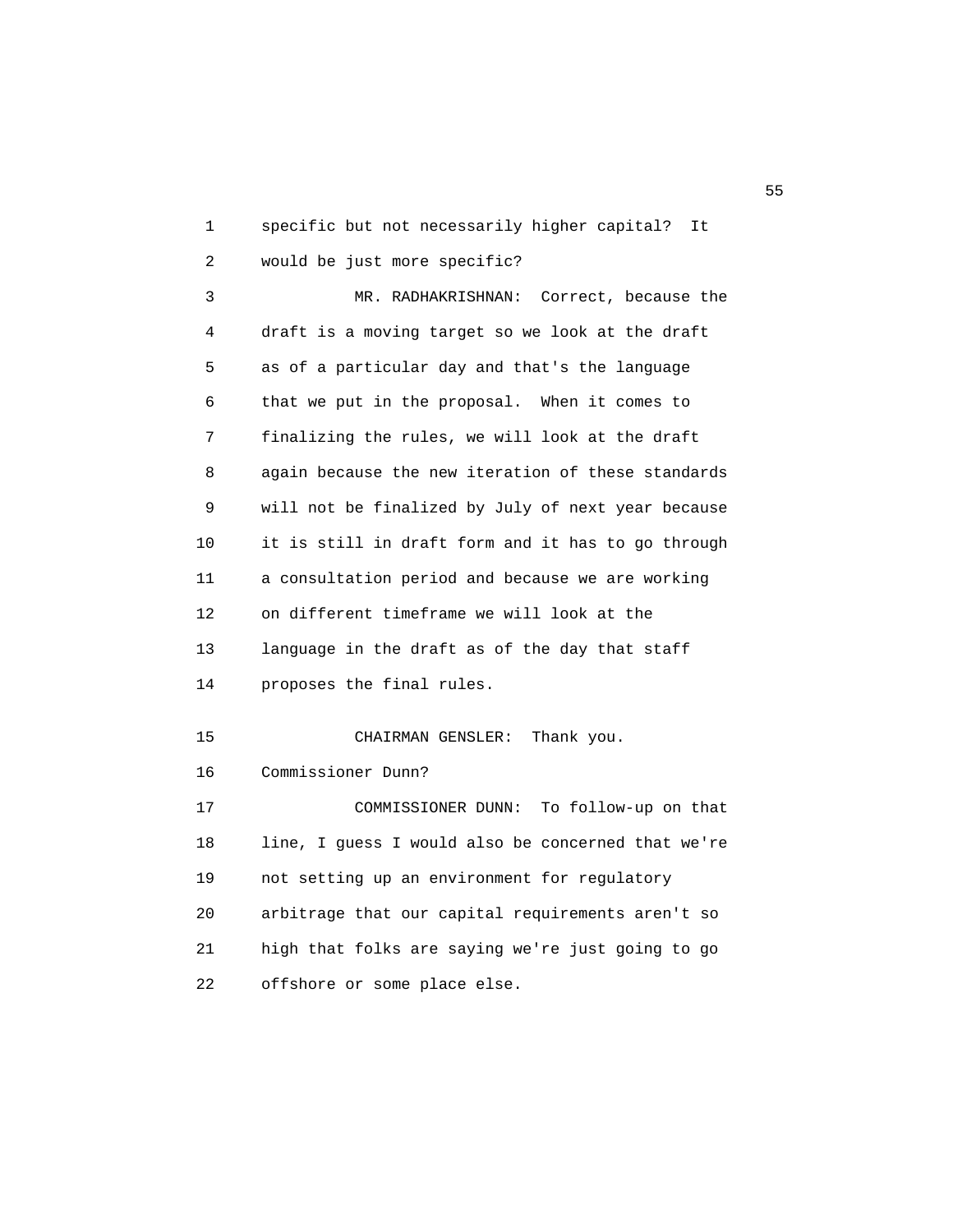1 MR. RADHAKRISHNAN: I think that's a 2 fair comment, Commissioner, but at the same time 3 staff is very mindful of the fact that with 4 Dodd-Frank there is the potential for our DCOs to 5 have large concentrations of risk and if that 6 happens, and we are always preparing for what 7 could happen and I always assume the best-case 8 scenario which is a lot of business comes to our 9 DCOs, so we want to make sure that our DCOs have 10 very safe and sound capital standards because if 11 you look at the notional value of swaps, it's 10 12 times futures contracts so if you take even a 13 significant percentage of that, the amount of 14 clearing that will be done by our DCOs is going to 15 be dwarfed by what -- it will be tremendously 16 higher than what they do right now, so we want to 17 be prepared for that. 18 COMMISSIONER DUNN: Mister Chairman, I'm

 19 intrigued about how the designation of the SIDCO 20 comes about especially as we have to interact with 21 the FSOC, if you're going to have your first 22 meeting today I guess we'll know more by Saturday.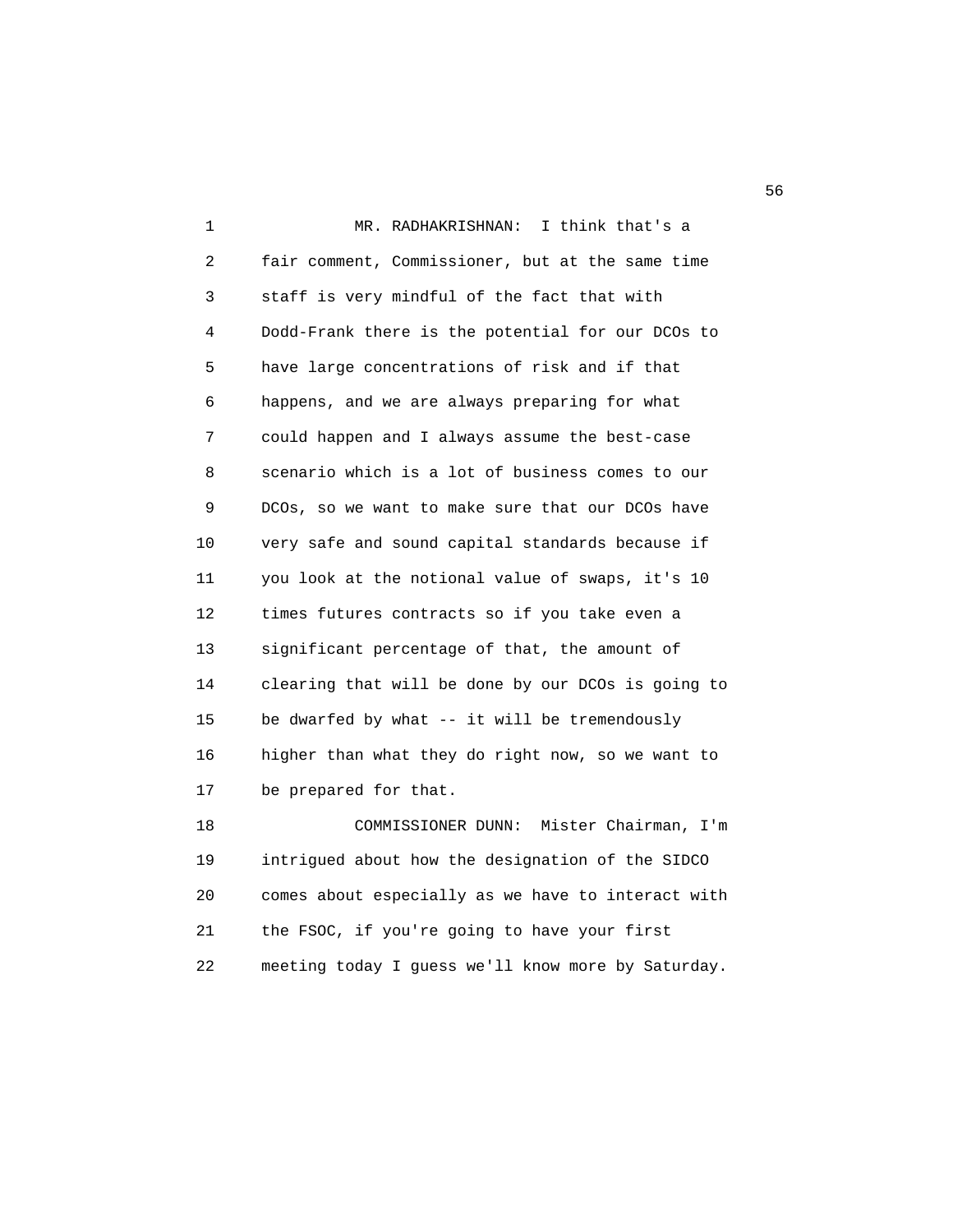| 1  | There are requirements in here that we have and,   |
|----|----------------------------------------------------|
| 2  | Phyllis, one of the things that I find intriguing  |
| 3  | in here is that we're requesting a living will,    |
| 4  | that we know how to unwind things and that is to   |
| 5  | be done on an annual basis. I know a lot of times  |
| 6  | that things happen very quickly and from quarter   |
| 7  | to quarter may change very, very rapidly.<br>Is    |
| 8  | staff going to be updating and are there           |
| 9  | provisions for us to get updates on these living   |
| 10 | wills and how they go about it? Then again how     |
| 11 | does dovetail with what the FSOC might be doing?   |
| 12 | CHAIRMAN GENSLER:<br>Phyllis, do you want          |
|    |                                                    |
| 13 | to take the first and I'll try to answer           |
| 14 | Commissioner Dunn's question about this            |
| 15 | afternoon's meeting as best I know about this      |
| 16 | afternoon's meeting?                               |
| 17 | There is always the option<br>MS. DIETZ:           |
| 18 | that the Commission can request information and    |
| 19 | receive it even in between the scheduled quarterly |
| 20 | reports. One of the things we are also             |
| 21 | contemplating, and this goes to a future           |
| 22 | rulemaking, is establishing certain special events |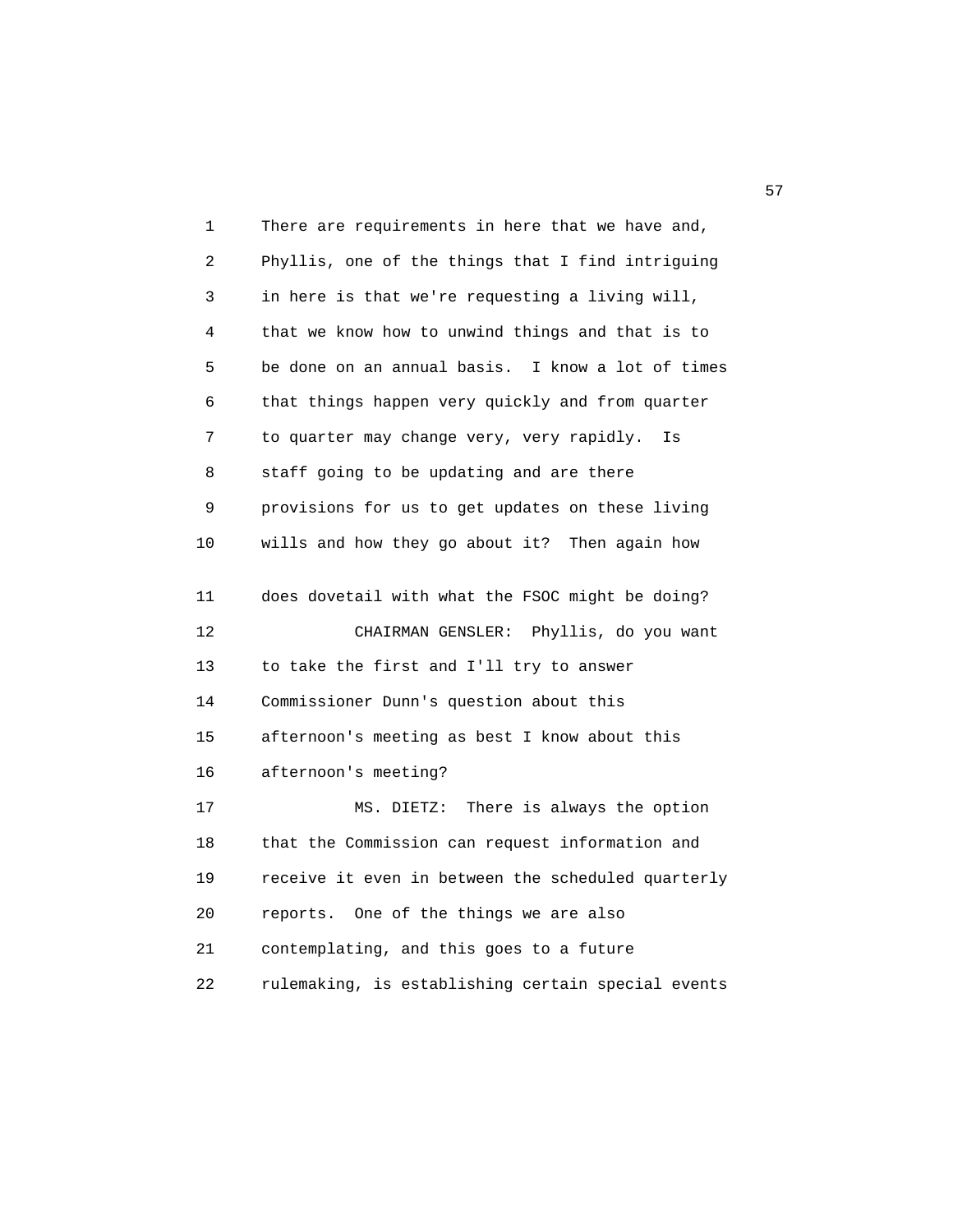1 reporting requirements so that there are periodic 2 reports that a derivatives clearing organization 3 would have to provide like financial reports. 4 Then there would be certain circumstances that are 5 a significant change in the level of financial 6 resources or certain other aspects that affect 7 risk management that would trigger a reporting 8 requirement so that we don't find ourselves 9 finding out after the fact or only on a quarterly 10 basis that 3 days after the last report something 11 dramatic happened. So we are in the process and 12 we're working with our risk surveillance people to 13 come up with the special events reports and I 14 think that they will address some of those 15 concerns. 16 COMMISSIONER DUNN: All of that is going 17 to take human resources to analyze. Again Ananda 18 I would go back to my opening statement that I 19 would like to see what these are going to cost and 20 how we go about meeting those based upon the 21 resources that are going to be allocated to us by

22 Congress.

 $58<sub>58</sub>$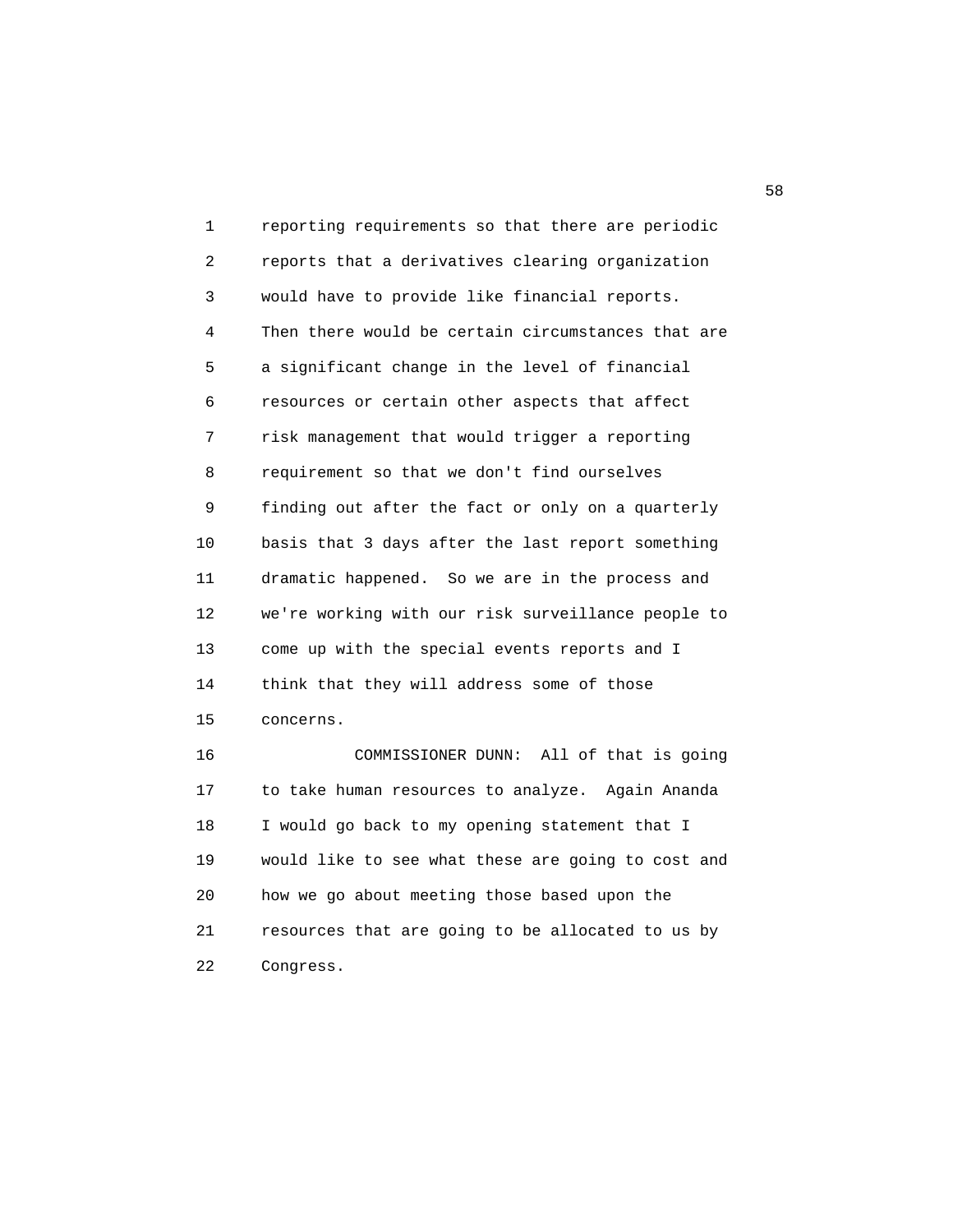1 CHAIRMAN GENSLER: Commissioner Dunn and 2 my fellow Commissioners, the Financial Stability 3 Oversight Council which is under statute chaired 4 by Secretary of the Treasury Tim Geithner will 5 first meet this afternoon. As I understand it, 6 there will be a closed session and an open session 7 so that the public will be able to see and there 8 will be a transparency policy and the like. In 9 terms of the systemically important clearing 10 organizations, that council gets to make that 11 determination I think by a two- thirds vote, if 12 somebody reminds me by a two-thirds vote. There 13 are various criteria in statute in Section 804. 14 COMMISSIONER DUNN: I'm giving you an A 15 plus. 16 CHAIRMAN GENSLER: So the council though 17 today is considering I would hope putting out an 18 advanced notice of proposed rulemaking about 19 another section under Title I about designating 20 systemically important nonbank financial 21 companies. I think that's under Section 113 if I 22 remember. This topic as well will be discussed a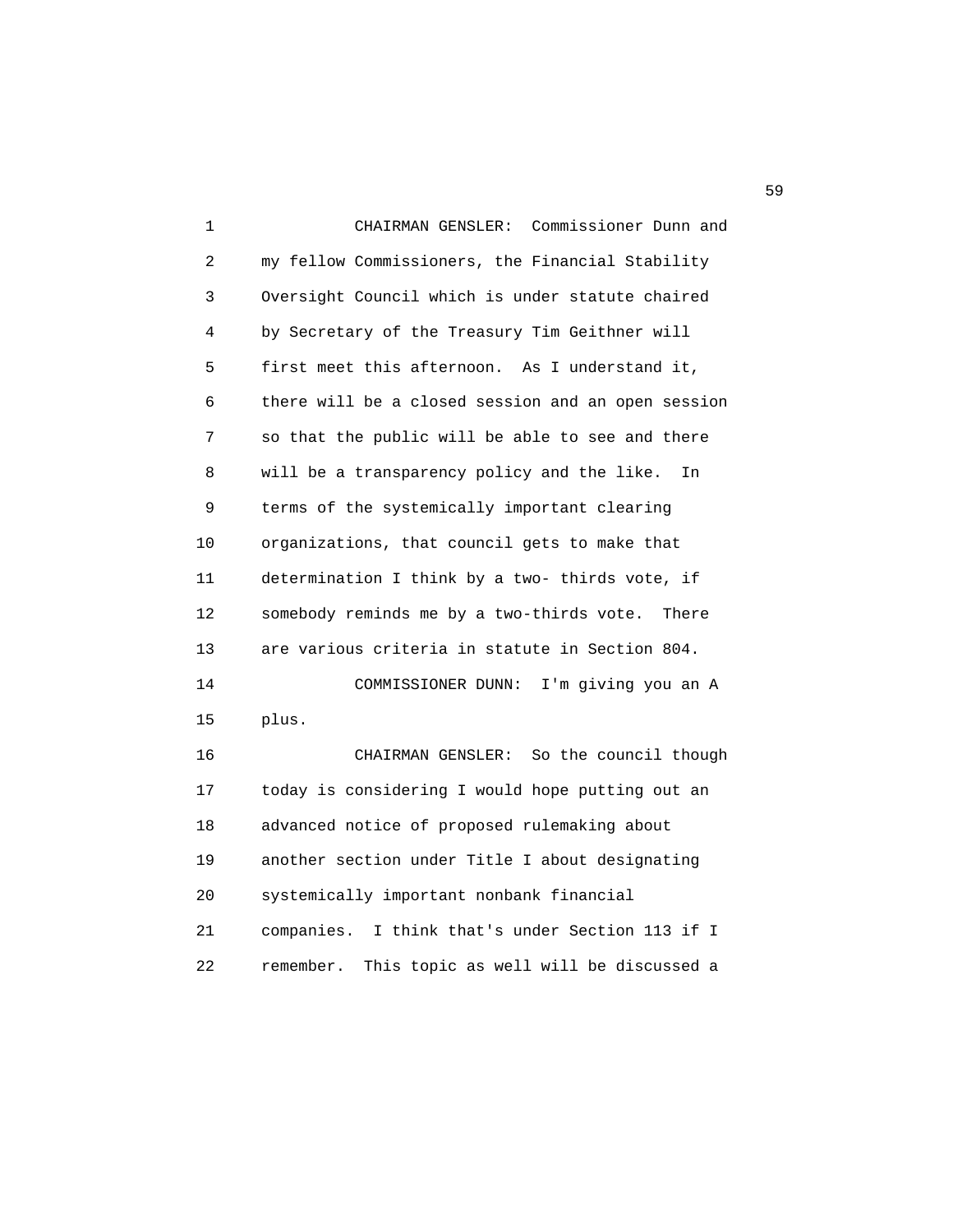1 bit. I plan to at least raise the intersection of 2 what we've done this morning and to raise with my 3 fellow council members at the first meeting that 4 as to our timing it would be helpful in my opinion 5 that if whatever designations are made would come 6 into place by next summer or so, that it might not 7 align perfectly but that's one thing that I would 8 be hopeful for. The council may in fact put out, 9 and we're not going to do it today, and ask for 10 comment on the systemic designation of what are 11 called financial market utilities. We may have a 12 short handful. We have 14 clearinghouses we 13 regulate now. I know staff has estimated that 14 that would grow to maybe 20 or so. There may be a 15 handful that are systemically relevant by the 16 council and that will be the council's 17 determination. But also the SEC may have some 18 they oversee, there may be payment systems the 19 Federal Reserve oversees so that all of them have 20 to have some consistency and I know the council 21 will take it up. My hope though is that these 22 designations might come into place by next summer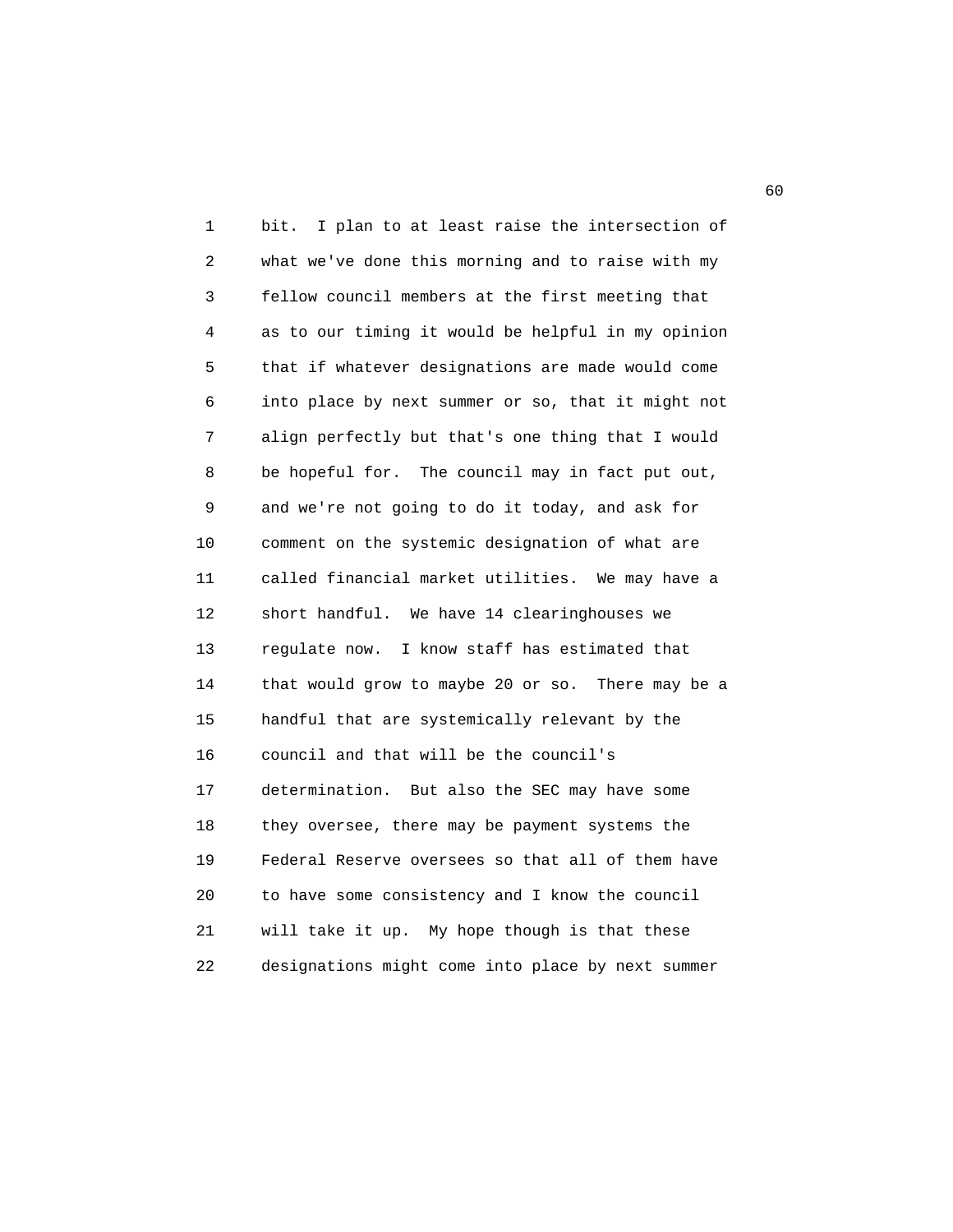1 as our new rules come into place. Of course it 2 doesn't have to happen that way but that is my 3 hope. Commissioner Sommers? 4 COMMISSIONER SOMMERS: To follow-up on 5 that line of questioning, I would be interested to 6 know about our coordination with both the SEC and 7 the Fed on these rules and if we anticipate that 8 they will also be putting out rules for financial 9 resources for their clearing organizations and any 10 significantly important clearing organizations 11 they may have. 12 MR. LAWTON: We've been consulting quite 13 a bit with them. We've had meetings where we've 14 shared drafts with them and we've in some cases 15 modified our documents based on their comments 16 both the Fed and the SEC in particular and some of 17 the other members of the council as well. 18 COMMISSIONER SOMMERS: Thanks. I have a 19 more specific question for Phyllis I think. With 20 regard to the computation of the financial

 21 resources, I understand and think it's very 22 reasonable to have the stress tests done on a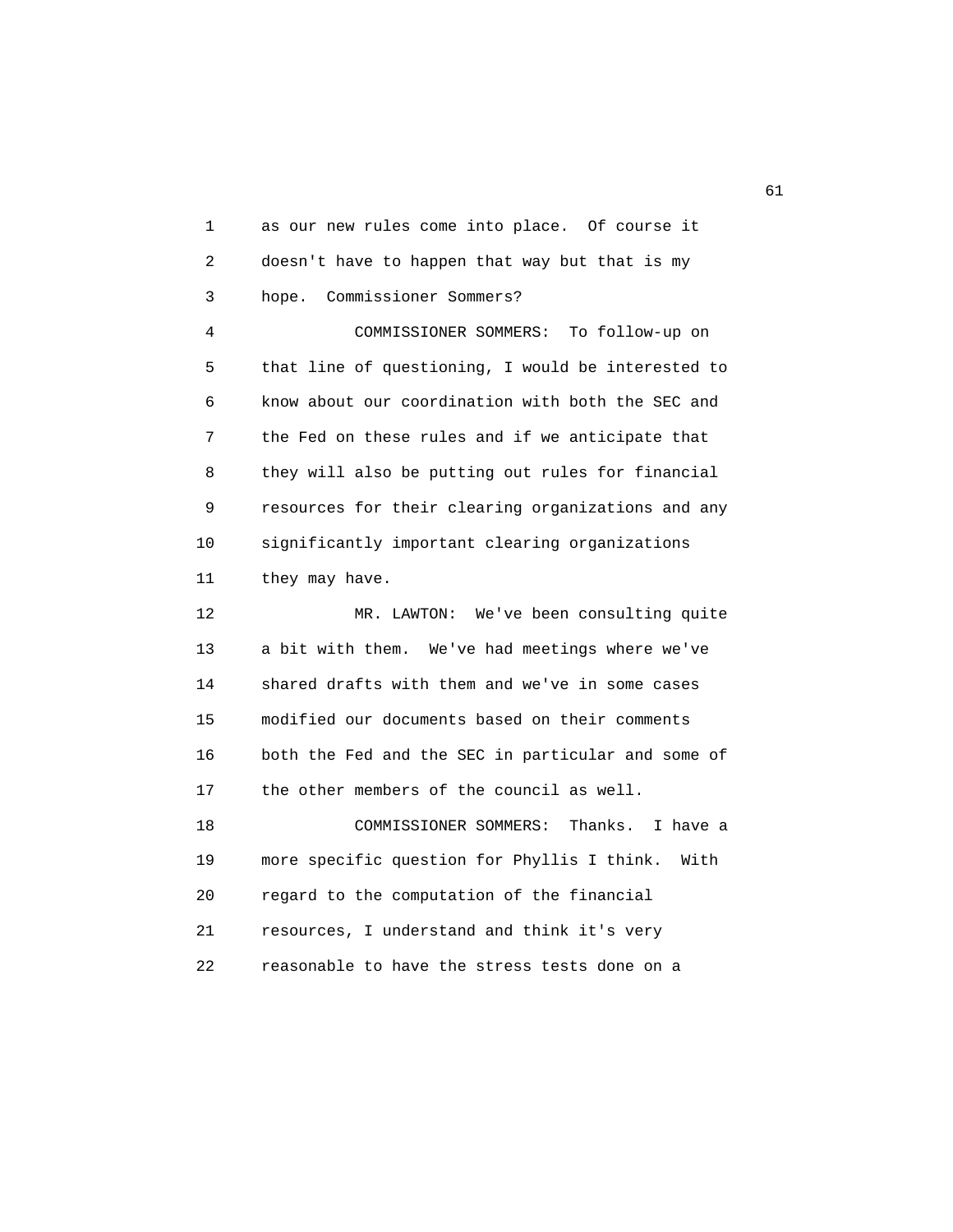1 monthly basis because it's an evolving process 2 knowing where the risks are in the clearinghouse. 3 The part that I'm not sure I understand is about 4 the operating costs and if that is more of a 5 static number, and if we define what operating 6 costs are do we assume that all clearinghouses 7 will calculate operating costs in the same way, 8 and how do we figure out if what they're 9 allocating for operating costs is appropriate? 10 MS. DIETZ: First of all, the monthly 11 calculation is consistent with IOSCO and the idea 12 here is that the operating costs are based on 13 their business plan, their budget and what they 14 expect their expenses to be. We would not expect 15 that number to change dramatically, perhaps if 16 they enter a new line of business of set up a new 17 subsidiary of something like that. The 18 calculation goes not only to what they think 19 they're going to need but what they have to 20 satisfy that requirement so that that's what we're 21 looking for. Even if the operating costs are 22 static over the course of a year, what is the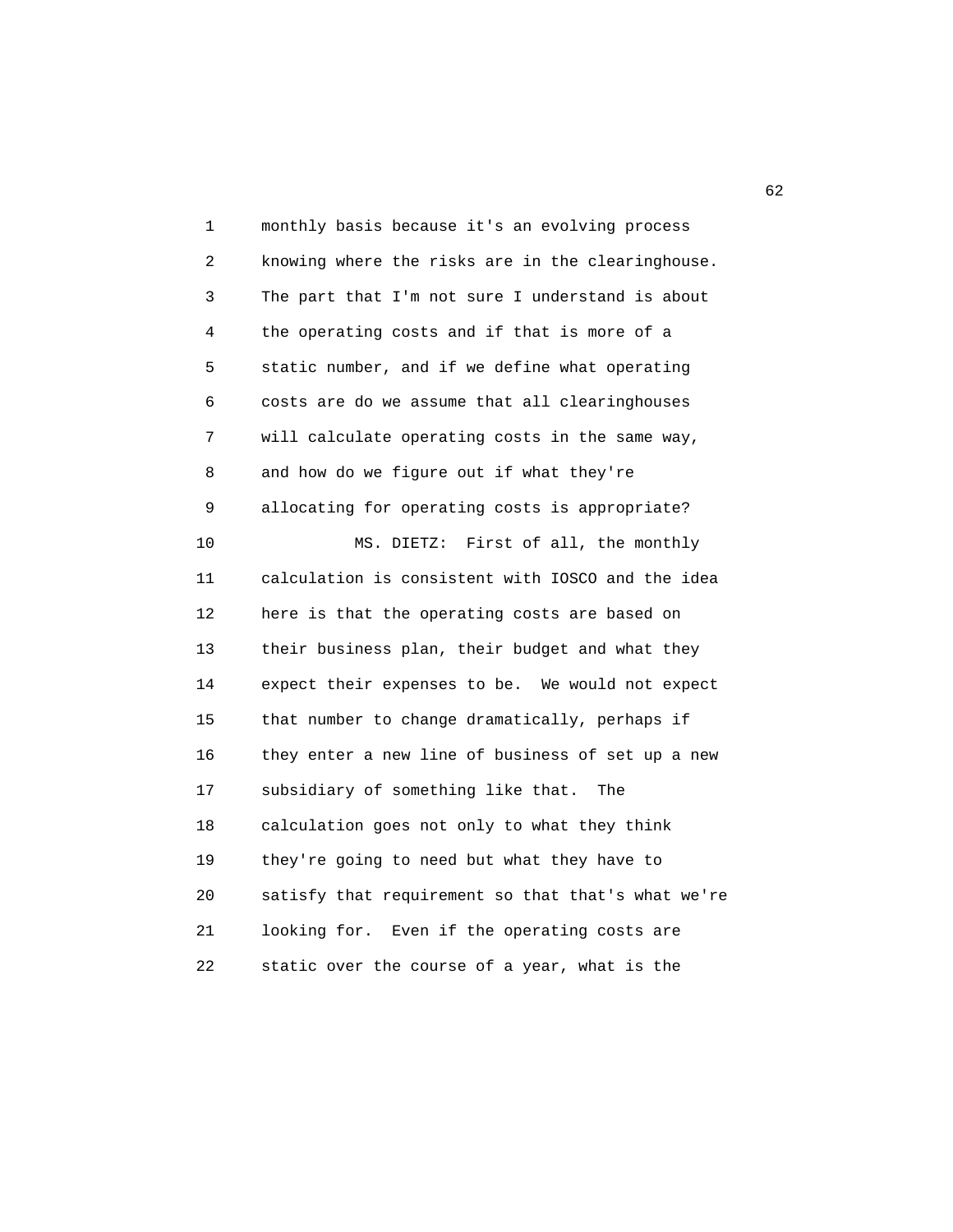1 level of financial resources that you have, what 2 financial resources do you h have and what's their 3 value in order to satisfy that. 4 COMMISSIONER SOMMERS: The kind of 5 calculations for operating costs, do we currently 6 do that so that that's something that's not really 7 going to change for us or this is different than 8 what we currently apply? 9 MR. RADHAKRISHNAN: We've been asking 10 new DCO registrants to do that and we started 11 doing it as a result of the Commission's 12 experience with one exchange/DCO which engaged in 13 what I would call just-in-time financing meaning 14 they realized that they were going to go out of 15 business if they didn't get money and there would 16 be a mad scramble to get money, and the 17 Commission's staff had to shepherd them through 18 this process. At that time we realized that it 19 would be useful for DCOs to be able to demonstrate 20 that they had enough resources to pay the light 21 bill and to keep on operating.

22 The other concern is we wanted to make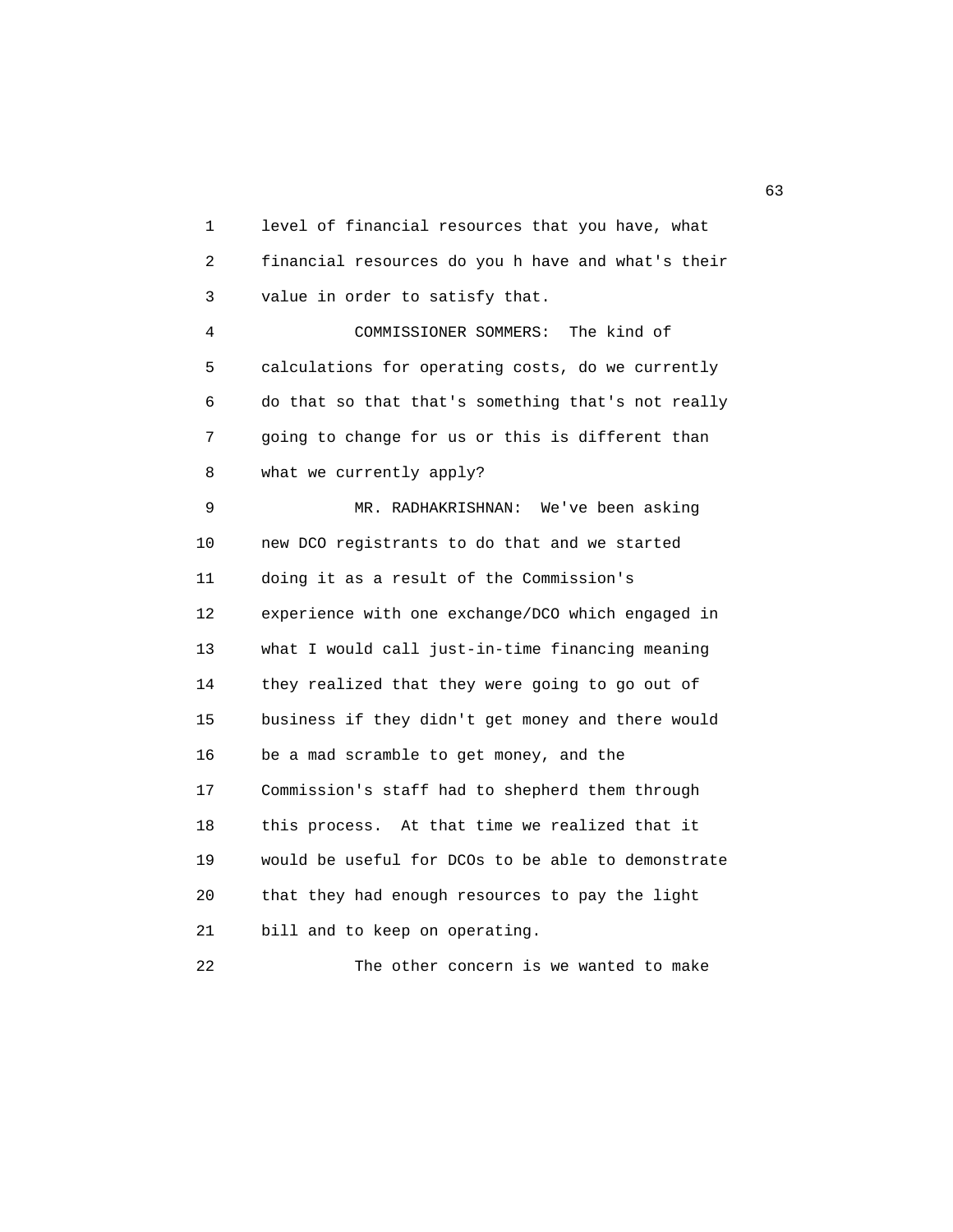1 sure that if they stop operating they've got 2 enough resources to be able to either liquidate 3 all contracts or transfer all contracts because 4 the last thing we want to see is a disruption in a 5 particular market because a DCO doesn't have 6 resources just to be able to function. 7 COMMISSIONER SOMMERS: Thank you. 8 MS. DIETZ: If I could add to that that 9 the statute itself now requires this 1 year of 10 financial resources to cover operating expenses, 11 but even prior to that as Ananda says, we have 12 informally been applying that standard. An 13 example of that is recently the Cantor 14 Clearinghouse, a derivatives clearing organization 15 registration, among the conditions in the order 16 that was issued I think in June was this 1-year 17 financial resources standard. Many of these 18 standards are not really now, it's just we're 19 codifying them in the regulation now, but they've 20 been around and they can be satisfied and are 21 being satisfied now. 22 CHAIRMAN GENSLER: Phyllis, that last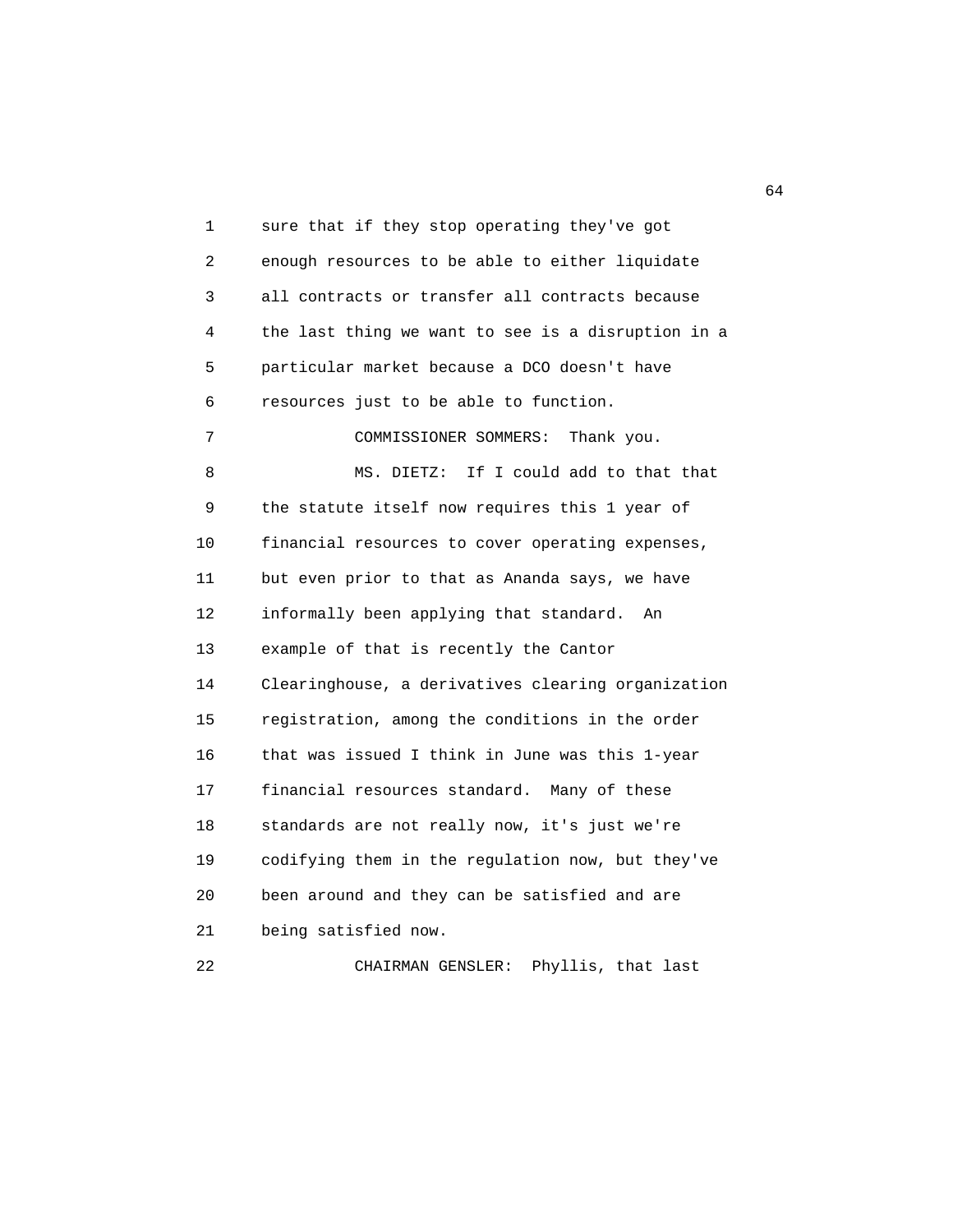1 part is very helpful to me. You're saying much of 2 what we're doing here is codifying what is either 3 industry practice or what we've put in orders and 4 guidance, but given this new environment where 5 we're mandating swaps into clearing and we have a 6 whole systemic risk council, the FSOC, that we're 7 trying to put these in a rule, get public comment 8 on it but put it in a rule. Commissioner Chilton? 9 COMMISSIONER CHILTON: I wanted to 10 follow-up on Commissioner Sommers's question or at 11 least get a clarification. Does the static part 12 of this stay the same always? Is it revisited 13 when certain actions take place or on a certain 14 time period? 15 MS. DIETZ: I think on a monthly basis 16 there is stress testing of the resources and we 17 require quarterly reports in the ordinary course 18 to update us on the operating expenses and what 19 the status of the financial resources is. 20 COMMISSIONER CHILTON: Quarterly? 21 MS. DIETZ: There are quarterly reports. 22 COMMISSIONER CHILTON: One of the things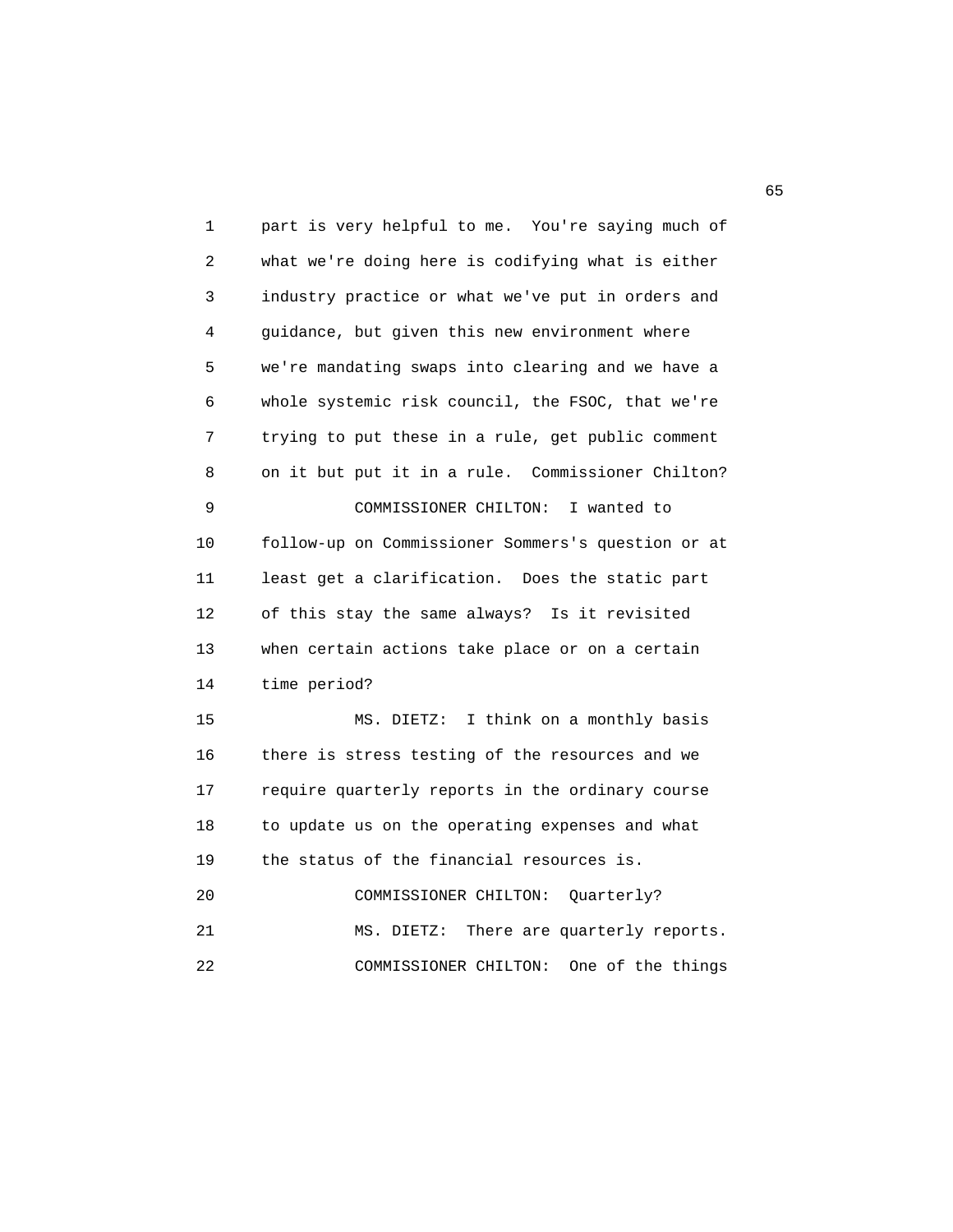| 1  | is that I'd asked folks about comment letters and    |
|----|------------------------------------------------------|
| 2  | I just looked when I stepped out here and didn't     |
| 3  | see like there were any comment letters on this      |
| 4  | one specifically. I am curious if you can give me    |
| 5  | a little bit of insight into your thinking about     |
| 6  | the formula where you say we're going to cover the   |
| 7  | largest two entities or some other formula.<br>Where |
| 8  | did you come up with the two? Why wasn't it          |
| 9  | Why wasn't it one? Why wasn't it six?<br>three?      |
| 10 | How did you come up with this?                       |
| 11 | I think we started because<br>MR. LAWTON:            |
| 12 | two has been discussed in the various                |
| 13 | international forums as a potential standard, they   |
| 14 | haven't landed there, but that's where it came       |
| 15 | We also again did some testing ourselves to<br>from. |
| 16 | see how that would work for our DCOs and I think     |
| 17 | some of them do that themselves already as well.     |
| 18 | COMMISSIONER CHILTON:<br>Thanks, John.               |
| 19 | Commissioner O'Malia?<br>CHAIRMAN GENSLER:           |
| 20 | COMMISSIONER O'MALIA:<br>I have a question           |
| 21 | for the Commission. We have talked about having a    |
| 22 | public meeting on segregation and bankruptcy and     |
|    |                                                      |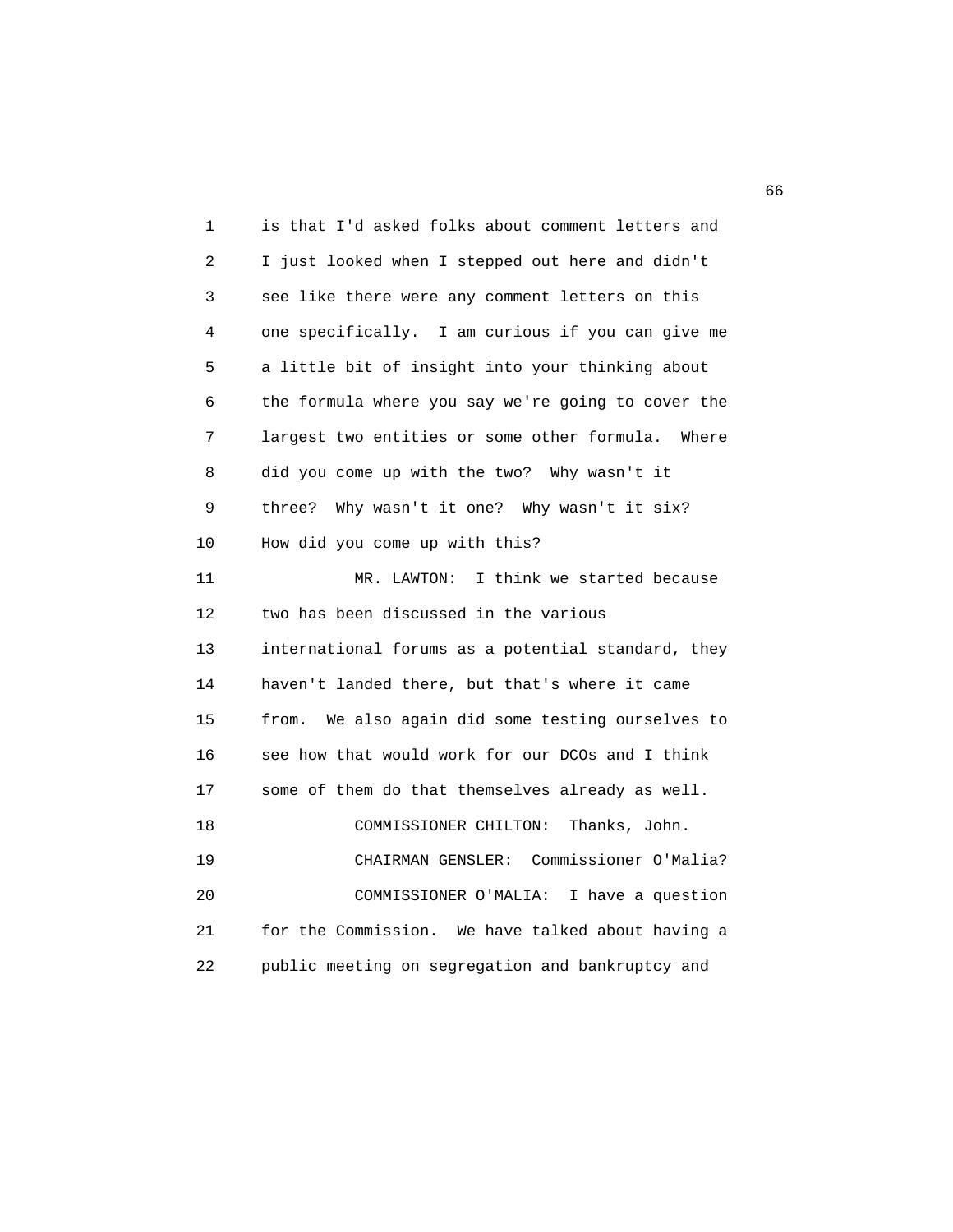| 1  | Bob Wasserman is leading that group.<br>It's all   |
|----|----------------------------------------------------|
| 2  | related to the clearing and obviously under the    |
| 3  | larger clearing requirements and the cumulative    |
| 4  | needs we're going to have going forward under this |
| 5  | I know we're planning a hearing on<br>Act.         |
| 6  | segregation. Would it be possible to have both     |
| 7  | Phyllis and John participate in that or due to the |
| 8  | fact that it's out for comment that might prohibit |
| 9  | having their participation?                        |
| 10 | CHAIRMAN GENSLER:<br>I'm trying to                 |
| 11 | clarify. Are you talking about a hearing or are    |
| 12 | you talking about a staff roundtable?              |
| 13 | Staff<br>COMMISSIONER O'MALIA:                     |
| 14 | roundtables.                                       |
| 15 | That would be<br>MR. RADHAKRISHNAN:                |
| 16 | perfectly fine because we're going to have a staff |
| 17 | roundtable in my view which is open to the public  |
| 18 | and it will be recorded and there will be a court  |
| 19 | reporter. We'll be talking about this matter, but  |
| 20 | whatever people say will form part of the comment  |
| 21 | file.                                              |
| 22 | COMMISSIONER O'MALIA:<br>Yes.<br>Nancy's           |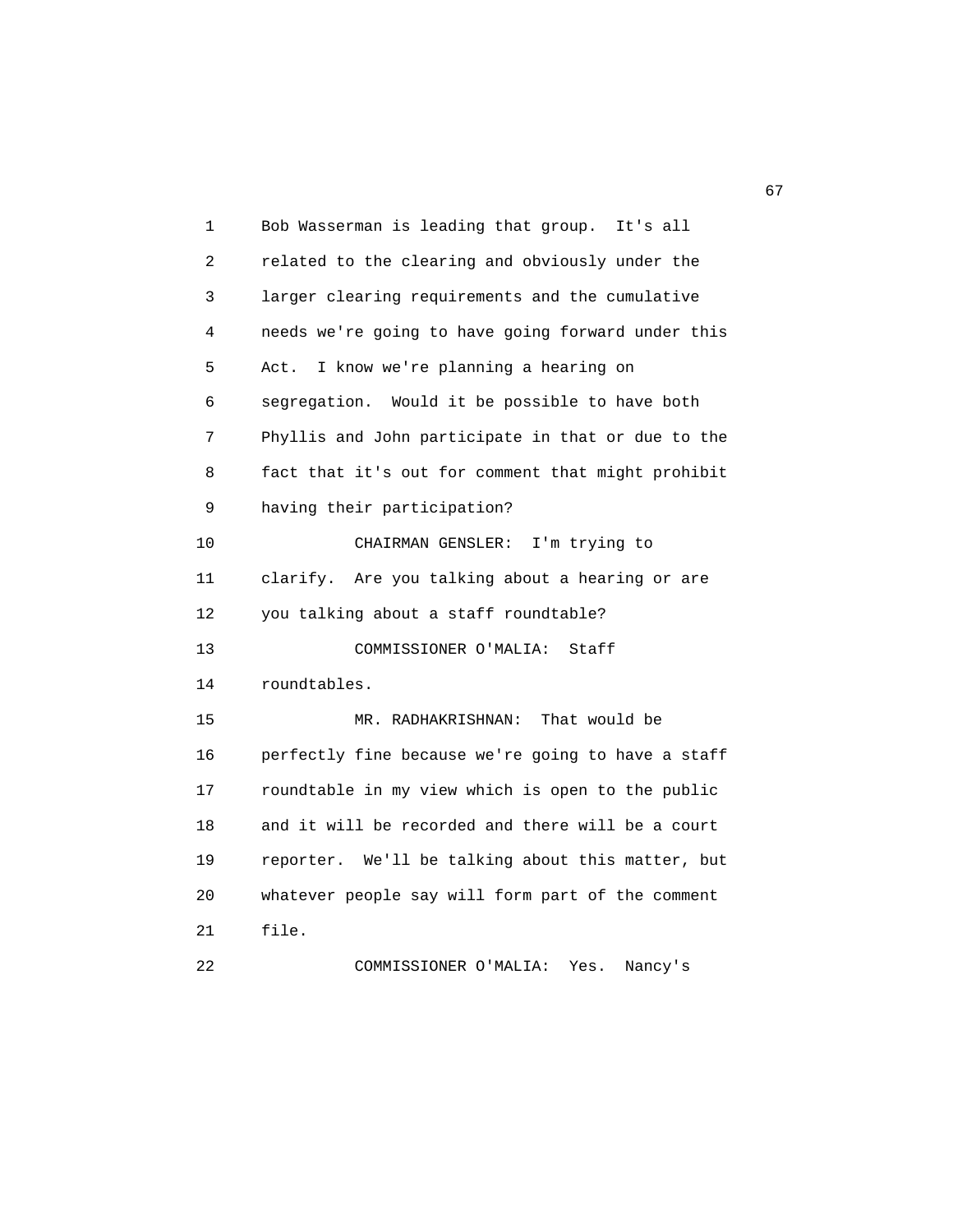1 already off the hook. She started this off with a 2 comment period. But I think cumulatively we need 3 to look at all the rules affecting clearing, the 4 costs associated with that and the requirements 5 we're considering in order to get a better sense 6 of the totality of this rule. 7 MR. RADHAKRISHNAN: Yes. 8 CHAIRMAN GENSLER: I think in the staff 9 roundtable we'll have more than segregation. I 10 know I'm making news here, but I'm hopeful that 11 we'll have one on credit default swaps because I 12 think that we really need to hear from the public 13 or staff needs to hear from the public with regard 14 to the risk-management standards for credit 15 default swaps and clearinghouses and the 16 risk-standards for credit default swaps at swap 17 dealers. And as we're going to be doing business 18 conduct standards to make sure to lower risk at 19 swap dealers and we're doing clearing rules at 20 clearinghouses, I think that as I understand it 21 staff would like to hear from the public in a 22 roundtable with credit default swaps so that it's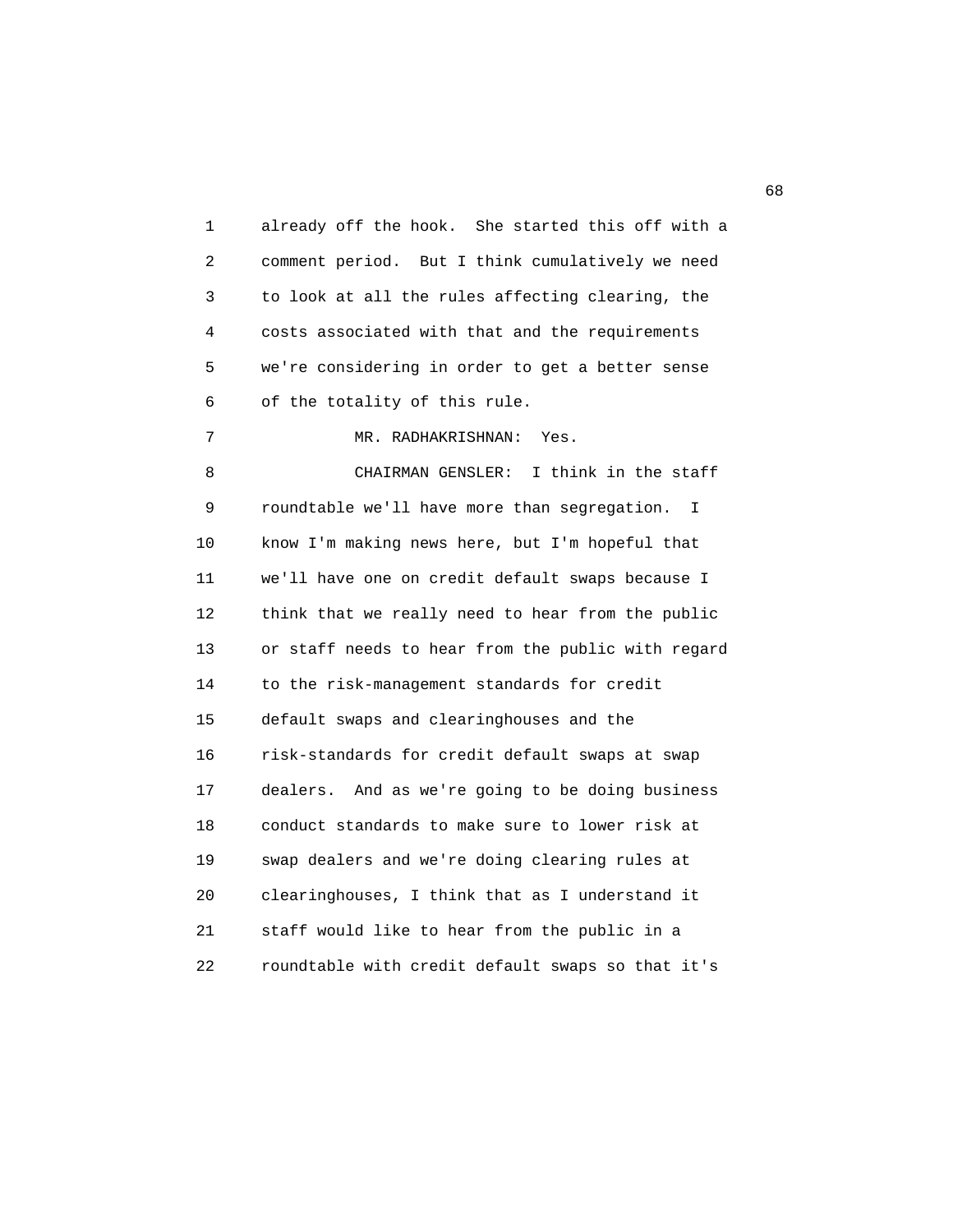1 the same question.

 2 COMMISSIONER O'MALIA: Essentially yes. 3 I know we hadn't agreed on this but I did want to 4 make sure that both John and Phyllis are able to 5 participate in that and there wouldn't be any 6 limitation due to the fact that it was open for 7 comment. 8 CHAIRMAN GENSLER: I see our General 9 Counsel Dan Berkovitz. 10 MR. BERKOVITZ: There will be no 11 limitation. 12 CHAIRMAN GENSLER: Dan Berkovitz our 13 general counsel says there will be no limitation. 14 MR. RADHAKRISHNAN: Mister Chairman and 15 Commissioners, the current plan is to have a 16 roundtable on the segregation and bankruptcy 17 issues, credit default issues and we can these 18 issues as well. What other subjects the 19 Commission would like us to discuss we'll be happy 20 to do so. In fact, the current thinking is to 21 have a 1-day roundtable so that all of these 22 matters can be discussed.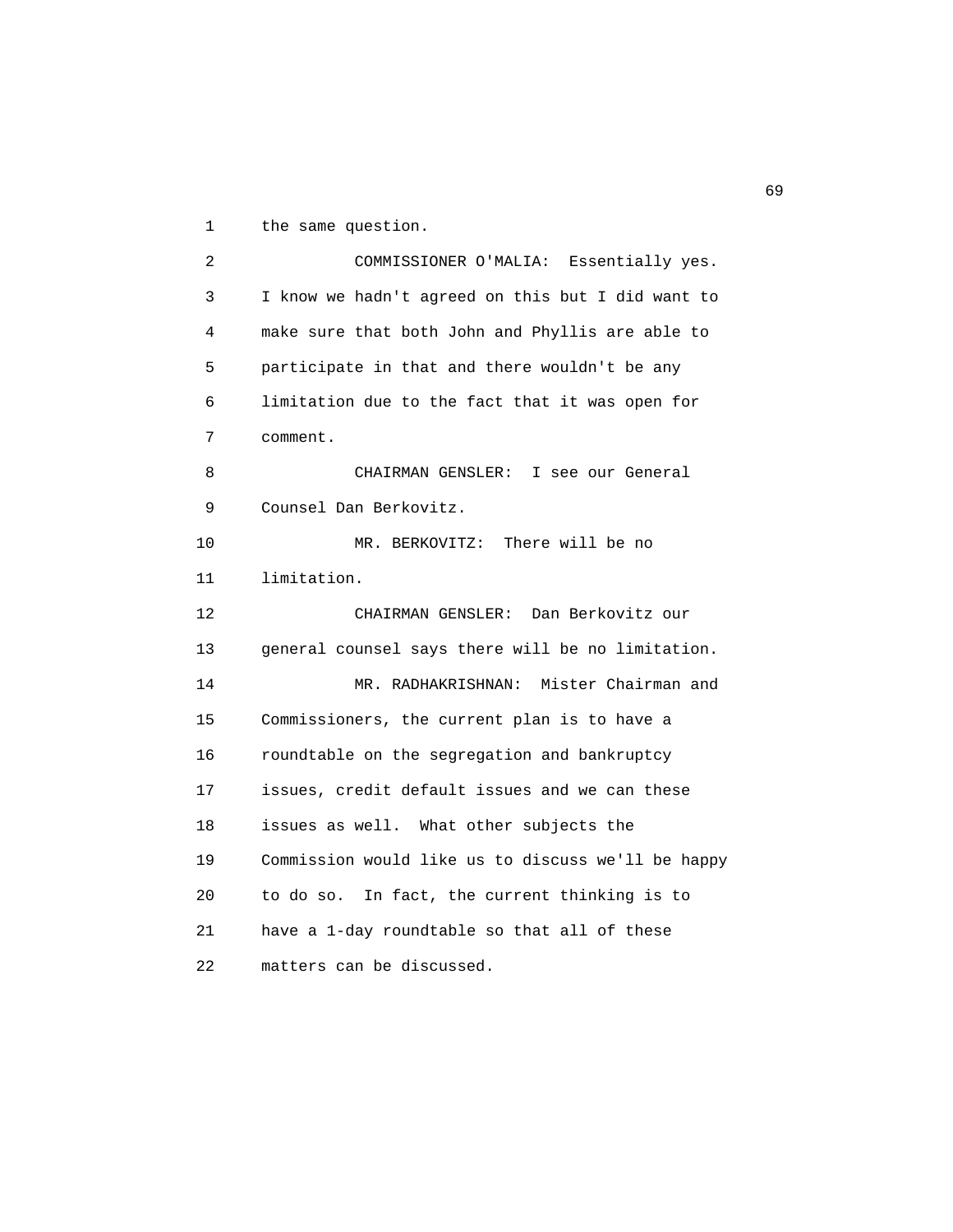1 CHAIRMAN GENSLER: Working with the 2 Securities and Exchange Commission and 3 coordinating. 4 MR. RADHAKRISHNAN: Absolutely. 5 CHAIRMAN GENSLER: Mary said it would be 6 good if you guys schedule it because we're all so 7 busy. 8 MR. RADHAKRISHNAN: As long as we could 9 have it here we'll be happy to schedule it. 10 CHAIRMAN GENSLER: I think they'd even 11 agree to that as long as you handle the 12 scheduling. 13 COMMISSIONER O'MALIA: We could make a 14 motion. 15 CHAIRMAN GENSLER: No, it's the other 16 Commission. Other questions? I wanted to go back 17 because I got this statute book here. On these 18 designations, Commissioner Dunn, under 804 there 19 is also, and this is very important, a 20 consultation and notice and opportunity for 21 hearing so that the Financial Stability Oversight 22 Council as I recall it in 804 also before making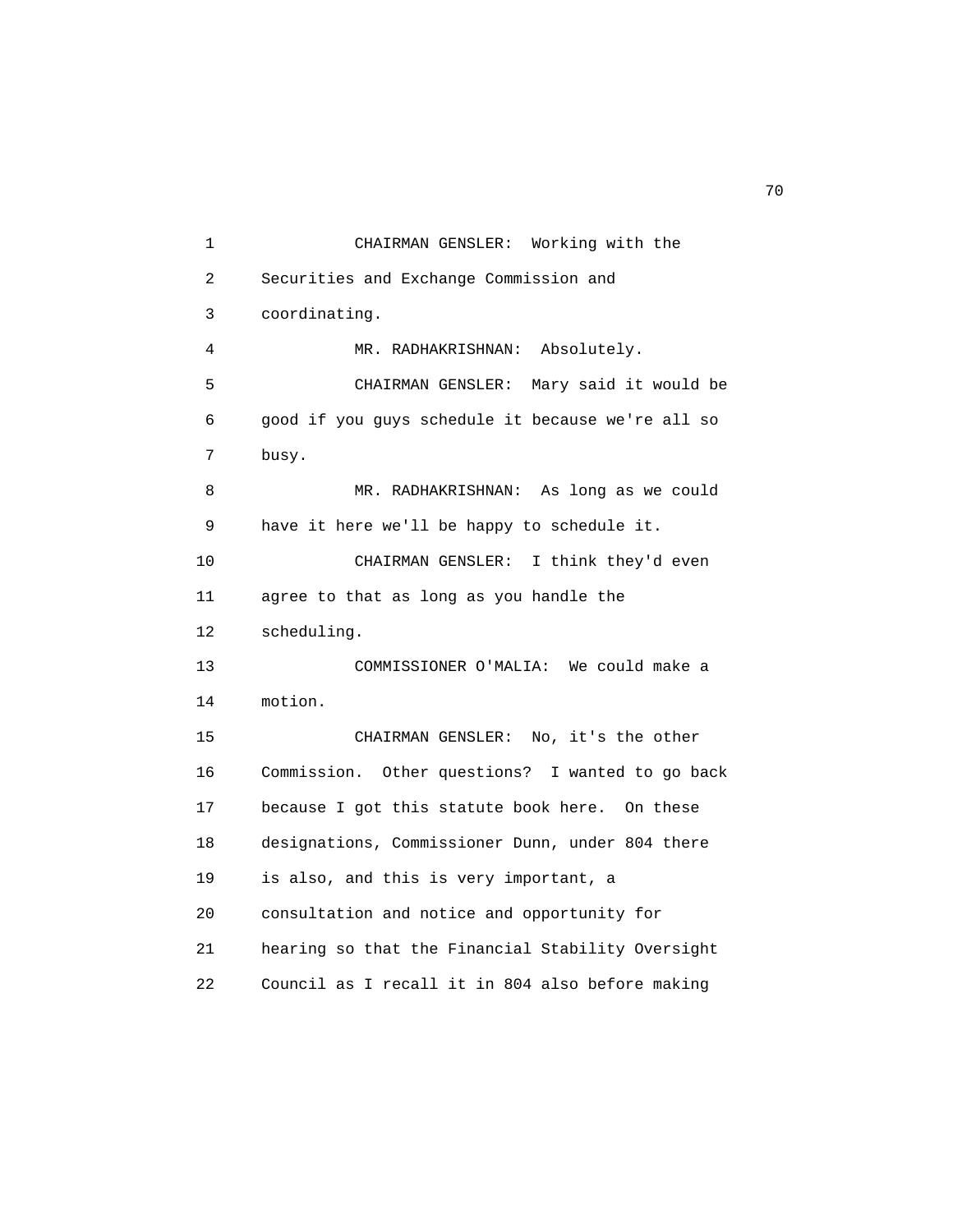1 any determinations under this gives notice and 2 opportunity for hearing for those individual 3 companies that may be designated. That's similar 4 in a different context as to what would be done 5 for nonbank financial companies. It's a long 6 process. It may take more than until next summer 7 but I'm hopeful. 8 COMMISSIONER DUNN: At that point, 9 Mister Chairman, will already have made 10 preliminary decisions. 11 CHAIRMAN GENSLER: If we're moving ahead 12 with the proposals, we might not have finalized 13 but we will have proposed the financial resources, 14 the participants, the risk-management standards 15 and I think staff is going to do this on each one 16 of these, here's the base and here's a little bit 17 extra if needed. 18 MR. LAWTON: In some instances we're 19 going to say that the standards would apply to 20 all, but in some other areas we would have these 21 enhanced proposals. 22 CHAIRMAN GENSLER: Are there any other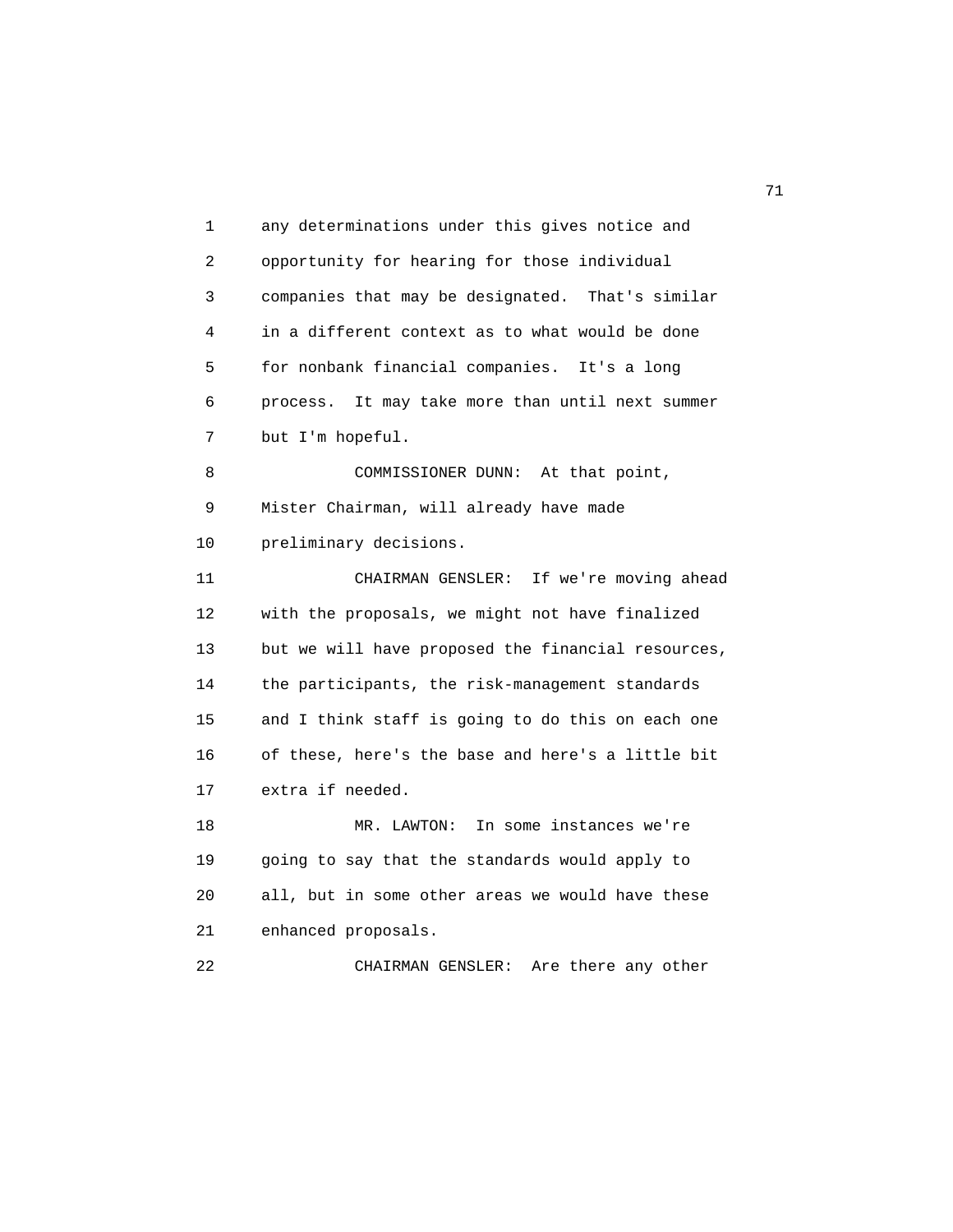1 questions? I've entertained a motion. I want to 2 say that I am supporting this notice of final 3 rulemaking. I think it's an important first step. 4 Ananda called it two rules. We're packaging it I 5 guess into one document so that it will be one 6 vote. Is that right? 7 MR. RADHAKRISHNAN: That's right. 8 CHAIRMAN GENSLER: We're going to have 9 four or five of these along the way. We'll 10 probably see Phyllis, John and Ananda in these 11 seats several times in December and December and 12 we're coordinating closely with the Federal 13 Reserve and the SEC and the other regulators as 14 well but particularly those. And the Financial 15 Stability Oversight Council. I'm supporting them 16 mostly because they're staff recommendations and 17 they're consistent with the newest draft 18 CPSS-IOSCO. As I understand them they're largely 19 consistent with the orders and guidance that we've 20 put out. We're not trying to exceed international 21 standards, but these proposed rules have my 22 support because I think they're in line. They may

последници производите на 1922 године в 1922 године в 1922 године в 1922 године в 1922 године в 1922 године в <br>В 1922 године в 1922 године в 1922 године в 1922 године в 1922 године в 1922 године в 1922 године в 1922 годин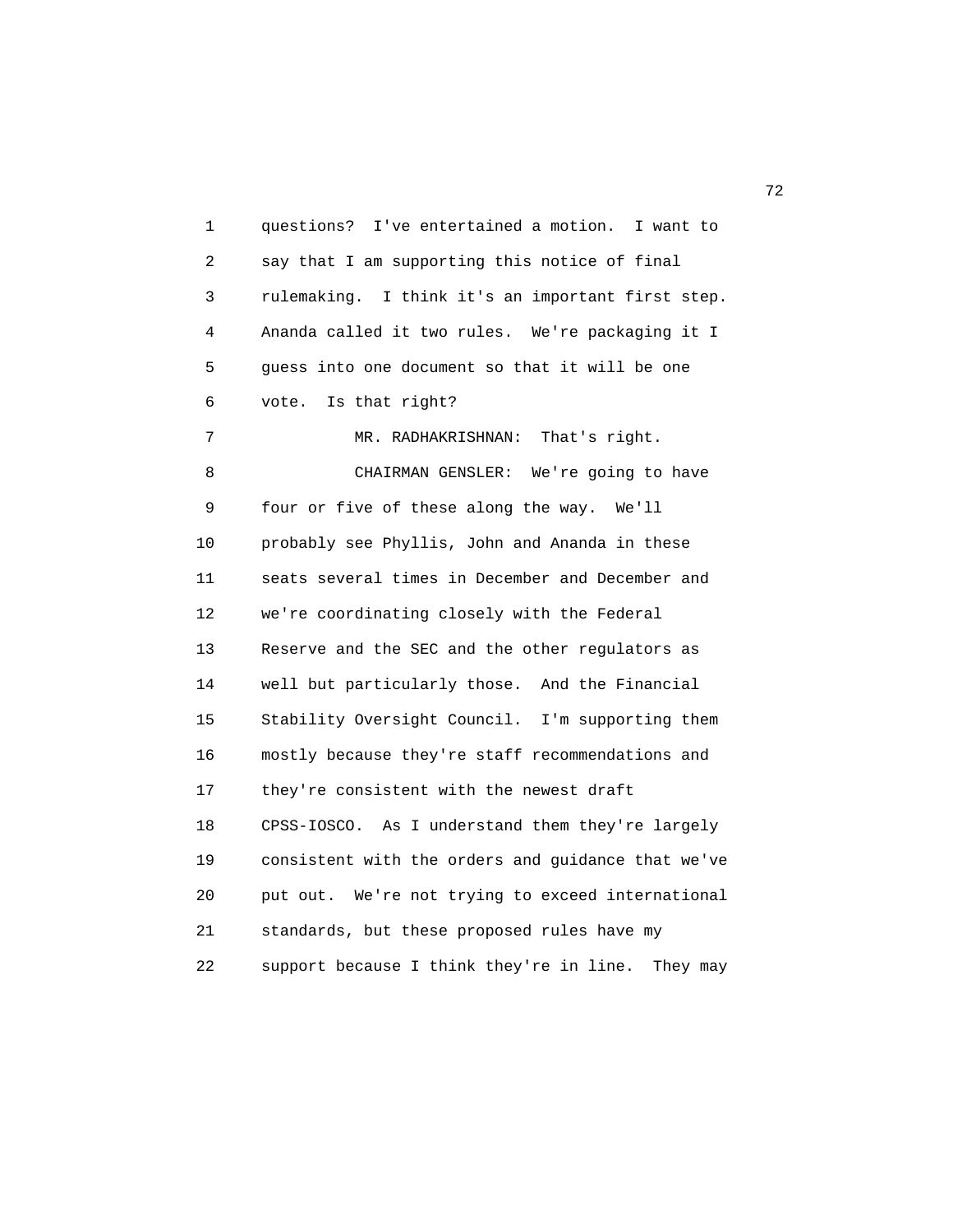1 be more specific, but they're in line with those 2 international standards and that's the key basis 3 of where I am on this. Of course the council will 4 designate the systemically important clearing 5 organizations and we won't, but I'm supportive 6 that we anticipate that and I think it's important 7 as the Commission to show where we might come out 8 on that so that when the council is doing those 9 determinations they can take that into 10 consideration and see at least our proposals. And 11 that the parties that might be designated when 12 they have that opportunity for hearing and public 13 comment will have some sense of where we might 14 come out on this. Some have asked why we're doing 15 the systemically important pieces now and the 16 reason I'm supportive is I think it gives market 17 participants and the clearinghouses a sense of 18 where we might come out and I think it's better to 19 inform the public and the council. 20 COMMISSIONER DUNN: Certainly they would

 21 take our lead, Mister Chairman. I am struck that 22 we are faced with a number of chicken-and-egg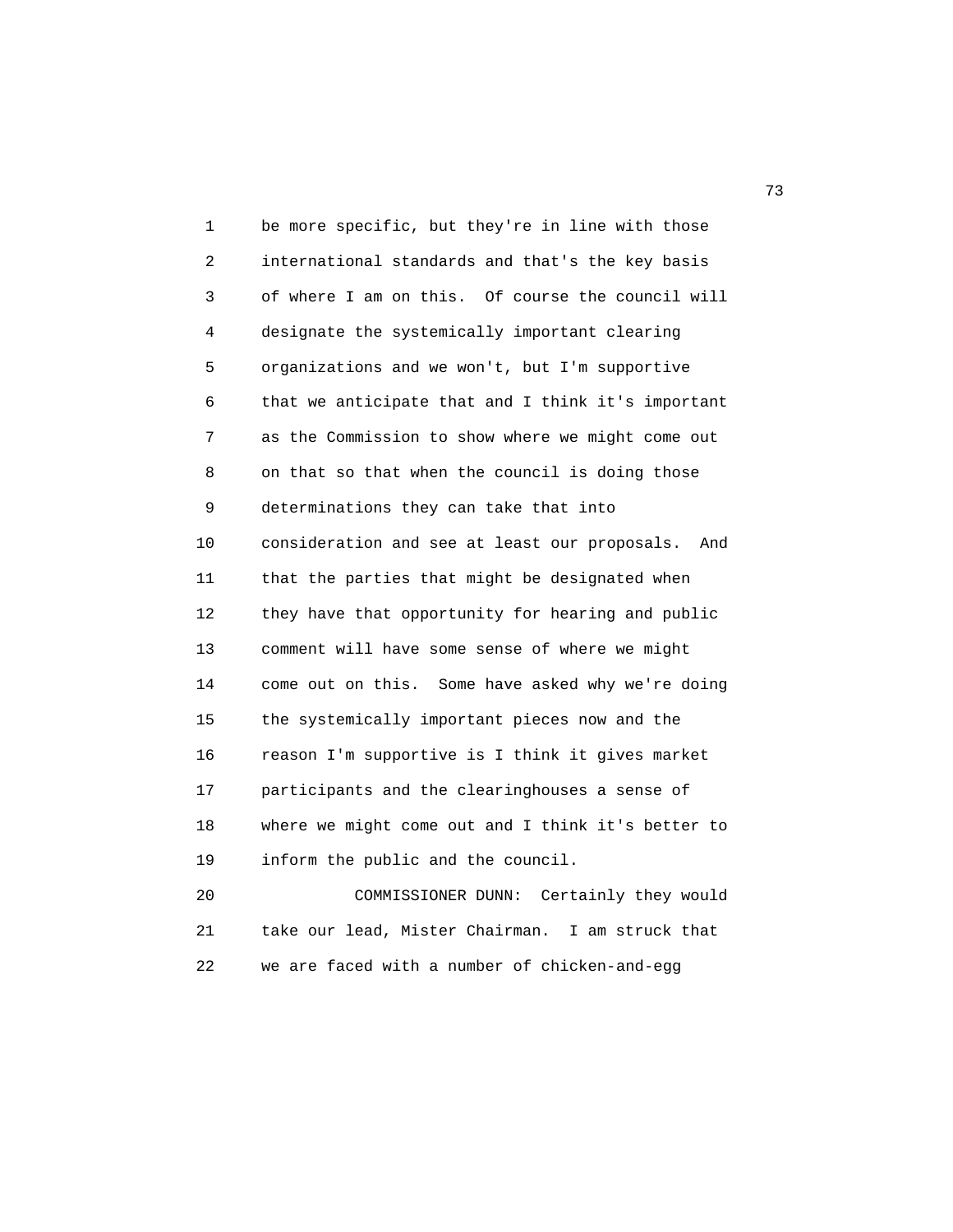1 situations here as we try to get through this. 2 Again it's been tough on the staff to 3 clairvoyantly figure out where we're going to be 4 and what it's going to be moving forward and 5 that's why they've worked so hard and it is 6 important that we get public input into this as we 7 go forward with the realization right now that 8 these are all proposed until these things get 9 together. 10 CHAIRMAN GENSLER: That's right, but 11 with 288 days we want to get the proposal out and 12 get the comments. I'll call the vote. All in 13 favor? 14 (Chorus of ayes.) 15 CHAIRMAN GENSLER: Are there any 16 opposed? The vote being unanimous we'll again be 17 submitting it to the Federal Register shortly. 18 Nancy is going to talk about DCOs, designated 19 clearing organizations, designated contract 20 markets and swap execution facilities. 21 MS. SCHNABEL: Thank you, Chairman and 22 Commissioners. Today staff is recommending that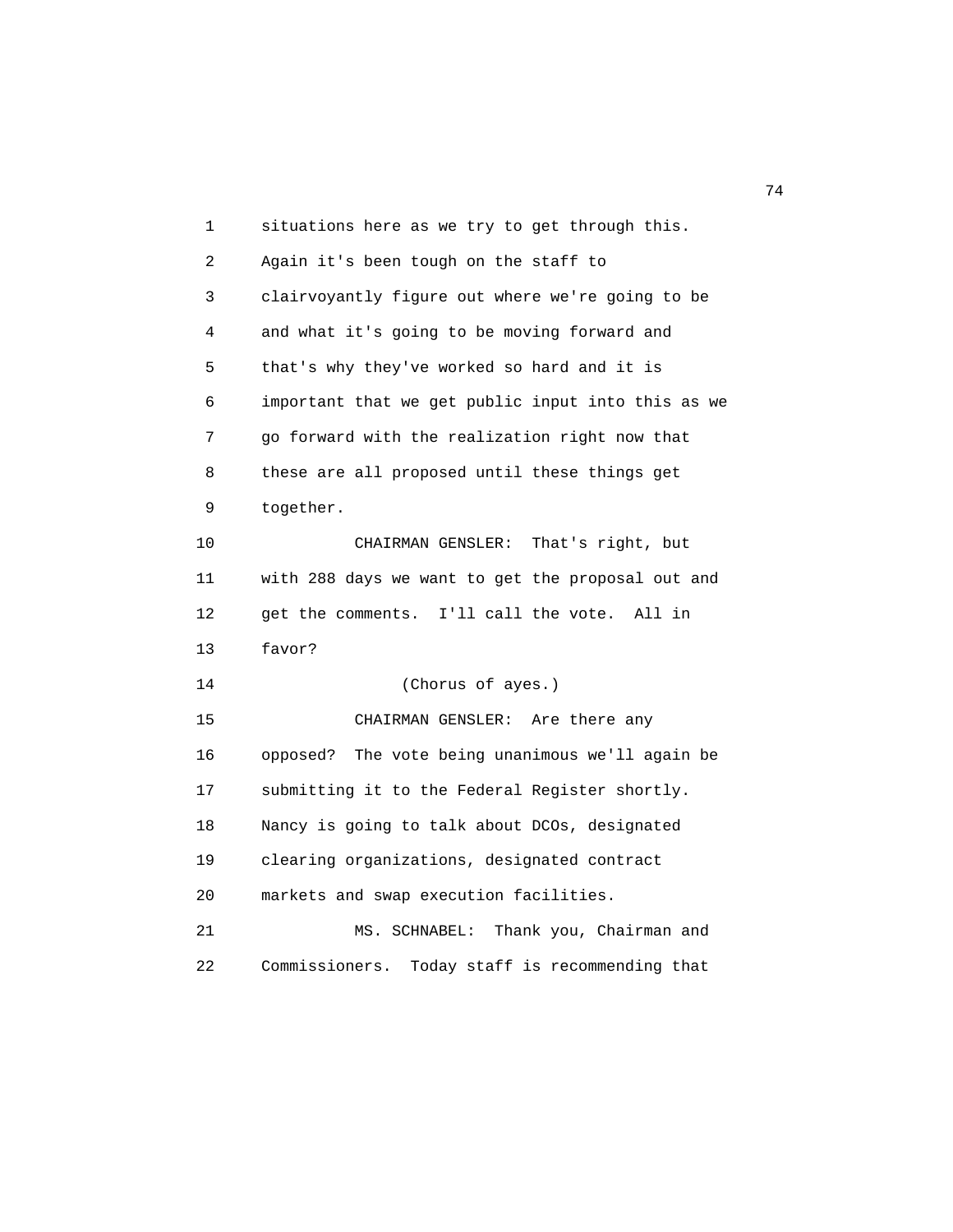1 the Commission approve a notice of proposed 2 rulemaking to implement among other things Section 3 726 of the Dodd-Frank Act. Before discussing the 4 substance of the proposal, staff wants to echo the 5 Commission's emphasis on the importance of public 6 comment. We've asked many specific questions in 7 the proposals and we hope to receive specific 8 answers and thoughtful answers from the public 9 which will inform our final rule. 10 Section 726 of the Dodd-Frank Act 11 requires the Commission to promulgate rules to 12 address potential conflicts of interest in 13 connection with the interaction between swap 14 dealers and major swap participants on the one 15 hand, and certain DCOs, DCMs and SEFs on the other 16 hand, and it specifically empowers the Commission 17 to adopt numerical limits on control or voting 18 rights that enumerated entities may hold in 19 certain DCOs, DCMs or SEFs. The enumerated 20 entities include certain bank holding companies 21 and nonbank financial companies as well as swap 22 dealers and major swap participants.

na matsay na katalog as na kasang na mga 1950. Ang isang mga 1950 na mga 1950 na mga 1950 na mga 1950 na mga 1<br>Mga 1950 na mga 1950 na mga 1950 na mga 1950 na mga 1950 na mga 1950 na mga 1950 na mga 1950 na mga 1950 na mg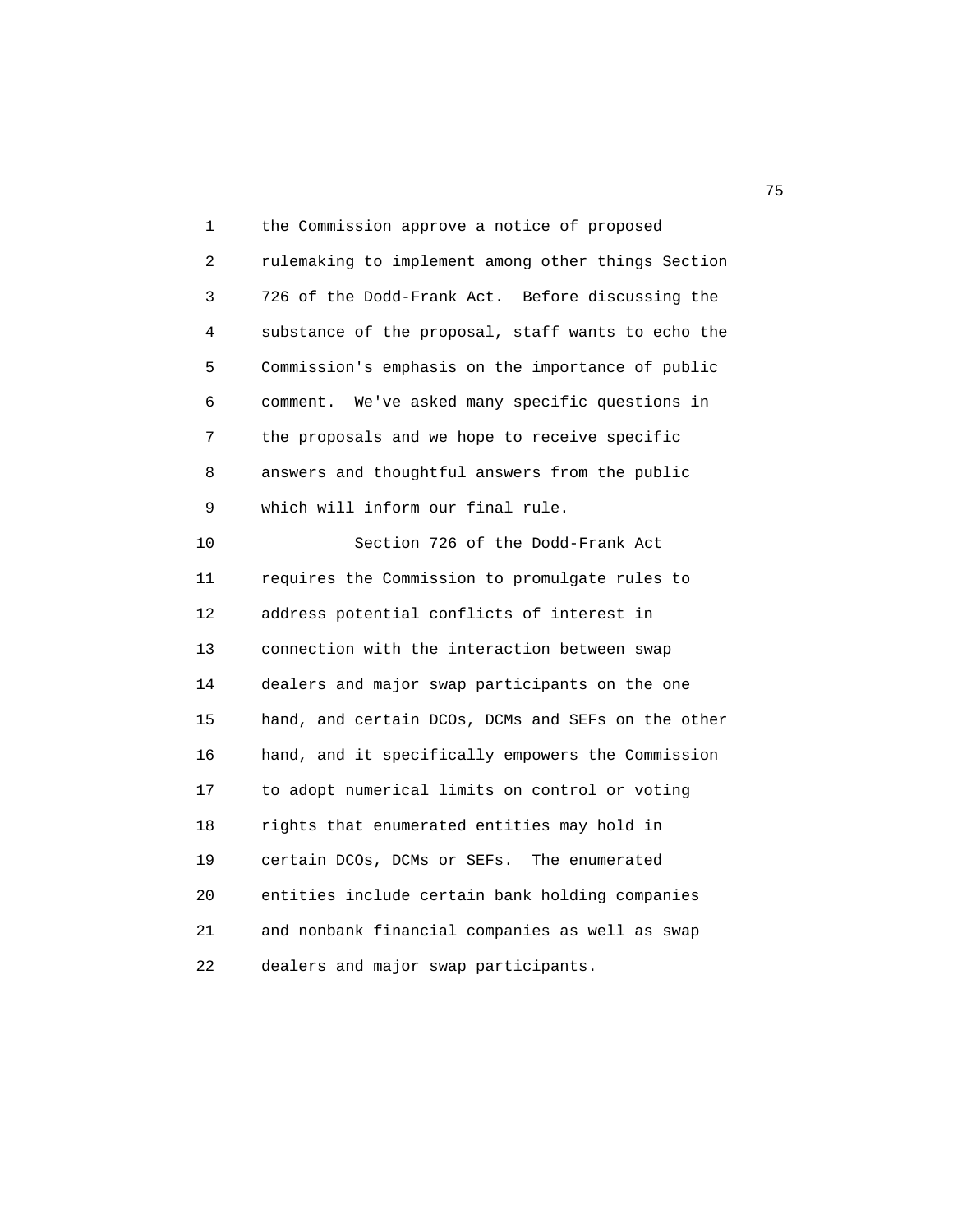1 On August 20, 2010, staff of the 2 Commission and the SEC held a joint roundtable to 3 discuss potential conflicts of interest in DCO, 4 DCM or SEF operation and possible methods of 5 mitigating such conflicts. Based on roundtable 6 discussions as well as external meetings and the 7 materials that the Commission has posted on its 8 website, staff has identified a number of 9 potential conflicts of interest. 10 With respect to a DCO, conflicts of 11 interest may present themselves in among other 12 things determinations regarding whether a swap 13 contract is capable of being cleared, the minimum 14 criteria that an entity must meet in order to 15 become a swap clearing member and whether a 16 particular entity satisfies such criteria. With 17 respect to a DCM or SEF, conflicts of interest may 18 present themselves in among other things 19 determinations regarding the balance between 20 advancement of commercial interests and 21 fulfillment of self-regulatory responsibilities 22 including in regard to DCM or SEF access. In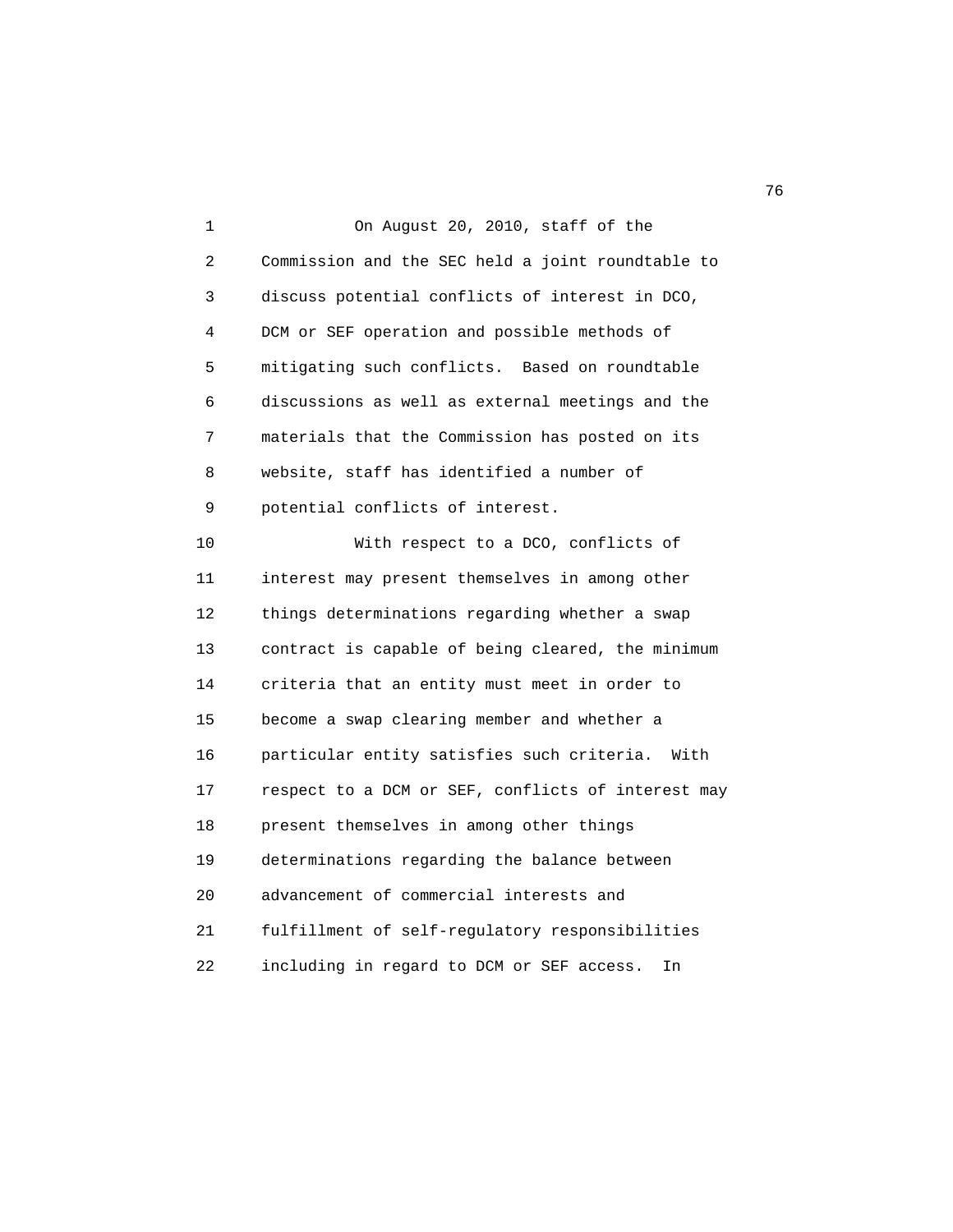1 order to mitigate such potential conflicts of 2 interest, staff proposed certain structural 3 governance requirements as well as certain limits 4 on ownership or exercise of voting power. Staff 5 notes that more substantive requirements on 6 determination subject to conflict may be covered 7 in other rulemakings that will be coming in the 8 fall.

 9 The proposed structural governance 10 requirements build upon the acceptable practices 11 that the Commission previously adopted for the DCM 12 conflicts of interest core principle. In general 13 the proposals aim to mitigate conflicts of 14 interest at a DCO, DCM or SEF through introducing 15 a perspective that is independent of competitive, 16 commercial or industry considerations to 17 deliberations of governing bodies for those 18 registered entities. More specifically, the 19 notice of proposed rulemaking requires that a DCO, 20 DCM or SEF board of directors be composed of a 21 certain percentage of public directors. It also 22 requires that each DCO, DCM or SEF have a

ли в село в село во село во село во село во село во село во село во село во село во село во село во село во се<br>Постојата на селото на селото на селото на селото на селото на селото на селото на селото на селото на селото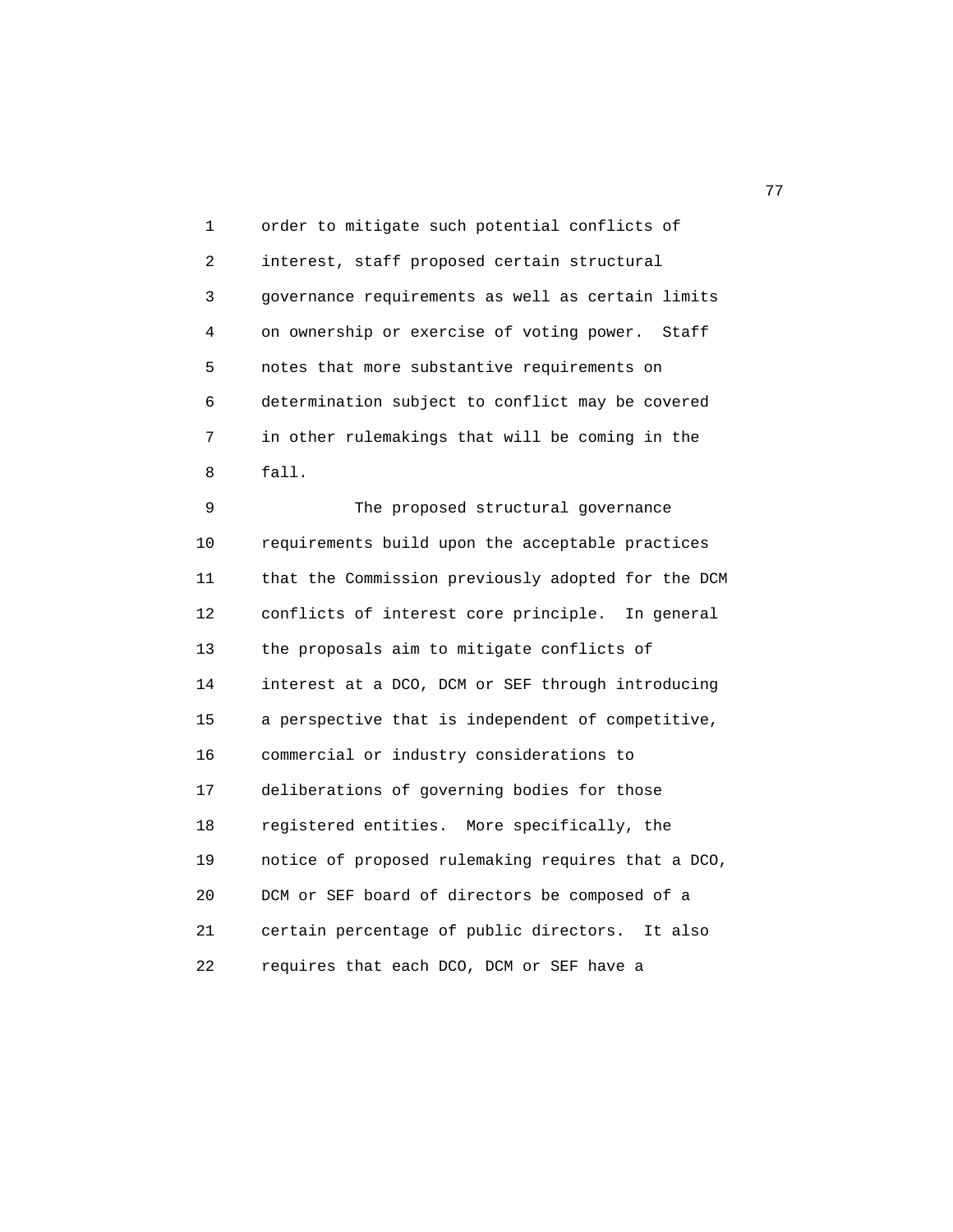1 nominating committee and one or more disciplinary 2 panels. It further requires that each DCO have a 3 risk-management committee and each DCM or SEF have 4 a regulatory oversight committee as well as a 5 membership or participation committee.

 6 The notice of proposed rulemaking 7 specifics the percentage of public directors that 8 must be included on each committee, and with 9 respect to the DCO risk-management committee, the 10 percentage of customer representatives. The 11 notice of proposed rulemaking also includes 12 modifications to the definition of public director 13 to conform with the definition of independent 14 director that the Securities and Exchange 15 Commission had proposed in 2004 and currently 16 accepted practices among the listing companies. 17 Given that the Commission is currently regulating 18 and may in the future regulate certain of the same 19 entities as the SEC, staff believes that greater 20 harmonization is important. 21 Turning now to limits on ownership and

22 voting power, staff believes that such limits

n and the state of the state of the state of the state of the state of the state of the state of the state of the state of the state of the state of the state of the state of the state of the state of the state of the stat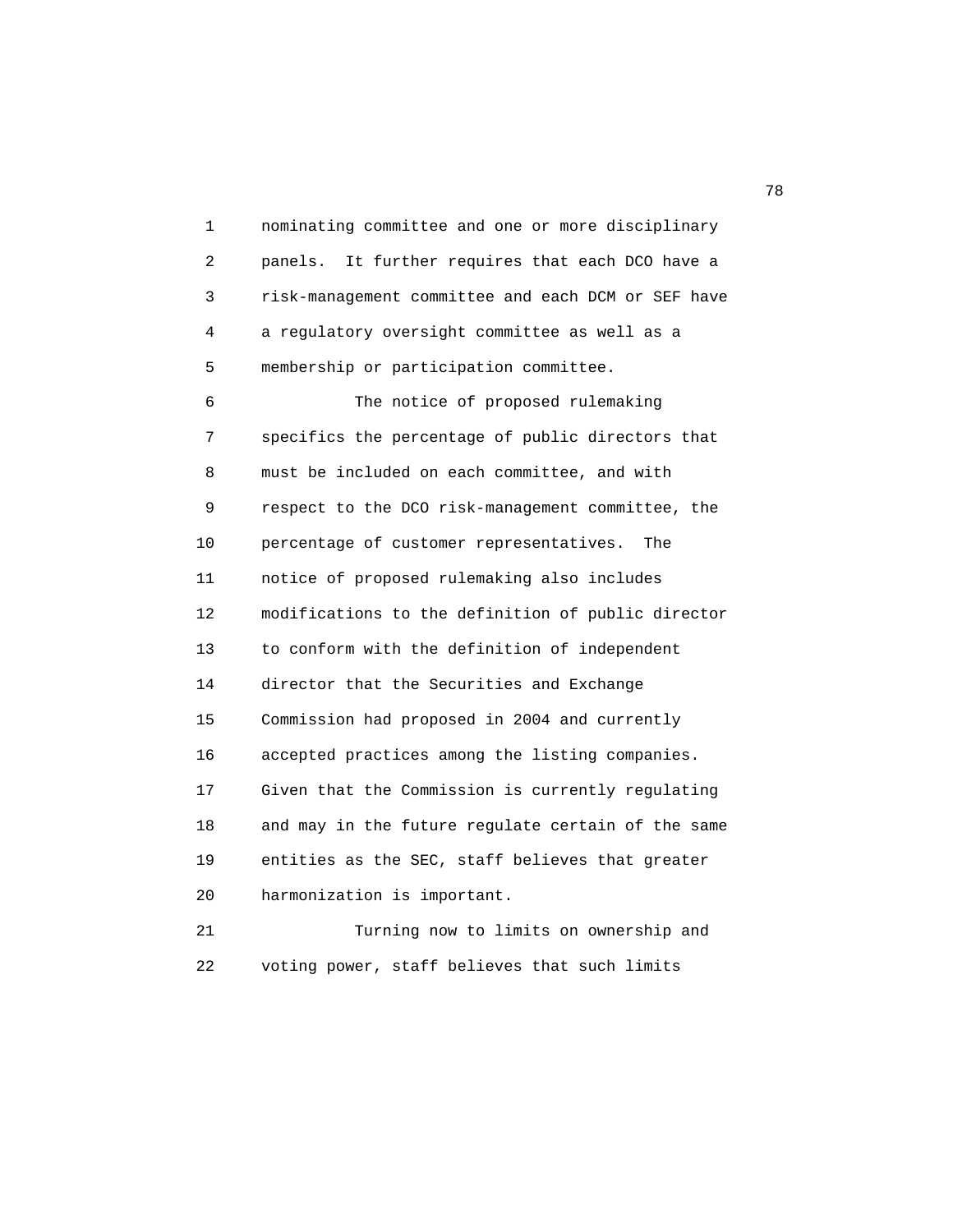1 enhance the structural governance requirements in 2 that such limits restrict the direct influence 3 that certain shareholders may exert through 4 election or compensation over the DCO, DCM or SEF 5 board of directors. Staff believes that such 6 influence could among other things affect the 7 independent perspective that we demand of public 8 directors. Because staff is primarily concerned 9 with direct influence, the notice of proposed 10 rulemaking does not impose limits on nonvoting 11 economic equity. With respect to a DCM or SEF, 12 the notice of proposed rulemaking states that no 13 member or its related persons may beneficially own 14 more than 20 percent of any class of DCM or SEF 15 voting equity. An identical limit applies to the 16 exercise of voting rights. With respect to a DCO, 17 the notice proposes two alternatives as well as a 18 waiver procedure. Under the first alternative no 19 individual DCO member and its related persons may 20 beneficially own more than 20 percent of any class 21 of DCO voting equity. Additionally, the 22 enumerated entities and their related persons

ли в село в село во село во село во село во село во село во село во село во село во село во село во село во се<br>Постојата село во село во село во село во село во село во село во село во село во село во село во село во село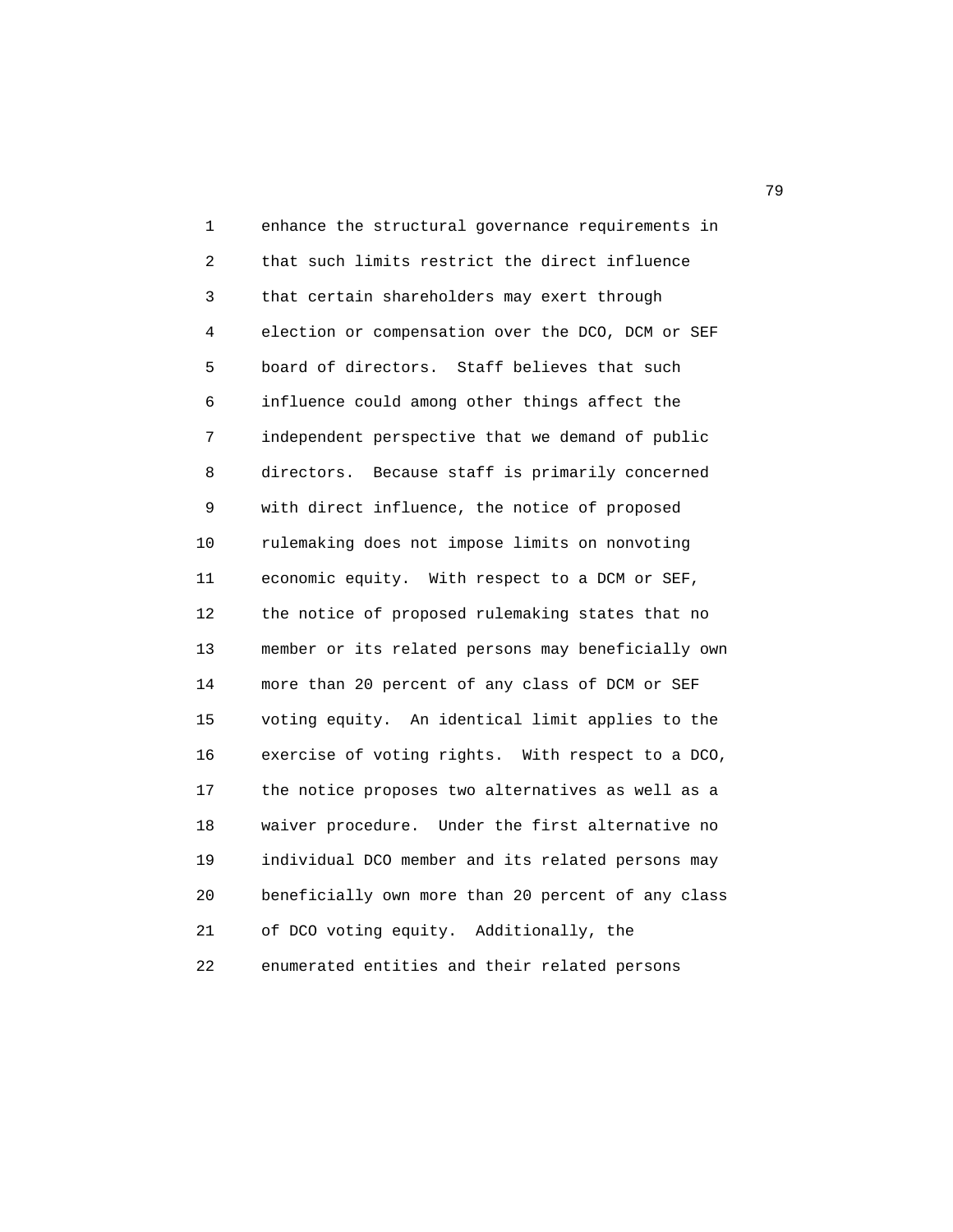1 whether or not they are DCO members may not own 2 more than an aggregate of 40 percent of any such 3 class. Identical limits on exercise of voting 4 rights apply.

 5 Under the second alternative, now 6 individual DCO member or enumerated entity whether 7 or not it is a DCO member as well as related 8 persons may own more than 5 percent of any class 9 of DCO voting equity and an identical limit 10 applies to the exercise of voting rights. In the 11 case of a DCO, staff recognizes that circumstances 12 may exist where neither the first nor second 13 alternatives would be appropriate. To enhance 14 flexibility, staff is proposing a procedure for 15 the DCO to apply for and the Commission to grant a 16 waiver of the limits specified in the first and 17 second alternatives for a reasonable period of 18 time. Staff believes that proposing different 19 limits on ownership and voting power for DCOs on 20 the one hand and DCMs and SEFs on the other hand 21 makes sense given that the two different types of 22 entities have differing competitive dynamics and

en de la construction de la construction de la construction de la construction de la construction de la constr<br>De la construction de la construction de la construction de la construction de la construction de la construct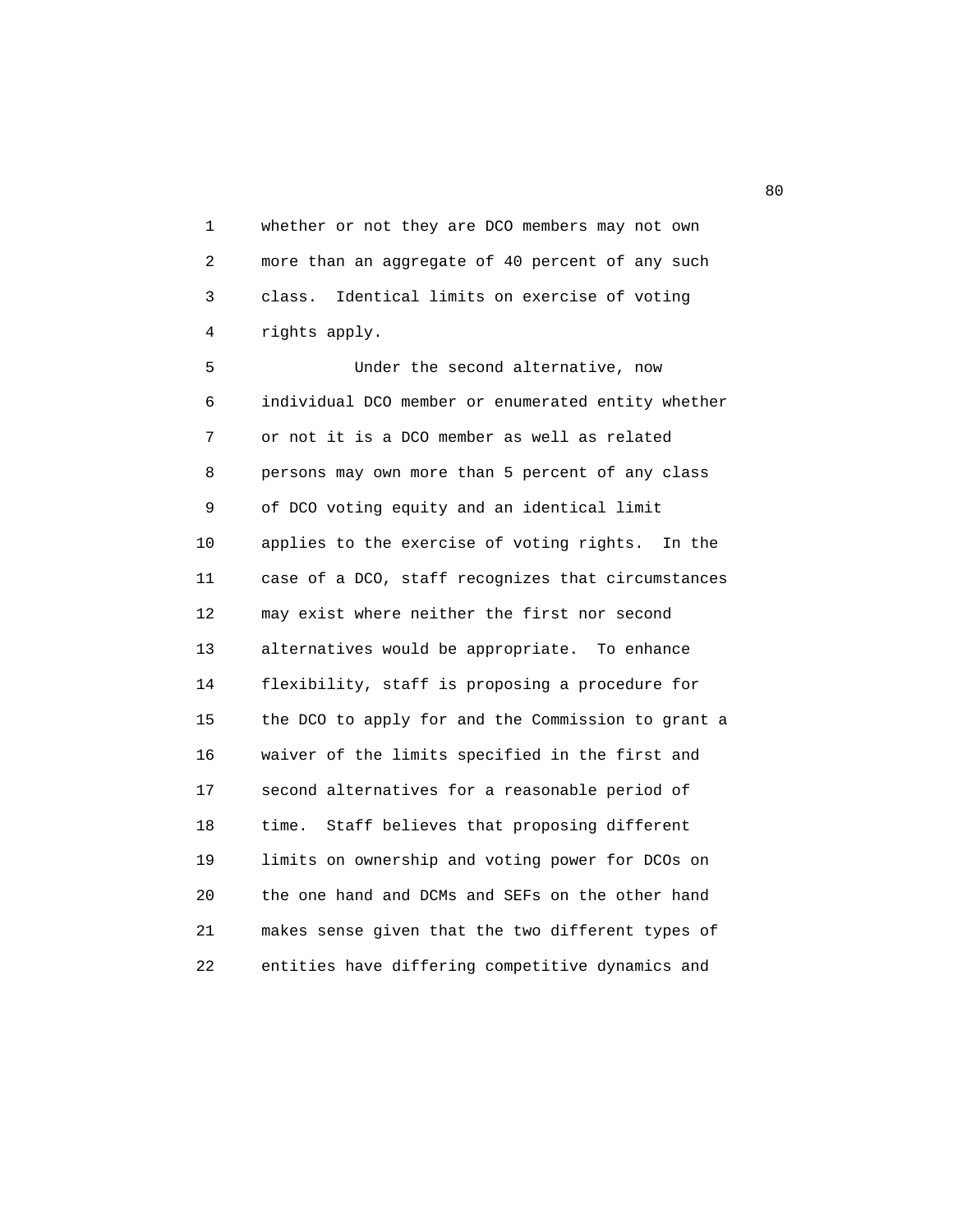1 degrees of systemic important.

 2 Currently staff does not propose to 3 distinguish for purposes of the notice of proposed 4 rulemaking between DCOs and DCMs that operate only 5 within the commodity futures and options sphere 6 and those that operate within the swaps sphere. 7 In certain ways the two types of products are 8 sufficiently similar that staff does not believe 9 that the Commission should create regulatory 10 arbitrage due to differing governance 11 requirements. Finally, staff would like to 12 observe that the notice of proposed rulemaking 13 provides for a long transition period, 2 years or 14 two regularly scheduled board elections whichever 15 is earlier. 16 Again we would like to emphasize that we 17 welcome public comments and we will devote 18 attention to reviewing public comments in detail 19 and that the final rule will depend on such 20 comments. 21 CHAIRMAN GENSLER: Thank you very much, 22 Nancy. I will now entertain a motion on the

experience of the state of the state of the state of the state of the state of the state of the state of the state of the state of the state of the state of the state of the state of the state of the state of the state of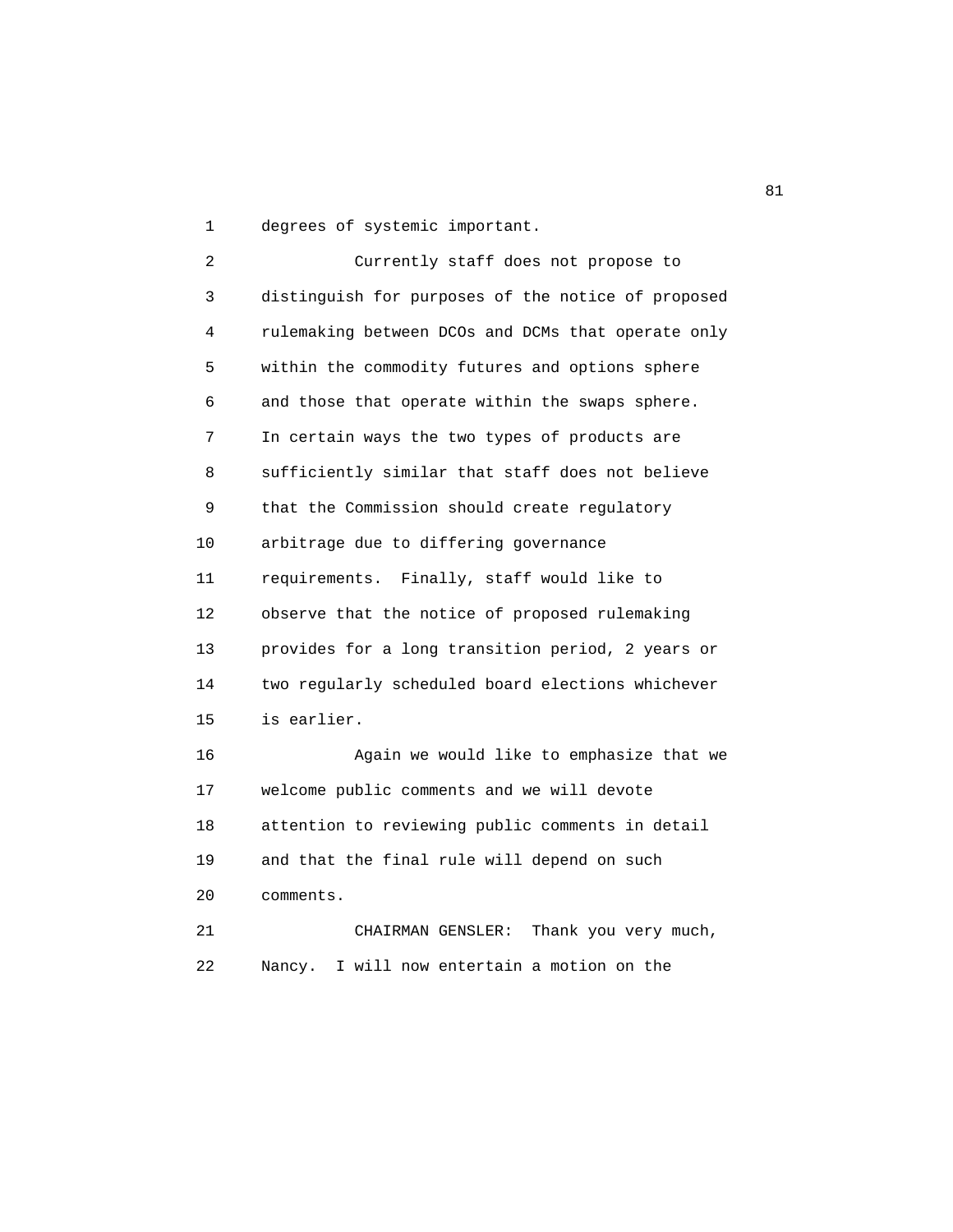1 recommendation of staff for the proposed rule 2 regarding governance issues for the clearinghouses 3 and exchange platforms. 4 COMMISSIONER DUNN: So moved. 5 CHAIRMAN GENSLER: Do I hear a second? 6 COMMISSIONER SOMMERS: Second. 7 CHAIRMAN GENSLER: With the motion 8 having been moved and seconded we will now have 9 questions. Nancy, I know that you've engaged in a 10 lot of discussions with the SEC and in no way 11 projecting where they will be because that's a 12 separate agency and Commission, but can you give 13 us a sense on whether you know as of today of any 14 material differences in this in your discussions 15 with SEC staff? Is there any recommendation 16 they've made to us that you haven't done you best 17 to incorporate? 18 MS. SCHNABEL: I've done my best to 19 incorporate every recommendation. I think that 20 the SEC staff in certain instances may have a 21 slightly different view with respect to some of

22 the percentages that we've proposed for structural

experience of the state of the state of the state of the state of the state of the state of the state of the s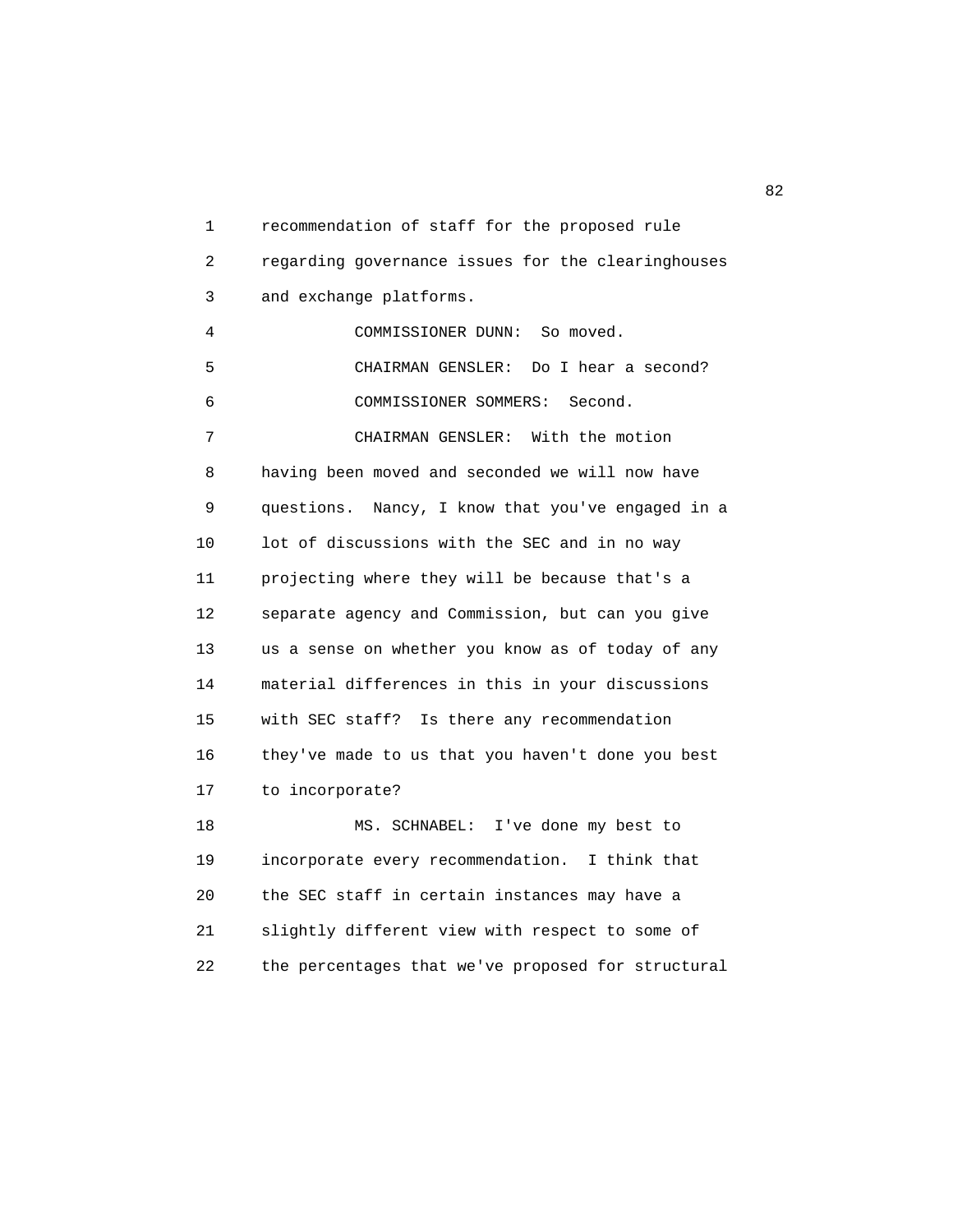1 governance requirements and that view may be I 2 think more --

 3 CHAIRMAN GENSLER: You don't need to say 4 where they are, but we have a body of regulations 5 that have grown up over 70-plus years and in the 6 futures world they have a body of regulations that 7 have grown up over an equally long time in the 8 securities world and the President asked last 9 summer that we try to seek to harmonize the swaps 10 areas, a new area that's sort of in between 11 securities and futures so that in some instances 12 it will be possible to make sure the swaps 13 regulation is uniform but taking the best and 14 hopefully just the best out of the securities 15 world and taking the best out of the futures 16 world. I think this governance area particularly 17 for a swap execution facilities because there 18 could be SEFs that do both securities-based swaps 19 and swaps so I'm hopeful that at the end of this 20 next summer we end up in the same place on this 21 governance issue. I think we're there at least on 22 the proposal stage, but I for one am going to be

experience of the contract of the contract of the contract of the contract of the contract of the contract of the contract of the contract of the contract of the contract of the contract of the contract of the contract of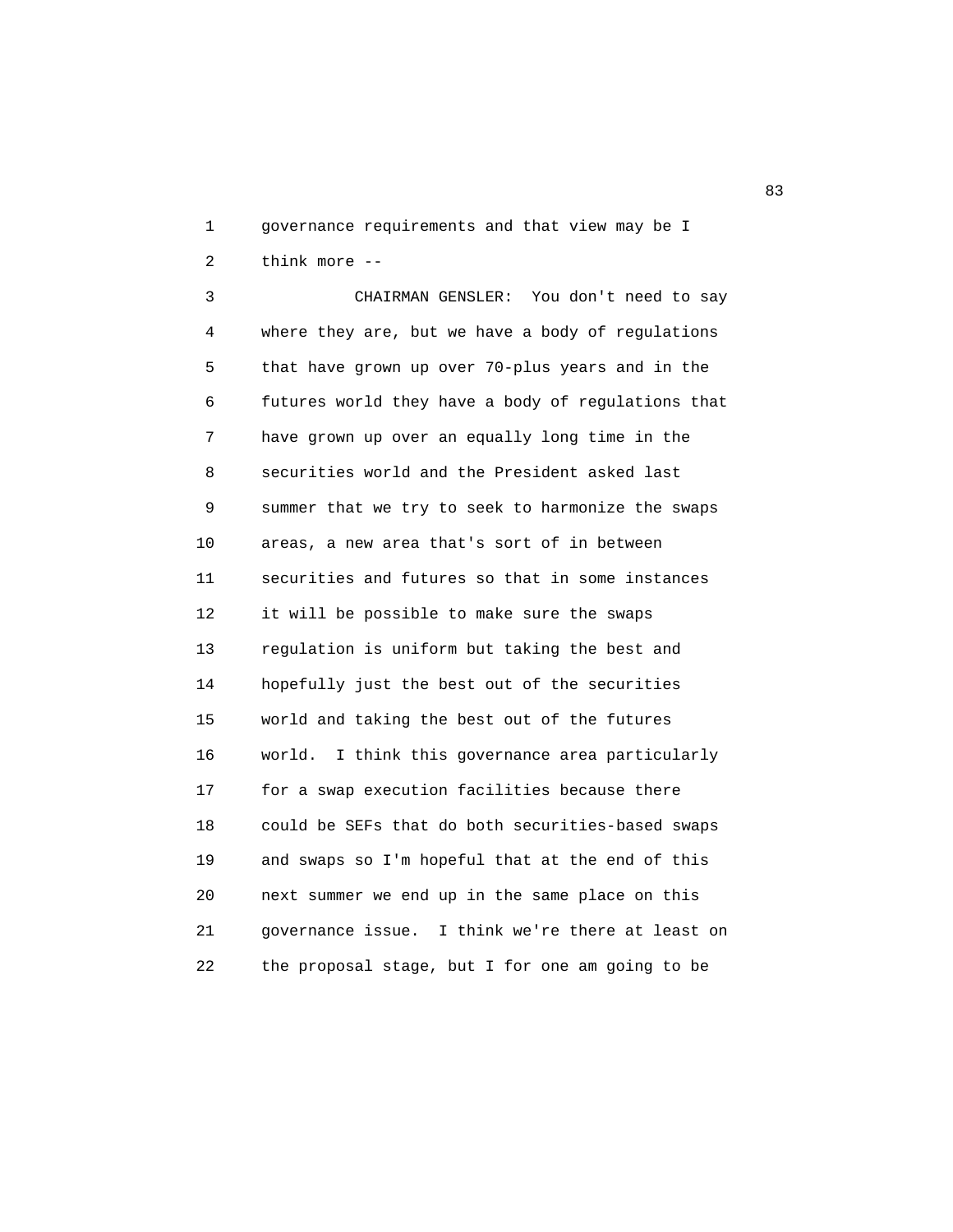1 very mindful to try to be in the same place when 2 we end this up at the end. 3 My second question is there is no 4 aggregate limit on swap execution facilities being 5 proposed. Is that right? 6 MS. SCHNABEL: That's correct. 7 CHAIRMAN GENSLER: But there is an 8 aggregate voting limit on the clearing which only 9 exists if one individual member has more than 5 10 percent voting control. Is that right? 11 MS. SCHNABEL: That's correct. There 12 are two alternatives. If any one individual 13 member has more than 5 percent then there will be 14 an automatic default to the second alternative 15 which is 20 percent -- 16 CHAIRMAN GENSLER: But is it correct if 17 no one is over 5 percent thus then there is on 18 aggregate limit? 19 MS. SCHNABEL: Yes. 20 CHAIRMAN GENSLER: So in essence the 21 aggregate only kicks in if somebody is larger. 22 MS. SCHNABEL: Over. That's right.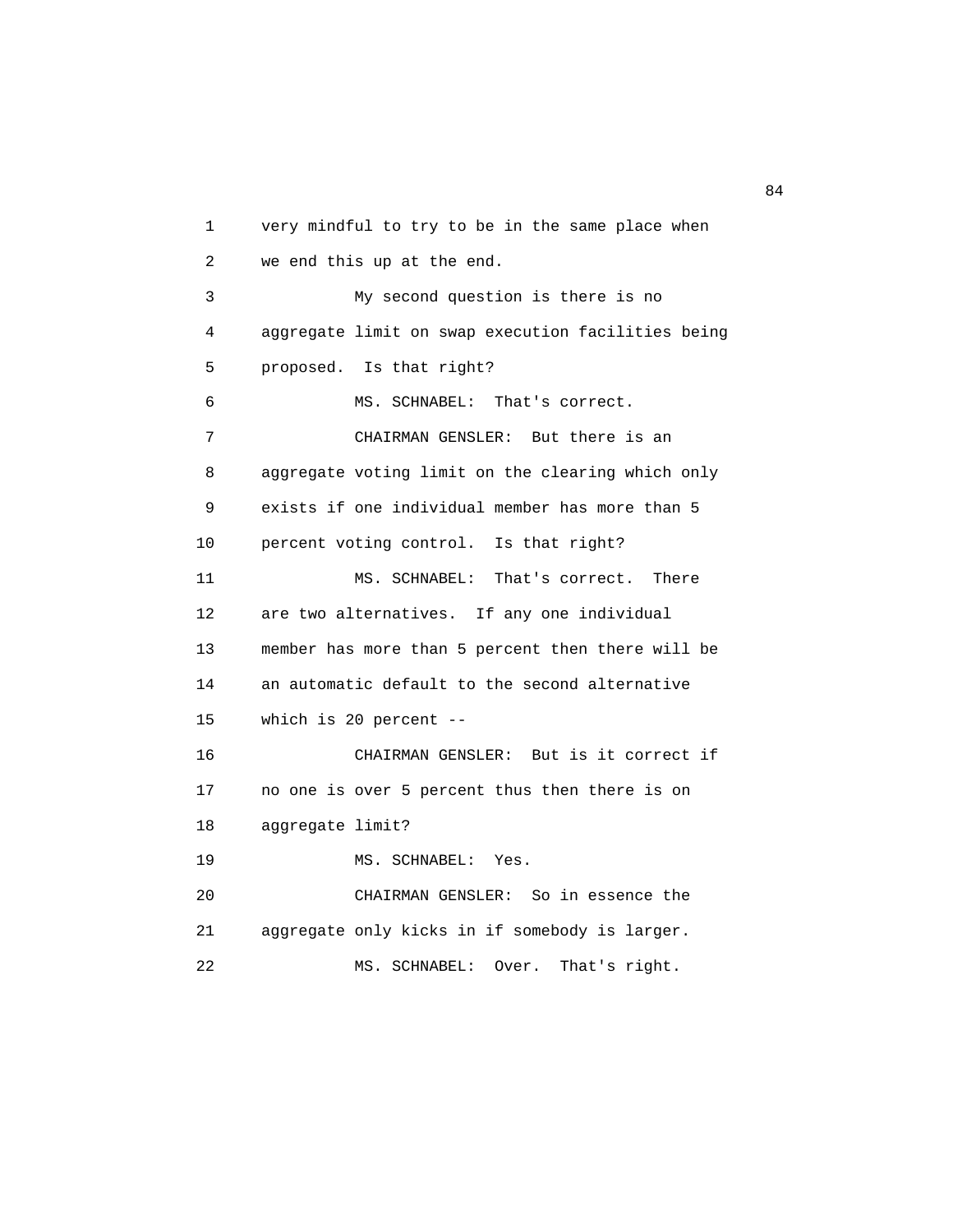1 CHAIRMAN GENSLER: I think it was a 2 terrific suggestion that Commissioner O'Malia 3 made. This is a very deliberative process and the 4 public should know about having to retain some 5 flexibility and that we have waiver ability in 6 there and that's included as well. 7 MS. SCHNABEL: That's correct. 8 CHAIRMAN GENSLER: One other thing. On 9 the nonownership side as to the board governance 10 rules, I take it that they're quite similar, maybe 11 not identical, to what we've recently adopted for 12 contract markets and in this case we're extending 13 them to clearing organizations and SEFs and asking 14 a lot of further questions. 15 MS. SCHNABEL: That's right, previous 16 Commission precedent. 17 CHAIRMAN GENSLER: Thank you. 18 Commissioner Dunn? 19 COMMISSIONER DUNN: Thank you, Mister 20 Chairman. I know in 2007 the Commission had 21 adopted SRO governance and many of them this last 22 month have been put into place and it will take

en andere de la constantin de la constantin de la constantin de la constantin de la constantin de la constantin<br>En 1930, en la constantin de la constantin de la constantin de la constantin de la constantin de la constantin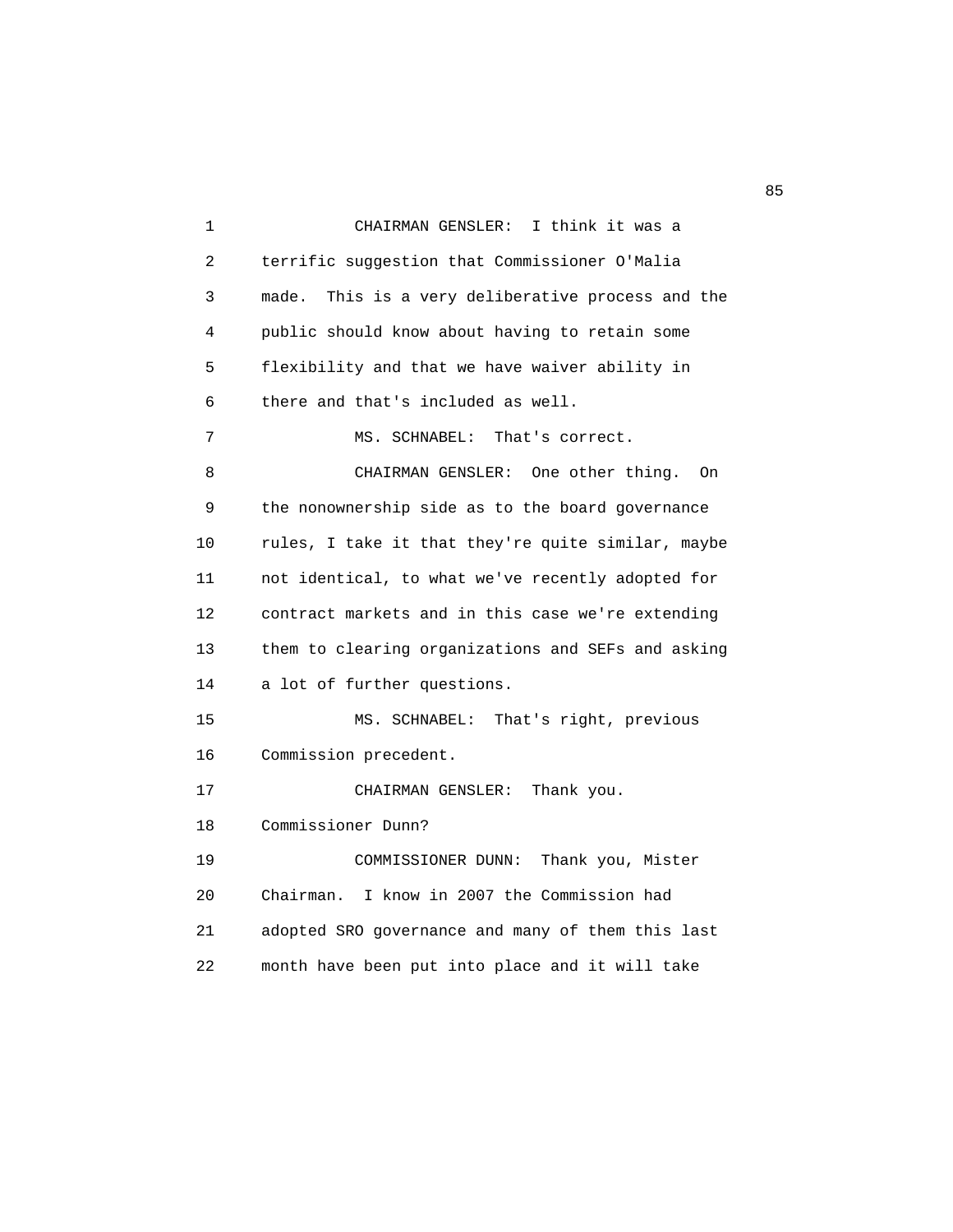1 some time to fulfill all of these proposals that 2 we've got in the regulation. I am concerned about 3 the regulations that we have in there for public 4 membership especially in the regulatory oversight 5 committees. I believe for the SEFs it's 100 6 percent. Is that correct? I want to be reassured 7 that we have people who are in the business who 8 know what the impact of these committees are going 9 to have on the overall operation and if we're 10 excluding industry folks or folks that are 11 noninsiders, as they fill these various boards 12 will there be a large enough pool out there to 13 ensure that we get people with the expertise 14 needed to make recommendations from the board's 15 positions? 16 MS. SCHNABEL: That's a very important 17 question and I think that there are people who are 18 out there, for instance, ex-employees or 19 academics. 20 COMMISSIONER DUNN: This isn't a 21 full-employment act. 22 MS. SCHNABEL: I know. I understand

en de la construcción de la construcción de la construcción de la construcción de la construcción de la construcción de la construcción de la construcción de la construcción de la construcción de la construcción de la cons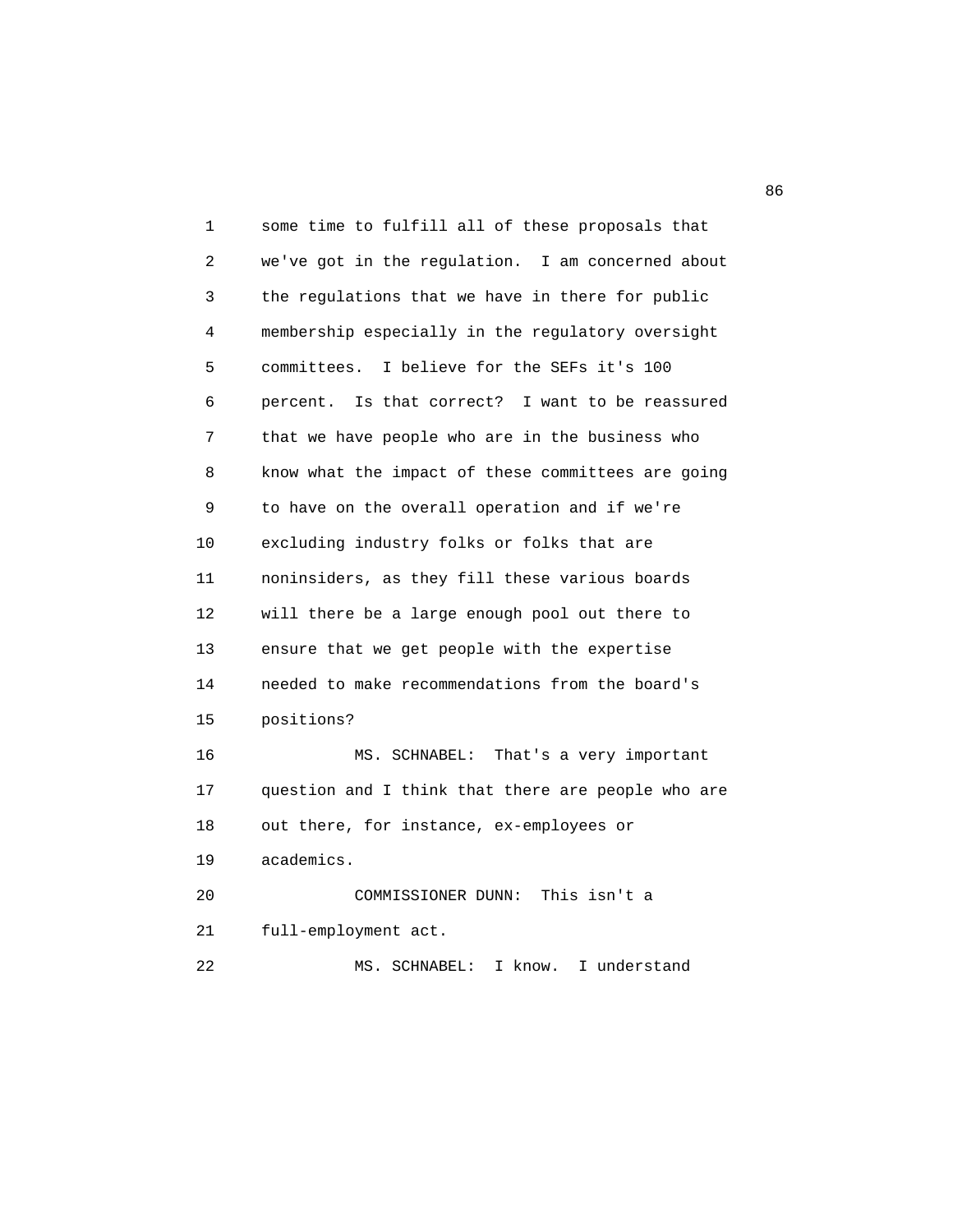1 that. But there are people who are not currently 2 affiliated with industry and also for the 3 regulatory oversight committee for DCMs we in 2007 4 required that DCMs have 100 percent independent. 5 DCMs have now currently come into compliance, we 6 gave them a long transition period as we are 7 completing for this proposed rulemaking and there 8 should be no reason that SEFs cannot also come 9 into compliance with the 100- percent regulatory 10 oversight committee that's public. 11 COMMISSIONER DUNN: The second question 12 I have is on ownership. With the requirements 13 that we have, are we assured that this will still 14 allow the new startups that will be significantly 15 financed and will it not stifle competition? 16 MS. SCHNABEL: I think that the various 17 alternatives that we've proposed will leave room 18 for new startups. For DCMs and SEFs we're saying 19 a 20-percent single member limit and that would 20 mean that a new startup would need five member 21 investors and it seems as if five is not 22 necessarily an excessively onerous number for a

87 and 2012 and 2012 and 2012 and 2012 and 2012 and 2012 and 2012 and 2012 and 2012 and 2012 and 201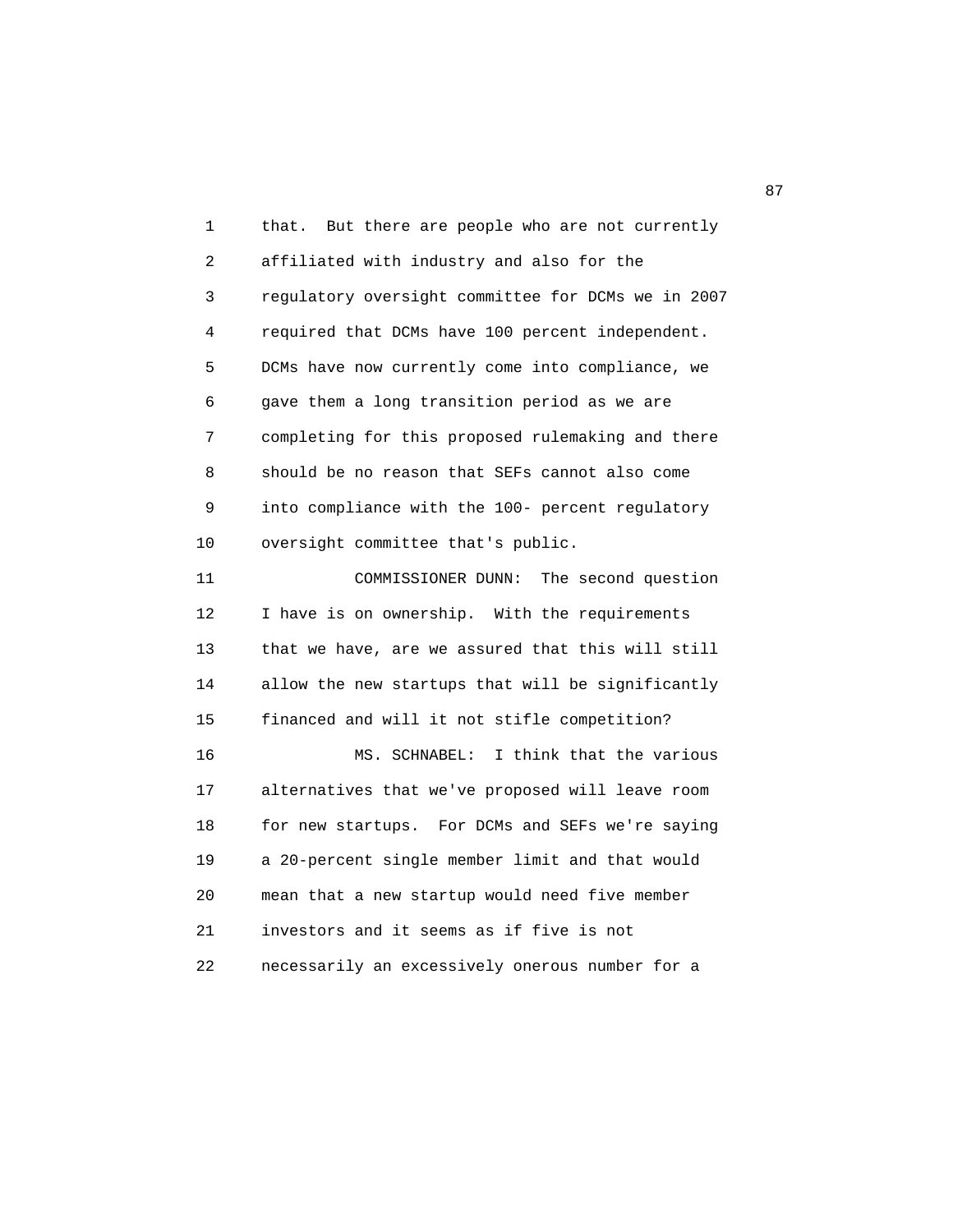| 1  | new startup. Plus they can have outside investors  |
|----|----------------------------------------------------|
| 2  | as well who are not members and the same limits    |
| 3  | apply for SEFs. For DCOs we have various           |
| 4  | alternatives including the waiver procedure so     |
| 5  | that with respect to the 5-percent limitation if a |
| 6  | DCO wants to organize itself as more of a utility  |
| 7  | it will have a chance to and it will have 20       |
| 8  | members, and if it would like to organize itself   |
| 9  | with a more concentrated membership we have a      |
| 10 | structure that would provide that and we           |
| 11 | ultimately have the waiver so that if staff        |
| 12 | believes that having a new DCO in the swaps space  |
| 13 | is important then staff will recommend that the    |
| 14 | Commission adopt the waiver.                       |
| 15 | COMMISSIONER DUNN:<br>To the public, I             |
| 16 | think this is an extremely important part and as a |
| 17 | Commissioner I really do look for public comments  |
| 18 | in this area to help guide my decisions.           |
| 19 | CHAIRMAN GENSLER:<br>Before I turn to              |
| 20 | Commissioner Sommers I want to associate myself    |
| 21 | with this last point. This had a lot of debate in  |
| 22 | Congress, but I think it really is something that  |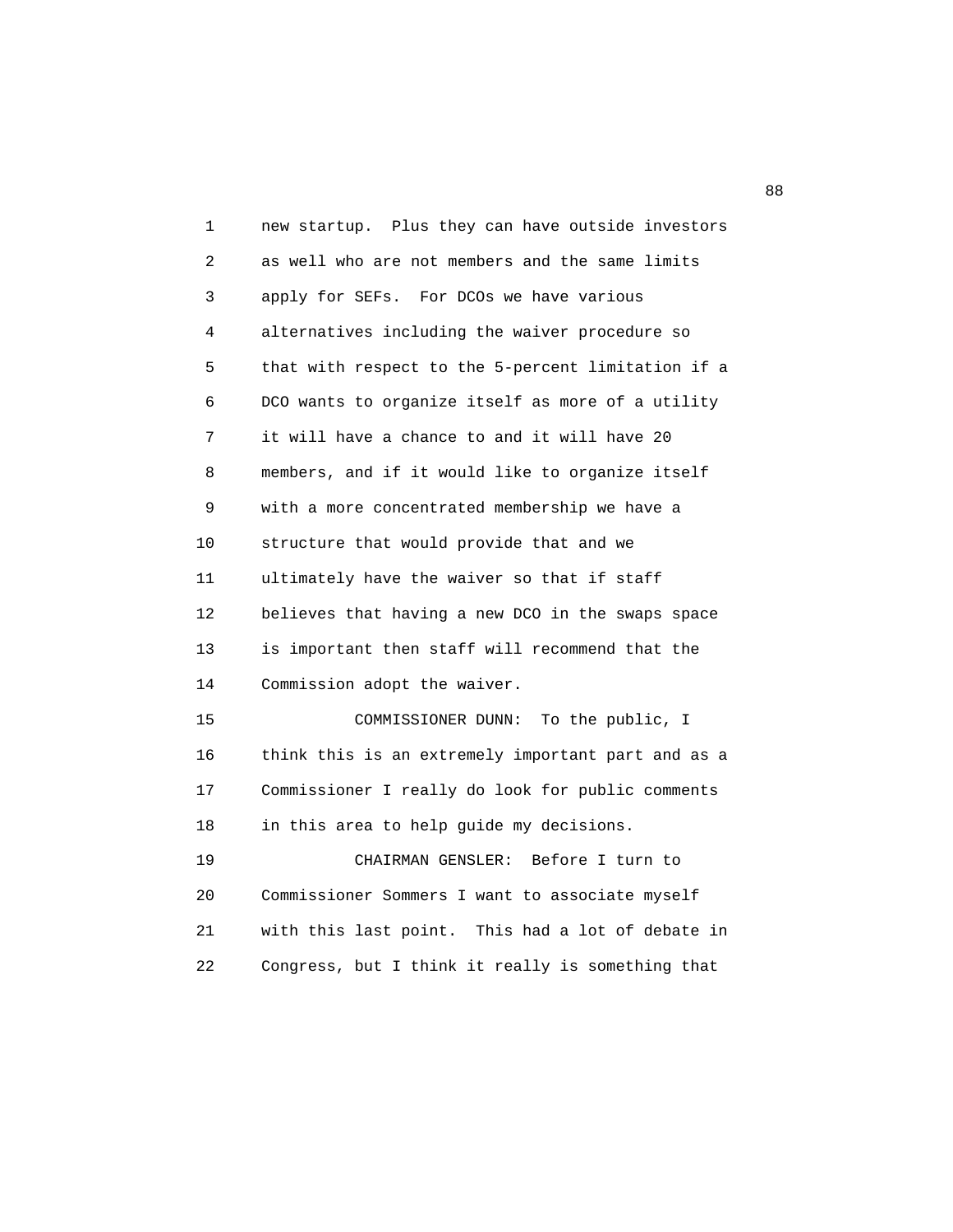1 we new public input on in a broad range of views 2 on this. Commissioner Sommers? 3 COMMISSIONER SOMMERS: Thank you, Mister 4 Chairman. I don't have any questions but I do 5 want to comment specifically on this proposal 6 regarding governance and conflicts of interest and 7 specifically where I think the Act and 8 congressional intent leads us. Section 9 7(ii)(V)(D) of the Act directs the Commission to 10 adopt rules mitigating conflicts of interest, and 11 then Section 726 of the Act provides that the 12 Commission shall adopt rules which may include 13 numerical limits on the degree of control or 14 voting rights that certain enumerated entities may 15 possess with respect to DCOs, DCMs and SEFs if the 16 Commission determines after a review that such 17 rules are necessary are appropriate. I recognize 18 that these provisions direct the Commission to 19 adopt strong governance rules and to mitigate 20 conflicts of interest in connection with the 21 interaction between swap dealers and major swap 22 participants on DCOs, DCMs and SEFs in which they

en de la construction de la construction de la construction de la construction de la construction de la constr<br>De la construction de la construction de la construction de la construction de la construction de la construct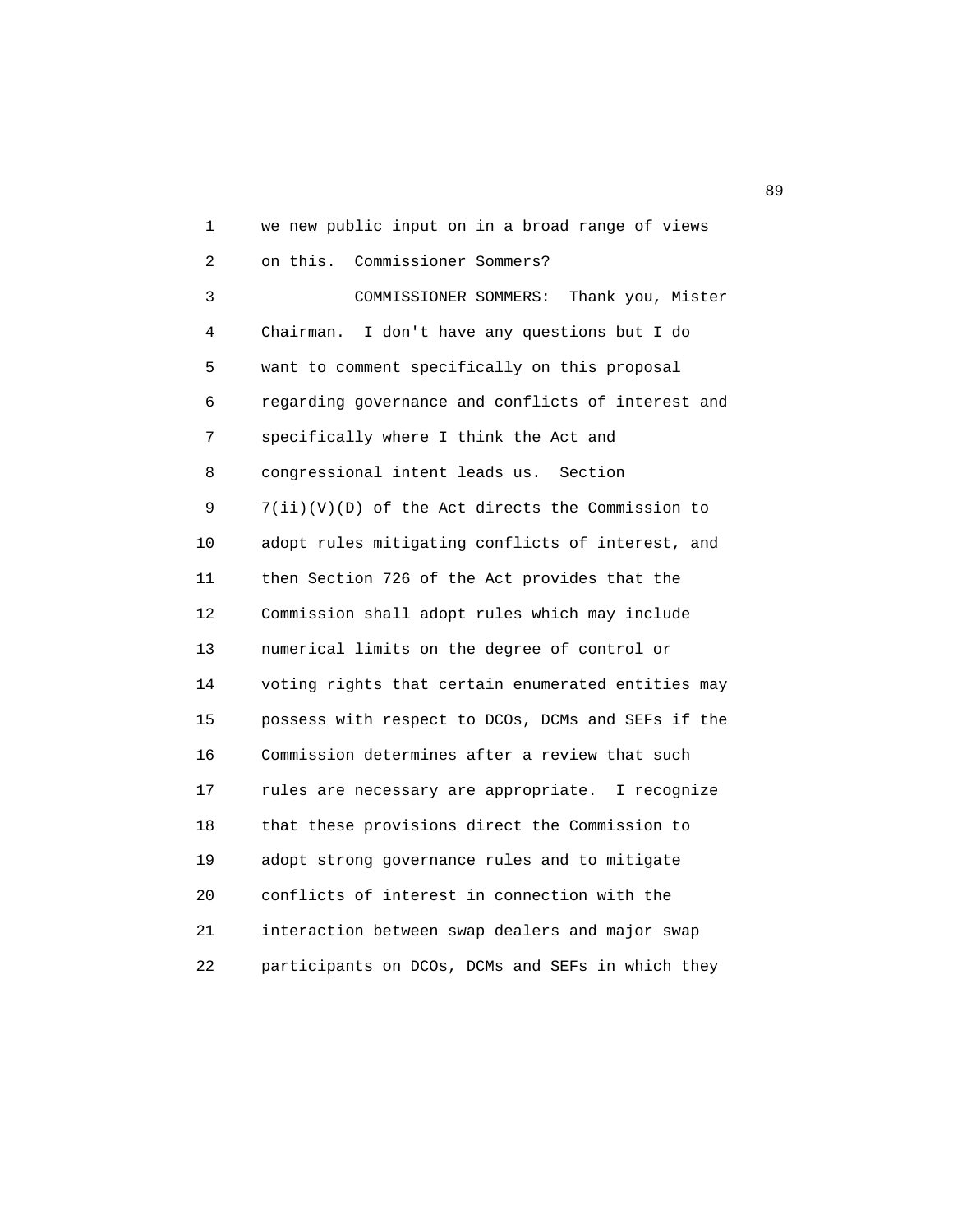1 may have a material debt or equity investment. In 2 my opinion, however, the voting equity 3 restrictions being proposed are not necessary or 4 appropriate to mitigate the perceived conflicts 5 and in fact may do more harm than good to the 6 emerging marketplace for trading and clearing 7 swaps.

 8 In 2009 after more than 2 years of study 9 the Commission finalized acceptable practices to 10 provide a safe harbor for complying with Core 11 Principle 15 for DCMs dealing with conflicts of 12 interest. I support making those acceptable 13 practices mandatory for DCMs, DCOs and SEFs as 14 augmented by some of the additional provisions 15 being proposed such today such as the Risk 16 Management Committee for DCOs. I believe that 17 strong governance rules coupled with the 18 Commission's ultimate authority to determine which 19 swaps must be cleared under Section 723 of 20 Dodd-Frank is sufficient to ensure that swaps that 21 should be listed for trading and cleared will be 22 listed for trading and cleared. I have grave

experience of the contract of the contract of the contract of the contract of the contract of the contract of the contract of the contract of the contract of the contract of the contract of the contract of the contract of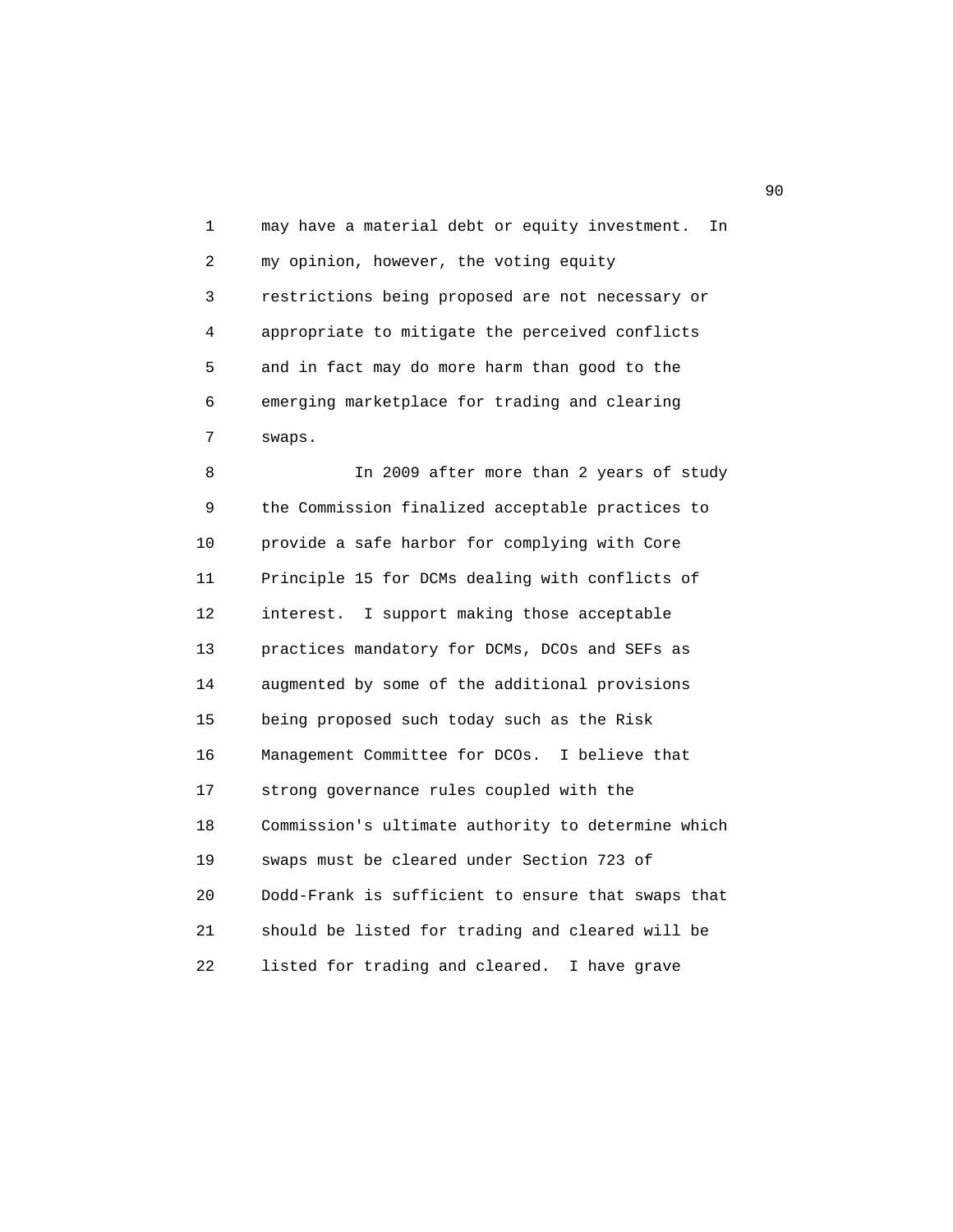| 1  | concerns that the proposed limitations on voting     |
|----|------------------------------------------------------|
| 2  | equity especially those proposed for enumerated      |
| 3  | entities in aggregate with respect to DCOs may       |
| 4  | stifle competition by preventing new DCMs, DCOs      |
| 5  | and SEFs that trade or clear swaps from being        |
| 6  | formed.<br>The Commission recognizes in the preamble |
| 7  | to the proposal that the enumerated entities will    |
| 8  | be the most likely source of funding for DCMs and    |
| 9  | SEFs and thus chose not to propose the aggregate     |
| 10 | limits for trading facilities. I believe the same    |
| 11 | logic applies with even greater force for DCOs.      |
| 12 | I'm equally concerned that a number of recent        |
| 13 | entrants into the swaps trading and clearing space   |
| 14 | will potentially be required to disband their        |
| 15 | operations if they're unable to attract the          |
| 16 | required amount of nonvoting equity within the       |
| 17 | 2-year two-board election cycle proposed.            |
| 18 | I also want to note that the European                |
| 19 | Commission explicitly rejected ownership             |
| 20 | limitations in its proposal for regulating OTC       |
| 21 | derivatives which they announced on September 15     |
| 22 | because such limitations may have a negative         |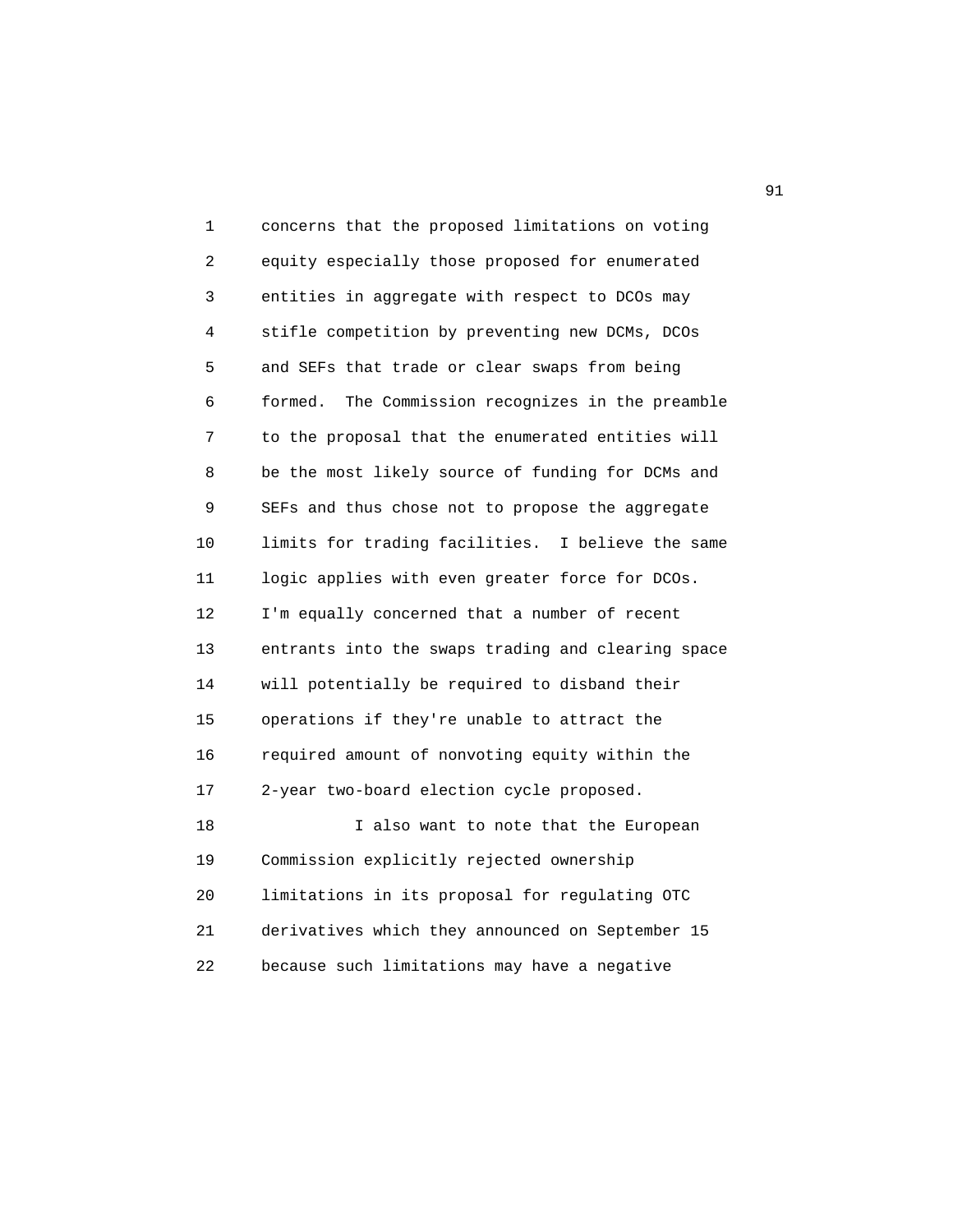1 consequence for market structures and I agree with 2 that. I hope that we will be mindful of this 3 global consistency as we move forward. The 4 marketplace for trading and clearing swaps is in 5 its infancy and I strongly believe that the 6 limitations the Commission is proposing will have 7 the effect of inhibiting emerging competition 8 rather than promoting it. I therefore am not 9 going to be supporting the proposal. Thanks. 10 CHAIRMAN GENSLER: Commissioner Sommers, 11 I thank you for all your input and many of the 12 points you raise. I will be supporting it but 13 these are the exact questions I'd like to hear 14 from the public. Part of the reason I am 15 supporting this including the aggregate limit in 16 certain circumstances because it's not an 17 aggregate limit in all circumstances is to hear 18 from the public on this important issue on 19 clearinghouses. I think that we share a view that 20 these are challenging issues. Where I come out is 21 I'd like to continue hearing from the public. 22 Commissioner Dunn is so good at this all the time

 $\overline{92}$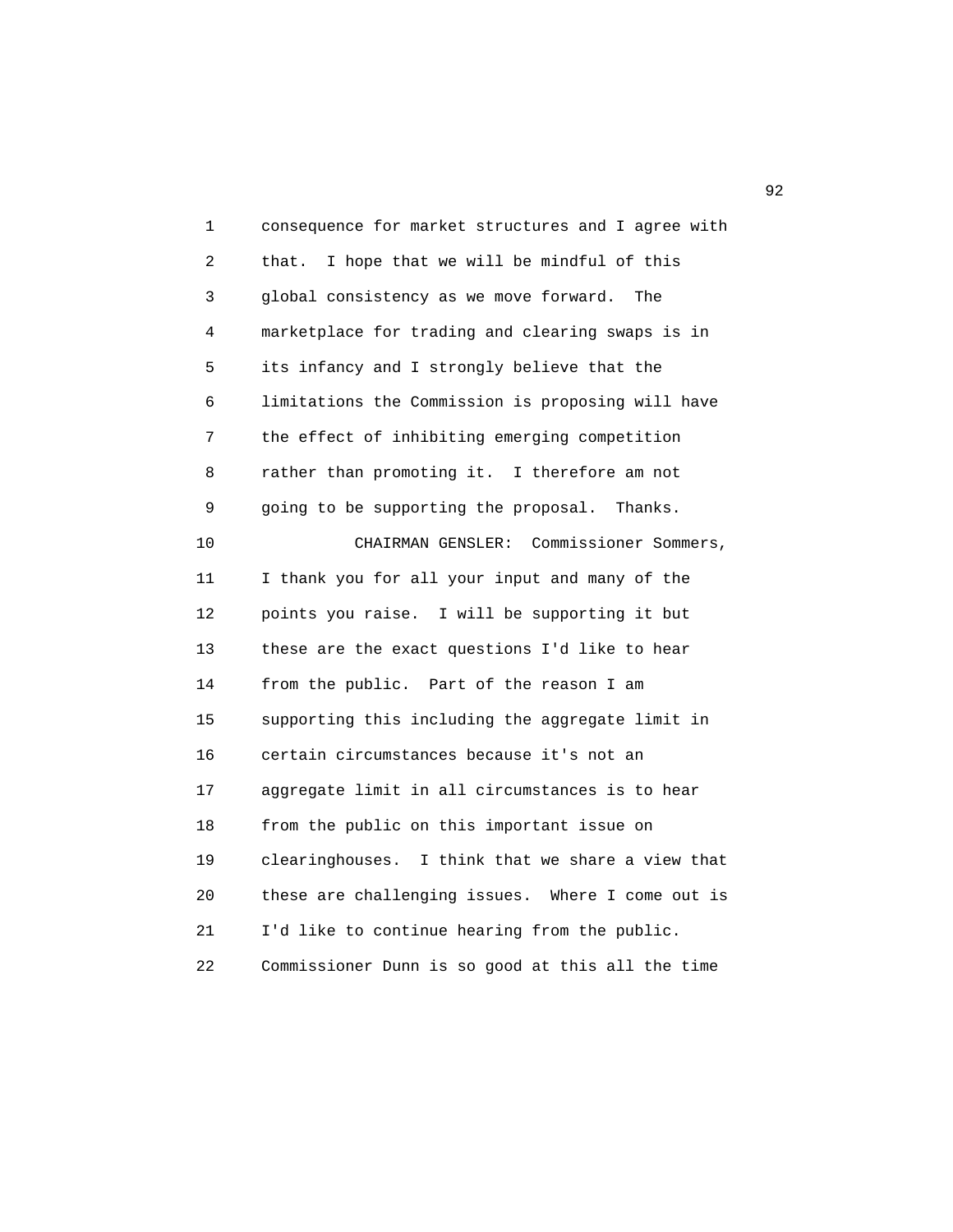1 saying he's reserving until the final and I'm very 2 much reserving judgement on whether there's an 3 aggregate position limit. Commissioner Chilton? 4 COMMISSIONER CHILTON: I agree with 5 Commissioner Sommers too on a lot of these things. 6 I'm going to support it also but I think those are 7 really good questions. Congress wanted to make 8 sure that DCOs didn't act solely in their 9 self-interest despite what might be a public 10 interest but that doesn't mean that government 11 should be a control freak. I'm not suggesting 12 this proposal is, but we have to ensure that we're 13 balanced here and that we hit the right level. 14 I've met with a lot of folks and I've mentioned 15 the comments that we've received on other -- or 16 didn't receive them on the second one but received 17 them on the first one and I know we have a bunch 18 on this and we've had the governance roundtable. 19 It seems to me that some of these questions that 20 Commissioner Sommers is asking and some of the 21 questions that were being raised with me in the 22 meetings are really about more texture to the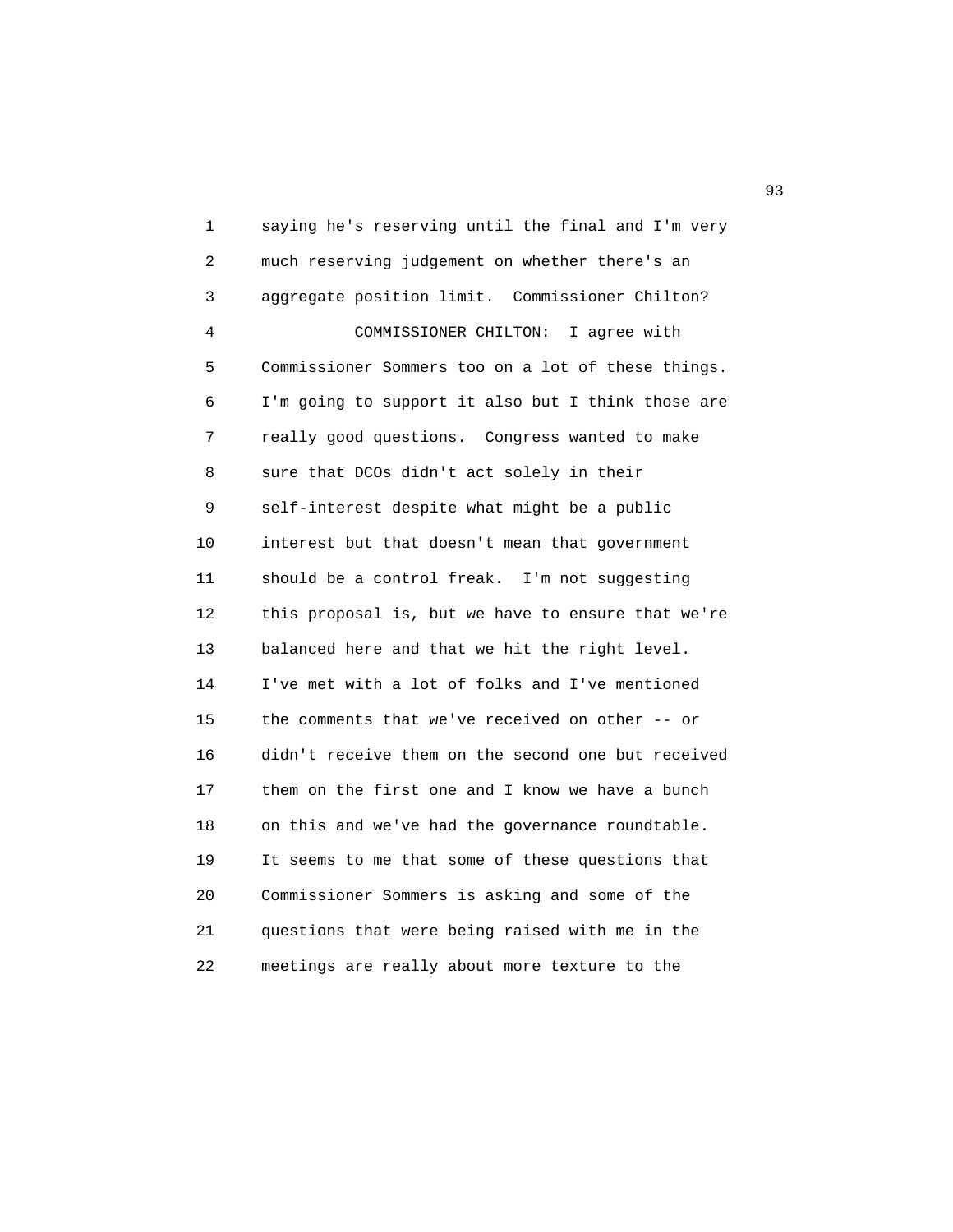1 rules. For example, if you go to the Act to what 2 Commissioner Sommers was talking about, 726(c), it 3 says that in looking at conflicts of interest we 4 shall consider equity and ability to vote but 5 there is also an important addition to that list 6 where it says we shall consider governance 7 arrangements at the same time. For example, I've 8 met with folks who say we have a lot of ownership 9 but we don't actually have a governance vote so 10 that setting a hard cap limit may be appropriate 11 for them. So as we go forward and get these 12 comments I hope will put a little bit more texture 13 to these and listen to what makes sense and again 14 that we're not control freaks on this but we're 15 hitting the right balance. I don't really have 16 any questions unless somebody wanted to respond to 17 that. 18 MS. SCHNABEL: I have no incentive for 19 being a control freak so I would welcome the 20 public to comment and that will definitely help

21 inform staff opinion.

22 COMMISSIONER CHILTON: And my comments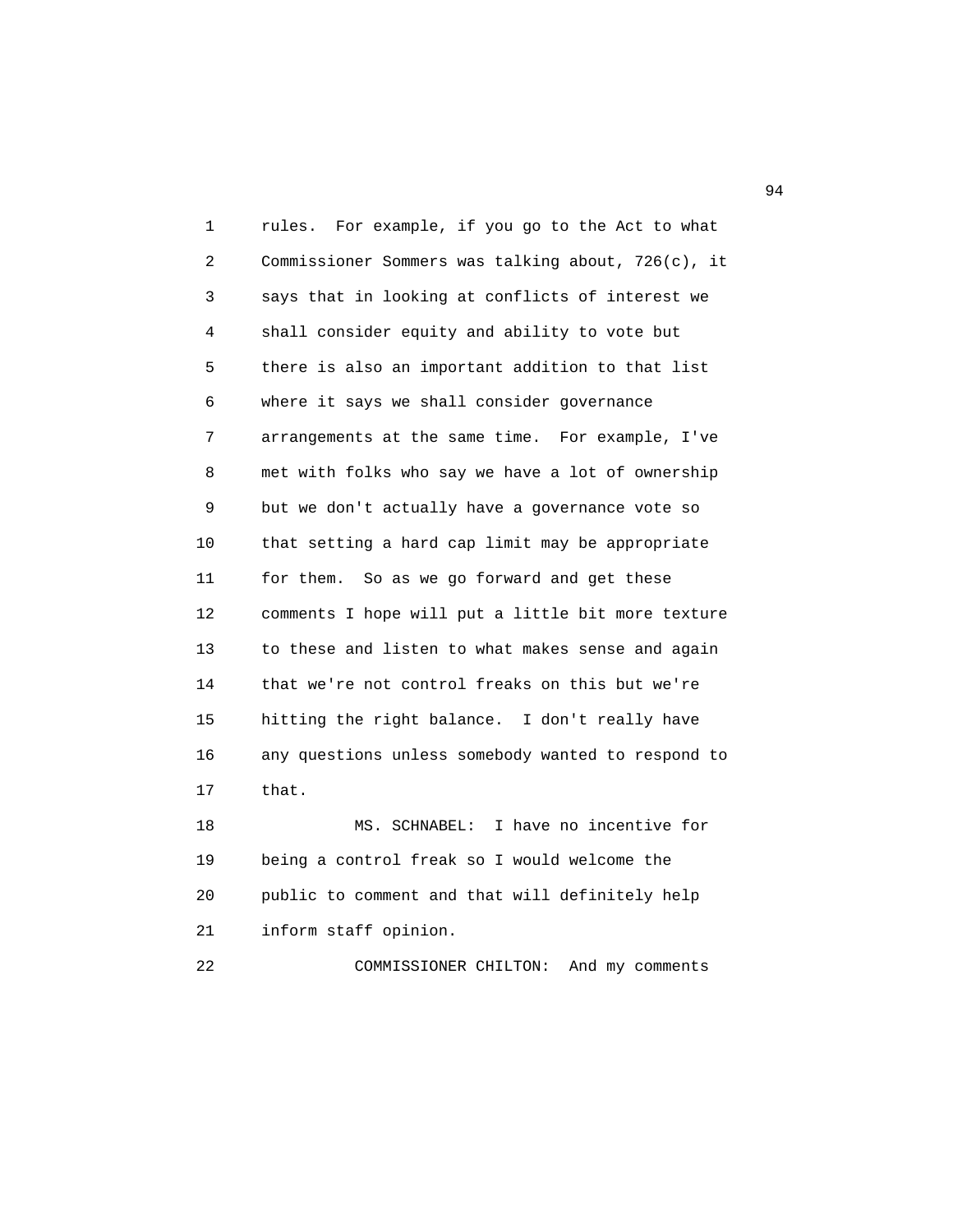1 certainly weren't personally directed to anybody. 2 It's more a general government thing. There are a 3 lot of folks who are control freaks. Thank you. 4 MR. RADHAKRISHNAN: If I could make a 5 general observation, Commissioner. I realize that 6 this is a difficult task because on the one hand 7 clearinghouses are not the same as exchanges 8 because if the clearinghouse fails, trading fails. 9 The argument from one side is if I'm a clearing 10 member, my money is on the hook so therefore I 11 should have a say in risk management and I should 12 have a say in what clears. That's a reasonable 13 argument and it's hard to deny the force of the 14 logic behind the argument. 15 It worked well in an environment where 16 all futures contracts have to be cleared. There 17 is no exception. There is no end-user exception. 18 There is no exception whatsoever. If you list a 19 futures contract, the law says you must clear it. 20 Now you've got an environment where it's 21 backwards. The first decision is is something 22 going to be cleared, and then if something is

experience of the contract of the contract of the contract of the contract of the contract of the contract of the contract of the contract of the contract of the contract of the contract of the contract of the contract of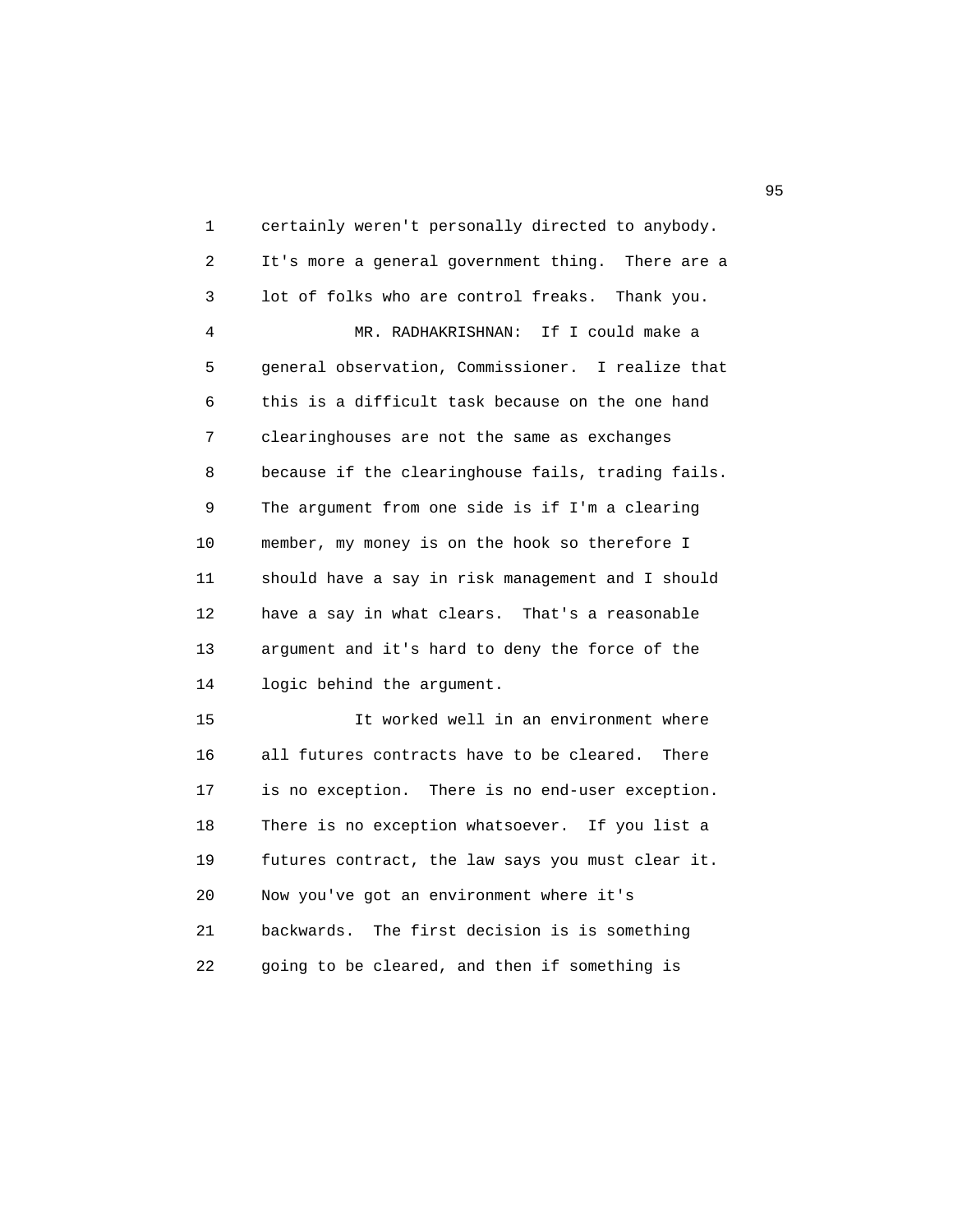1 going to be cleared then does have to be traded 2 and here you have new concerns. The new concerns 3 are if you have a group of people who have 4 benefited from the opacity of the OTC markets 5 deciding what is to be cleared then the incentive 6 for them is let's not clear it, number one. 7 Number two, the second consideration is that a lot 8 of players who want their products to be cleared 9 are not getting access and those are some of the 10 comments that we have heard, that they're not 11 getting access to the clearinghouse because 12 they're not part of a particular group and I think 13 we need to mindful of that as well. I guess what 14 I'm saying is there needs to be a balance and this 15 is staff's view on a preliminary basis as to how 16 to achieve this balance, but certainly the 17 comments would inform staff and hopefully inform 18 the Commission. 19 COMMISSIONER CHILTON: Thank you for

 20 that, Ananda. It's these idiosyncratic things I 21 want to make sure we look at. I'm in favor of 22 board independence. I think having diversity on

 $\sim$  96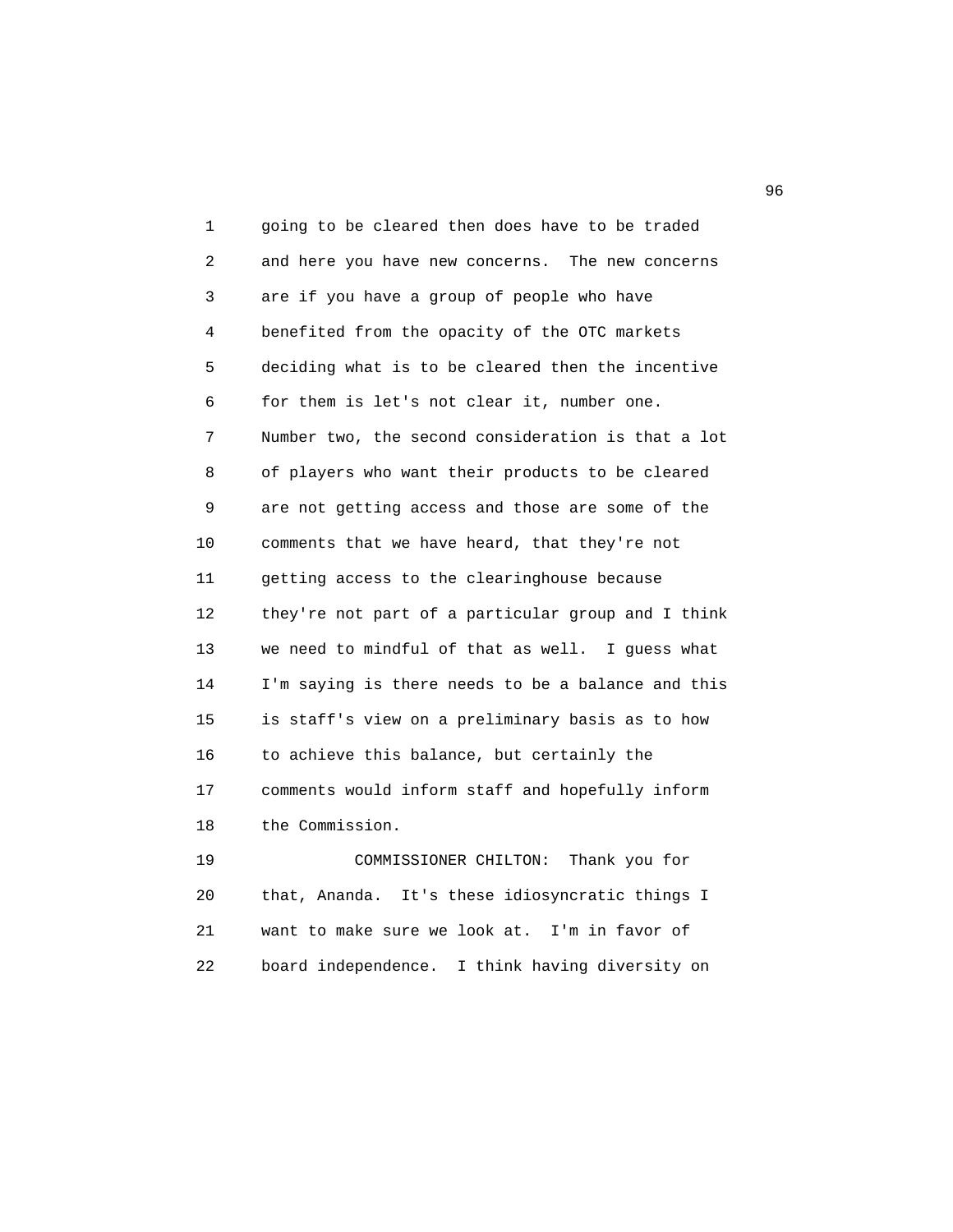| 1  | boards is a big plus. I think it helps market and  |
|----|----------------------------------------------------|
| 2  | I think it helps consumers in general so that I    |
| 3  | like diversity. I don't want anybody to think      |
| 4  | that that's not the case. But we just need to      |
| 5  | make sure that we're taking in all these comments  |
| 6  | particularly the ones that are idiosyncratic to    |
| 7  | entities that may have a real point about how this |
| 8  | could adversely impact them. We want there to be   |
| 9  | lots of competition. I want there to be lots of    |
| 10 | competition there and to do that we need to make   |
| 11 | sure that we have both a rule that's flexible but  |
| 12 | also does what Congress intended.                  |
| 13 | CHAIRMAN GENSLER:<br>Thank you,                    |
| 14 | Commissioner Chilton. Commissioner O'Malia?        |
| 15 | COMMISSIONER O'MALIA: Thank you, Mister            |
| 16 | Thank you for your cooperation and<br>Chairman.    |
| 17 | staff's cooperation including waiver authority to  |
| 18 | give us some flexibility or at least have that     |
| 19 | considered in this rulemaking. I think, Ananda,    |
| 20 | your point is spot on. People have asked about     |
| 21 |                                                    |
|    | access to clearing and I think that's a very       |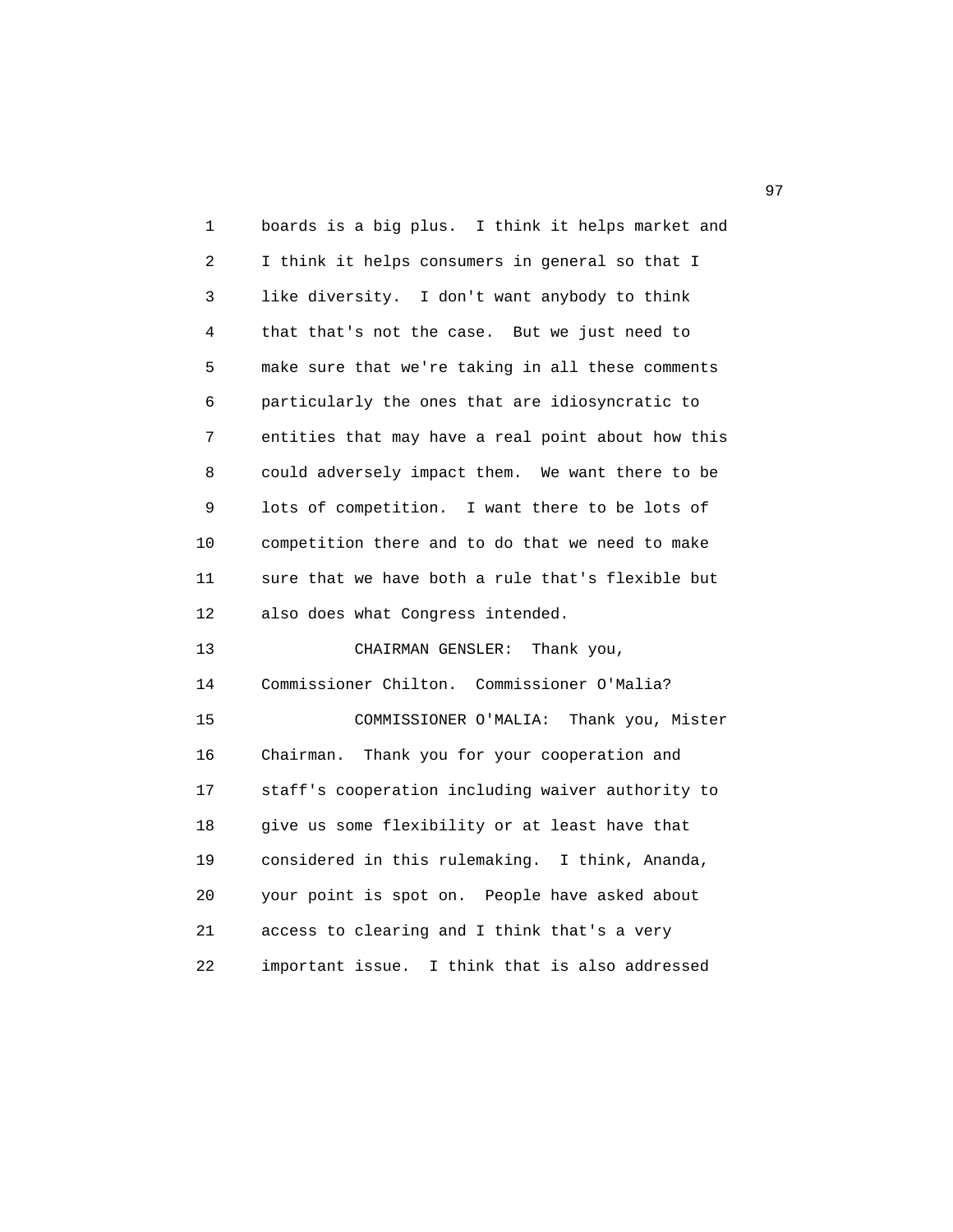1 in the open-access provisions in 723 and then the 2 participant product eligibility provisions in 3 Section 725. I think this rulemaking especially 4 on the ownership rules attempts to solve a problem 5 that these other sections may be able to address 6 more effectively and I don't believe that this 7 rulemaking specifically takes that into account. 8 I have a concurring statement here that I'd like 9 included with the rule and in that I raise these 10 questions and I hope that we'll be able to solicit 11 some good public comment on the balance between 12 ownership and access. We've heard those 13 anecdotally. We've heard the stories about access 14 to clearing. We want to make sure we can get good 15 open access to clearing, get products cleared and 16 the breadth and the depth in the market. That's 17 important and I hope those tools are more 18 effective. I don't think the ownership rules are 19 going to be as effective in reaching that same 20 objective so that I hope we get some good comments 21 on this, and I'd like to associate myself with the 22 comments of Commissioner Sommers as well.

98 and 2012 and 2012 and 2012 and 2012 and 2012 and 2012 and 2012 and 2012 and 2012 and 2012 and 201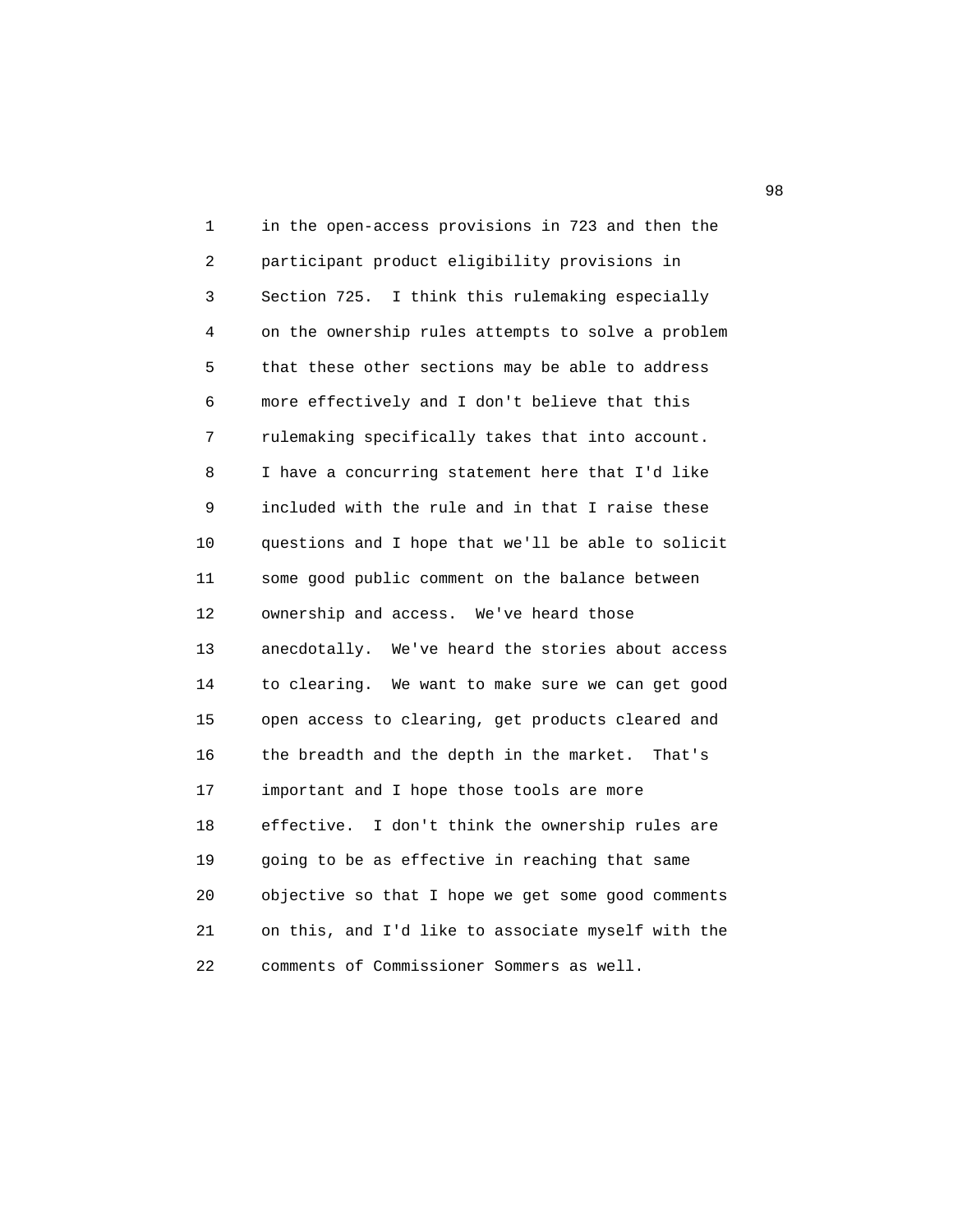1 CHAIRMAN GENSLER: Commissioner O'Malia, 2 I agree with you. I think of open access in a 3 number of ways such as participants could be 4 members. In the futures world we have 127 futures 5 commission merchants right now and pretty much the 6 futures clearinghouses have figured out a way to 7 have generally open access to those 127 members. 8 The swaps clearinghouses some of whom we already 9 regulate have a much more exclusive club and I 10 think that I'm looking forward to staff's 11 recommendations on participant membership in 12 particular that we can make sure they're more 13 inclusive, balancing risk management, but I for 14 one think they have been too exclusive and 15 sometimes even frankly possibly hiding behind risk 16 management to keep startup swap dealers and 17 smaller swap dealers out of the club. I think 18 you're right that there is participant membership 19 and that there is nondiscriminatory open access to 20 trading venues so that the swap execution 21 facilities can all have access and this will be 22 different from the futures world. The futures

99 and the contract of the contract of the contract of the contract of the contract of the contract of the contract of the contract of the contract of the contract of the contract of the contract of the contract of the con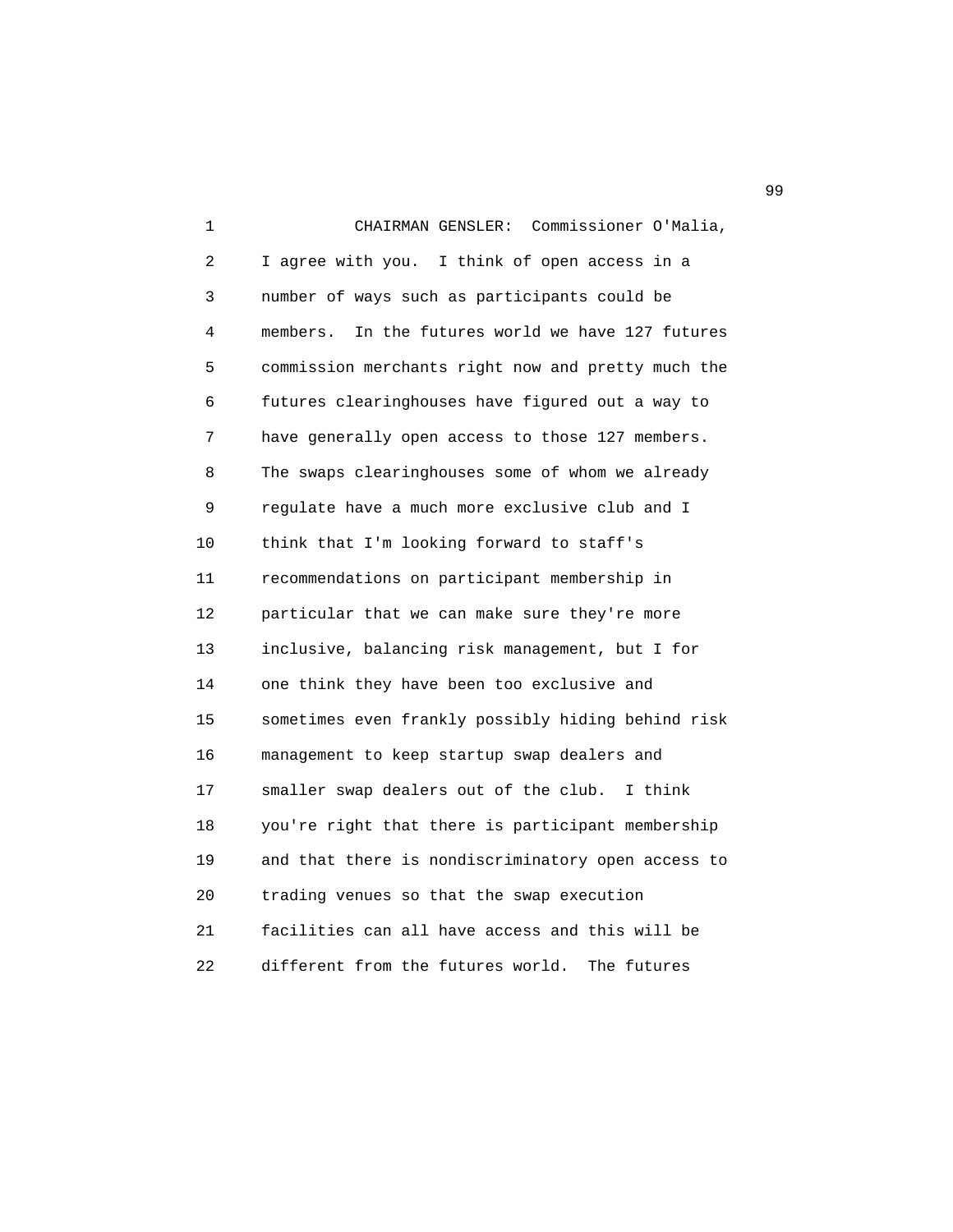1 world has grown up around the globe to be 2 vertically integrated and we're not suggesting a 3 change to that, but in the swaps world that there 4 be some open access to these trading platforms. 5 Those are key access things on which I concur. I 6 think that we really need how to staff recommends 7 rules for 725, 723 and of course the clearing 8 eligibility determinations.

 9 COMMISSIONER DUNN: Mister Chairman, in 10 listening to the Commissioners and thinking about 11 my earlier statement, I do think part and parcel 12 of the Dodd-Frank Act was that Congress thought 13 there was too much concentration primarily in the 14 swaps area and we have to take that under 15 consideration as well as to what is the spirit of 16 what Congress intended to do so that that will 17 also motivate me.

 18 CHAIRMAN GENSLER: I would say for the 19 public listening that this is how we would like to 20 talk with each other. The Government in the 21 Sunshine Act says that no greater than two of us 22 can get together at any one time and deliberate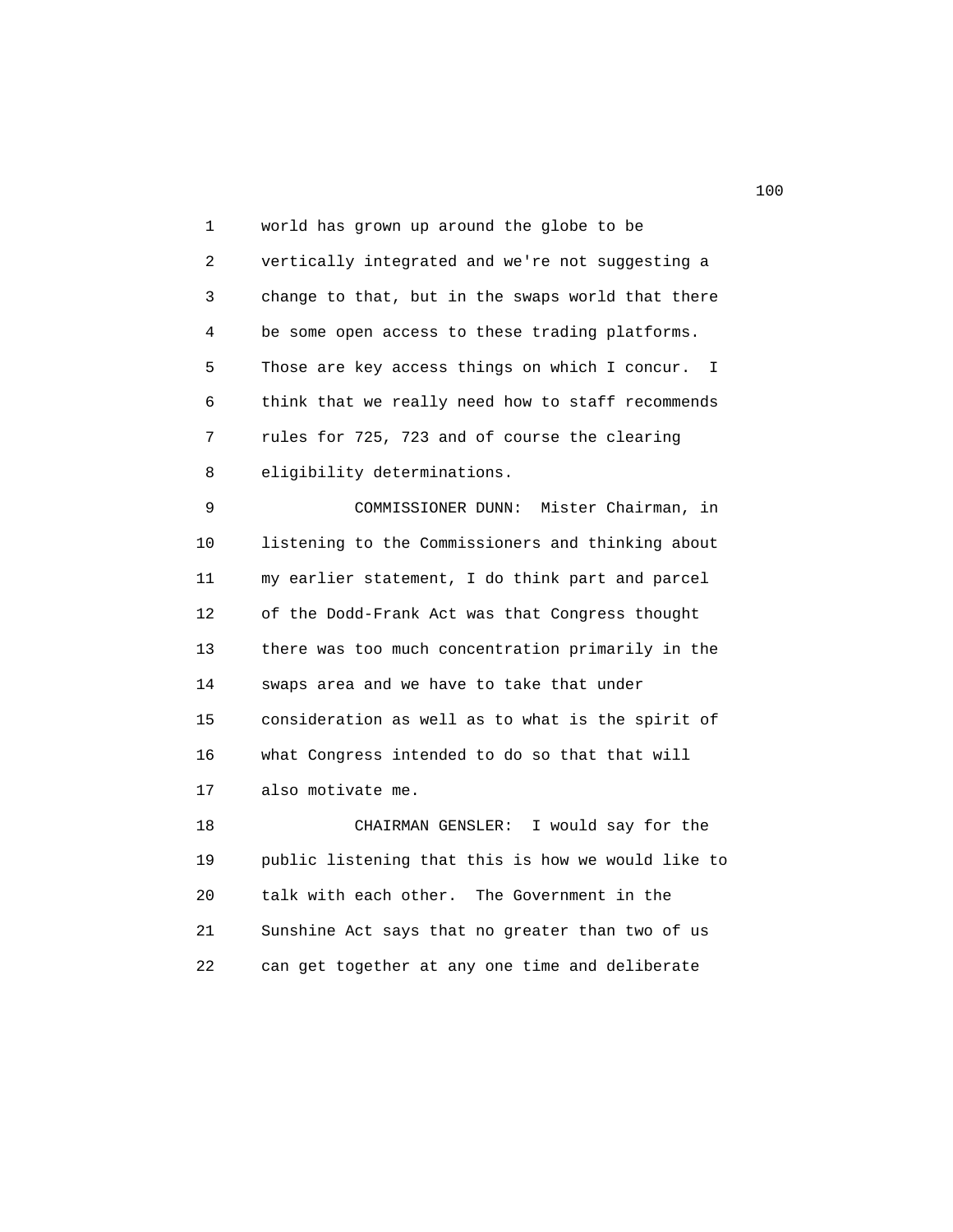1 unless we're in front of the public so that you 2 will see in these hearings that we will deliberate 3 in front of you because I'm not committed to 4 having stiff staff presentations and votes up and 5 down so that I apologize that participants are a 6 little bored with us going back and forth. It's 7 the way that we get to deliberate.

 8 Are there other questions for staff on 9 this one having the vote? I am supporting the 10 rules here. I think like all of my fellow 11 Commissioners including Commissioner Sommers we 12 really do look forward to public comment on this. 13 I'm supporting them not just to get public 14 comment. I do think that there is something 15 positive about having a diverse group of input 16 into governance, that governance is open to 17 diverse views and consistent with what we've done 18 on designated contract markets in that we're 19 trying to bring those board governance rules to 20 clearinghouses. On voting control I think we've 21 had enough back and forth, but I'm supporting it. 22 I think we're putting an aggregate in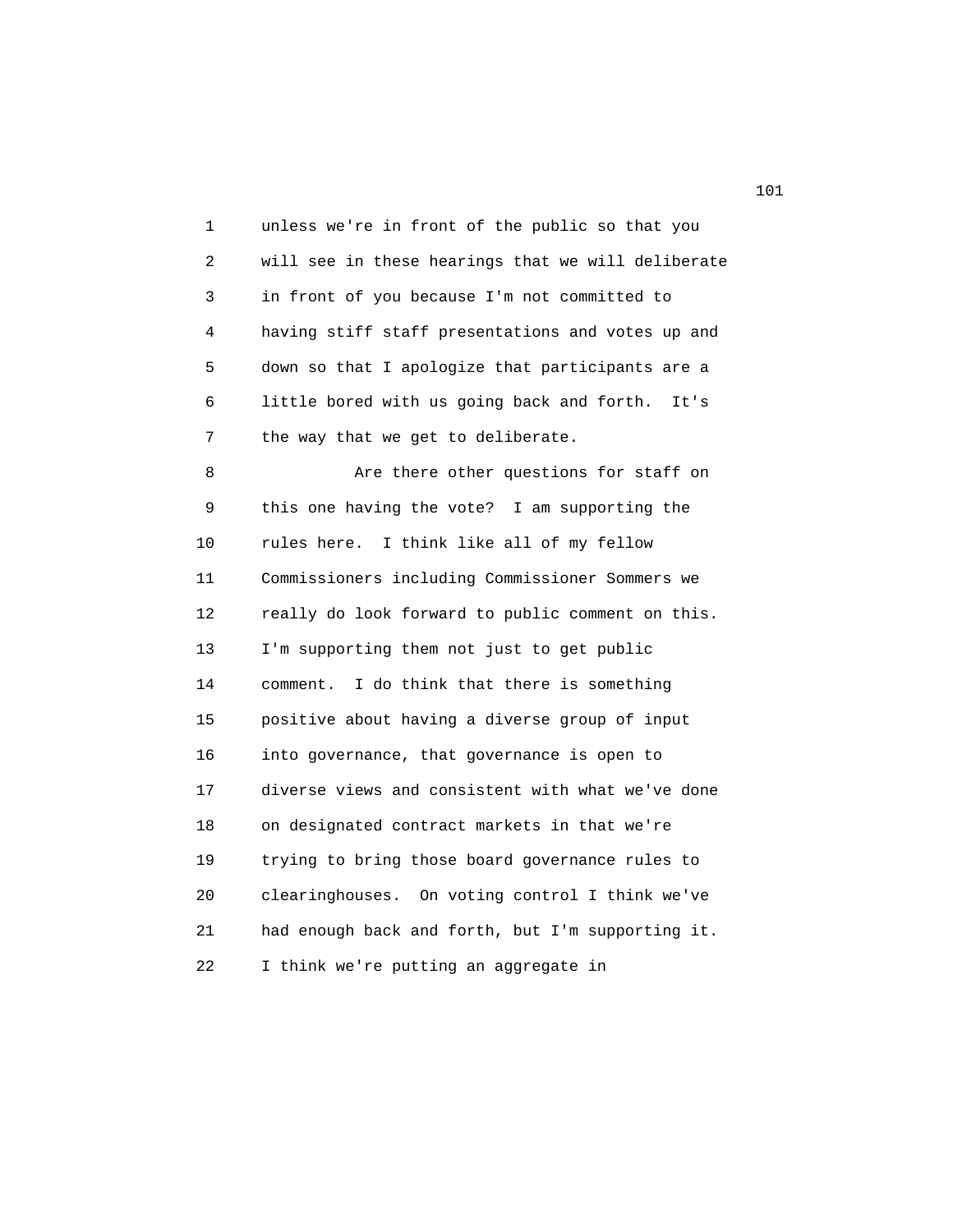1 circumstances on clearinghouses to get the public 2 view as to whether that's appropriate, but it has 3 a waiver and there's a way to have more diversity 4 so that that is where I come out on it. With that 5 I was going to ask all those in favor to say aye. 6 (Chorus of ayes.) 7 CHAIRMAN GENSLER: Opposed? 8 COMMISSIONER SOMMERS: Aye. 9 CHAIRMAN GENSLER: The vote being 4-1, 10 we will be sending that as well to the Federal 11 Register. I want to make sure that I ask also 12 unanimous consent to allow staff to make technical 13 corrections to the documents voted on today prior 14 to send them to the Federal Register. You'll see 15 any markups, but whatever technical corrections as 16 apparently there might be a couple typos in 17 different things here and there. I don't know. 18 COMMISSIONER DUNN: So moved. 19 COMMISSIONER SOMMERS: Second. 20 CHAIRMAN GENSLER: All those in favor? 21 (Chorus of ayes.)

22 CHAIRMAN GENSLER: Are there other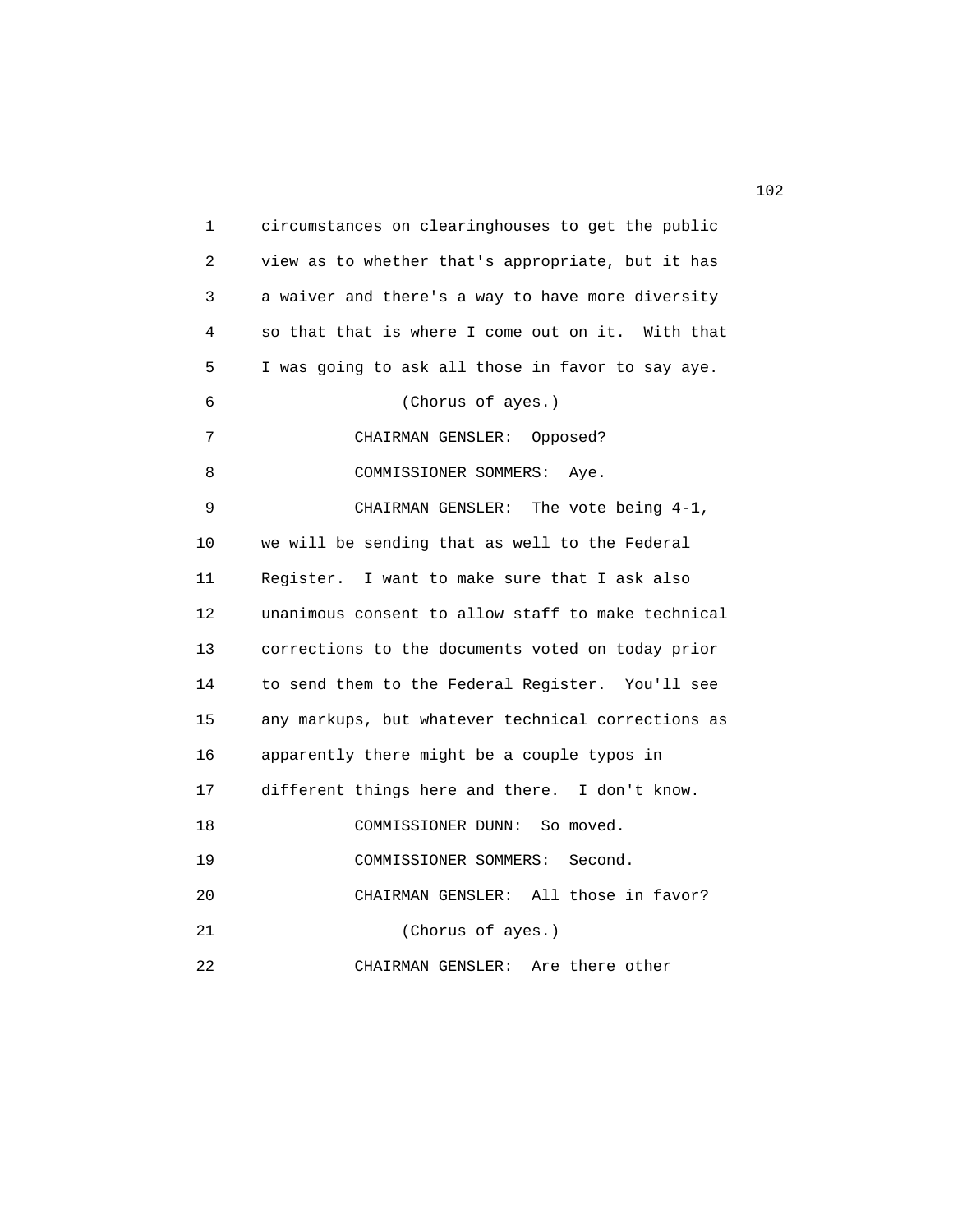| 1              | things I need to do? I need to make sure I do all   |
|----------------|-----------------------------------------------------|
| $\overline{2}$ | the right stuff. Is there is not any other          |
| 3              | Commission business, I want to thank my fellow      |
| 4              | Commissioners. I think this was a very healthy      |
| 5              | and constructive process. We're going to be doing   |
| 6              | a lot of this together. I think our next meeting    |
| 7              | will be October 19. Again we'll be trying to do     |
| 8              | these approximately weekly. We'll let the public    |
| 9              | know the specifics of those and the topics to be    |
| 10             | discussed. I think the last motion of the day is    |
| 11             | do I hear a motion to adjourn the meeting?          |
| 12             | COMMISSIONER DUNN:<br>So moved.                     |
| 13             | COMMISSIONER SOMMERS:<br>Second.                    |
| 14             | CHAIRMAN GENSLER: All those in favor?               |
| 15             | (Chorus of ayes.)                                   |
| 16             | CHAIRMAN GENSLER:<br>Are there any                  |
| 17             | opposed?<br>It seems it's unanimous to adjourn this |
| 18             | meeting.<br>Thank you.                              |
| 19             | (Whereupon, the PROCEEDINGS were                    |
| 20             | adjourned.)                                         |
| 21             |                                                     |
| 22             |                                                     |